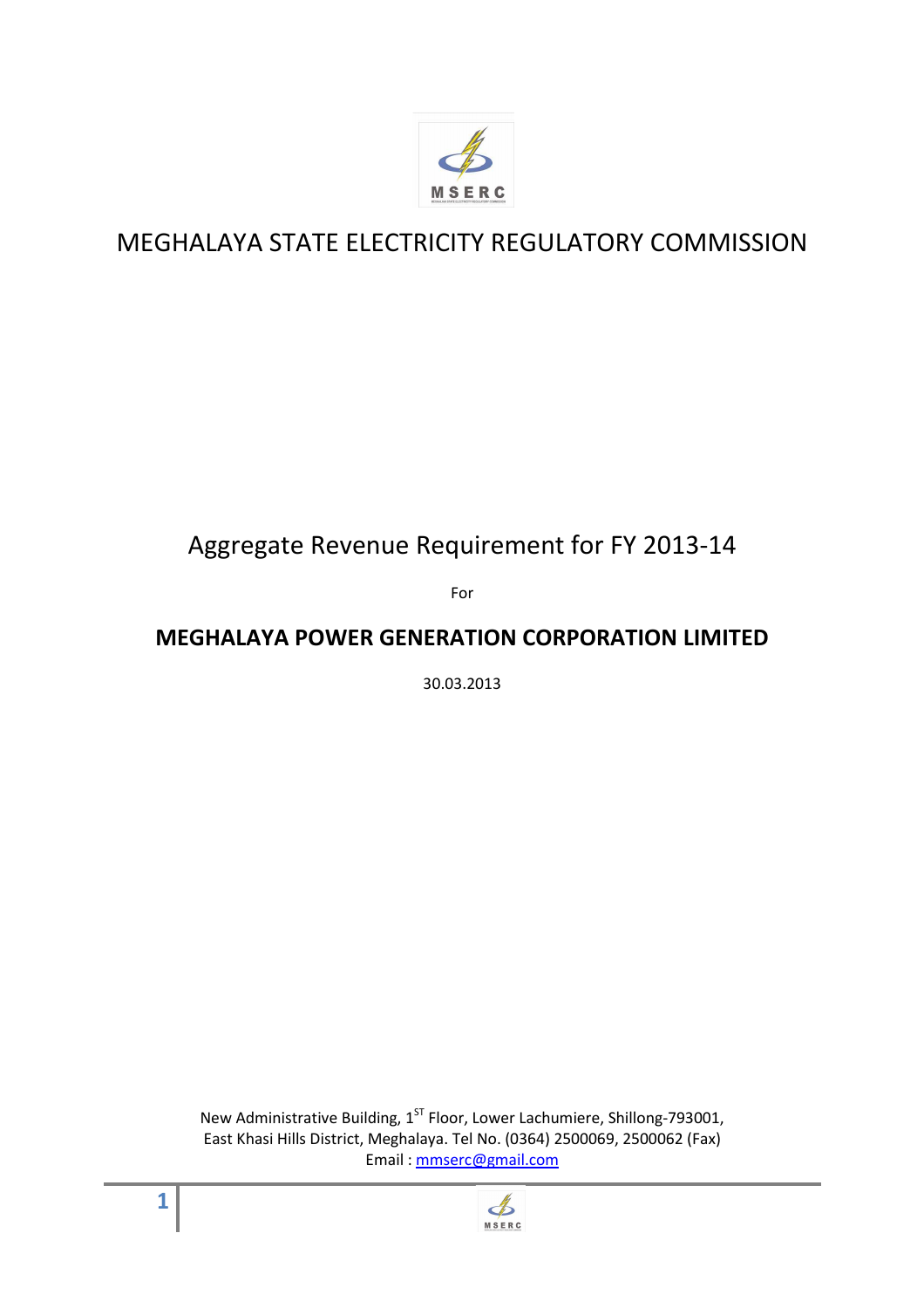# **CONTENTS**

| <b>Chapter No</b> | <b>Title</b>                                                                                                                              | Page No |
|-------------------|-------------------------------------------------------------------------------------------------------------------------------------------|---------|
| Chapter 1         | <b>INTRODUCTION AND BRIEF HISTORY</b>                                                                                                     | 5       |
| Chapter 2         | PETITIONER'S SUBMISSIONS AND PROPOSALS                                                                                                    | 11      |
| Chapter 3         | & PETITIONER'S<br>STAKEHOLDERS' RESPONSES<br><b>COMMENTS</b>                                                                              | 52      |
| Chapter 4         | <b>COMMISSION'S APPROACH</b>                                                                                                              | 61      |
| Chapter 5         | COMMISSION'S ANALYSIS, SCRUTINY AND<br>CONCLUSION.                                                                                        | 71      |
| Chapter 6         | <b>COMMISSION'S DIRECTIVES</b>                                                                                                            | 88      |
| Annexures-1       | RECORD OF TECHNICAL MEETING HELD ON<br>08.02.2013                                                                                         | 90      |
| Annexures-2       | RECORD NOTE OF THE 10 TH MEETING OF THE<br>STATE ADVISORY COMMITTEE ON 30TH JANUARY<br>2013 AT THE MSERC CONFERENCE HALL AT<br>SHILLONG.  | 92      |
| Annexures-3       | RECORD NOTE OF THE 11 TH MEETING OF THE<br>STATE ADVISORY COMMITTEE ON 20TH FEBRUARY<br>2013 AT THE MSERC CONFERENCE HALL AT<br>SHILLONG. | 95      |
| Annexures-4       | RECORD NOTE OF PUBLIC HEARING ON<br>25TH<br>MARCH 2013 IN THE MSERC CONFERENCE HALL,<br>LOWER LACHUMIERE, SHILLONG.                       | 98      |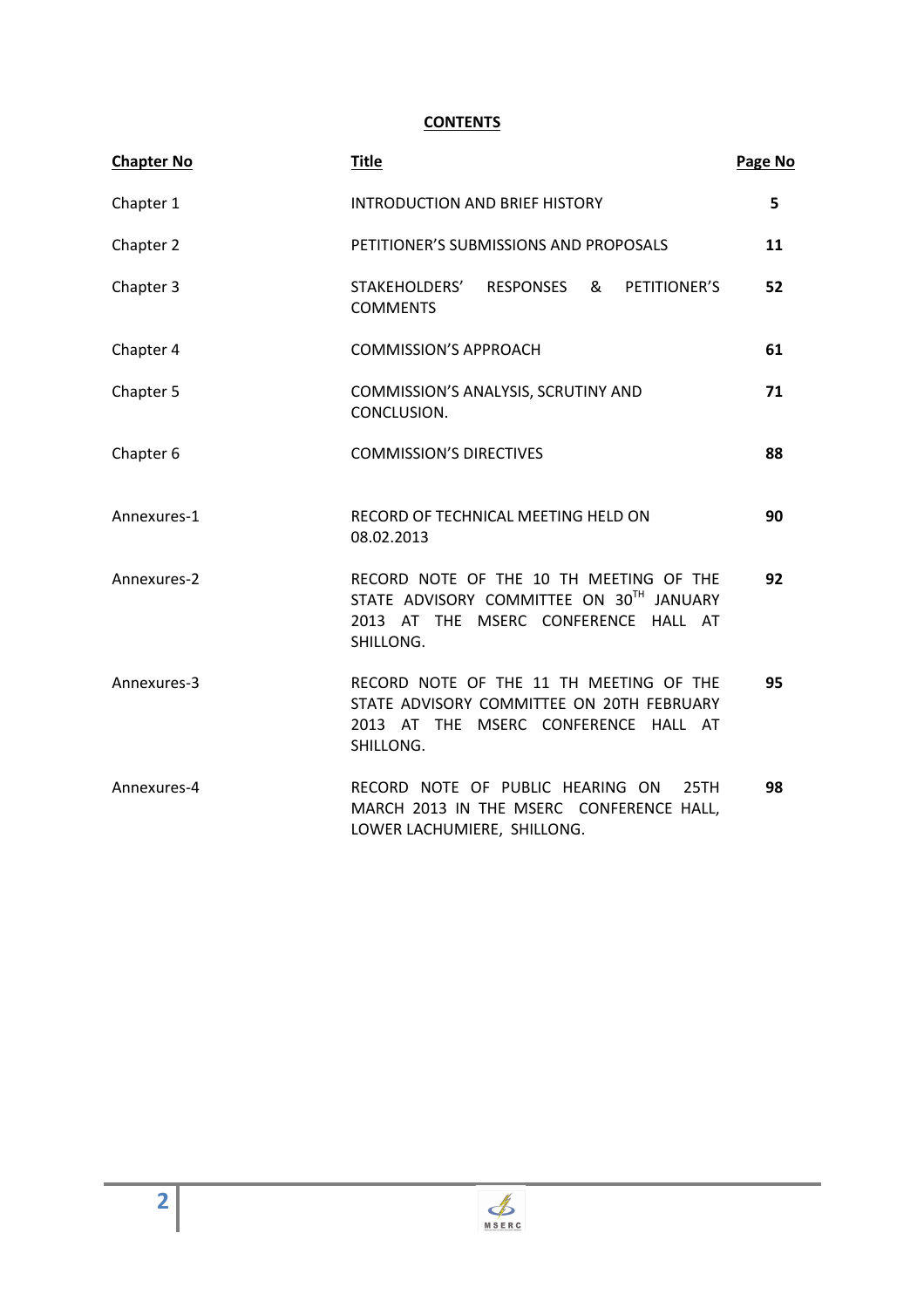#### **BEFORE THE MEGHALAYA STATE ELECTRICITY REGULATORY COMMISSION**

In the matter of:

Approval of Aggregate Revenue Requirement and Tariff of the Meghalaya Power Generation Corporation Limited (MePGCL) for the FY 2013-14.

And

In the matter of:

The Meghalaya Power Generation Corporation Limited, Lumjingshai, Shillong, Meghalaya.

#### **CORAM**

#### **Shri Anand Kumar, Chairman**

#### **Date of Order: 30.3.2013**

#### **ORDER**

This order relates to the Petition on Aggregate Revenue Requirement and Tariff for Financial Year 2013-14 filed by the Meghalaya Power Generation Corporation Limited (hereinafter referred to as the "Petitioner") on 14.12.2012. This petition was filed under the MSERC (Terms and Conditions for Determination of Tariff) Regulations 2011 and under section 62 read with section 86 of the Electricity Act, 2003(hereinafter referred to as "Act").

Section 64(1) read with Section 61 and 62 of the Act requires Generation Company to file an application for determination of tariff before the Appropriate Commission in such manner and along with such fee as may be specified by the Appropriate Commission through Regulations. In compliance with Electricity Act 2003 the Commission had notified MSERC (Conduct of Business) Regulations 2007 and MSERC (Terms and Conditions for Determination of Tariff) Regulations 2011. These regulations cover the procedure for filing the tariff application, methodology for determining the tariff and recovery of charges as approved by the Commission from the beneficiaries.

The Government of Meghalaya vide its Power Sector Reforms Transfer Scheme 2010 transferred the assets, properties, rights, liabilities, obligations and personal of the erstwhile MeSEB into four corporations namely (i) the Meghalaya Energy Corporation Limited (MeECL), which is the holding company, (ii) the Meghalaya Power Generation Corporation Limited (MePGCL), which is the generation utility, (iii)the Meghalaya Power Distribution Corporation Limited (MePDCL), which is the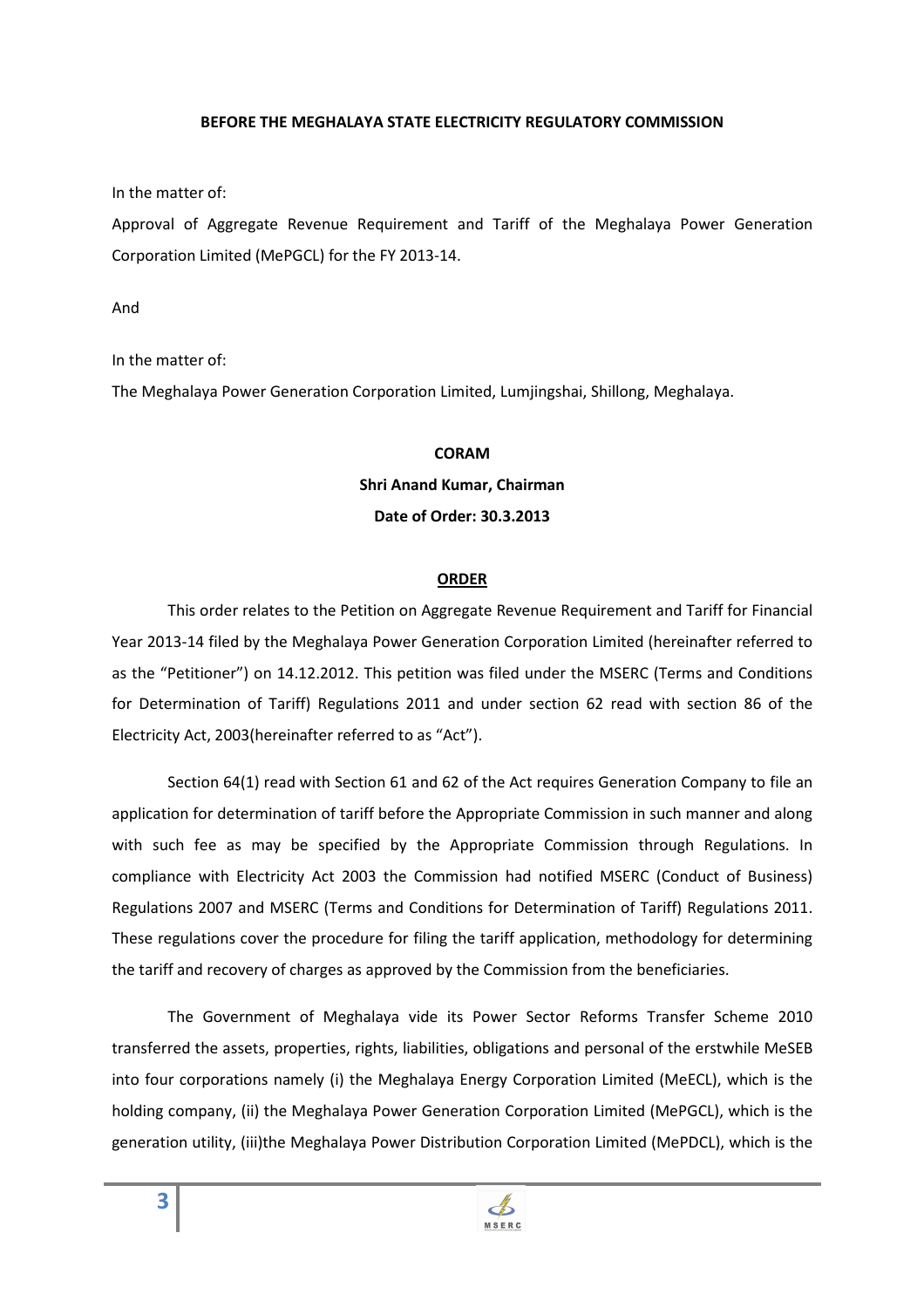distribution license and (iv) the Meghalaya Power Transmission Corporation Limited (MePTCL), which is the transmission licensee. This transfer scheme is effective from 01.04.2012 and from that date all companies/licensee had to start independent functioning. However, it is reported that these Companies have not yet commenced commercial operation as independent entities and are in the process of preparing their statement of accounts in accordance with the transfer scheme.

This petition was filed by MePGCL on 14.12.2013 for determining the tariff of their 8 hydro power stations for FY 2013-14 as an independent corporation for the first time. Accordingly, the Commission examined the petition and held a meeting on 20.12.2012 to discuss infirmities in the original petition. Petitioner required time up to 14.01.2013 to submit the essential information. MePGCL submitted some of the information to the Commission on 14.01.2013. Keeping in view the desirability for timely completion of the tariff process for the next year 2013-14, the Commission provisionally admitted the petition for further processing subject to the condition that the petitioner shall furnish any further information/clarification as deemed necessary by the Commission during the processing of the petition. The Commission further directed the petitioner to publish public notice in accordance with Tariff Regulations detailing the salient features of the ARR petition and proposals filed by it for financial year 2013-14 for comments by all stakeholders and public at large. The petitioner was also directed to place the petition on its website and its Headquarter/other offices for inspection or making relevant extracts for the members of the public.

After conducting number of technical sessions with the utilities, members of the advisory committee and public hearing, the Commission on the basis of records submitted by the licensee passed this order for determining annual fixed charges for FY 2013-14 for 8 generating stations of MePGCL.

For the sake of convenience and clarity, this Order has further been divided into following Chapters:

- Chapter 1 Introduction and brief history
- Chapter 2 Petitioner's Submissions and Proposals
- Chapter 3 Stakeholders' Responses & Petitioner's Comments
- Chapter 4 Commission's Approach
- Chapter 5 Commission's Analysis, Scrutiny and Conclusion.
- Chapter 6 Directives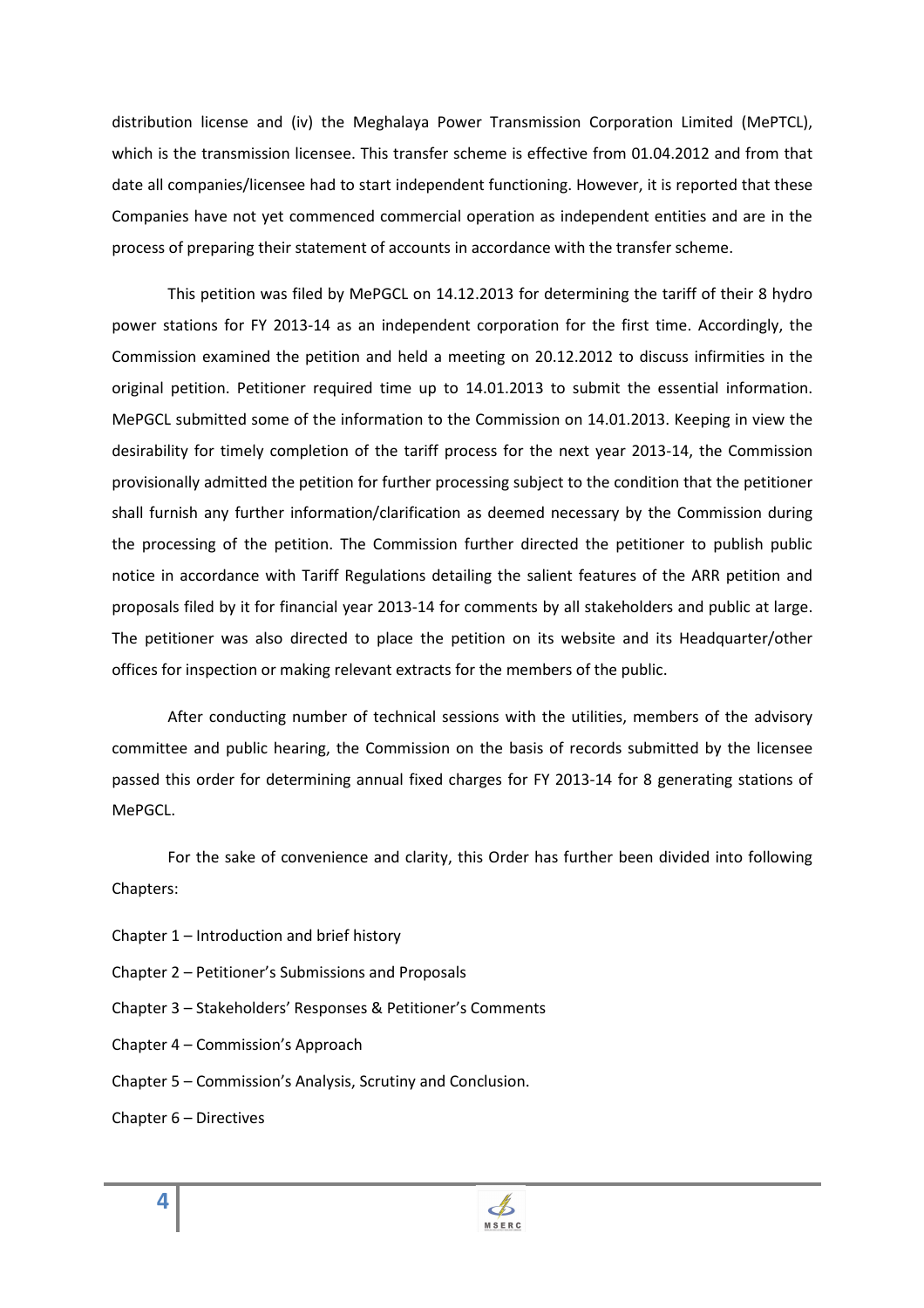#### **CHAPTER – 1**

#### **INTRODUCTION AND BRIEF HISTORY**

The Meghalaya Power Generation Corporation Limited (MePGCL) filed this tariff petition on 14.12.2013 for determination of tariff of its 8 generating stations. The power supply industry in Meghalaya had been under the control of erstwhile MeSEB w.e.f. 21.01.1975. On 31.03.2010, the Government of Meghalaya issued a Notification for the power sector reform and transferred the assets, liabilities, rights and obligations to four companies namely, the Meghalaya Energy Corporation Limited (MeECL) which is the holding company, the Meghalaya Power Distribution Corporation Limited (MePDCL), which is the Distribution Utility, the Meghalaya Power Generation Corporation Limited (MePGCL), which is the Generation Utility and the Meghalaya Power Transmission Corporation Limited (MePTCL), which is the Transmission Utility. In a subsequent amendment to the transfer scheme notified on 31.03.2012, the Government has set the date of transfer w.e.f. 01.04.2012.

 MePGCL has yet to start its operation independently and all the operations are still being looked after by the holding company i.e. MeECL. The financial statement and the balance sheet for 2012-13 are yet to be prepared and the details of the assets and liabilities are limited to the numbers given in the transfer scheme. However, MeECL provided the Commission the pre-audited balance sheet for 2011-12 for MeECL.

 MSERC notified the terms and conditions for determination of tariff regulation on 10.02.2011 which gives the procedure and requirement of filing of the ARR for ensuing year. Regulation 17 provides that each generating company shall file a tariff petition on or before  $30<sup>th</sup>$ November each year with the Commission which includes statement containing calculation of the expected aggregate revenue from charges under it currently approved tariff and expected cost of providing service. The information for the previous year should be based on audited accounts and in case audited accounts are not available audited accounts of the year immediately preceding the previous year shall be filed along with an unaudited accounts for the previous year. The tariff application shall also contain tariff proposal so as to fully cover the gap if any between the expected revenue and the expected cost of service.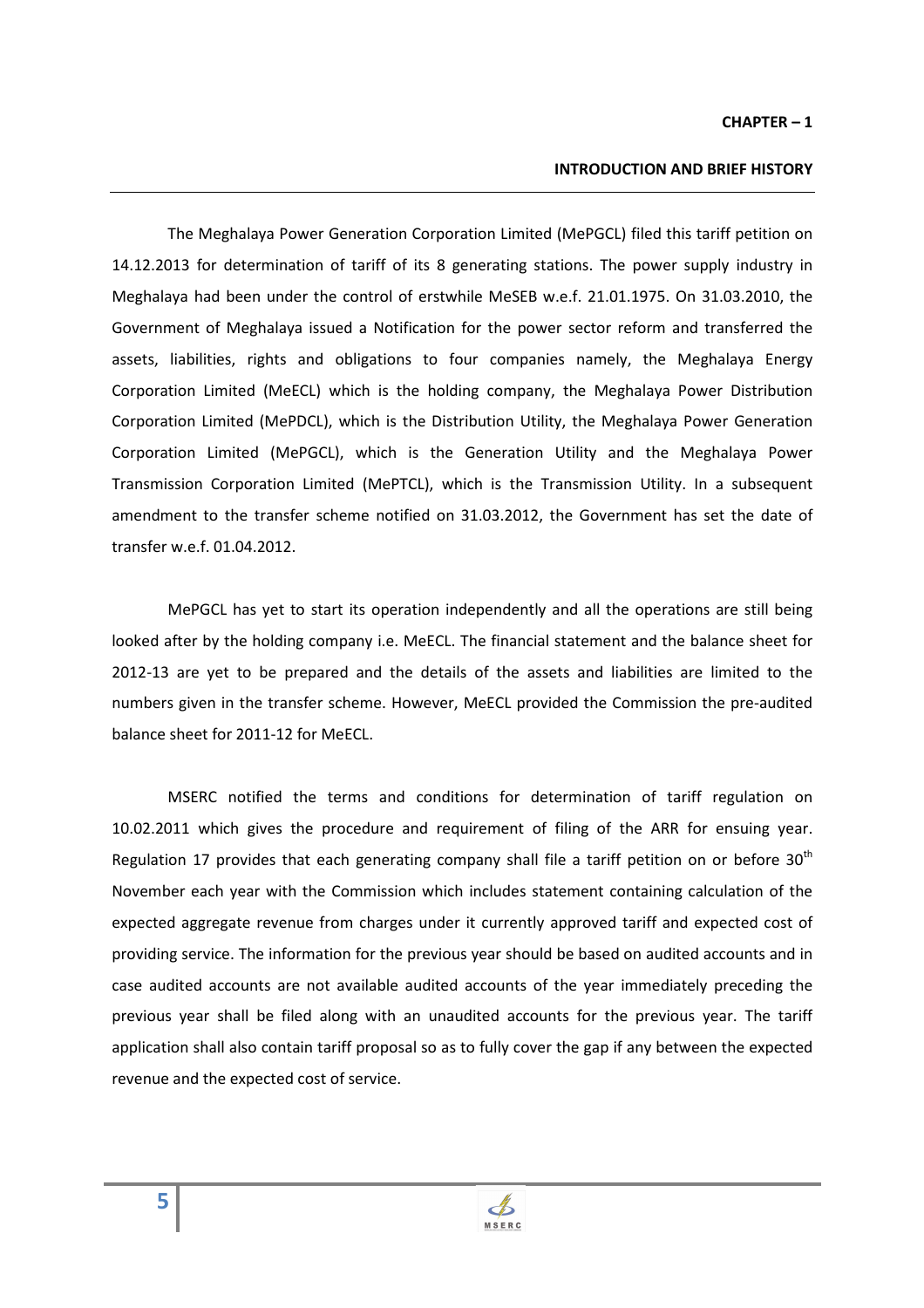The proceedings of the tariff are governed under the section 61 and 62 of the Electricity Act 2003 and the regulations made under section 181 of the Act. MePGCL was required to submit the petition by 30.11.2012 for financial year 2013-14. The Commission sent a letter to the Board of Directors to file the Petition in time so that timeliness of the issue of tariff order is maintained by the Commission. The intent of the law is to issue the new tariff before the start of financial year i.e. 01.04.2013. Complying with the Commission's directive, MePGCL filed the ARR application and tariff proposal on 14.12.2012. After the preliminary examination the Commission issued deficiency note to the licensee. The petition contains certain information gaps which were discussed in the technical meeting held on 20.12.2012 with officers of MeECL and their subsidiaries. The deficiency note was communicated to their Board of Directors vide Commission's Letter dated 20.12.2012. The information required was as follows:

#### **General comments:-**

- 1) Audited/pre-audited financial statement of accounts for the year 2011-12.
	- In accordance with the regulations, the information in the ARR for the previous year should be based on audited accounts and in case audited accounts are not available, audited accounts for the year immediately preceding the previous year i.e. 2010-11 should be filed along with un-audited accounts for the previous year i.e. 2011-12.
- 2) Actual cost and revenue for the period April 2012 onwards for at least 6 months.
- 3) Details of equity share capital issued for all subsidiaries of MeECL in accordance with the provisions of Indian Company Law.
- 4) Details of grants received for capital investment made so far.
- 5) Details for employees' category wise in each subsidiary of MeECL.

#### **ARR for Generation Tariff:-**

- 6) Details of actual Operation & Maintenance expenses for each generating stations for first six months of FY 2012-13 and estimates for the remaining six months (October– March 2013) for FY 2012-13.
- 7) As per the regulations tariff has to be determined station wise. MeECL is required to file information station wise for all existing generating stations. This should be based on segregation of data on actual or normative on commercial principles.
- 8) Details of actual generation from all units in the preceding 5 years.
- 9) Proposals for provisional tariff for those generating units where CODs not achieved so far.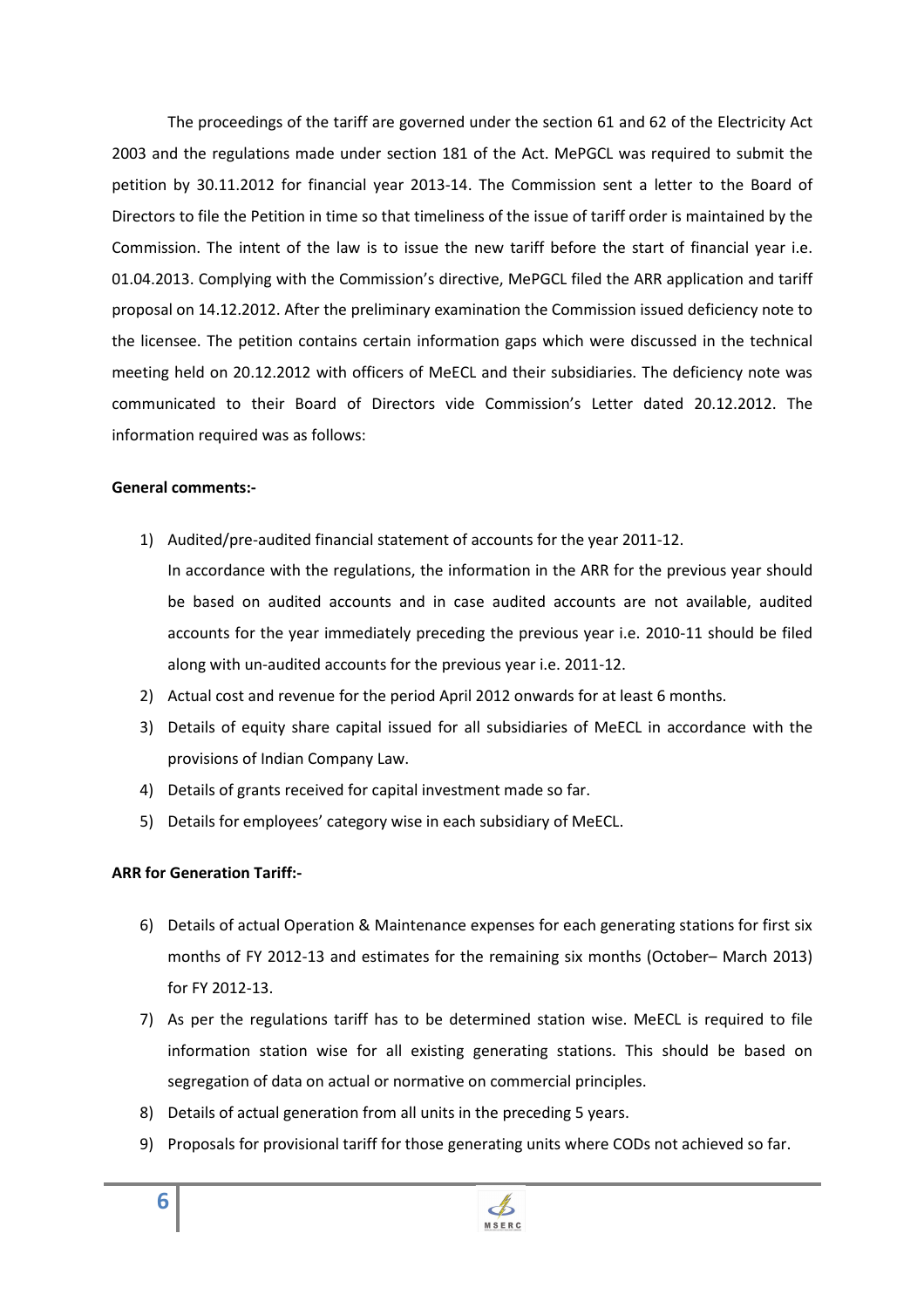MePGCL submitted some of the required information vide their letter dated 14.1.2013. Keeping in view the desirability for timely completion of the tariff process for the next year 2013-14, the Commission admitted the petition for further processing subject to the condition that the petitioner shall furnish any further information/clarification as deemed necessary by the Commission during the processing of the petition. MePGCL was directed to provide such information and clarification to the satisfaction of the Commission within the time frame as may be stipulated by the Commission failing which the petition would be treated as deemed returned. In the admission order the Commission directed the generating company to publish a notice in leading newspapers widely circulated in the State and seek comments from general public and other stakeholders. MePGCL published the notice in the following newspapers and sought comments by 15.02.2013 from the general public.

| <b>TABLE 1 - DETAILS OF PUBLIC NOTICE</b> |                     |           |  |  |  |
|-------------------------------------------|---------------------|-----------|--|--|--|
| Name of the Newspapers                    | Date of Publication | Languages |  |  |  |
| The Shillong Times                        | 18.01.2013          | English   |  |  |  |
| U Mawphor                                 | 18.01.2013          | Khasi     |  |  |  |
| Salantini Janera                          | 19.01.2013          | Garo      |  |  |  |
| Chitvlli                                  | 18.01.2013          | Jaintia   |  |  |  |

 Subsequently, the Commission after examination of the petition in detailed found that there are numbers of issues which are important in nature and affect the tariff significantly. The first issue is to work out the designed energy from each power station which will give the annual potential of energy from each station and the second issue is the initial cost of project and the actual cost of the project at the time of commissioning. In view of this, the Commission issued a letter to MePGCL to clarify their stand on the following:

- 1) Original detailed project report of Stage I of Myntdu Leshka Hydro Project (2x42 MW) shows 372.69 MU as annual energy potential in a 90% dependable year. Explanation for considering lower energy generation from all three units i.e. 486.23 MU in the ARR for 2013- 14.
- 2) Copies of DPR and techno economic clearances issued by Central Electricity Authority for Leshka stage I & II and other hydro projects.
- 3) Estimated approved project cost is shown as 358.38 crores for Stage I Leshka (2x42 MW) projects in the DPR. The details of original project cost approved by CEA for Stage I & II of Leshka Project and actual expenditures made so far is required to be furnished. Break up of cost overruns with controllable and uncontrollable factor should also be submitted.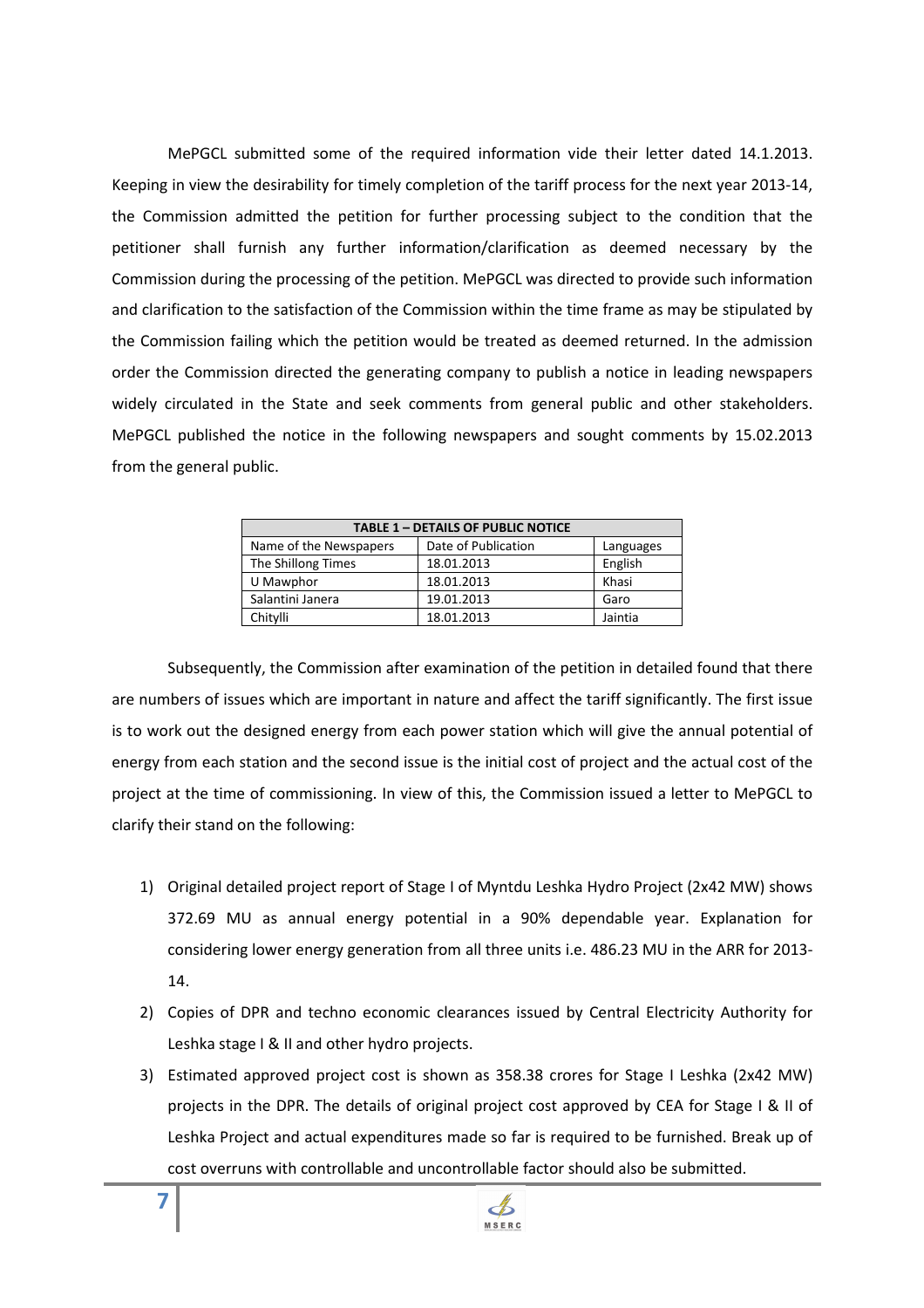- 4) 95% availability of Leshka run of the river plant is envisaged in the DPR. In the ARR the availability factor is shown as 39 %. Explanation for deviation from the original DPR.
- 5) As per the DPR of Stage I, Leshka Stage I has been taken as peak hour plant with 84 MW generation from 2 units though out the year in peak hours. Comments if any from MePGCL on this point may be submitted.
- 6) Status of commercial agreements/PPA between MePDCL and MePGCL regarding capacity allocated from each plant, annual expected generation and month wise availability of each plant during the year. Date of execution of PPA may be intimated to the Commission.
- 7) Gross fixed assets value as on 01.04.2012 is shown as 314.82 crores for old existing plants of MePGCL. Explanation requires for this estimation for existing old plants.
- 8) Details of actual O&M costs including employees in each power stations of MePGCL are still awaited. Employees cost separately during 2011-12 and estimated for 2012-13 and 2013-14 may be submitted.
- 9) Detailed working sheet for arriving the value of working capital in 2013-14.
- 10) In case of unavailability of data for old generating stations, segregation of ARR for these plants can be done on per megawatt installed capacity till such time data is separated. Comments of MePGCL are required on this assumption. Single tariff for all old generating station seems to be inefficient and does not project the performance of each plant correctly.
- 11) MePGCL is required to work out annual availability of each power station based on the actual generation from each power station in the last five years in accordance with the following CERC formula:

Percentage Availability =  $U 1 H 1 + U2 H2 + ...$  UN HN ------------------------------------------ x 100 UXH

Where U1, U2……….UN is the sent out capacity in MW of different units during the period under consideration. H1, H2……….HN are hours for which the respective units were under operation during the period. U is the guaranteed output in MW of the plant during the same period H represents the total number of hours of the period.

Time up to 31.01.2013 was given to MePGCL to file the reply on the above issues so that the Commission may take a balance and reasonable view on the tariff proposal. MePGCL vide their letter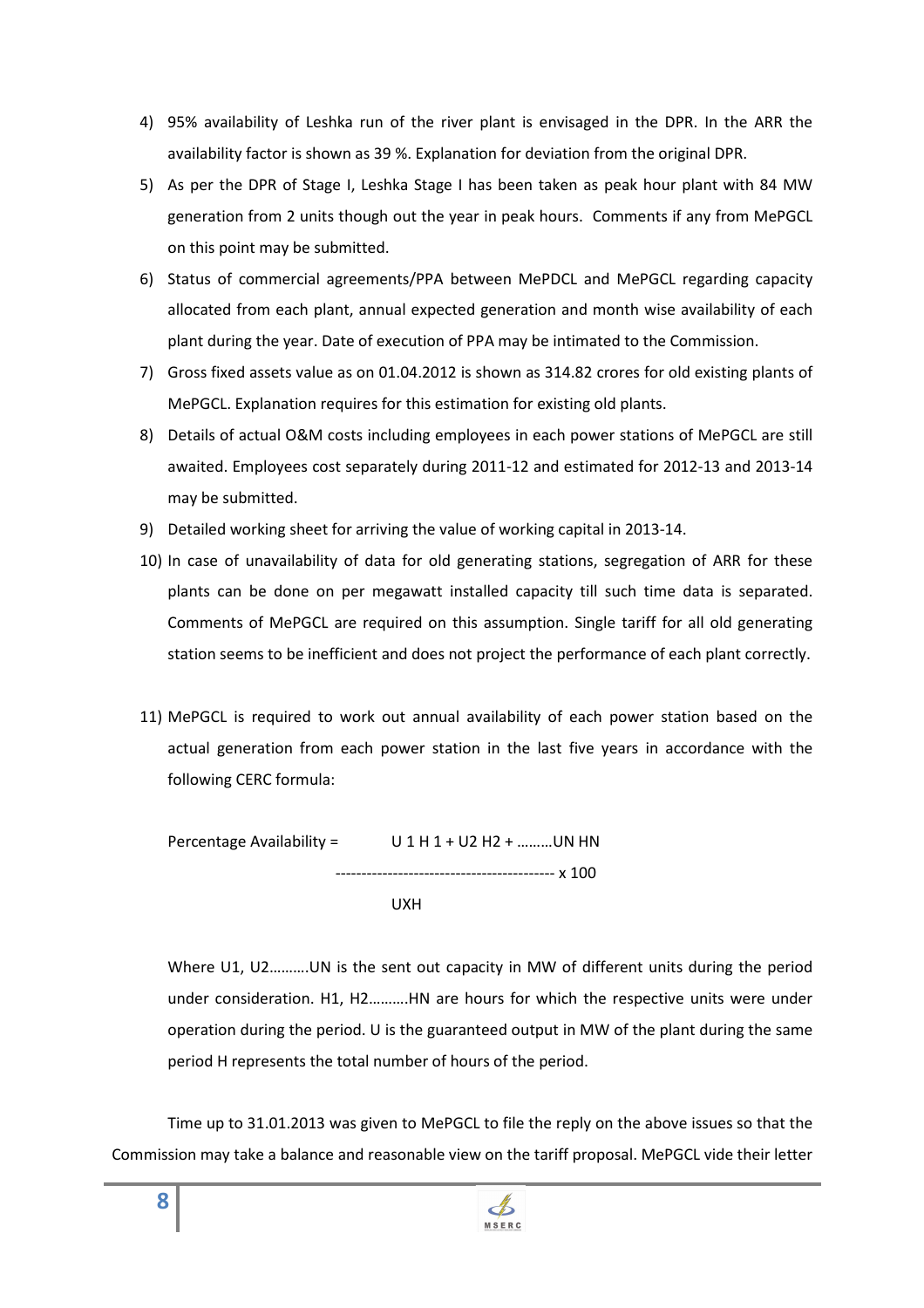dated 11.02.2013 replied that date of commercial operation of unit 1 & 2 of Leshka project is  $1<sup>st</sup>$ April 2012 and unit 3 is yet to be commissioned. The infirm power generated up to the date of commercial operation of unit 1 & 2 was 21.4 MU. MePGCL intimated that their present approved cost of MLHEP is Rs.1173.13 crores. However, they have spent up to December 2012 Rs.1140.98 crores. MePGCL provided techno economic clearances of Leshka project and their brief explanation at the delay in execution of project. Regarding audited statement of account MePGCL informed that audited accounts of MeECL for the year 2010-11 is yet to be done and they have not separated their account for generation till date.

A technical session was held on  $8<sup>th</sup>$  February, 2013 in the Office of the Commission to discuss important issues relating to the ARR filed by MePGCL in determining the tariff for existing and new power plants. The Commission deliberated on each component of the ARR and its significance in determination of the tariff. A presentation was made by MePGCL showing the details of each component of cost and minimum fund requirement on the basis of projected ARR for 2013-14. The Commission emphasised in the meeting to get the actual costs incurred in last six months on the basis of accounting records for existing plant as well as new plants. MePGCL agreed to give the actual expenses of past six months from April to September 2012 by  $13<sup>th</sup>$  February, 2013. The Commission explained the provisions of the Tariff Regulations 2011 in determining the annual fixed charges and recovery of the same through two part tariff. He explained that 50% of the cost shall be recovered through fixed charges provided that MePGCL machine if it is available to generate. Remaining 50% of AFC shall be paid by MePDCL on the basis of the unit costs on the total generation. It was emphasised that this kind of tariff shall encourage the generating stations to optimise their plant and generate maximum. MePGCL agreed to this approach. Similarly, to optimise the existing plants, the Commission tried to allocate the total fixed charges on each plant on the basis of their installed capacity and generation so as to give separate tariff for each plant. MePGCL agreed to this approach. It was also agreed in the meeting that designed energy may be worked out on the basis of previous five years data of generation which was made available to the Commission in the tariff proceedings. The Commission pointed out in the meeting that in accordance with Regulation all new projects which are commissioned after notification of the Regulations, tariff shall be fixed only after getting the project costs details duly audited by statutory auditors. Director, MePGCL submitted that after COD of Leshka HEP is achieved they will approach CEA for vetting the capital cost of the project. Till such time MePGCL agreed upon to get an interim tariff of Leshka as may be allowed by the Commission.

 $\mathcal{A}$ MSERC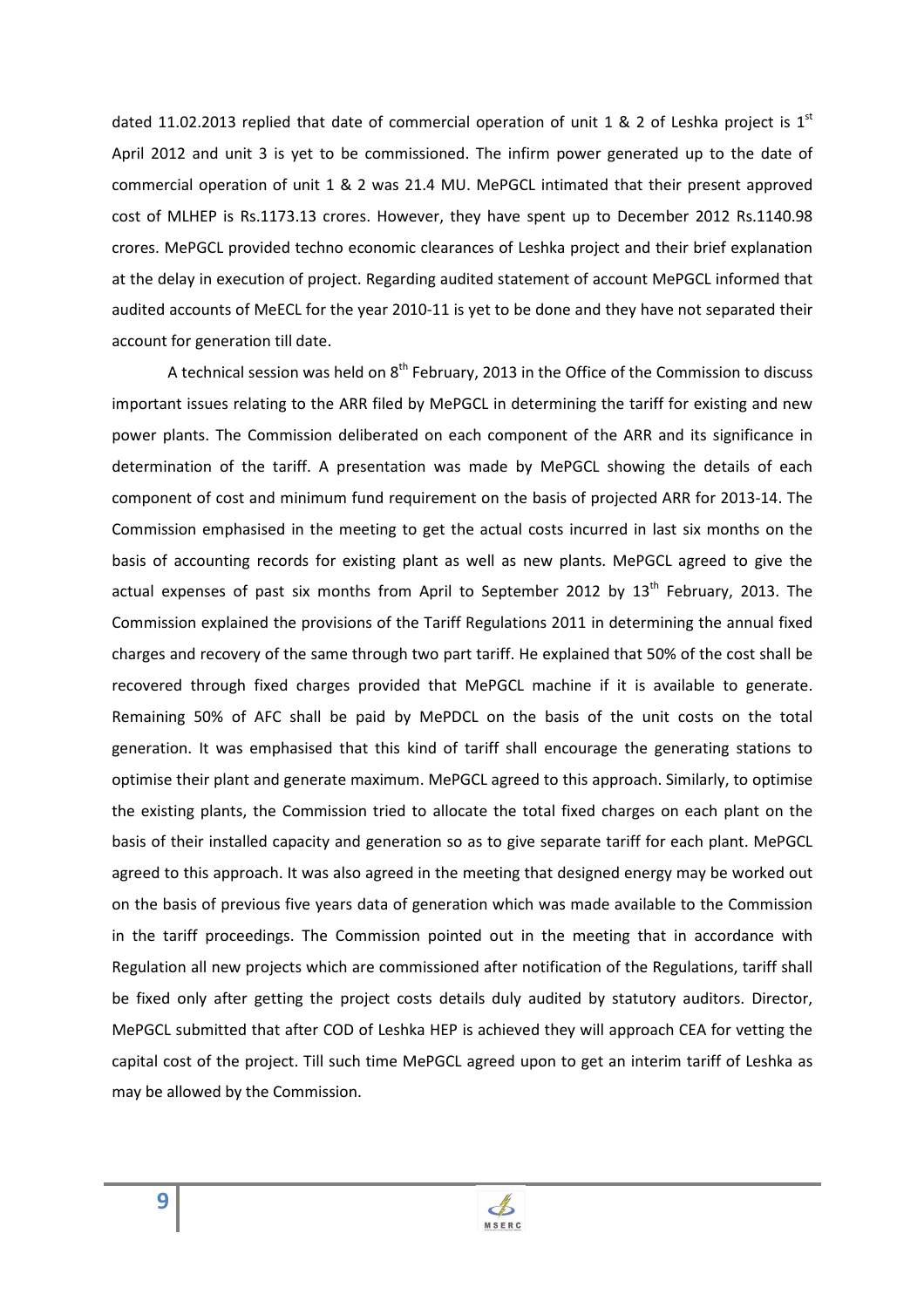After conducting a number of technical sessions with the utilities, staff, Members of the Advisory Committee and public hearing, the Commission on the basis of the records submitted by the generating company passed this order for determining annual fixed charges for FY 2013-14.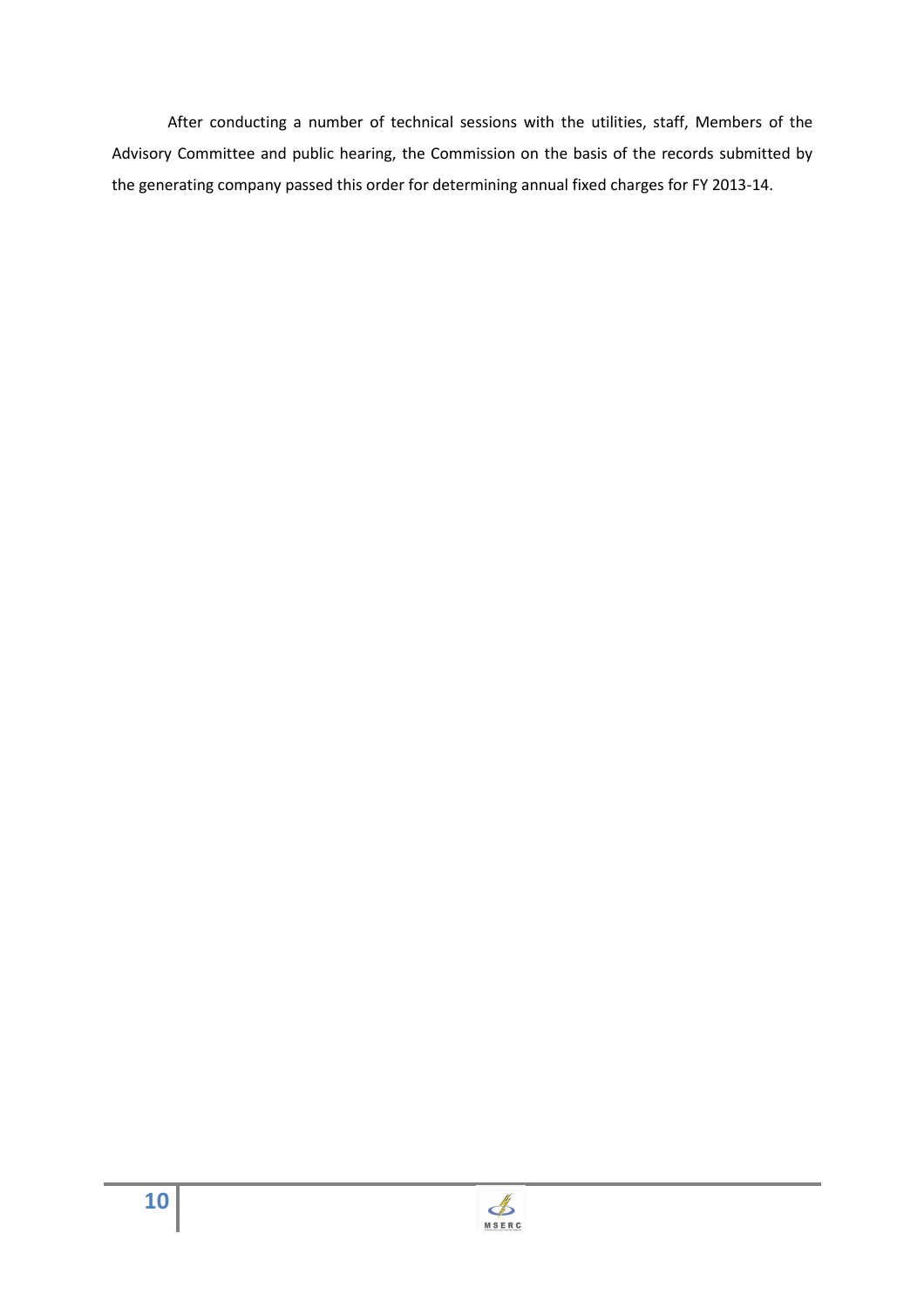#### **ARR for FY 2013-14 – Existing Generating Stations**

MePGCL proposed the following for determination of tariffs for generating stations.

#### **Segregation of Financials**

The segregation of annual accounts for restructured entities is yet to be finalized and provisional figure of Opening Balance of Gross Fixed Assets is available. The closing balance of GFA of MePGCL as on 31<sup>st</sup> March, 2012 is Rs 314.82 Crores.

Based on the notification of Government of Meghalaya, Annual Accounts of MeECL are to be restructured and segregated to give effect to the said notified Transfer Scheme. Pursuant to Meghalaya Power Sector Reforms Transfer Scheme 2010 (as amended in 2012), the Assets and Liabilities including rights, obligations and contingencies is transferred to and vested in MePGCL from MeECL on and from 01/04/2012. Transfer of Assets and Liabilities to MePGCL is based on the provisional financials of MeECL.

#### **Existing Generation Capacity**

The initial installed capacity when the erstwhile Meghalaya State Electricity Board (MeSEB) was bifurcated from the Assam State Electricity Board (ASEB) in 1975 was 65.2 MW. With the commissioning of Stage-III HEP (1979), Stage IV HEP (1992) & Micro Hydel, the installed capacity increased by 121.5 MW. All the Generating Stations except Sonapani Micro Hydel Project, as indicated in the Table below are hydel power stations with the main reservoir at Umiam for all the stages. Therefore, all these stages depend mainly on water availability at the Umiam reservoir. The total installed capacity of MePGCL projects are as under:

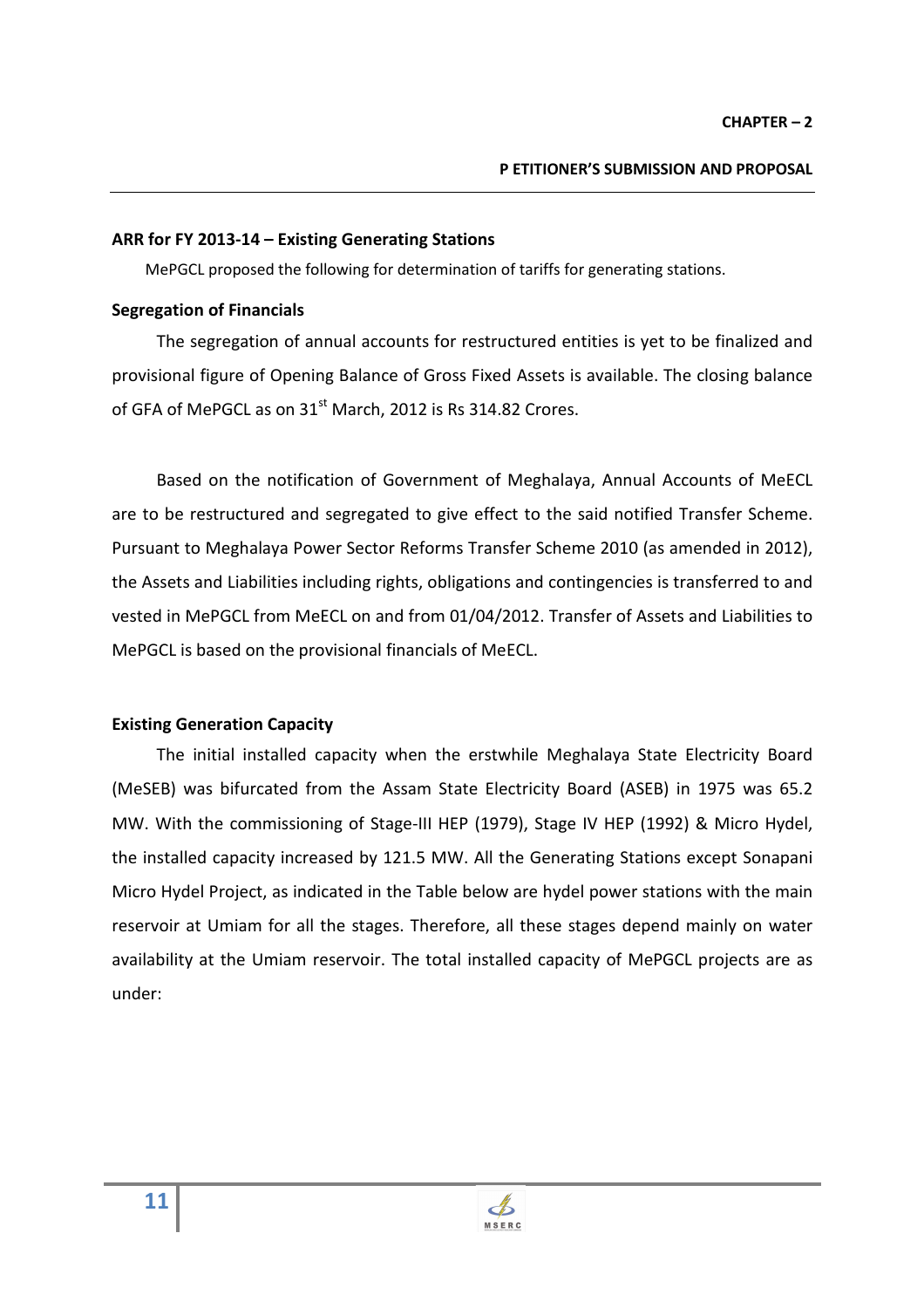|     |                           | No. of                     | <b>Capacity</b> | <b>Total Capacity</b> | <b>Year of</b>       |
|-----|---------------------------|----------------------------|-----------------|-----------------------|----------------------|
| No. | <b>Name of Station</b>    | <b>Units</b>               | (MW)            | (MW)                  | <b>Commissioning</b> |
|     |                           |                            |                 |                       |                      |
|     |                           | T                          | 9               |                       | 21.02.1965           |
| 1.  | Umiam Stage I             | $\mathbf{II}$              | 9               | 36                    | 16.03.1965           |
|     |                           | $\mathsf{III}\xspace$      | 9               |                       | 06.09.1965           |
|     |                           | IV                         | 9               |                       | 09.11.1965           |
| 2.  | Umiam Stage II            | $\mathbf{I}$               | 10              | 20                    | 22.07.1970           |
|     |                           | $\mathbf{II}$              | 10              |                       | 24.07.1970           |
| 3.  | Umiam Stage III           | $\overline{1}$             | 30              | 60                    | 6.01.1975            |
|     |                           | $\mathbf{II}$              | 30              |                       | 30.03.1979           |
| 4.  | Umiam Stage IV            | T                          | 30              | 60                    | 16.09.1992           |
|     |                           | $\ensuremath{\mathsf{II}}$ | 30              |                       | 11.08.1992           |
|     |                           | T                          | 2.8             |                       | 01.04.1957           |
| 5.  | <b>Umtru Power</b>        | $\sf II$                   | 2.8             | 11.2                  | 01.04.1957           |
|     | Station                   | $\mathsf{III}$             | 2.8             |                       | 01.04.1957           |
|     |                           | ${\sf IV}$                 | 2.8             |                       | 12.07.1968           |
| 6.  | Micro Hydel<br>(Sonapani) | $\overline{1}$             | 1.5             | 1.5                   | 27.10.2009           |
|     | <b>Total</b>              |                            |                 | 186.7                 |                      |

#### **Details of Existing Generation Capacity**

# **New Generation Capacity**

MePGCL is currently executing works of hydro electric projects which are proposed for commissioning in near future or commissioned recently as under: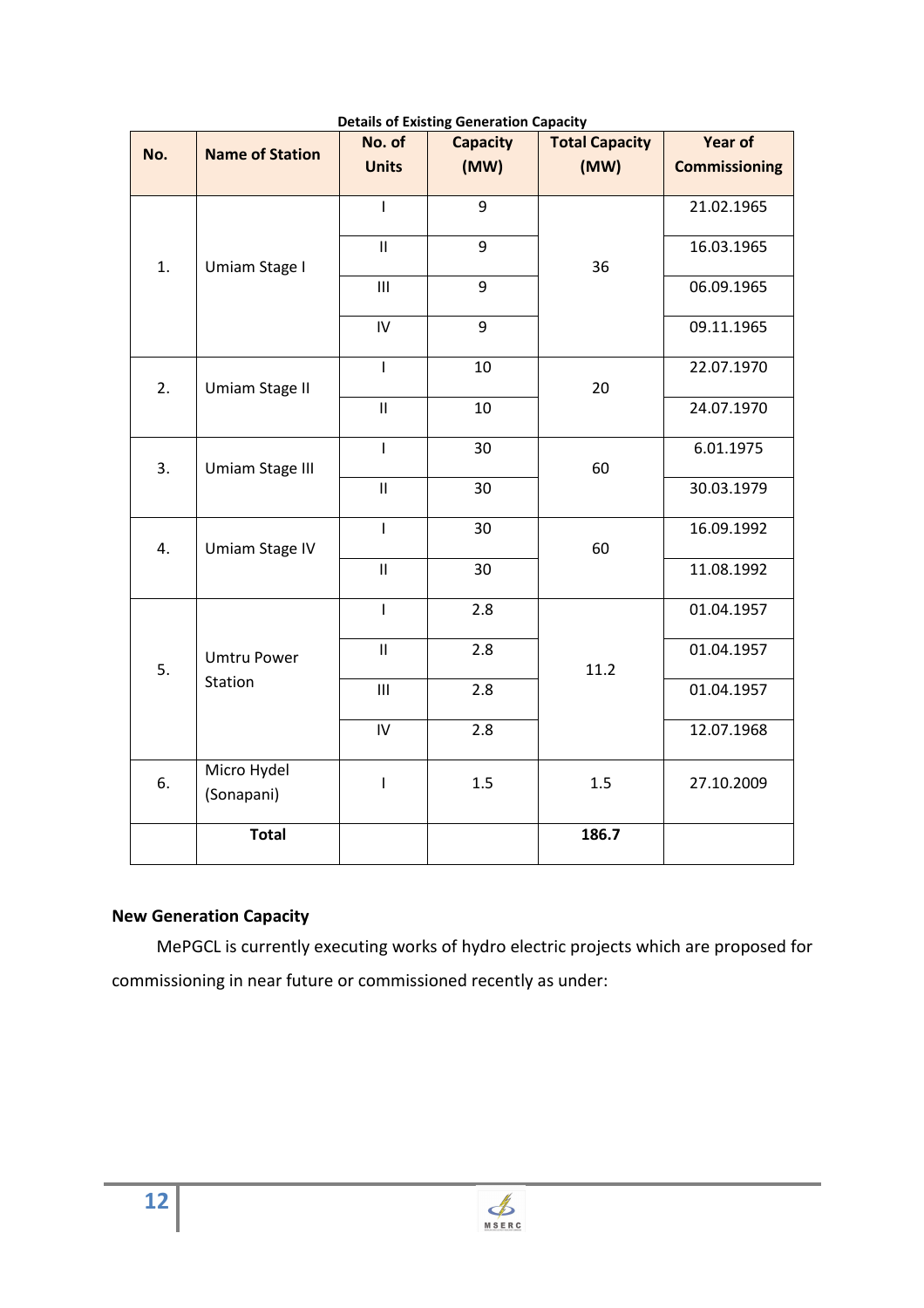| No.          | <b>Name &amp; Location</b> | <b>Capacity (MW)</b> | <b>Year of</b><br><b>Commencement</b> | <b>Schedule Date of</b><br><b>Commissioning / COD</b>                     |
|--------------|----------------------------|----------------------|---------------------------------------|---------------------------------------------------------------------------|
| $\mathbf{1}$ | Leshka HEP                 | $42 \times 3 = 126$  | 2004                                  | Unit $1 - 1.4.2012$<br>Unit II - 1.4.2012<br>Unit III - Mar/April<br>2013 |
| 2            | Lakroh SHP                 | 1.5                  | 2003                                  | Jan 2013                                                                  |

#### **Details of New Generating Stations**

The computation of energy, provisional capital cost and other costs for the new projects as indicated in Table above are discussed in subsequent sections.

#### **Computation of Generation Energy**

The following sections outline details of operational norms for computation of energy generation for FY 2013-14 based on Tariff Regulations, 2011 or past trend as the case may be.

#### **Operation Norms**

The following sections provide the extract of the Tariff Regulations, 2011 with respect to computation of generation energy.

#### *a) Normative Annual Plant Availability Factor*

| No.      | <b>Station Particular</b>                                                                                    | <b>Norm</b>                                |
|----------|--------------------------------------------------------------------------------------------------------------|--------------------------------------------|
| 1        | Storage and pondage type plants: where plant<br>availability is not affected by silt and                     |                                            |
| $\alpha$ | with head variation between Full Reservoir Level<br>(FRL) and Minimum Draw Down Level (MDDL) of<br>upto $8%$ | 90%                                        |
| h        | with head variation between FRL and MDDL of<br>more than 8%                                                  | (Head at MDDL/Rated Head) x<br>$0.5 + 0.2$ |

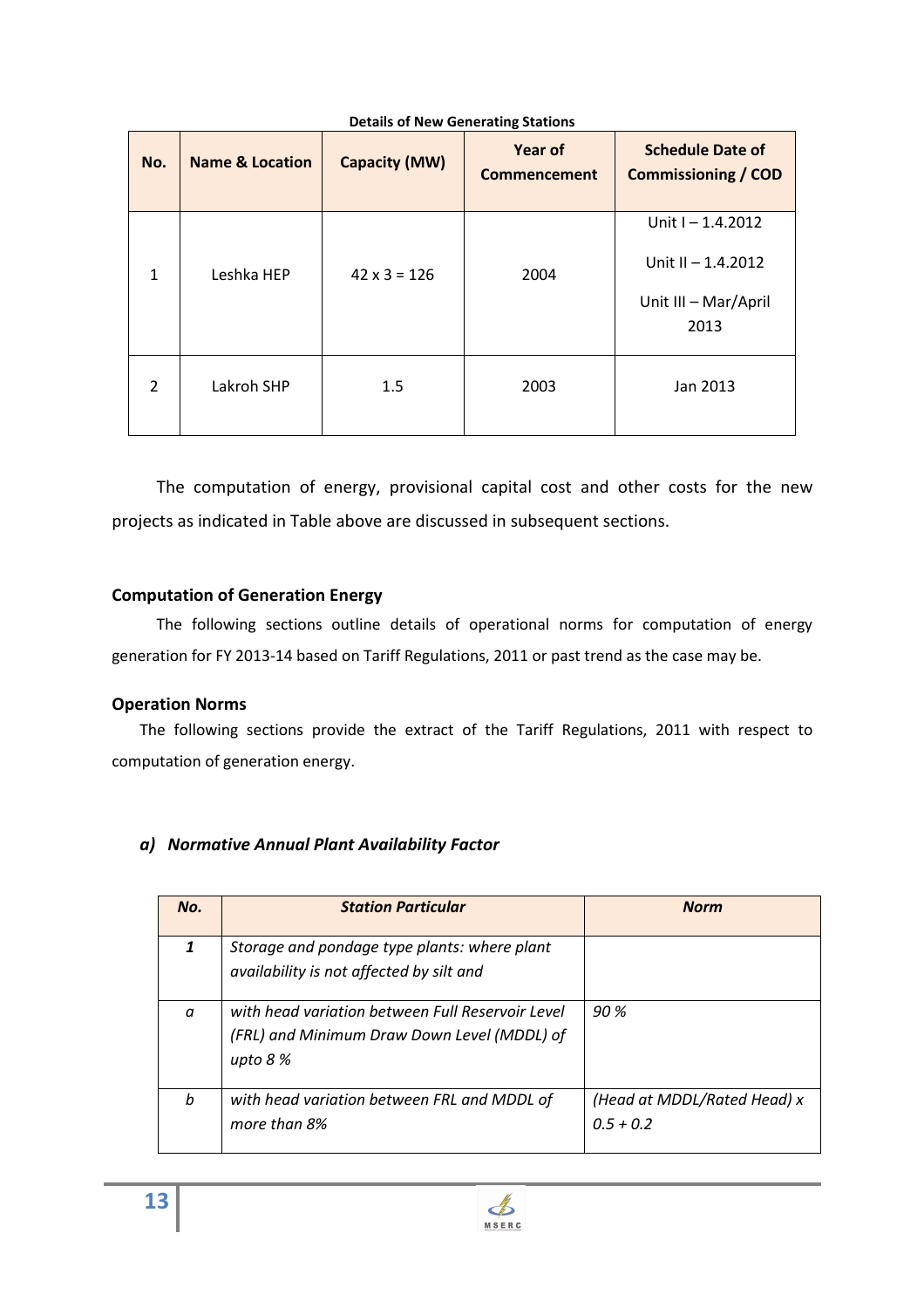| No.            | <b>Station Particular</b>    | <b>Norm</b>                                                                                                                                  |
|----------------|------------------------------|----------------------------------------------------------------------------------------------------------------------------------------------|
| $\overline{2}$ | Pondage type plant           | where plant availability is<br>significantly affected by silt -<br>85%                                                                       |
| 3              | Run - of - River type plants | NAPAF to be determined plant-<br>wise, based on 10-day design<br>energy data, moderated by<br>past experience where<br>available / relevant. |

*Note:* 

*(i) A further allowance may be made by the Commission under special circumstances, eg. Abnormal silt problem or other operating conditions, and known plant limitations.* 

*(ii) A further allowance of 5 % may be allowed for difficulties in the North East Region.* 

*(iii) In case of new hydro electric project the developer shall have the option of approaching the Commission in advance for further above norms.* 

#### *b) Auxiliary Consumption*

| <b>No</b>      | <b>Station Particular</b>                                                                                        | <b>Norm</b>              |
|----------------|------------------------------------------------------------------------------------------------------------------|--------------------------|
| 1              | Surface hydro electric power generating stations<br>with rotating exciters mounted on the generator<br>shaft     | 0.7% of energy generated |
| $\overline{2}$ | Surface hydro electric power generating stations<br>with static excitation system                                | 1.0% of energy generated |
| 3              | Underground hydro electric power generating<br>stations with rotating exciters mounted on the<br>generator shaft | 0.9% of energy generated |
| 4              | Underground hydro electric power generating<br>stations with static excitation system                            | 1.2% of energy generated |

## *c) Transformation Losses*

*From generation voltage to transmission voltage ……0.5% of energy generated.* 

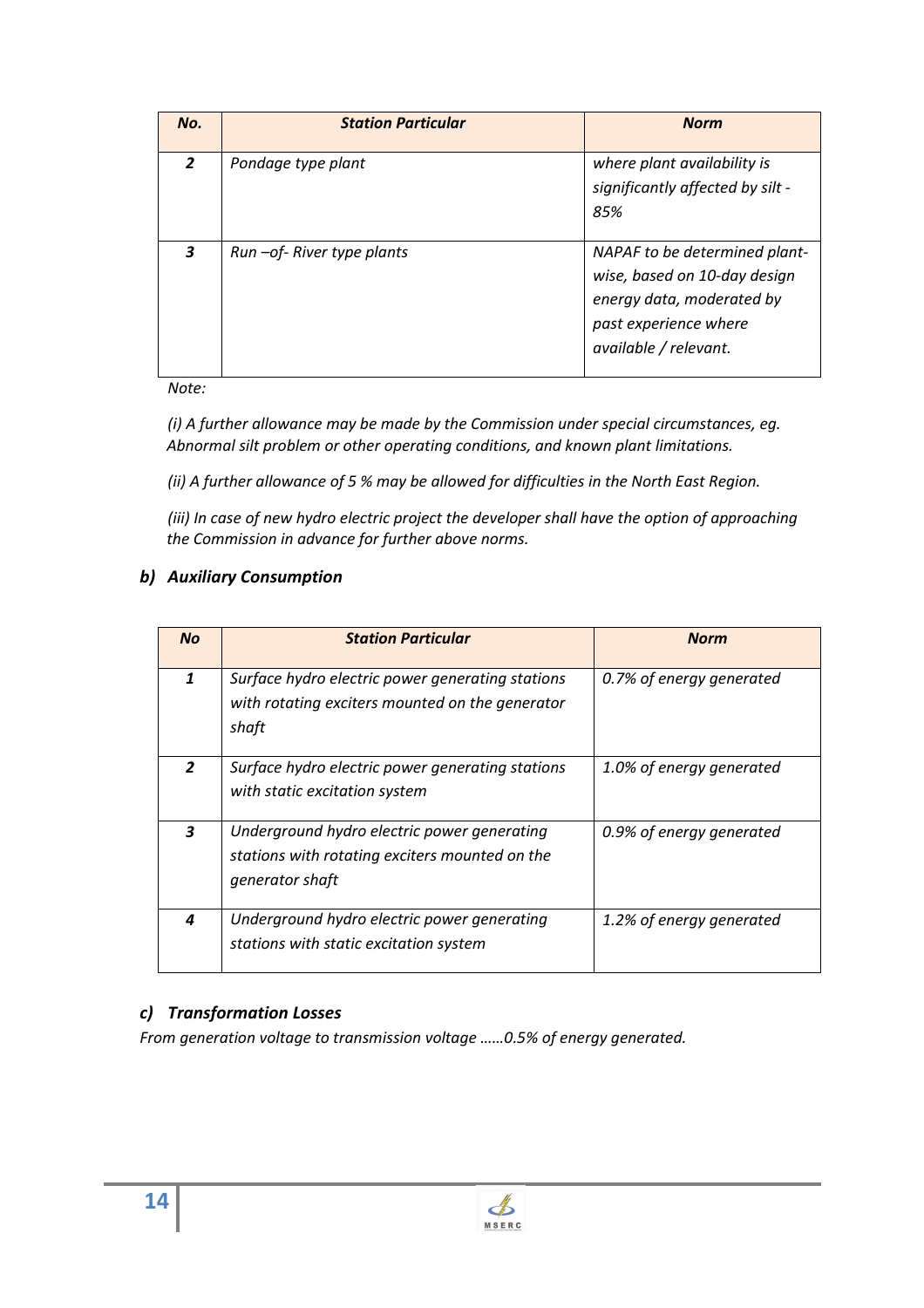#### **Design Energy – Existing Generating Stations**

The design energy for MePGCL power stations is provided in the table below:

| <b>Name of Power Station</b> | Design      |
|------------------------------|-------------|
|                              | Energy (MU) |
| Umiam Stage I                | 60.70       |
| Umiam Stage II               | 29.50       |
| Umiam Stage III              | 115.30      |
| Umiam Stage IV               | 129.50      |
| Umtru Power Station          | 82.30       |
| Micro Hydel (Sonapani)       | 6 43        |

The month wise and station wise design energy is provided in the Formats HG3 & HG4.

#### **Computation of Energy Generation - Existing Stations**

The computation of hydro power generation requires Design Energy, Capacity Index, Details of Reservoir levels, Head details, Past Availability details, features of the hydro power plants in terms of type of plant, type of excitation etc which are provided in the table below:

| Sr.            | <b>Particulars</b>        | <b>Umtru</b>   | Umiam-I        | Umiam-II       | Umiam-III      | Umiam-IV       | <b>Micro Hydel</b> |
|----------------|---------------------------|----------------|----------------|----------------|----------------|----------------|--------------------|
| No.            |                           |                |                |                |                |                | (Sonapani)         |
| $\mathbf{1}$   |                           |                |                |                |                |                |                    |
|                | <b>Type of Station</b>    |                |                |                |                |                |                    |
| a              | Surface/ Underground      | <b>SURFACE</b> | <b>SURFACE</b> | <b>SURFACE</b> | <b>SURFACE</b> | <b>SURFACE</b> | <b>SURFACE</b>     |
| b              | Purely ROR/Pondage/       | <b>ROR</b>     | <b>STORAGE</b> | <b>POWER</b>   | <b>PONDAGE</b> | PONDAGE        | <b>ROR</b>         |
|                | <b>Storage</b>            |                |                | <b>CHANNEL</b> |                |                |                    |
|                |                           |                |                | (Pondage)      |                |                |                    |
| c              | Peaking/Non Peaking       | <b>NON</b>     | <b>NON</b>     | <b>NON</b>     | <b>NON</b>     | <b>NON</b>     | <b>NON PEAKING</b> |
|                |                           | PEAKING        | PEAKING        | PEAKING        | PEAKING        | PEAKING        |                    |
| d              | No. of hours Peaking      | NA             | <b>NA</b>      | <b>NA</b>      | <b>NA</b>      | <b>NA</b>      | NA                 |
| e              | <b>Overload Capacity</b>  | <b>NIL</b>     | <b>NIL</b>     | <b>NIL</b>     | <b>NIL</b>     | <b>NIL</b>     | <b>NA</b>          |
|                | (MW) & Period             |                |                |                |                |                |                    |
| $\overline{2}$ | <b>Type of Excitation</b> |                |                |                |                |                |                    |
| a              | Rotating exciters on      | Rotating       | Rotating       | Rotating       | Rotating       | <b>NA</b>      | Rotating           |
|                | Generator                 | exciters on    | exciters on    | exciters on    | exciters       |                | exciters on        |
|                |                           | Generator      | Generator      | Generator      | on             |                | Generator          |
|                |                           |                |                |                | Generator      |                |                    |
| b              | Static excitation         | <b>NA</b>      | <b>NA</b>      | <b>NA</b>      | <b>NA</b>      | <b>Static</b>  | <b>NA</b>          |
|                |                           |                |                |                |                | Excitation     |                    |

**Features of Hydro Power Plants** 

# **Computation of NAPAF for Storage and Pondage type plants**:

Based on the above details and the norms specified by Tariff Regulations, 2011, the computation of

NAPAF for Storage and Pondage type hydro generating stations is carried out as under:

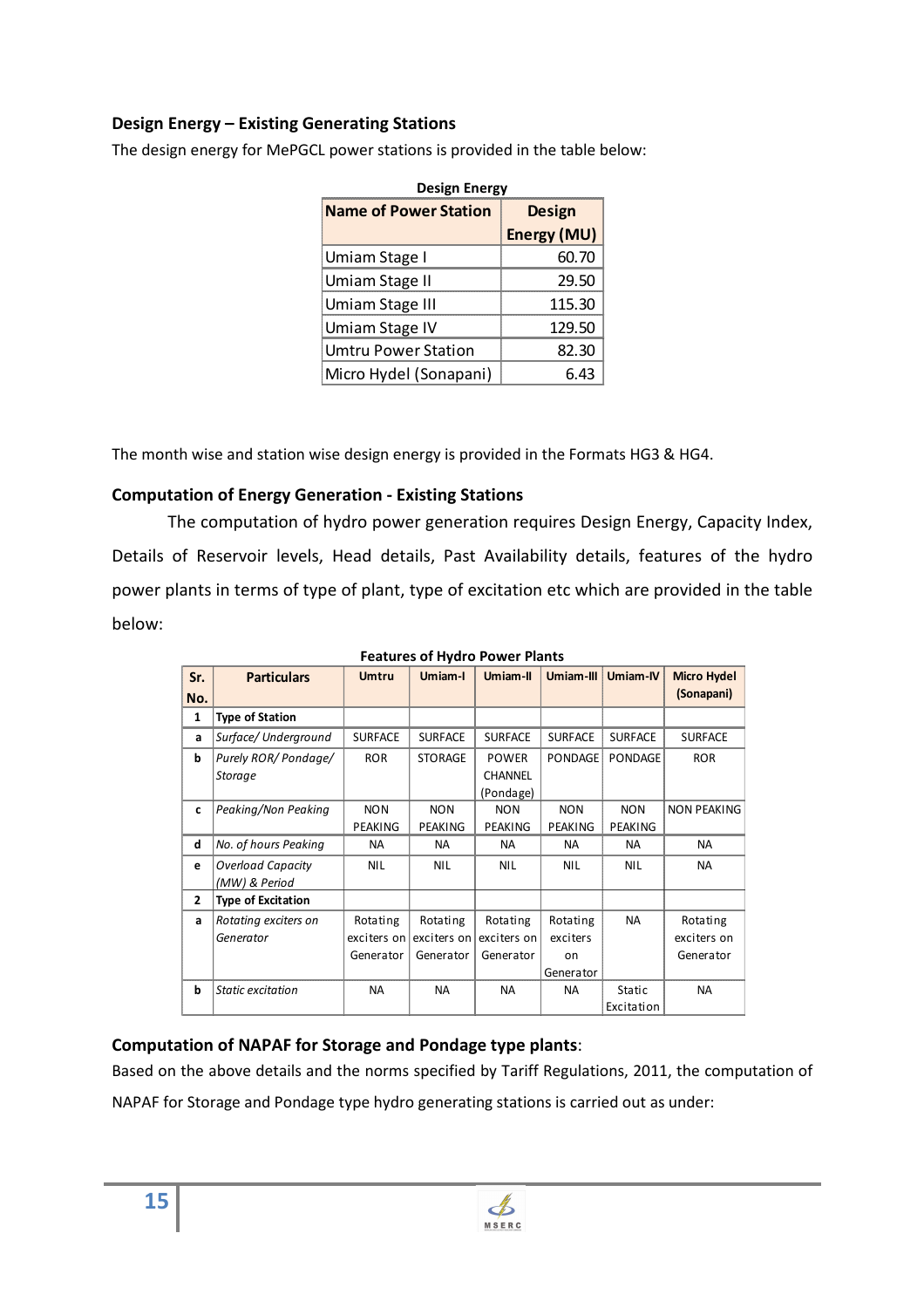| Compatation of Head Variation for Storage & Fondage plants |            |             |                |                |                  |
|------------------------------------------------------------|------------|-------------|----------------|----------------|------------------|
| Name of Power Station                                      | <b>FRL</b> | <b>MDDL</b> | <b>Maximum</b> | <b>Minimum</b> | % Head           |
|                                                            | (mtrs)     | (mtrs)      | Head           | Head           | <b>Variation</b> |
| Umiam Stage I                                              | 981.46     | 960.12      | 169.0          | 130.0          | 23.08%           |
| Umiam Stage II                                             | 804.06     | 800.85      | 81.7           | 75.1           | 8.06%            |
| Umiam Stage III                                            | 679.70     | 672.05      | 162.0          | 146.0          | 9.88%            |
| Umiam Stage IV                                             | 503.00     | 496.00      | 162.0          | 131.0          | 19.14%           |

**Computation of Head Variation for Storage & Pondage plants** 

For all power stations, the head variation between FRL and MDDL is more than 8%. Hence, an allowance is to be provided in NAPAF as indicated in the table below:

| <b>Name of Power Station</b> | % Head<br><b>Variation</b> | Rated<br>Head | <b>Head at</b><br><b>MDDL</b><br>(Min<br>Head) | <b>NAPAF</b> (Head<br>at MDDL /<br>Rated head) x<br>$0.5 + 0.2$ |
|------------------------------|----------------------------|---------------|------------------------------------------------|-----------------------------------------------------------------|
| Umiam Stage I                | 23.08%                     | 145.0         | 130.0                                          | 64.83%                                                          |
| Umiam Stage II               | 8.06%                      | 77.7          | 75.1                                           | 68.35%                                                          |
| <b>Umiam Stage III</b>       | 9.88%                      | 150.0         | 146.0                                          | 68.67%                                                          |
| Umiam Stage IV               | 19.14%                     | 140.0         | 131.0                                          | 66.79%                                                          |

**Computation of NAPAF for Storage & Pondage plants** 

#### **Computation of NAPAF for Pondage type plants:**

Pondage type plants where plant availability is significantly affected by silt is 85% is as per norms provided in Tariff Regulations, 2011. Umtru is the only plant under this category and accordingly, MePGCL is projecting NAPAF of **85.00%** as per regulations. However considering further allowance of 5% for difficulties in north east region, the proposed NAPAF for Umtru is **80.00%.**

#### **Computation of NAPAF for Run of River type plants:**

As per regulations, the NAPAF for Run of River type plants is to be determined based on 10-day design energy data, moderated by past experience wherever relevant. From the existing power plants, only Sonapani belongs to purely Run of River project category. Therefore, based on the past records and as per norm given in regulation, the NAPAF works out to **50.00%**. However considering further allowance of 5% for difficulties in north east region, the proposed NAPAF for Sonapani is **45.00%**.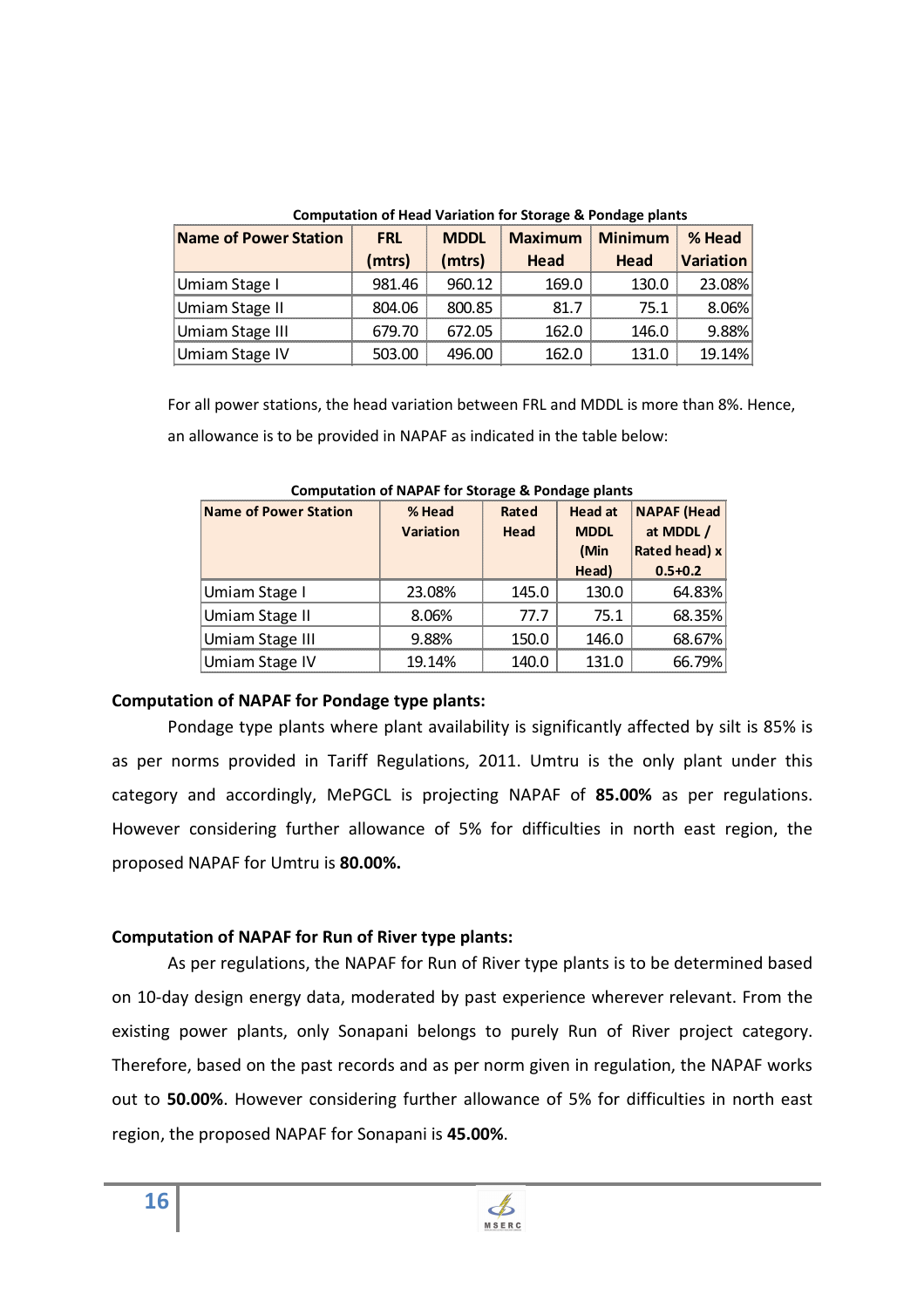In view of the above, a further allowance of 5% may be allowed by the Commission for all the MePGCL Power stations as indicated below:

| <b>Name of Power Station</b> | NAPAF (%) | NAPAF (%) |
|------------------------------|-----------|-----------|
|                              | as per    | with 5%   |
|                              | workings  | allowance |
| Umiam Stage I                | 64.83%    | 59.83%    |
| <b>Umiam Stage II</b>        | 68.35%    | 63.35%    |
| Umiam Stage III              | 68.67%    | 63.67%    |
| Umiam Stage IV               | 66.79%    | 61.79%    |
| <b>Umtru Power Station</b>   | 85.00%    | 80.00%    |
| Micro Hydel (Sonapani)       | 50.00%    | 45.00%    |

#### **Proposed NAPAF for MePGCL Power Stations for FY 2013-14**

The station-wise Net Generation for FY 2012-13 and FY 2013-14 are provided in the table below:

| Sr.            | <b>Name of Power Station</b> | Gross             |       | <b>Aux Cons Transformation</b> | <b>Aux Cons &amp;</b>            | <b>Net</b> |
|----------------|------------------------------|-------------------|-------|--------------------------------|----------------------------------|------------|
| No.            |                              | <b>Generation</b> | (%)   | Loss $(\%)$                    | <b>Transformation Generation</b> |            |
|                |                              | (MU)              |       |                                | Loss (MU)                        | (MU)       |
| 1              | Umiam Stage I                | 110.22            | 0.70% | 0.50%                          | 1.32                             | 108.90     |
| $\overline{2}$ | Umiam Stage II               | 55.33             | 0.70% | 0.50%                          | 0.66                             | 54.67      |
| 3              | Umiam Stage III              | 138.01            | 0.70% | 0.50%                          | 1.66                             | 136.35     |
| 4              | Umiam Stage IV               | 194.41            | 1.00% | 0.50%                          | 2.92                             | 191.49     |
| 5              | <b>Umtru Power Station</b>   | 25.20             | 0.70% | 0.50%                          | 0.30                             | 24.90      |
| 6              | Micro Hydel (Sonapani)       | 5.44              | 0.70% | 0.50%                          | 0.07                             | 5.37       |
|                | <b>Total</b>                 | 528.61            |       |                                | 6.93                             | 521.68     |

 **Station wise Net Generation FY 2012-13** 

**Station wise Net Generation FY 2013-14** 

| Sr. | <b>Name of Power Station</b> | <b>Gross</b>      |       | <b>Aux Cons Transformation</b> | <b>Aux Cons &amp;</b>            | <b>Net</b> |
|-----|------------------------------|-------------------|-------|--------------------------------|----------------------------------|------------|
| No. |                              | <b>Generation</b> | (%)   | Loss $(\%)$                    | <b>Transformation Generation</b> |            |
|     |                              | (MU)              |       |                                | Loss (MU)                        | (MU)       |
|     | Umiam Stage I                | 108.30            | 0.70% | 0.50%                          | 1.30                             | 107.00     |
| 2   | Umiam Stage II               | 54.66             | 0.70% | 0.50%                          | 0.66                             | 54.00      |
| 3   | Umiam Stage III              | 133.60            | 0.70% | 0.50%                          | 1.60                             | 132.00     |
| 4   | <b>Umiam Stage IV</b>        | 201.02            | 1.00% | 0.50%                          | 3.02                             | 198.00     |
| 5   | <b>Umtru Power Station</b>   | 26.32             | 0.70% | 0.50%                          | 0.32                             | 26.00      |
| 6   | Micro Hydel (Sonapani)       | 6.07              | 0.70% | 0.50%                          | 0.07                             | 6.00       |
|     | Total                        | 529.96            |       |                                | 6.96                             | 523.00     |

The station wise summary for generation for FY 2011-12, FY 2012-13 and FY 2013-14 is presented below: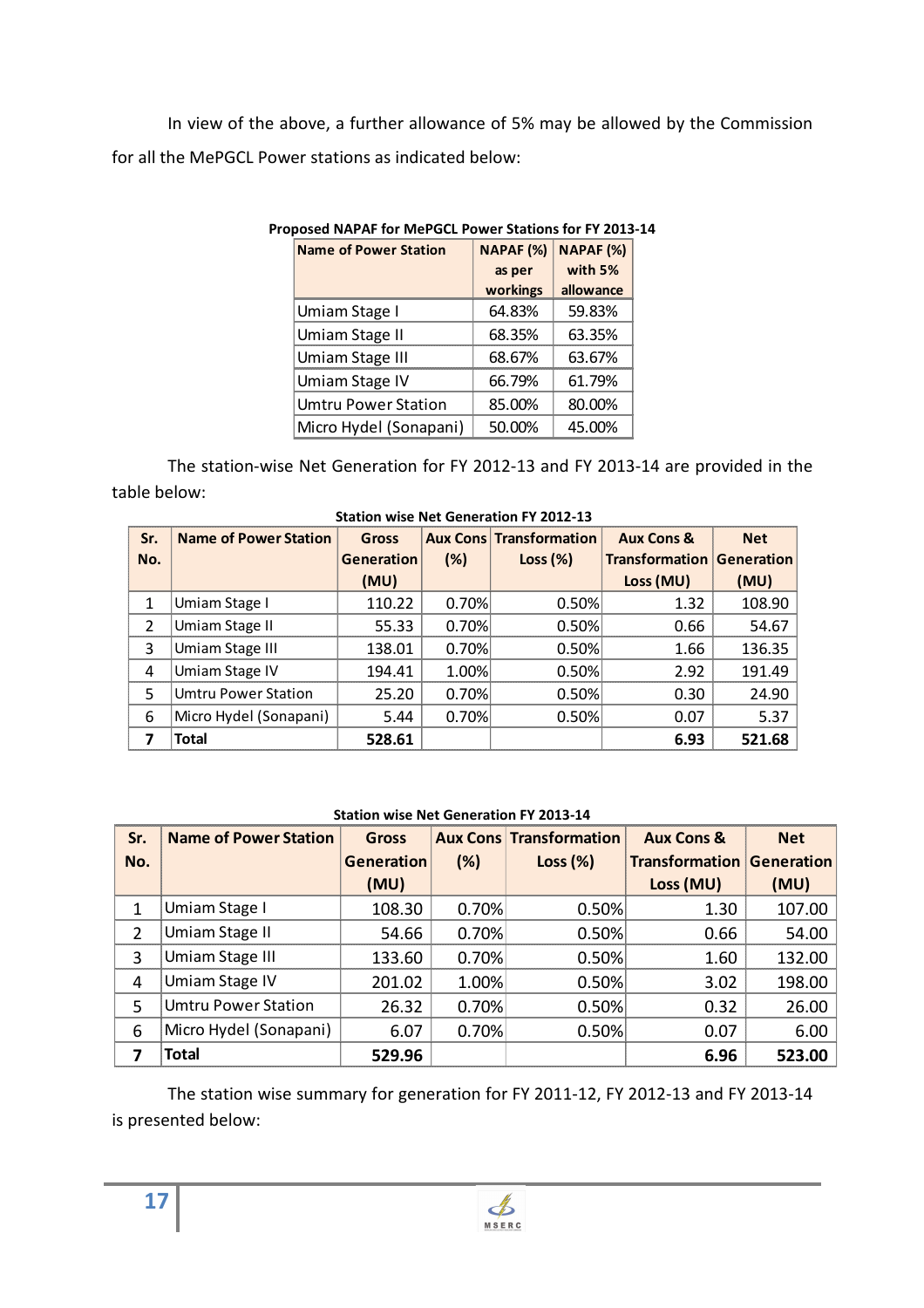| Sr. No. | <b>Name of Power Station</b> | FY 2011-12  | FY 2012-13  | FY 2013-14  |
|---------|------------------------------|-------------|-------------|-------------|
|         |                              | (Pre-audit) | (Estimated) | (Projected) |
| 1       | Umiam Stage I                | 109.62      | 110.22      | 108.30      |
| 2       | Umiam Stage II               | 13.00       | 55.33       | 54.66       |
| 3       | Umiam Stage III              | 129.26      | 138.01      | 133.60      |
| 4       | Umiam Stage IV               | 206.63      | 194.41      | 201.02      |
| 5.      | <b>Umtru Power Station</b>   | 38.41       | 25.20       | 26.32       |
| 6       | Micro Hydel (Sonapani)       | 6.07        | 5.44        | 6.07        |
| 7       | Generation<br><b>Gross</b>   | 502.98      | 528.61      | 529.96      |
|         | (MU)                         |             |             |             |
| 8       | Auxiliary consumption        | 7.04        | 6.93        | 6.96        |
|         | & Transformation Loss        |             |             |             |
|         | (MU)                         |             |             |             |
| 9       | <b>Net Generation (MU)</b>   | 495.94      | 521.68      | 523.00      |

**Station wise Summary of Generation FY 12 to FY 14** 

MePGCL submitted before the Commission to kindly approve the total net generation as shown in table above for existing power stations of MePGCL.

#### **Components of Tariff**

The Regulation 52 provides for components of tariff which is extracted below for reference.

#### *52. Components of tariff*

*(1) Tariff for supply of electricity from a hydro power generating station shall comprise of two parts, namely, annual capacity charges and energy charges to be in the manner provided hereinafter.* 

*(2) The fixed cost of a generating station eligible for recovery through annual capacity charges shall consist of:* 

- *(a) Return on equity as may be allowed*
- *(b) Interest on Loan Capital;*
- *(c) Operation and maintenance expenses;*
- *(d) Interest on Working Capital;*
- *(e) Depreciation as may be allowed by the Commission.*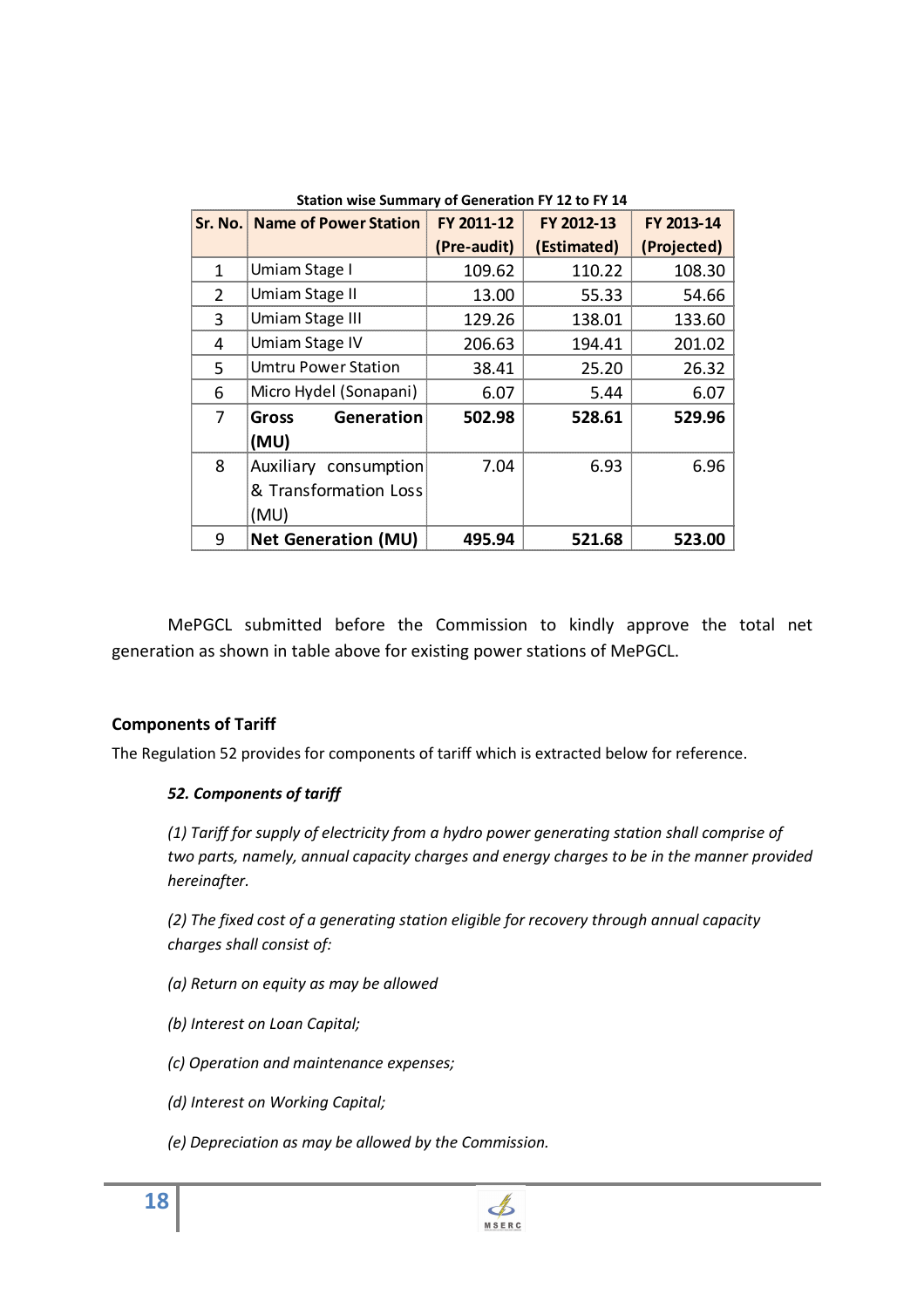#### *(f) Taxes on Income*

Accordingly, MePGCL computes and provides herewith various cost elements for determination of tariff.

### **Gross Fixed Assets**

The provisional Gross Fixed Assets (GFA) as on 31<sup>st</sup> March 2012 for segregated entity of Generation Company is Rs. 314.82 Crores. As submitted earlier (approach for determining station wise project cost or GFA); MePGCL computed GFA for Old Projects and other plants.

#### **Determination of Station-wise Gross Fixed Assets**

It is submitted that MePGCL attempted to bifurcate station wise GFA for existing & new projects. The table below provides station wise GFA as on 31.03.2012.

| <b>Particulars</b>                                   | <b>GFA (Rs.Crs)</b> |
|------------------------------------------------------|---------------------|
| Value of Gross Fixed Assets as on 31.03.12           | 314.82              |
| Less: Station wise Project Cost                      |                     |
| Micro Hydel (Sonapani)                               | 10.86               |
| Balance cost for Old Projects (Umiam Stage I to IV & | 303.96              |
| Umtru)                                               |                     |

 **Station wise Gross Fixed Assets – Old Stations** 

#### **Closing Station-wise Gross Fixed Assets for FY 2013-14**

Based on the above computed station wise GFA as on 1.04.2012, the closing GFA for FY 2013-14 are worked out considering additions / R&M for each station. The table below provides station wise closing GFA for FY 2013-14.

| <b>Particulars</b>                         | <b>Old Projects</b> | Sonapani | <b>Total</b> |
|--------------------------------------------|---------------------|----------|--------------|
|                                            | (Rs.Crs)            | (Rs.Crs) | (Rs.Crs)     |
| Opening GFA as on 1.4.2012                 | 303.96              | 10.86    | 314.82       |
| Add: Additions to GFA during FY 2012-13    |                     |          |              |
| Less: Retirements to GFA during FY 2012-13 |                     |          |              |
| Closing GFA as on 31.3.2013                | 303.96              | 10.86    | 314.82       |
| Opening GFA as on 1.4.2013                 | 303.96              | 10.86    | 314.82       |
| Add: Additions to GFA during FY 2013-14    |                     |          |              |
| Less: Retirements to GFA during FY 2013-14 |                     |          |              |
| Closing GFA as on 31.3.2014                | 303.96              | 10.86    | 314.82       |

MePGCL submitted before the Commission to approve the computed station wise Gross Fixed Assets for FY 2013-14.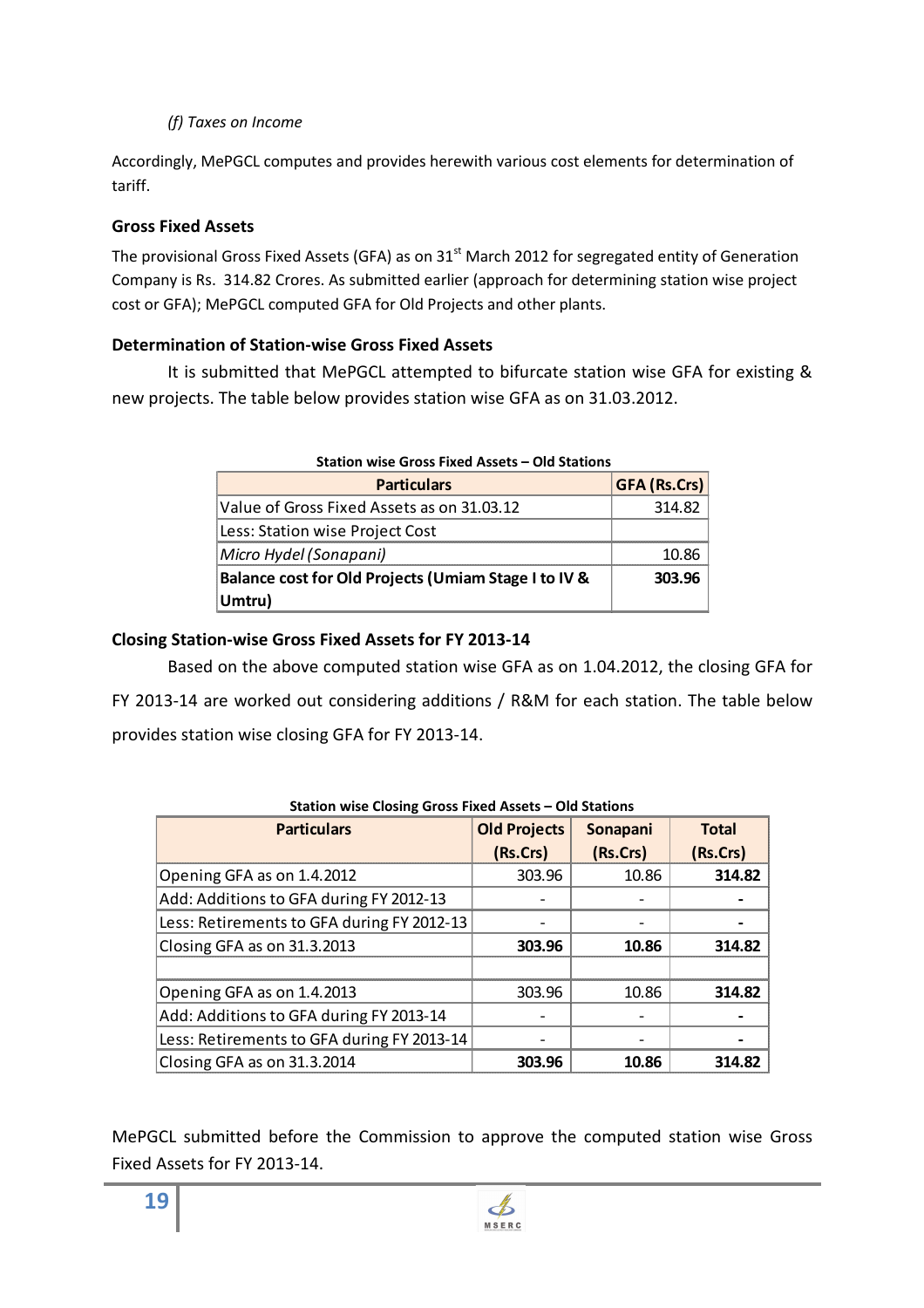#### **Determination of Return on Equity**

The relevant regulations for determination of debt-equity ratio are extracted for reference as below:

#### *51. Debt equity ratio*

*1) For the purpose of determination of tariff, debt-equity ratio in the case of a new generating station commencing commercial operations after the notification of these regulations shall be 70:30. Where equity employed is more than 30%, the amount of equity for the purpose of tariff shall be limited to 30% and the balance shall be treated as normative loan. Where actual equity employed is less than 30%, the actual equity employed shall be considered.* 

*2) In the case of existing generating stations the debt equity ratio as per the Balance Sheet on the date of the Transfer notification will be the debt equity ratio for the first year of operation, subject to such modification as may be found necessary upon audit of the accounts if such Balance Sheet is not audited.* 

As per State Government Notification No. 37 dated 31.03.12, equity for MePGCL has been notified at Rs 248.4 Crores and the same is considered as equity of old assets except Sonapani for calculation of RoE. The equity notified is shown at page no. 378 of the above notification attached as ANNEXURE-I.

The relevant regulations for computation of return on equity are extracted for reference as below:

#### *53. Return on Equity*

*(1) Return on equity shall be computed on the equity base determined in accordance with regulation 51 and shall not exceed 14 %.* 

*Provided that incase if projects commissioned after notification of these Regulations an additional return of 0.5 % shall be allowed if such projects are completed within the time line specified in CERC Tariff Regulations, 2009. (Refer Annuxure-1)* 

*Provided that in case of projects commissioned after the notification of these regulations an additional return of 1.5 % shall be allowed if such projects are completed within the original sanctioned project cost without any time or cost overrun, whatsoever.* 

*Provided that equity invested in a foreign currency may be allowed a return up to the prescribed limit in the same currency and the payment on this account shall be made in Indian Rupees based on the exchange rate prevailing on the due date of billing.* 

*(2) The premium received while issuing share capital shall be treated as a part of equity provided the same is utilized for meeting capital expenditure.* 

*(3) Internal resources created out of free reserves and utilized for meeting the capital expenditure shall also be treated as a part of equity.* 

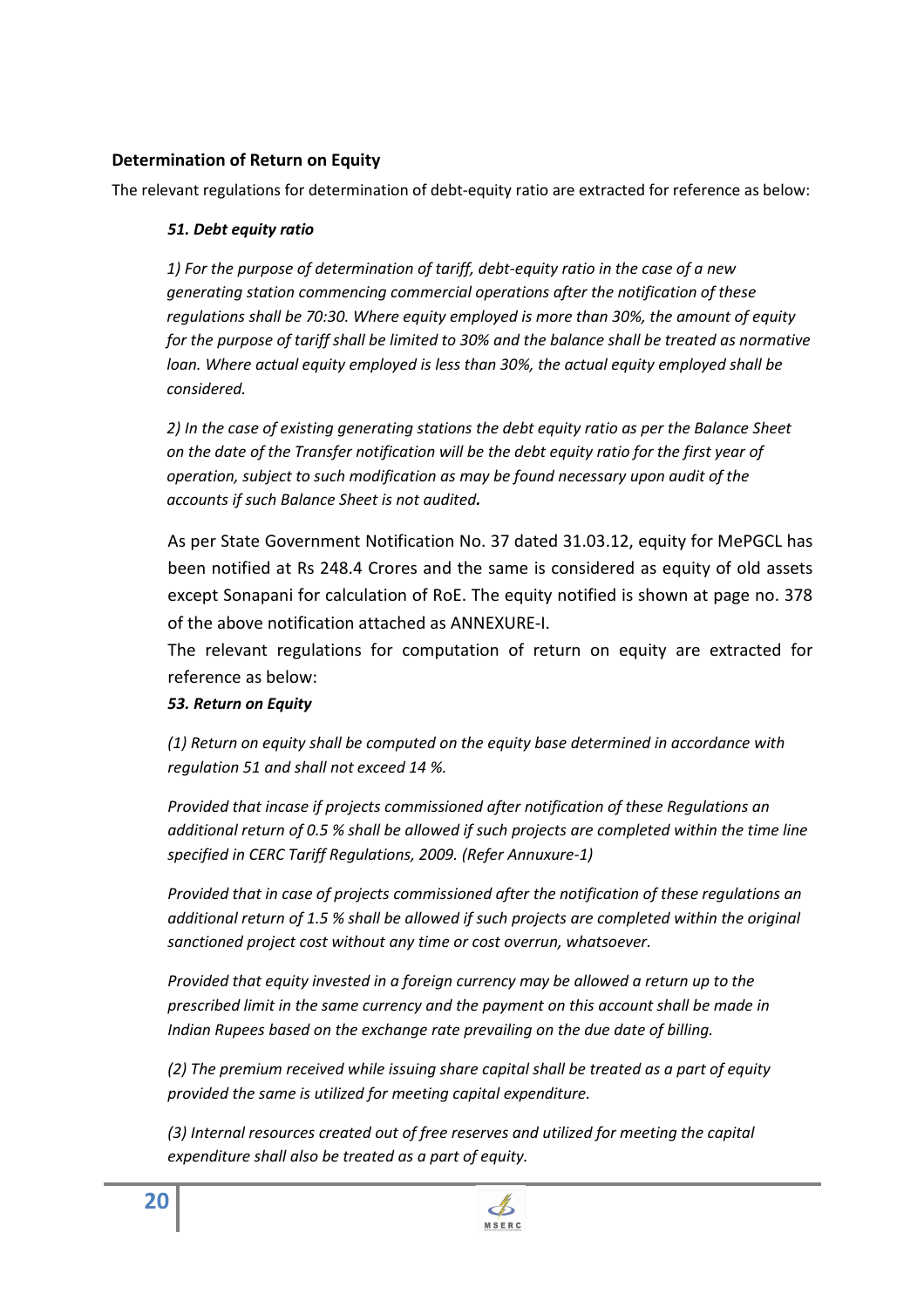*(4) Foreign equity will also attract the same rate of return.* 

It is submitted that MePGCL has considered the Return on Equity (RoE) at the rate of 14%. The table below provides herewith the station wise computation of RoE for FY 2013-14.

| <b>Particulars</b>         | Old<br>Unit   |               | Sonapani | <b>Total</b> |
|----------------------------|---------------|---------------|----------|--------------|
|                            |               | <b>Assets</b> |          |              |
| <b>Total Equity Amount</b> | Rs.Crs        | 248.40        | 4.11     | 252.51       |
| <b>Equity Amount</b>       | Rs.Crs        | 91.19         | 3.26     | 94.45        |
| Considered for RoE         |               |               |          |              |
| Return on Equity           |               | 14%           | 14%      |              |
| <b>Return on Equity</b>    | <b>Rs.Crs</b> | 12.77         | 0.46     | 13.22        |

*Note: For old assets including Sonapani the actual equity is more than 30% of the total GFA. Hence for calculation of RoE, Equity is limited to 30%*

MePGCL submitted before the Commission to approve the RoE of Rs. 13.22 Crs for FY 2013-14 for existing generating stations including Sonapani.

#### **Long Term Loans and Interest on Long Term Loans**

The relevant regulations for computation of long term loans and interest thereon are extracted for reference as below:

#### *54. Interest and finance charges on loan capital*

*(1) Interest and finance charges on loan capital shall be computed on the outstanding loans, duly taking into account the schedule of loan repayment, terms and conditions of loan agreements, bond or debenture and the lending rate prevailing therein.* 

*Provided that the outstanding loan capital shall be adjusted to be consistent with the loan amount determined in accordance with Regulation 51.*

*(2) The interest and finance charges attributable to Capital Work in Progress shall be excluded.* 

*(3) The generating company shall make every effort to swap loans as long as it results in net benefit to the beneficiaries. The costs associated with such swapping shall be borne by the beneficiaries.* 

*(4) The changes to the loan terms and conditions shall be reflected from the date of such swapping and benefit shared between the beneficiaries and the generating company in a ratio as may be specified by the Commission as envisaged in Regulation 13.2.*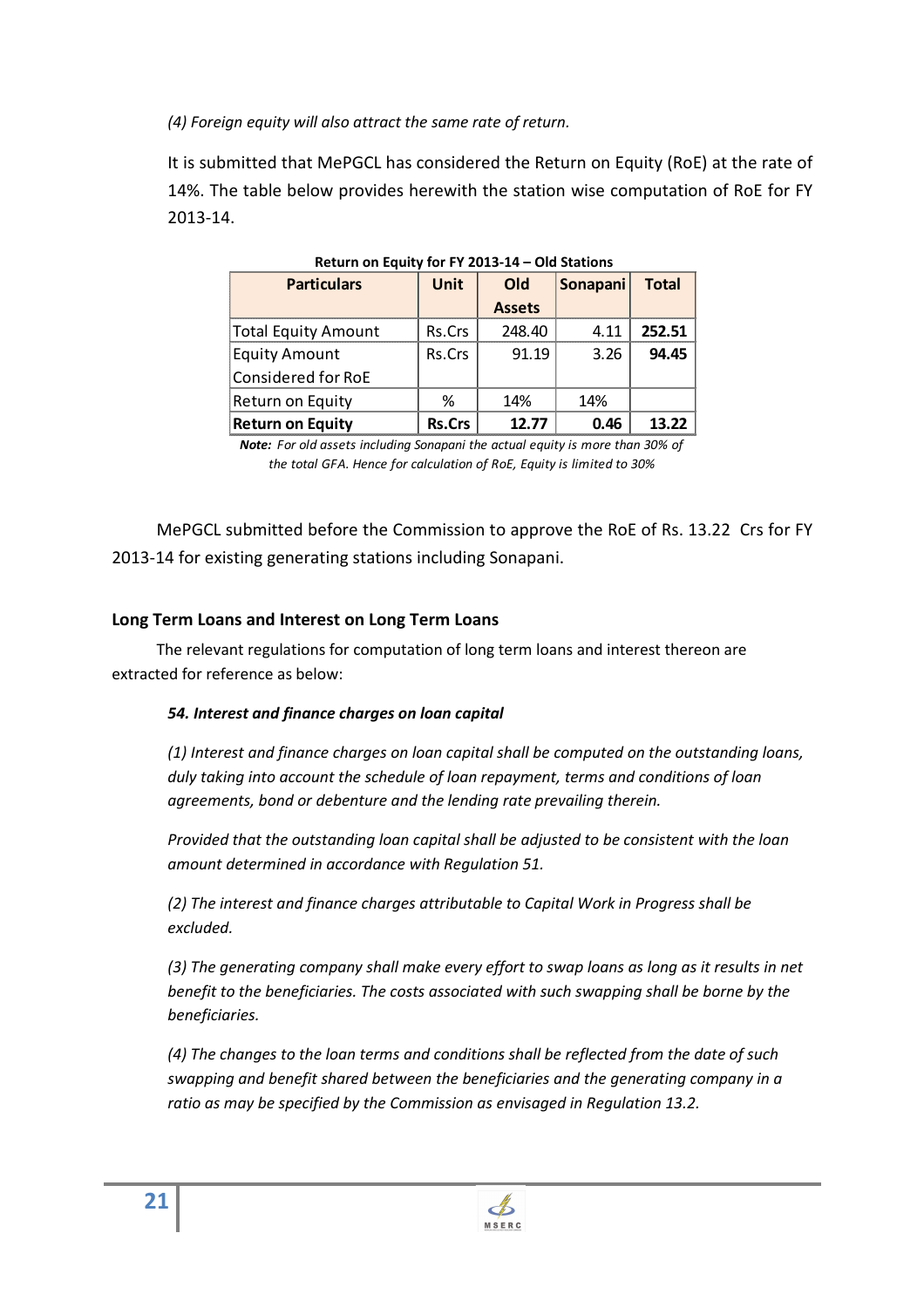*(5) In case any moratorium period is availed of by the generating company, depreciation provided for in the tariff during the years of moratorium shall be treated as repayment during those years and interest on loan capital shall be calculated accordingly.* 

It is submitted that the interest on long term loans is claimed only for projects which have actual loan outstanding. According to the records and information, there is no outstanding loan for Old Projects except for R & M of Umiam Stage I & II. However the loan for R & M of Stage I & II will be paid by Central Government and also Loan Agreement provides for moratorium period of 10 years on both Principle and Interest payment. Therefore no Interest on Loan is claimed for old projects.

## **Depreciation**

The relevant regulations for computation of deprecation are extracted for reference as below:

#### *Regulation 57 - Depreciation*

*(a) The asset value for the purpose of depreciation shall be the capital cost of the assets as admitted by the Commission where the opening asset's value recorded in the Balance Sheet as per the Transfer Scheme Notification shall be deemed to have been approved, subject to such modifications as may be found necessary upon audit of the accounts, if such a Balance Sheet is not audited.* 

*(f) Depreciation shall be calculated annually as per straight – line method at the rates specified in Appendix-III of CERC (Terms and Conditions of Tariff) of Regulations, 2009.* 

*(g) The remaining depreciable value as on 31st March of the year closing after a period of 12 years from the date of commercial operation shall be spread over the balance useful life of the asset.* 

*(i) Depreciation shall be chargeable from the first year of commercial operation. In case of commercial operation of the asset for part of the year, depreciation shall be charged on prorata basis.* 

## **Determination of Deprecation for old assets:**

It is submitted that the useful life for old Generating stations except for R & M of Umiam Stage-I and Umiam Stage-IV, is already completed. Therefore no depreciation is proposed on below projects/ assets.

- Stage I
- Stage II
- Stage III
- Umtru

## **Determination of Depreciation for Sonapani (Micro Hydel):**

It is submitted that the depreciation for Sonapani (Micro Hydel) is computed considering available project cost and depreciation as per Tariff Regulations, 2011. The table below provides depreciation for Sonapani (Micro Hydel) for FY 2013-14.

 $\mathcal{A}$ **MSERC**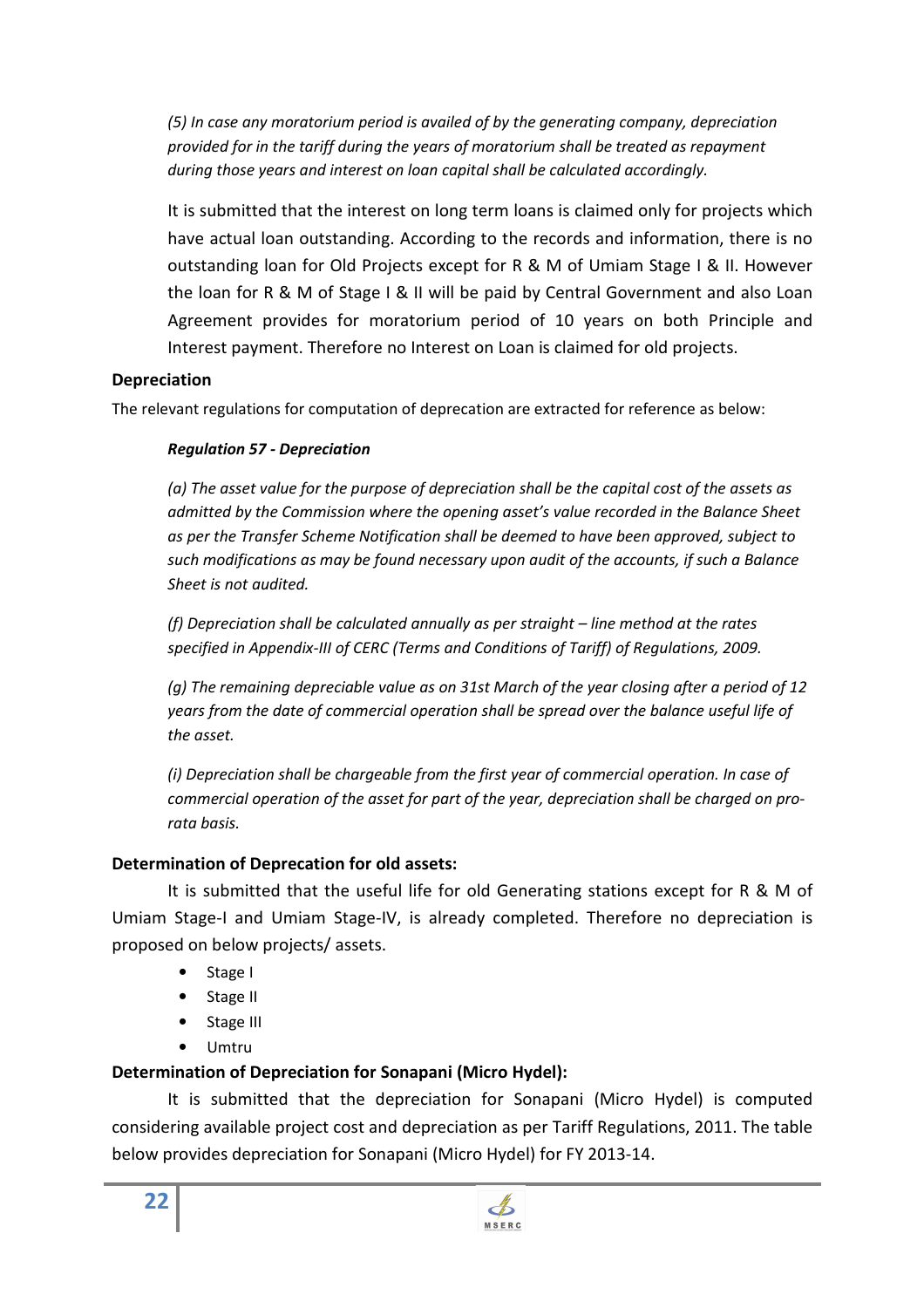| Depreciation for Sonapani (Micro Hydel) for FY 2013-14 |        |               |         |  |
|--------------------------------------------------------|--------|---------------|---------|--|
| <b>Particulars</b>                                     | Unit   | Unit          | Rs. Crs |  |
| Project Cost (After deducting temporary construction)  | Rs.Crs |               | 10.60   |  |
| Depreciable Asset Value @ 90%                          | Rs.Crs | $h = a * 90%$ | 9.54    |  |
| Depreciation Rate as per Appendix-III                  | %      |               | 5.28%   |  |
| Depreciation value for FY 2013-14                      | Rs.Crs | d=c *a        | 0.50    |  |

MePGCL submitted before the Commission to approve the total depreciation of Rs. 14.61 Crores for FY 2013-14 for existing generating stations as summarized in below table.

| rai Depreciation for Existing Stations for FT 2013-1- |         |  |
|-------------------------------------------------------|---------|--|
| <b>Particulars</b>                                    | Rs. Crs |  |
| Depreciation for Old Assets                           | 14.11   |  |
| Depreciation for Sonapani                             | ( ) 50  |  |
| <b>Total Depreciation</b>                             | 14.61   |  |

|  |  |  | <b>Total Depreciation for Existing Stations for FY 2013-14</b> |  |
|--|--|--|----------------------------------------------------------------|--|
|  |  |  |                                                                |  |

#### **Operation & Maintenance expenses (O & M expenses)**

The relevant regulations for computation of O&M expenses are extracted for reference as below:

#### *Regulation 55 - Operation & Maintenance expenses*

*(1) Operation and Maintenance Expenses (O & M Expenses) shall mean the total of all expenditure under the following heads: -* 

- *(a) Employee Cost*
- *(b) Repairs and Maintenance*
- *(c) Administration and General Expenses.*

*(2) O & M expenses shall include employee cost, repairs & maintenance and Administration & General expenses. O & M expenses for the existing generating stations, which have been in operation for 5 years or more in the base year 2007-08 shall be derived on the basis of actual operation and maintenance expenses for the year 2003-04 to 2007-08, based on the audited accounts, excluding abnormal operation and maintenance expenses, if any, after prudent check by the Commission.* 

*(3) The normalized operation and maintenance expenses after prudent check, for the years 2003-04 to 2007-08, shall be escalated at the rate of 5.17% to arrive at the normalized operation and maintenance expenses at the 2007-08 price level and then averaged to arrive at normalized O&M expenses for 2003-04 to 2007-08 price level. The average normal O&M expenses at 2007-08 price level shall be escalated at the rate of 5.72% to arrive at the O&M expenses for the year 2009-10.*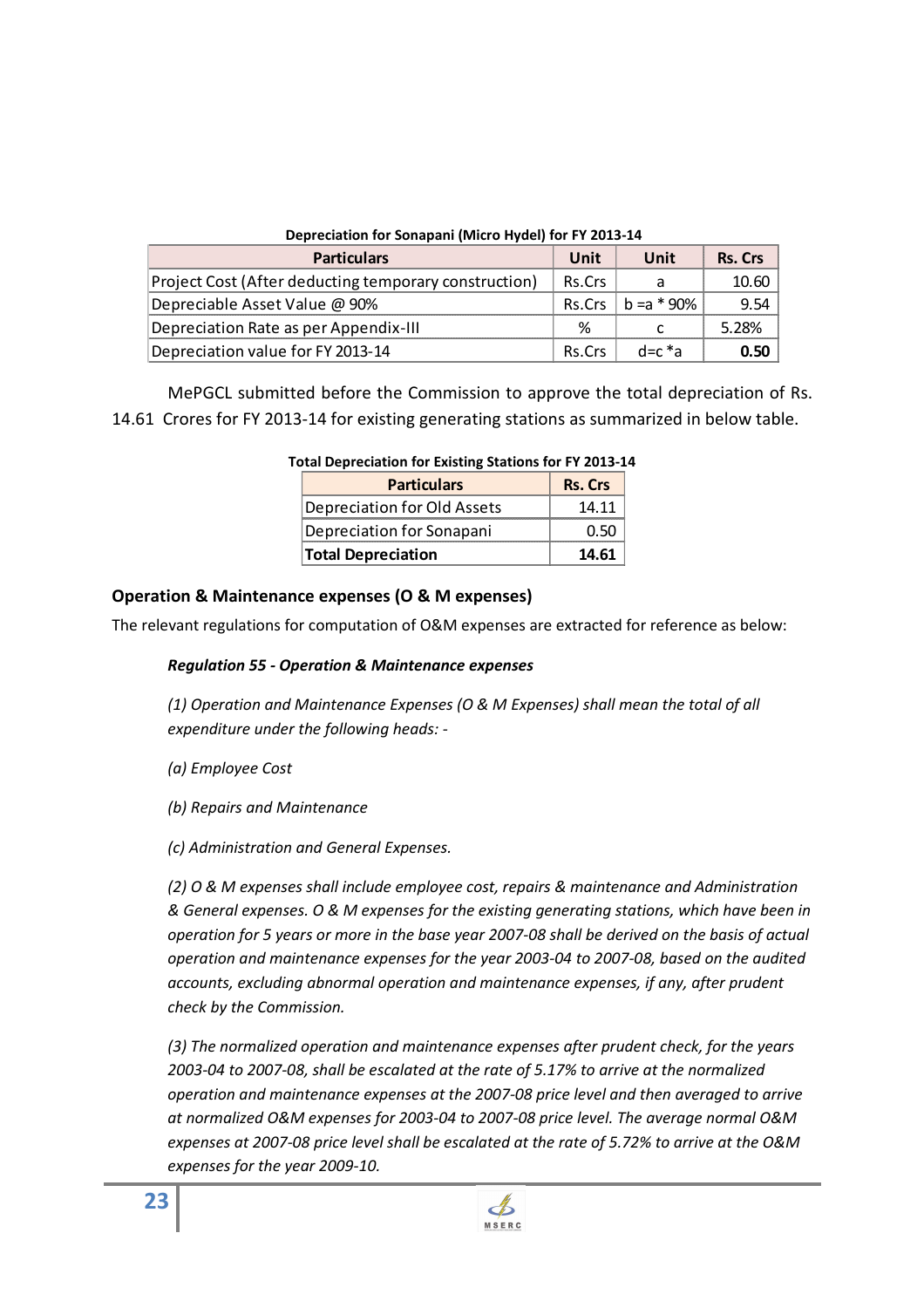*(4) The O&M expenses for the year 2009-10 shall be further rationalized considering 50% increase in employee cost on account of pay revision of employees to arrive at the permissible O&M expenses for the year 2009-10.* 

*(5) The O&M expenses for 2009-10 shall be escalated further at the rate of 5.72% per annum as arrive at the operation and maintenance expenses for the subsequent years of the tariff period.* 

*(6) In case of the hydro generating stations, which have not been in commercial operation for a period of five years as on 1.4.2009, operation and maintenance expenses shall be fixed at 2% of the original project cost (excluding cost of rehabilitation & resettlement works). Further, in such case, operation and maintenance expenses in first year of commercial operation shall be escalated @5.17% per annum up to the year 2007-08 and then averaged to arrive at the O&M expenses at 2007-08 price level. It shall be thereafter escalated @ 5.72% per annum to arrive at operation and maintenance expenses in respective year of the tariff period. (The impact of pay revision on employee cost for arriving at the operation and maintenance expenses for the year 2009-10 shall be considered in accordance with the procedure given in proviso to sub-clause (ii) of clause (f) of this regulation).*

*(7) In case of hydro generating stations declared under commercial operation on or after 01/04/2009, O&M expenses shall be fixed at 2% of the original project cost (excluding cost of rehabilitation and resettlement works) and shall be subject to annual escalation at 5.72% for the subsequent years.*

The above regulations classify operation and maintenance expenses in three categories:

- Hydro Generating Stations in operation for a period of **more than 5 years as on 1.4.2009; (say Category 'A')**
- Hydro Generating Stations in operation for a period of **less than 5 years as on 1.4.2009; (say Category 'B')**
- Hydro Generating Stations declared under commercial operation on or after 1.4.2009; **(say Category 'C')**

Accordingly, MEPGCL has categorized its power station for computation of O&M expenses.

| No. | <b>Name of Station</b> | No. of<br><b>Units</b> | <b>Capacity</b><br>(MW) | <b>Total</b><br><b>Capacity</b><br>(MW) | <b>COD</b> | <b>Project</b><br><b>Classification</b> |
|-----|------------------------|------------------------|-------------------------|-----------------------------------------|------------|-----------------------------------------|
|     |                        |                        | 9                       |                                         | 21.02.1965 | A                                       |
| 1.  | Umiam Stage I          | Ш                      | 9                       | 36                                      | 16.03.1965 | A                                       |
|     |                        | Ш                      | 9                       |                                         | 06.09.1965 | A                                       |
|     |                        | IV                     | 9                       |                                         | 09.11.1965 | A                                       |

|  | <b>Classification of Hydro Projects for O&amp;M Purpose</b> |
|--|-------------------------------------------------------------|
|--|-------------------------------------------------------------|

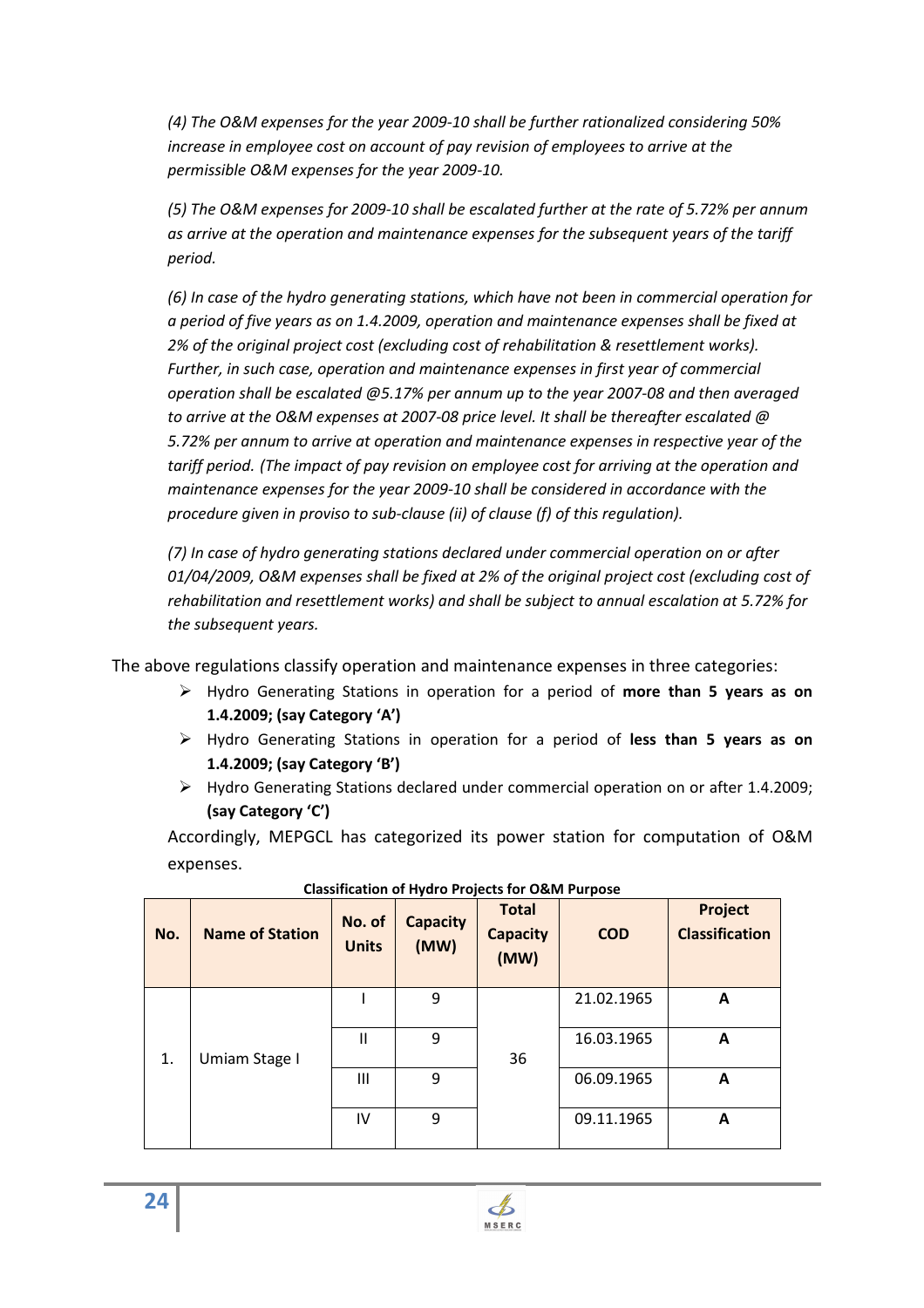| No. | <b>Name of Station</b>    | No. of<br><b>Units</b> | <b>Capacity</b><br>(MW) | <b>Total</b><br><b>Capacity</b><br>(MW) | <b>COD</b> | Project<br><b>Classification</b> |
|-----|---------------------------|------------------------|-------------------------|-----------------------------------------|------------|----------------------------------|
| 2.  | <b>Umiam Stage II</b>     | $\mathbf{I}$           | 10                      | 20                                      | 22.07.1970 | $\mathsf{A}$                     |
|     |                           | $\mathbf{H}$           | 10                      |                                         | 24.07.1970 | $\mathsf{A}$                     |
| 3.  | Umiam Stage III           | $\mathbf{I}$           | 30                      | 60                                      | 6.01.1975  | A                                |
|     |                           | $\mathbf{H}$           | 30                      |                                         | 30.03.1979 | $\mathbf{A}$                     |
| 4.  | Umiam Stage IV            | $\mathbf{I}$           | 30                      | 60                                      | 16.09.1992 | $\mathsf{A}$                     |
|     |                           | $\mathbf{II}$          | 30                      |                                         | 11.08.1992 |                                  |
|     |                           | $\mathbf{I}$           | 2.8                     |                                         | 01.04.1957 | A                                |
| 5.  | <b>Umtru Power</b>        | $\mathbf{II}$          | 2.8                     | 11.2                                    | 01.04.1957 | $\mathsf{A}$                     |
|     | Station                   | III                    | 2.8                     |                                         | 01.04.1957 | $\mathsf{A}$                     |
|     |                           | $\mathsf{IV}$          | 2.8                     |                                         | 12.07.1968 | $\mathbf{A}$                     |
| 6.  | Micro Hydel<br>(Sonapani) | $\mathbf{I}$           | 1.5                     | 1.5                                     | 27.10.2009 | $\mathsf{C}$                     |
|     | <b>Total</b>              |                        |                         | 186.7                                   |            |                                  |

As can be seen from the above table, MePGCL projects fall under category **'A'** and **'C'**. Accordingly, MePGCL has computed O&M expenses for FY 2013-14 for these projects.

The O&M expenses for Category **'A'** needs to be computed based on past data for FY 2003-04 to FY 2007-08. The O&M expenditure for Category 'A' is computed as per Regulation 55(2), 55(3), 55(4) and 55(5) of Tariff Regulations, 2011.

It is submitted that as per Audited Accounts Statement-6, the data for elements of O&M is extracted and average base value figures are derived at for FY 2007-08. The Statement-6 provides function wise analysis of O&M elements into Generation, Transmission, Distribution and Others (Stores organization & Management & Administration). Hence the O&M expenses classified/ related to Others are further allocated/ apportioned to Generation, Transmission & Distribution (GTD) in the ratio of GTD expenses. The table below provides the extract of O&M expenses from FY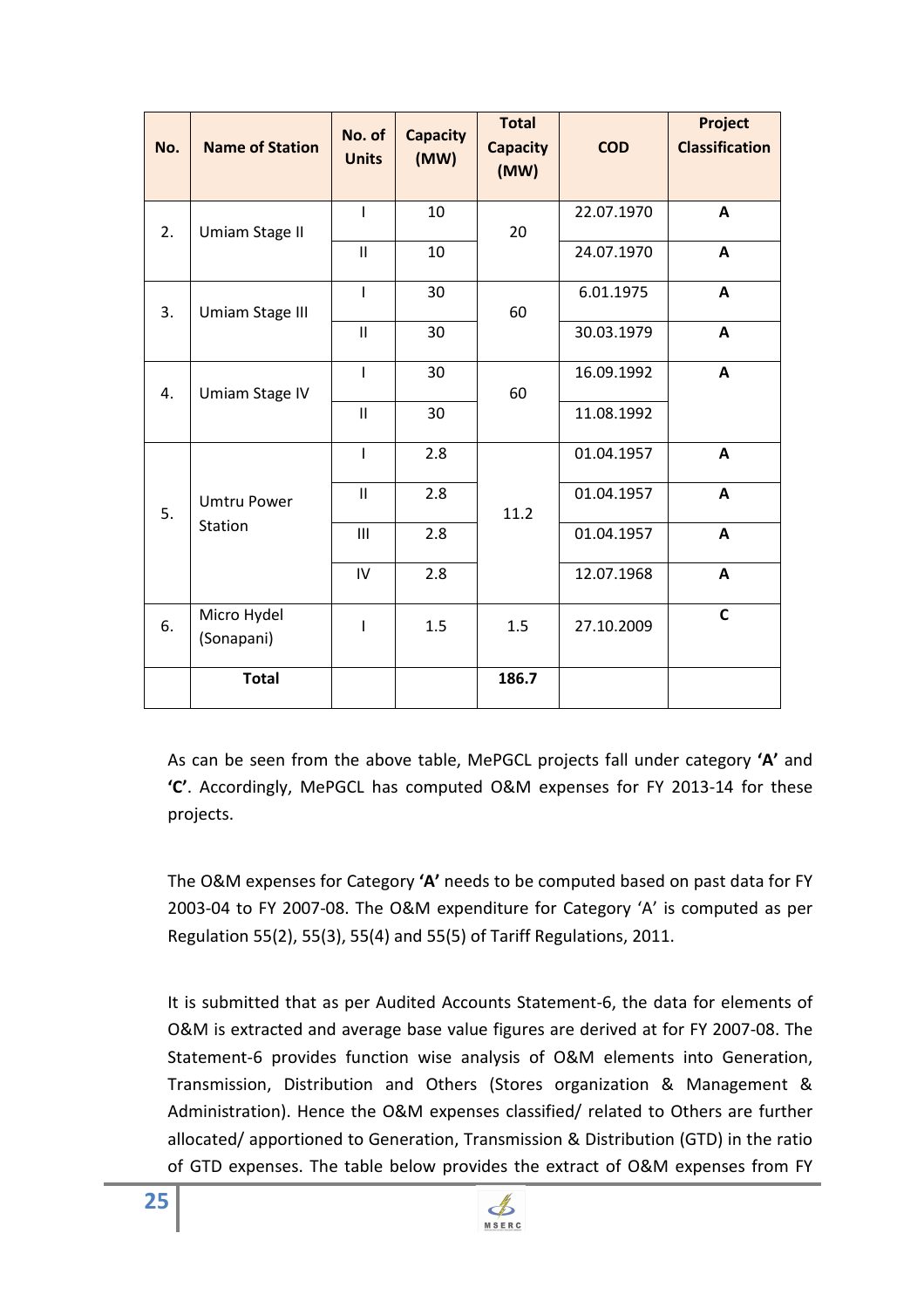# 2003-04 to FY 2007-08 for GTD and computation of GTD Ratio.

| Computation of GTD Ratio of O&M Expenses (FT04 to FT06)                |              |              |              |       |       |  |  |  |
|------------------------------------------------------------------------|--------------|--------------|--------------|-------|-------|--|--|--|
| O & M Expenditure - Generation (As per Audited Accounts - Statement 6) |              |              |              |       |       |  |  |  |
| <b>Particulars</b>                                                     | <b>FY'06</b> | <b>FY'07</b> | <b>FY'08</b> |       |       |  |  |  |
| Repairs & Maintenance                                                  | 3.43         | 3.74         | 4.07         | 6.98  | 6.52  |  |  |  |
| <b>Employee Costs</b>                                                  | 5.58         | 6.08         | 7.29         | 17.00 | 14.55 |  |  |  |
| <b>Administration and General Expenses</b>                             | 0.39         | 1.18         | 0.67         | 1.36  | 1.95  |  |  |  |
| <b>Total - Rs.Crores</b>                                               | 9.40         | 11.00        | 12.03        | 25.34 | 23.02 |  |  |  |

|  | <b>Computation of GTD Ratio of O&amp;M Expenses (FY04 to FY08)</b> |  |
|--|--------------------------------------------------------------------|--|
|  |                                                                    |  |

| O & M Expenditure - Transmission (As per Audited Accounts - Statement 6) |       |              |              |              |              |  |  |  |  |
|--------------------------------------------------------------------------|-------|--------------|--------------|--------------|--------------|--|--|--|--|
| <b>Particulars</b>                                                       | FY'04 | <b>FY'05</b> | <b>FY'06</b> | <b>FY'07</b> | <b>FY'08</b> |  |  |  |  |
| Repairs & Maintenance                                                    | 2.98  | 2.23         | በ 94         | 0.95         | 157          |  |  |  |  |
| <b>Employee Costs</b>                                                    | 4.98  | 6.08         | 5.39         | 6.33         | 7.39.        |  |  |  |  |
| <b>Administration and General Expenses</b>                               | 0.40  | 1.18         | 0.52         | 0.55         | O.99         |  |  |  |  |
| <b>Total - Rs.Crores</b>                                                 | 8.36  | 9.49         | 6.85         | 7.83         | 995          |  |  |  |  |

| O & M Expenditure - Distribution (As per Audited Accounts - Statement 6) |              |              |              |              |              |  |  |  |  |
|--------------------------------------------------------------------------|--------------|--------------|--------------|--------------|--------------|--|--|--|--|
| <b>Particulars</b>                                                       | <b>FY'04</b> | <b>FY'05</b> | <b>FY'06</b> | <b>FY'07</b> | <b>FY'08</b> |  |  |  |  |
| Repairs & Maintenance                                                    | 0.06         | 3.93         | 6.85         | 4.33         | 9.04         |  |  |  |  |
| <b>Employee Costs</b>                                                    | 26.48        | 26.60        | 29.03        | 32.15        | 39.91        |  |  |  |  |
| Administration and General Expenses                                      | 1.45         | 1.48         | 1.82         | 2.44         | 2.54         |  |  |  |  |
| <b>Total - Rs.Crores</b>                                                 | 27.99        | 32.01        | 37.70        | 38.92        | 51.49        |  |  |  |  |

| Total O & M Expenditure - (GTD) and Computation of GTD Ratio |              |              |              |              |              |  |  |  |  |
|--------------------------------------------------------------|--------------|--------------|--------------|--------------|--------------|--|--|--|--|
| <b>Particulars</b>                                           | <b>FY'04</b> | <b>FY'05</b> | <b>FY'06</b> | <b>FY'07</b> | <b>FY'08</b> |  |  |  |  |
| Generation                                                   | 9.40         | 11.00        | 12.03        | 25.34        | 23.02        |  |  |  |  |
| Transmission                                                 | 8.36         | 9.49         | 6.85         | 7.83         | 9.95         |  |  |  |  |
| Distribution                                                 | 27.99        | 32.01        | 37.70        | 38.92        | 51.49        |  |  |  |  |
| <b>Total - Rs.Crores</b>                                     | 45.75        | 52.50        | 56.58        | 72.08        | 84.46        |  |  |  |  |
| <b>Generation - Ratio</b>                                    | 21%          | 21%          | 21%          | 35%          | 27%          |  |  |  |  |
| Transmission - Ratio                                         | 18%          | 18%          | 12%          | 11%          | 12%          |  |  |  |  |
| Distribution - Ratio                                         | 61%          | 61%          | 67%          | 54%          | 61%          |  |  |  |  |
| <b>Total</b>                                                 | 100%         | 100%         | 100%         | 100%         | 100%         |  |  |  |  |

The table below provides details of O&M expenses for Others i.e. Stores Organisation, Management & Administration.

| O&M Expenses - Others (FY 04 to FY08)                                                              |       |       |       |       |       |  |  |  |
|----------------------------------------------------------------------------------------------------|-------|-------|-------|-------|-------|--|--|--|
| O & M Expenditure - Others (As per Audited Accounts - Statement 6)                                 |       |       |       |       |       |  |  |  |
| <b>FY'08</b><br><b>FY'04</b><br><b>FY'06</b><br><b>FY'07</b><br><b>Particulars</b><br><b>FY'05</b> |       |       |       |       |       |  |  |  |
| Repairs & Maintenance                                                                              | 0.34  | 0.21  | 0.14  | 0.35  | 0.10  |  |  |  |
| <b>Employee Costs</b>                                                                              | 24.13 | 25.63 | 29.97 | 27.11 | 34.07 |  |  |  |
| <b>Administration and General Expenses</b>                                                         | 1.42  | 1.35  | 1.67  | 2.13  | 1.83  |  |  |  |
| <b>Total - Rs. Crores</b>                                                                          | 27.19 | 31.78 | 29.59 | 36.00 |       |  |  |  |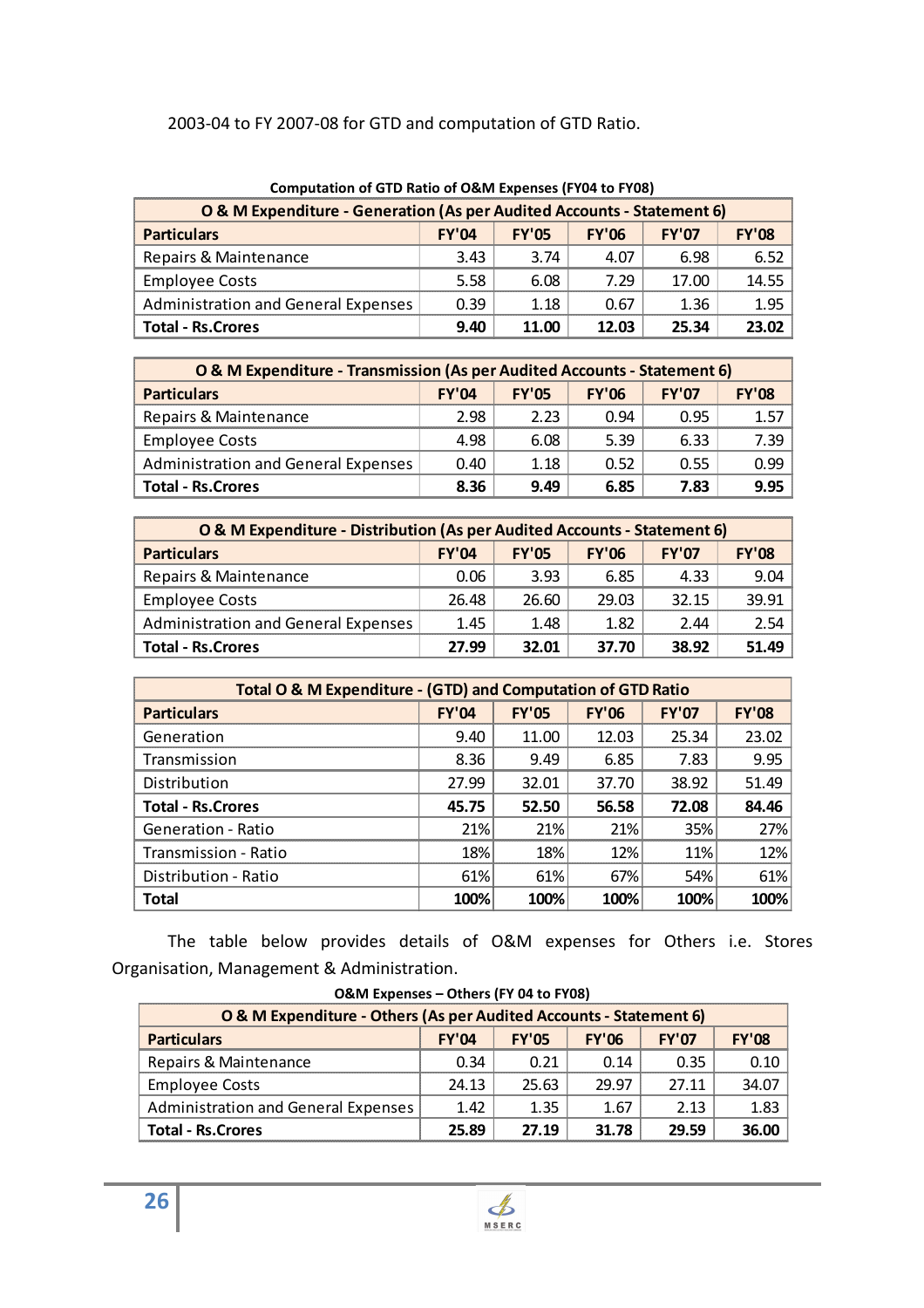The table below provides the allocation of Others O&M expenses to Generation function in the computed Generation, Transmission & Distribution (GTD) ratio.

| Allocation of Others O & M Expenditure to Generation as per GTD Ratio |              |              |              |              |              |  |  |  |
|-----------------------------------------------------------------------|--------------|--------------|--------------|--------------|--------------|--|--|--|
| <b>Particulars</b>                                                    | <b>FY'04</b> | <b>FY'05</b> | <b>FY'06</b> | <b>FY'07</b> | <b>FY'08</b> |  |  |  |
| Repairs & Maintenance                                                 | 0.07         | 0.04         | 0.03         | 0.12         | 0.03         |  |  |  |
| <b>Employee Costs</b>                                                 | 4.96         | 5.37         | 6.37         | 9.53         | 9 29         |  |  |  |
| Administration and General Expenses                                   | 0.29         | 0.28         | 0.35         | 0.75         | 0.50         |  |  |  |
| Total                                                                 | 5.32         | 5.70         | 6.76         | 10.40        | 9.81         |  |  |  |

**Allocation of Other O&M Expenses to Generation (FY 04 to FY08)** 

The total of O&M expenses for Generation function after allocation of others cost for FY 2003-04 to FY 2007-08 is presented in table below:

| Total of O & M Expenditure for Generation after Allocation |              |              |              |              |              |  |  |  |  |
|------------------------------------------------------------|--------------|--------------|--------------|--------------|--------------|--|--|--|--|
| <b>Particulars</b>                                         | <b>FY'04</b> | <b>FY'05</b> | <b>FY'06</b> | <b>FY'07</b> | <b>FY'08</b> |  |  |  |  |
| Repairs & Maintenance                                      | 3.50         | 3.78         | 4.10         | 7.10         | 6.55         |  |  |  |  |
| <b>Employee Costs</b>                                      | 10.54        | 11.45        | 13.66        | 26.52        | 23.84        |  |  |  |  |
| Less: Employee Expenses Capitalised                        | 0.54         | 0.87         | 1.18         | 2.04         | 1.86         |  |  |  |  |
| Net Employee Cost                                          | 9.99         | 10.58        | 12.48        | 24.49        | 21.97        |  |  |  |  |
| <b>Administration and General Expenses</b>                 | 0.68         | 1.46         | 1.02         | 2.11         | 2.45         |  |  |  |  |
| Less: A & G Expenses Capitalised                           | 0.22         | 0.40         | 0.29         | 0.55         | 0.99         |  |  |  |  |
| Net A & G Expenses                                         | 0.46         | 1.06         | 0.74         | 1.56         | 1.46         |  |  |  |  |
| Total                                                      | 13.96        | 15.42        | 17.32        | 33.15        | 29.97        |  |  |  |  |

**Total of O&M Expenses for Generation after Allocation (FY 04 to FY08)** 

The computation of base value after averaging for above 5 years and escalating by 5.17% to arrive at normalized price level of FY 2007-08 is presented in the table below:

| <b>Computation of Base O&amp;M Expenses for Generation at FY 2007-08 Level</b> |              |              |              |              |              |                              |                                                           |  |  |
|--------------------------------------------------------------------------------|--------------|--------------|--------------|--------------|--------------|------------------------------|-----------------------------------------------------------|--|--|
| <b>Particulars</b>                                                             | <b>FY'04</b> | <b>FY'05</b> | <b>FY'06</b> | <b>FY'07</b> | <b>FY'08</b> | <b>Average</b><br>of 5 Years | <b>Base</b><br><b>Value</b><br>after<br>5.17%<br>increase |  |  |
| R&M Expenses                                                                   | 3.50         | 3.78         | 4.10         | 7.10         | 6.55         | 5.01                         | 5.27                                                      |  |  |
| <b>Employee Costs</b>                                                          | 9.99         | 10.58        | 12.48        | 24.49        | 21.97        | 15.90                        | 16.72                                                     |  |  |
| A&G Expenses                                                                   | 0.46         | 1.06         | 0.74         | 1.56         | 1.46         | 1.06                         | 1.11                                                      |  |  |
| <b>Total</b>                                                                   | 13.96        | 15.42        | 17.32        | 33.15        | 29.97        | 21.96                        | 23.10                                                     |  |  |

**Computation of O&M Expenses for Generation at Base Level FY 2007-08** 

Further the computation of O&M expenses for FY 2013-14 after considering 50% increase in employee cost for FY 2009-10 and escalating by 5.72% every year is computed as per Regulation 55(4) and 55(5) of Tariff Regulations 2011. The table below provides details of O&M expenses for FY 2013-14.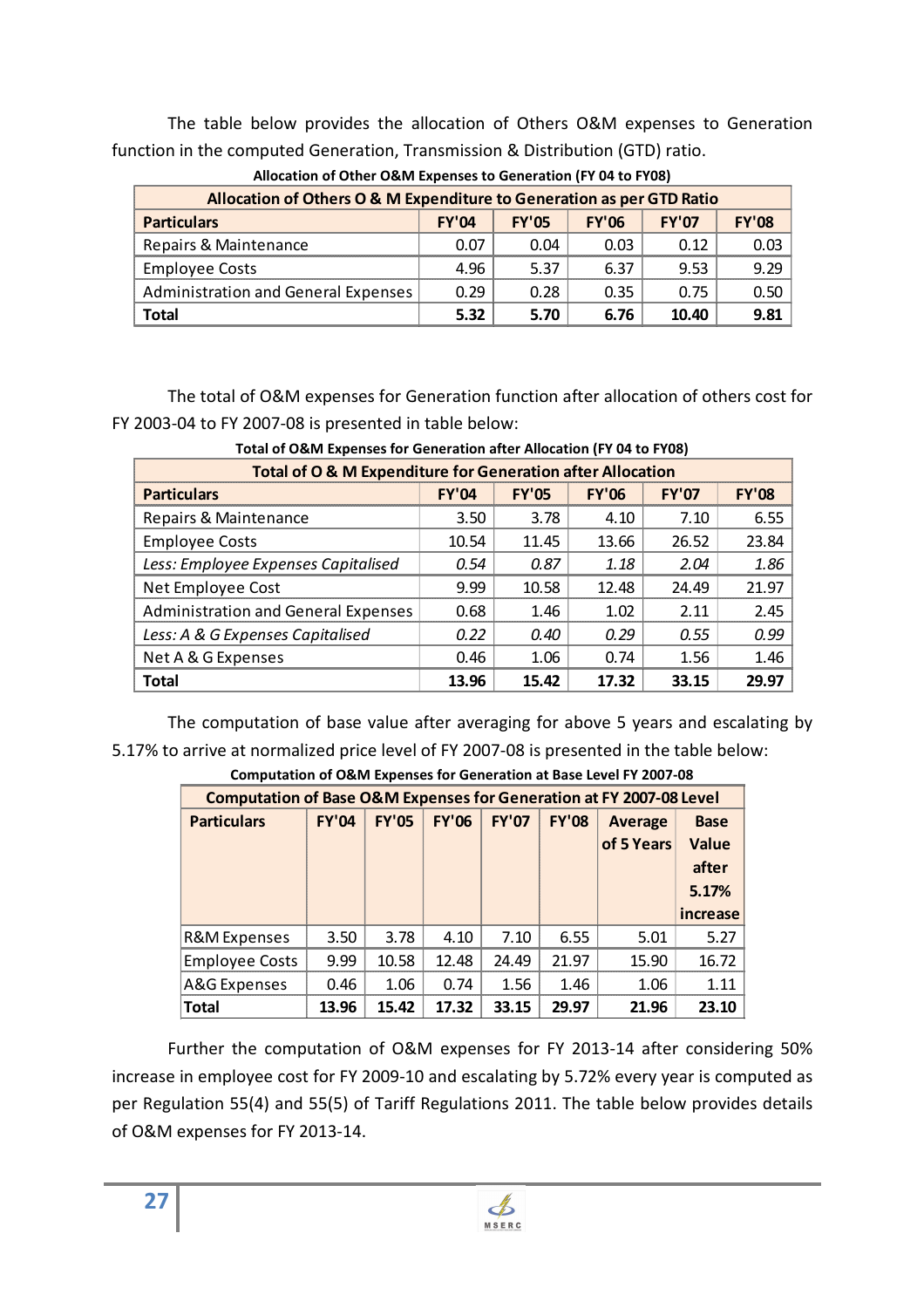| <b>Particulars</b>      | <b>O&amp;M</b> for | 50%                      | <b>Revised</b> | <b>O&amp;M</b> for | <b>O&amp;M</b> for               | O&M for      | <b>O&amp;M</b> for | O&M for               |
|-------------------------|--------------------|--------------------------|----------------|--------------------|----------------------------------|--------------|--------------------|-----------------------|
|                         | <b>FY 09</b>       | Increase in              | figures        | <b>FY 10</b>       | <b>FY 11</b>                     | <b>FY 12</b> | <b>FY 13</b>       | <b>FY 14</b>          |
|                         | after              | <b>Employee</b>          | after          | after              | after                            | after        | after              | after                 |
|                         | 5.72%              | Cost for FY increase     |                | 5.72%              | 5.72%                            | 5.72%        | 5.72%              | 5.72%                 |
|                         | escalation         | 10                       |                |                    | escalation escalation escalation |              |                    | escalation escalation |
| <b>R&amp;M</b> Expenses | 5.57               | $\overline{\phantom{a}}$ | 5.57           | 5.89               | 6.22                             | 6.58         | 6.95               | 7.35                  |
| <b>Employee Costs</b>   | 17.68              | 8.84                     | 26.52          | 28.04              | 29.64                            | 31.34        | 33.13              | 35.02                 |
| A&G Expenses            | 1.17               | $\overline{\phantom{a}}$ | 1.17           | 1.24               | 1.31                             | 1.39         | 1.47               | 1.55                  |
| Total                   | 24.42              | 8.84                     | 33.26          | 35.16              | 37.17                            | 39.30        | 41.55              | 43.93                 |

**O&M Expenses for Generation for FY 2013-14 (Category A)** 

MePGCL submitted before the Commission to approve the O&M expenses of Rs. 43.93 Crores for FY 2013-14 for existing generating stations of 'A' category.

The O&M expenses for Category 'C' of power station i.e. Sonapani (Micro Hydel) is to be computed as per Regulation 55 (7) of Tariff Regulations, 2011.

*(7) In case of hydro generating stations declared under commercial operation on or after 01/04/2009, O&M expenses shall be fixed at 2% of the original project cost (excluding cost of rehabilitation and resettlement works) and shall be subject to annual escalation at 5.72% for the subsequent years.* 

The table below provides the computation of O&M expenses for Sonapani for FY 2013-14.

| O&M Expenses for Generation for FY 2013-14 (Category C) |               |  |  |  |  |
|---------------------------------------------------------|---------------|--|--|--|--|
| <b>Particulars</b>                                      | <b>Rs.Crs</b> |  |  |  |  |
| <b>Project Cost</b>                                     | 10.86         |  |  |  |  |
| O&M Expenses for FY 2009-10 (2% of PC)                  | 0.22          |  |  |  |  |
| O&M Expenses for FY 2010-11                             | 0.23          |  |  |  |  |
| (5.72% escalation over prev. year)                      |               |  |  |  |  |
| O&M Expenses for FY 2011-12                             | 0.24          |  |  |  |  |
| (5.72% escalation over prev. year)                      |               |  |  |  |  |
| O&M Expenses for FY 2012-13                             | 0.26          |  |  |  |  |
| (5.72% escalation over prev. year)                      |               |  |  |  |  |
| O&M Expenses for FY 2013-14                             | 0.27          |  |  |  |  |
| (5.72% escalation over prev. year)                      |               |  |  |  |  |

|  |  | O&M Expenses for Generation for FY 2013-14 (Category C) |
|--|--|---------------------------------------------------------|
|  |  |                                                         |

MePGCL submitted before the Hon'ble Commission to approve the O&M expenses of Rs. 0.27 Crores for Sonapani.

The table below summarizes O&M expenses for existing generating stations for FY 2013-14.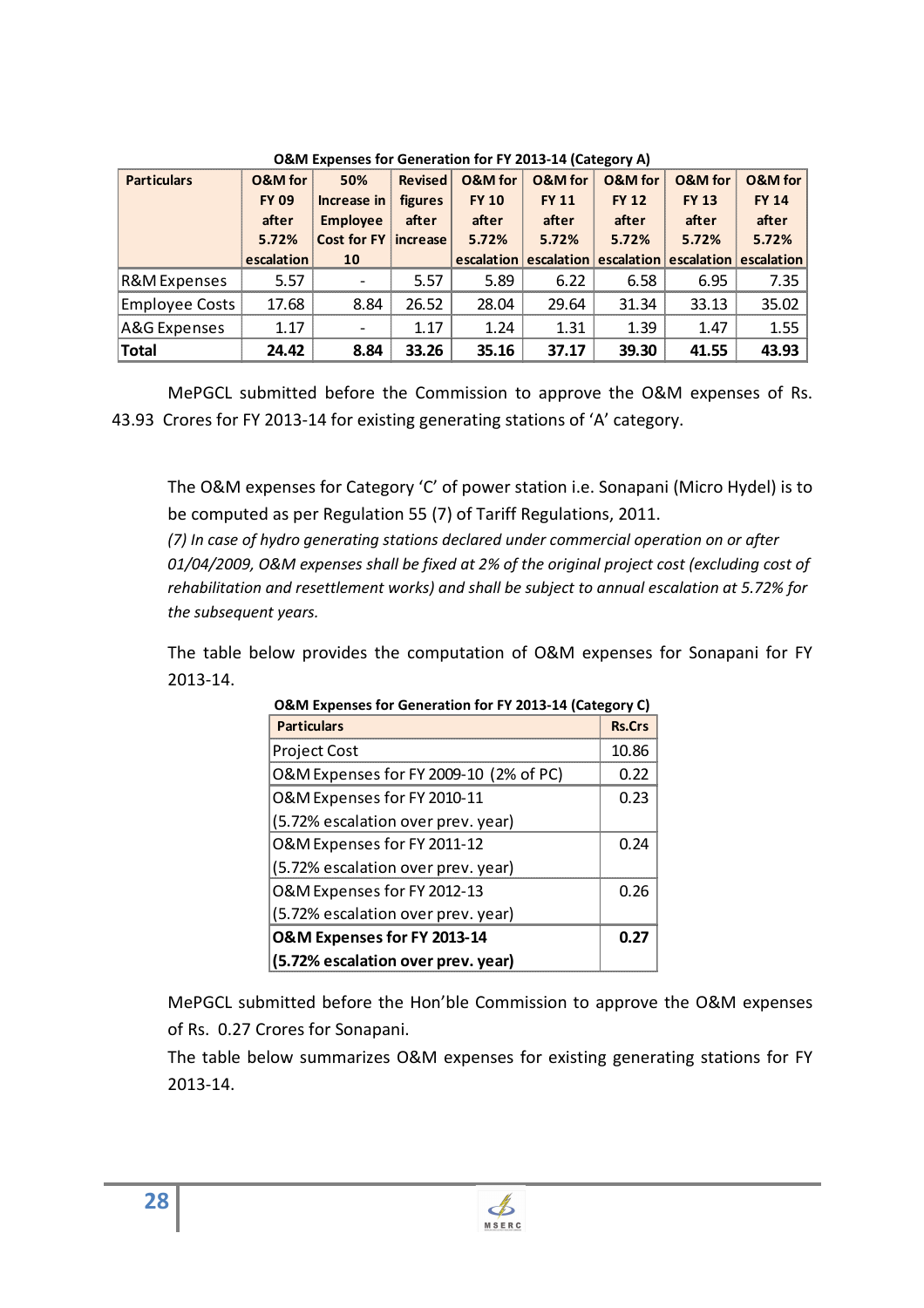| $\,$ otal O&M Expenses for Existing Stations for FY 2013-1. |               |
|-------------------------------------------------------------|---------------|
| <b>Particulars</b>                                          | <b>Rs.Crs</b> |
| O&M Exp - Category A (Old Assets)                           | 43.93         |
| O&M Exp - Category C                                        | በ ን7          |
| <b>Total O&amp;M Expenses</b>                               | 44.20         |

**Total O&M Expenses for Existing Stations for FY 2013-14** 

MePGCL submitted before the Commission to approve the total O&M expenses of Rs. 44.20 Crores for existing generating stations for FY 2013-14.

#### **Interest on Working Capital**

The relevant regulations for computation of working capital and interest on working capital thereon are extracted for reference as below:

#### *Regulation 56*

*(1) Working Capital shall cover:* 

*1) Operation and Maintenance expenses for one month;* 

*2) Maintenance spares at the rate of 15% of operation and maintenance expenses* 

*specified in Regulation 55 above escalated at the rate of 6% per annum from the date of commercial operation and* 

*3) Receivables equivalent to two months of fixed cost.* 

*(2) Rate of interest on working capital shall be on normative basis and shall be equal to the short-term Prime Lending Rate of State Bank of India as on 1st April of the financial year for which the generating station files petition for annual Revenue Requirement and tariff proposal. The interest on working capital shall be calculated on normative basis notwithstanding that the generating company has not taken working capital loan from any outside agency.* 

The computation of working capital and interest on working capital for FY 2013-14 as per above regulation is provided in the table below:

| merest on working capital for FT 2015-14       |               |          |              |  |
|------------------------------------------------|---------------|----------|--------------|--|
| <b>Particulars</b>                             | Old           | Sonapani | <b>Total</b> |  |
|                                                | <b>Assets</b> |          | (Rs.Crs)     |  |
| O & M Expenses for 1 month                     | 3.66          | 0.023    | 3.68         |  |
| Maintenance Spares @15% of O&M plus            | 6.98          | 0.043    | 7.03         |  |
| escalated by 6%                                |               |          |              |  |
| Receivables @ 2 months of Fixed Cost           | 12.56         | 0.214    | 12.77        |  |
| <b>Total Working Capital requirement</b>       | 23.21         | 0.279    | 23.48        |  |
| <b>Computation of working capital interest</b> |               |          |              |  |
| SBI PLR as on 1.4.2012 (%)                     | 14.75%        | 14.75%   |              |  |
| <b>Interest on Working Capital</b>             | 3.42          | 0.041    | 3.46         |  |

#### **Interest on Working Capital for FY 2013-14**

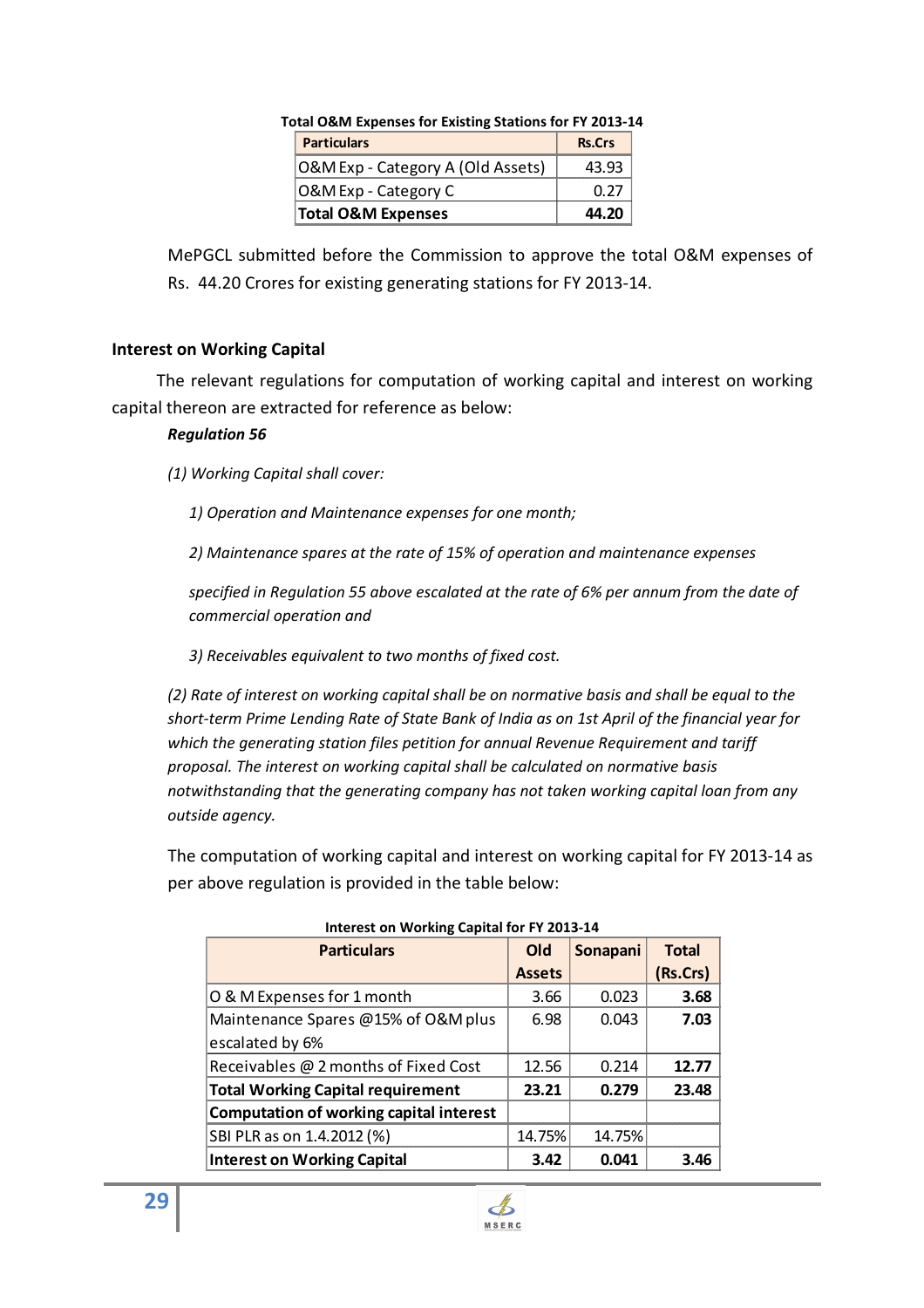MePGCL submitted before the Commission to approve Interest on working capital of Rs. 3.46 Crores for FY 2013-14.

#### **Tax on Income**

The Regulation 58 of Tariff Regulations 2011 provide for claim of Income Tax as expenses. However MePGCL submitted that since this being first independent filing for generation function and also due to fact that audited accounts of segregated are in process, income tax shall be claimed in subsequent filings in annual performance review/ true-up.

## **Connectivity and SLDC Charges**

The Regulation 61 of Tariff Regulations 2011 provides for claim of SLDC & Connectivity charges as expenses. MePGCL submitted as per information received from SLDC the SLDC charge applicable to the Existing Generating Stations is as mentioned below:

| Sl. No Particular           | Annual SLDC Charge (Rs Cr) |
|-----------------------------|----------------------------|
| Umiam Stage I               | በ ን3                       |
| Umiam Stage II              | ก 13                       |
| Umiam Stage III             |                            |
| Umiam Stage IV              |                            |
| <b>IUmtru Power Station</b> |                            |
| Micro Hydel (Sonapani)      |                            |

 **SLDC Charges applicable to existing generating stations** 

## **Summary of Annual Fixed Cost – Existing Generating Stations**

The summary of the Annual Fixed Cost for the existing generating stations is provided in the table below:

| <b>Particulars</b>             | Old           | Sonapani | <b>Total</b> |
|--------------------------------|---------------|----------|--------------|
|                                | <b>Assets</b> |          | (Rs.Crs)     |
| Interest on Loan capital       |               |          |              |
| Depreciation                   | 14.11         | 0.50     | 14.61        |
| O&M Expenses                   | 43.93         | 0.27     | 44.20        |
| Interest on working capital    | 3.42          | 0.04     | 3.46         |
| Return on Equity               | 12.77         | 0.46     | 13.22        |
| <b>Income Tax</b>              |               |          |              |
| <b>SLDC Charge</b>             | 1.19          | 0.01     | 1.20         |
| <b>Total Annual Fixed Cost</b> | 75.41         | 1.28     | 76.69        |
| Less: Non Tariff Income        | 0.05          |          | 0.05         |
| <b>Net Annual Fixed Cost</b>   | 75.36         | 1.28     | 76.64        |

**Station Wise Annual Fixed Cost – Existing Stations FY 2013-14** 

MePGCL submitted before the Commission to approve the Annual Fixed Cost of Rs. 76.64 Crores for FY 2013-14 for existing generating stations.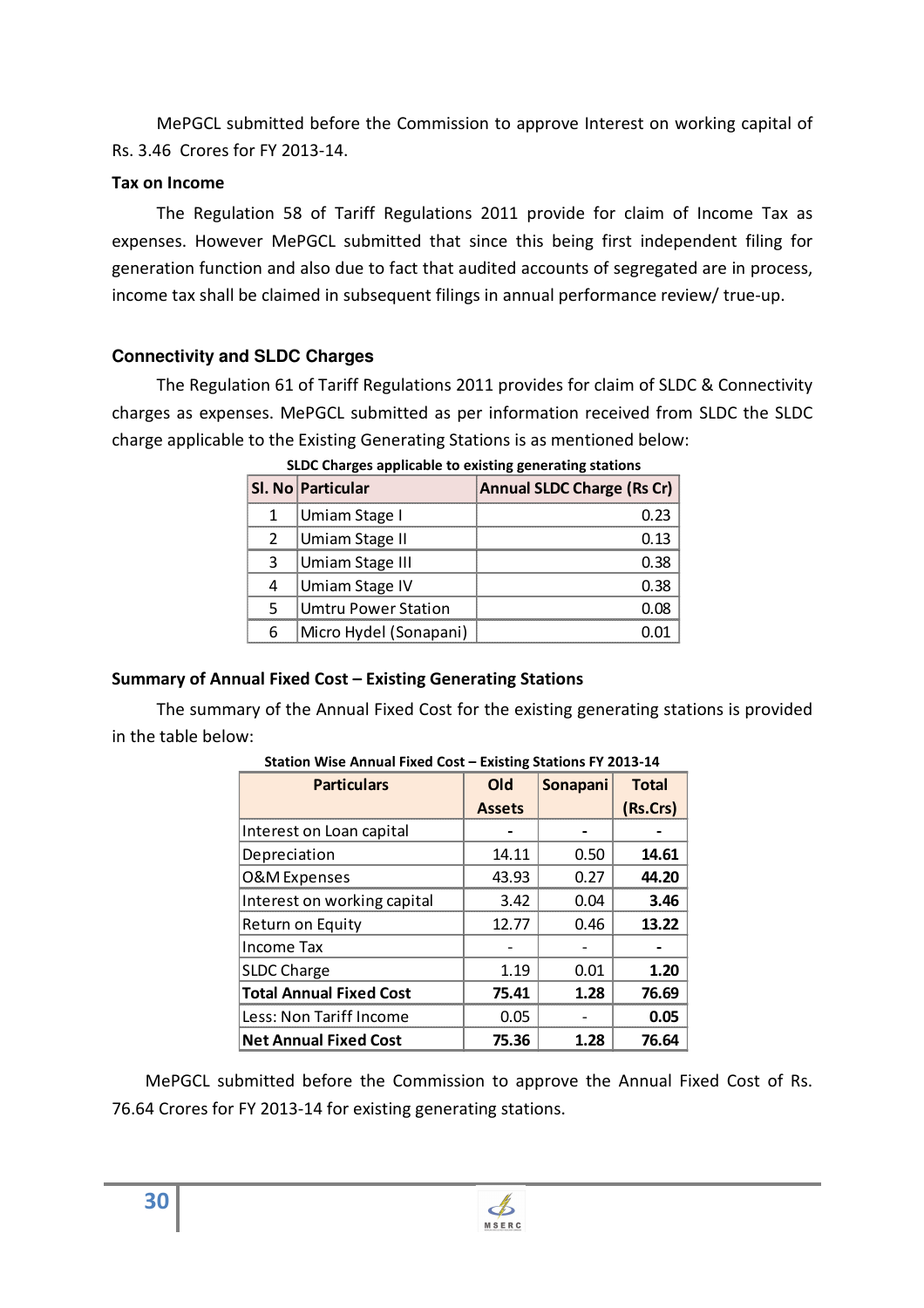### **Provisional Capital Cost and Tariff Determination – Leshka**

#### *Regulation 47 – Tariff Filing*

*(2) (a) In case of a new generating station, a generating company shall file petition for determination of provisional tariff in advance of the anticipated date of commissioning of a generating station based on the capital expenditure actually incurred up to the date of making the petition or a date prior to making of the petition, duly audited and certified by the statutory auditors and the provisional tariff shall be charged from the date of commercial operation of the generating station.* 

*(b) A generating company shall file a fresh petition as per these regulations, for determination of final tariff of a generating station mentioned in clause (2) above based on actual capital expenditure incurred up to the date of commercial operation of the generating station duly certified by the statutory auditors based on annual audited accounts.* 

*(3) Any difference between the provisional tariff and the final tariff determined by the Commission and not attributable to the generating company may be adjusted in the tariff for the following year as directed by the Commission.* 

Based on the above provisions, tariff petition is submitted determination of Provisional Tariff for Leshka HEP.

## **Provisional capital Cost:**

## *Regulation 49 – Capital Cost*

*(2) Scrutiny of cost estimates by the Commission shall be limited to the reasonableness of the capital cost, financial plan, and interest during construction period, use of efficient technology, and such other matters for determination of tariff.* 

*(6) The project cost already admitted by the Commission for purpose of tariff determination shall be considered as the original project cost.* 

Based on the above provisions, estimated Project Cost is submitted to Commission for approval.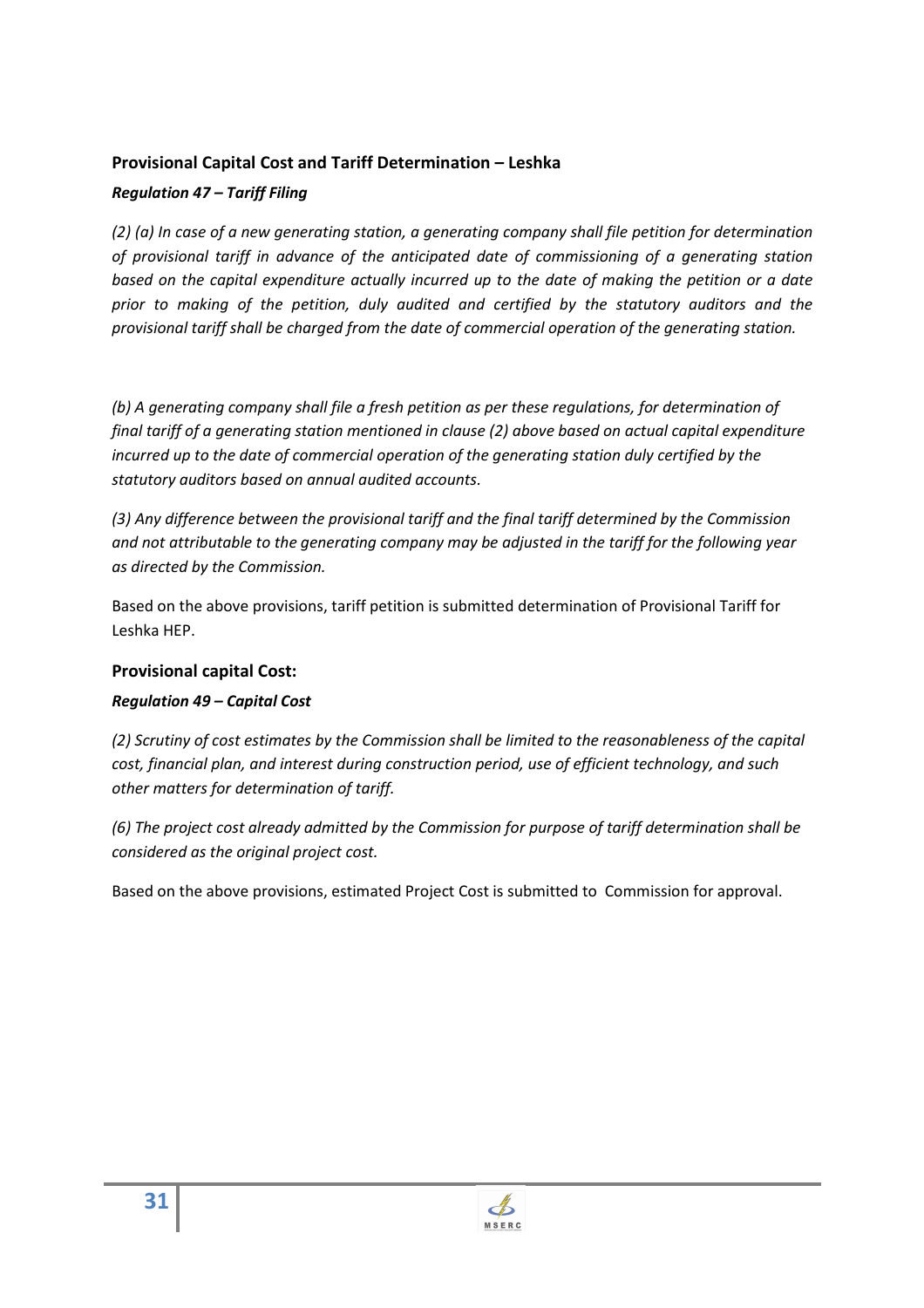| <b>Details of Project Cost - Leshka</b> |                |  |  |
|-----------------------------------------|----------------|--|--|
| <b>Particulars</b>                      | <b>Amount</b>  |  |  |
|                                         | <b>Rs. Crs</b> |  |  |
| Land                                    | 22.08          |  |  |
| <b>Buildings</b>                        | 34.85          |  |  |
| <b>Hydraulic Works</b>                  | 714.26         |  |  |
| <b>Other Civil Works</b>                | 97.55          |  |  |
| Plant & Machinery                       | 301.39         |  |  |
| Lines & Cables Network                  |                |  |  |
| Vehicles                                | 1.05           |  |  |
| <b>Furniture</b>                        | 0.91           |  |  |
| <b>Other Office Equipment</b>           | 1.04           |  |  |
| Total                                   | 1173.13        |  |  |

#### **Tariff determination**

#### *Regulation 49 – Tariff Determination*

#### *(2) New Generating Station*

*Where the generating station has been declared under commercial operation from a date after the issue of these regulations the tariff for supply of electricity by the Generating Company shall be decided in accordance with these regulations.* 

As the commissioning date of Leshka HEP is after issue of these regulations, MePGCL submitted this petition to Commission for determination of Generation Tariff as per Tariff Regulations, 2011.

#### **Computation of Generation Energy**

The following sections outline details of operational norms for computation of energy generation for FY 2013-14 based on Tariff Regulations, 2011 or past trend as the case may be.

#### **Operation Norms**

The following sections provide the extract of the Tariff Regulations, 2011 with respect to computation of generation energy.

| No.      | <b>Station Particular</b>                                                                                   | <b>Norm</b>                     |
|----------|-------------------------------------------------------------------------------------------------------------|---------------------------------|
|          | Storage and pondage type plants: where plant<br>availability is not affected by silt and                    |                                 |
| $\alpha$ | with head variation between Full Reservoir<br>Level (FRL) and Minimum Draw Down Level<br>(MDDL) of upto 8 % | 90%                             |
| b        | with head variation between FRL and MDDL of                                                                 | (Head at MDDL/Rated Head) x 0.5 |

#### a) *Normative Annual Plant Availability Factor*

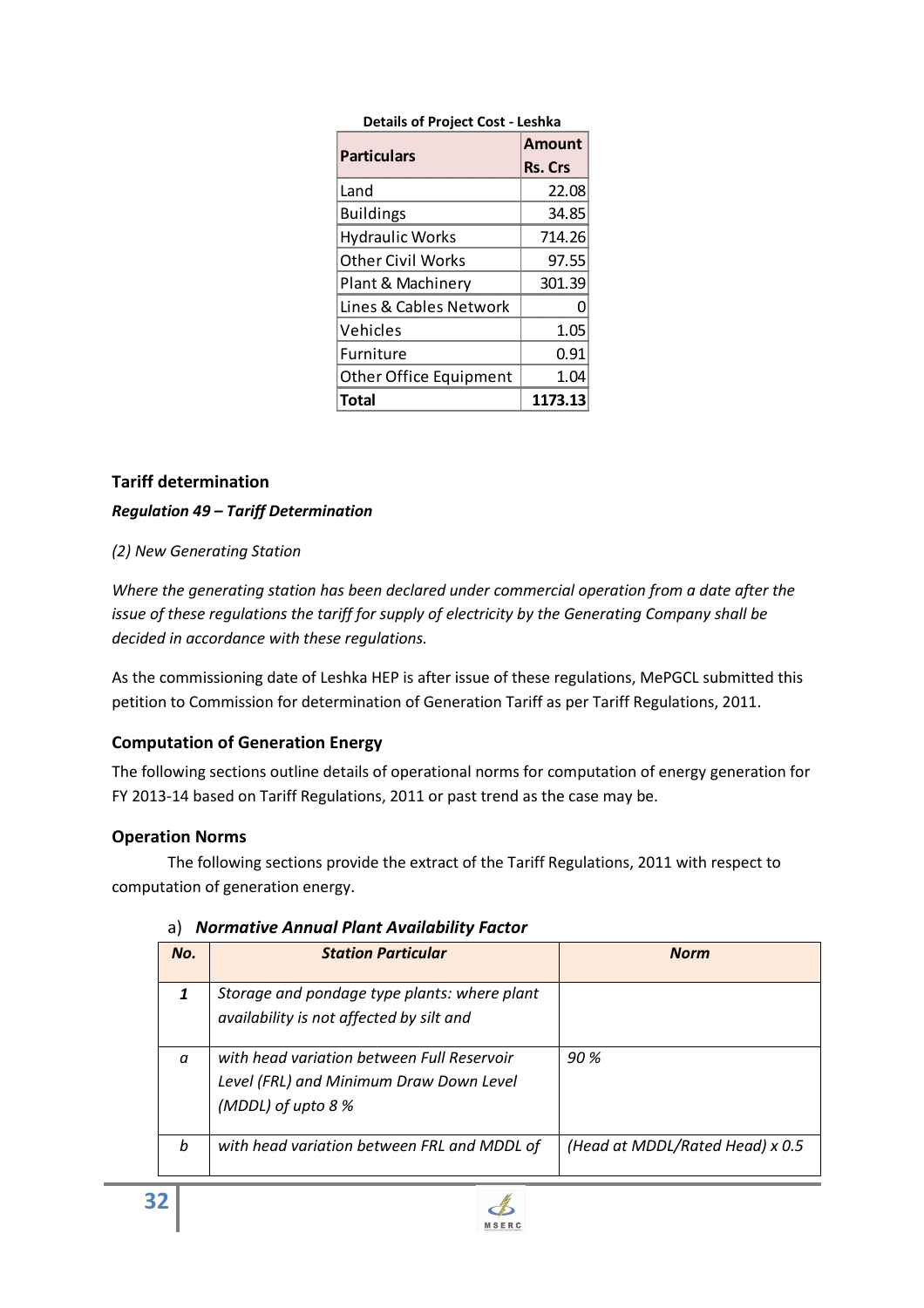| No.            | <b>Station Particular</b>    | <b>Norm</b>                                                                                                                                  |
|----------------|------------------------------|----------------------------------------------------------------------------------------------------------------------------------------------|
|                | more than 8%                 | $+0.2$                                                                                                                                       |
| $\overline{z}$ | Pondage type plant           | where plant availability is<br>significantly affected by silt - 85%                                                                          |
| 3              | Run - of - River type plants | NAPAF to be determined plant-<br>wise, based on 10-day design<br>energy data, moderated by past<br>experience where available /<br>relevant. |

*Note:* 

*(i) A further allowance may be made by the Commission under special circumstances, eg. Abnormal silt problem or other operating conditions, and known plant limitations.* 

*(ii) A further allowance of 5 % may be allowed for difficulties in the North East Region.* 

*(iii) In case of new hydro electric project the developer shall have the option of approaching the Commission in advance for further above norms.* 

# *b) Auxiliary Consumption*

| <b>No</b>      | <b>Station Particular</b>                                                                                        | <b>Norm</b>              |
|----------------|------------------------------------------------------------------------------------------------------------------|--------------------------|
| 1              | Surface hydro electric power generating stations<br>with rotating exciters mounted on the generator<br>shaft     | 0.7% of energy generated |
| $\overline{2}$ | Surface hydro electric power generating stations<br>with static excitation system                                | 1.0% of energy generated |
| 3              | Underground hydro electric power generating<br>stations with rotating exciters mounted on the<br>generator shaft | 0.9% of energy generated |
| 4              | Underground hydro electric power generating<br>stations with static excitation system                            | 1.2% of energy generated |

# *c) Transformation Losses*

*From generation voltage to transmission voltage ……0.5% of energy generated.*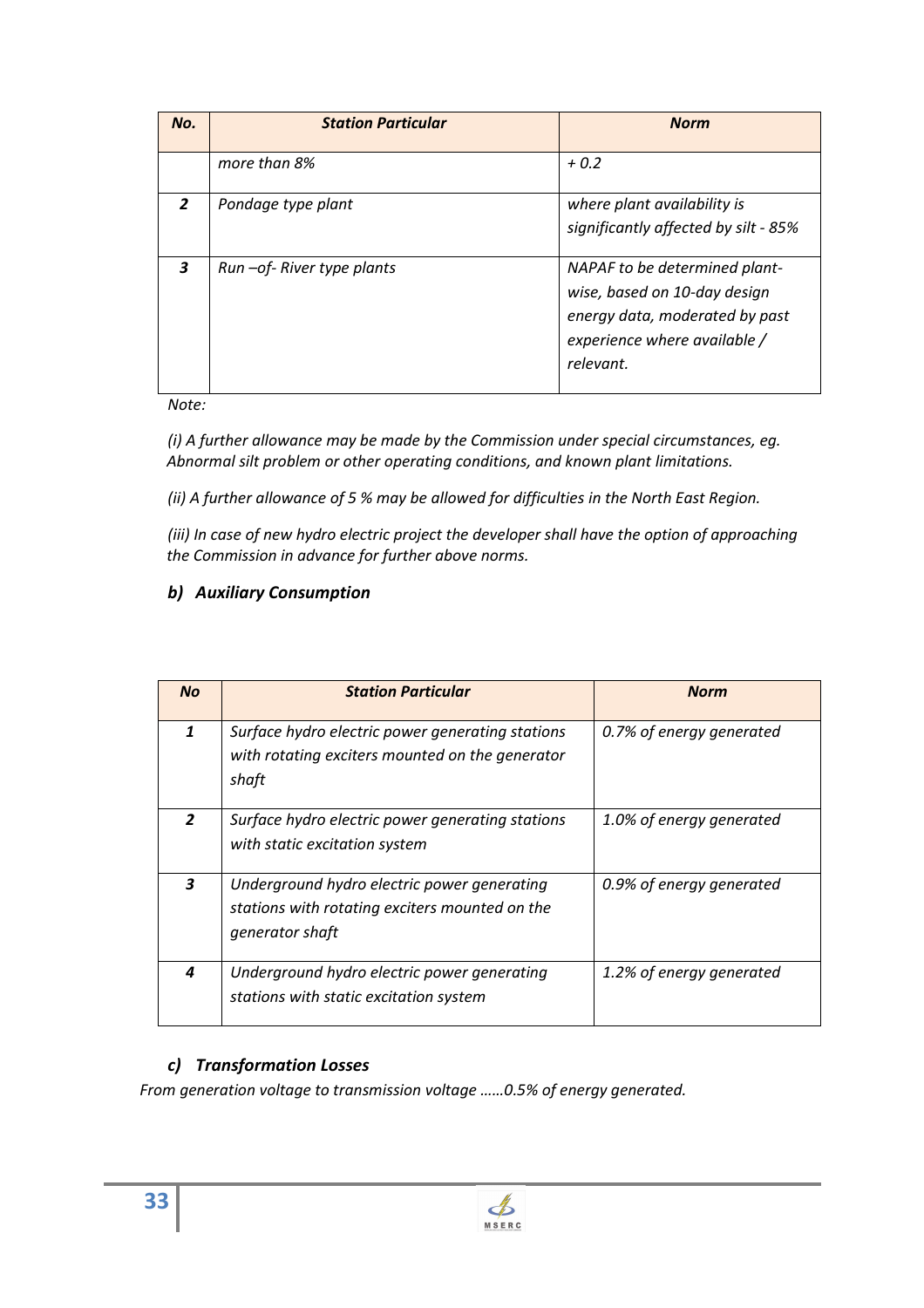### **Design Energy**

The design energy of Leshka is 486.23 MUs. The month wise and station wise design energy is provided in the Format HG3.

#### **Projection of Energy**

The computation of hydro power generation requires Design Energy, Capacity Index, Details of Reservoir levels, Head details, Past Availability details, features of the hydro power plants in terms of type of plant, type of excitation etc which are provided in the table below:

| Sr. No.                              | <b>Particulars</b>             |                |  |  |
|--------------------------------------|--------------------------------|----------------|--|--|
| 1                                    | Type of Station                |                |  |  |
| а                                    | Surface/ Underground           | <b>SURFACE</b> |  |  |
| h                                    | Purely ROR/ Pondage/ Storage   |                |  |  |
| r                                    | Peaking/Non Peaking            |                |  |  |
| d                                    | No. of hours Peaking           |                |  |  |
| Overload Capacity (MW) & Period<br>e |                                | NIL            |  |  |
| 2                                    | <b>Type of Excitation</b>      |                |  |  |
| a                                    | Rotating exciters on Generator | Nil            |  |  |
| h                                    | Static excitation              | Static type    |  |  |

**Computation of NAPAF for Run of River type plants:** As per regulations, the NAPAF for Run of River type plants is to be determined based on 10-day design energy data, moderated by past experience wherever relevant. Leshka is a Run of River Project, therefore, based on the past records and as per norm given in regulation, the NAPAF works out to 44%. However considering further allowance of 5% for difficulties in north east region, the proposed NAPAF for Leshka is **39%**.

| <b>NAPAF of Leshka</b>      |               |                        |
|-----------------------------|---------------|------------------------|
| Name of Power Station       |               | Units Leshka           |
| Design Energy               |               | MU <sub>s</sub> 486.23 |
| Installed Capacity          | MW.           | 126.00                 |
| Generation @ 100%           |               | MUs   1103.76          |
| NAPAF (%) as per workings   | %             | ላለ%                    |
| NAPAF (%) with 5% allowance | $\frac{9}{6}$ |                        |

Net Generation for FY 2012-13 and FY 2013-14 are provided in the table below:

| <b>Generation of Leshka</b> |                             |       |                      |                                                                                           |                    |  |
|-----------------------------|-----------------------------|-------|----------------------|-------------------------------------------------------------------------------------------|--------------------|--|
| Year                        | Gross<br>Generation<br>(MU) | (%)   | mation<br>Loss $(%)$ | <b>Aux Cons   Transfor   Aux Cons &amp;</b><br>Transformati Generation<br>on Loss<br>(MU) | <b>Net</b><br>(MU) |  |
| FY 2012-13                  | 325.89                      | 1.00% | 0.50%                | 4.89                                                                                      | 321.00             |  |
| FY 2013-14                  | 4በ7 11                      | 1.00% | 0.50%                | 6 11                                                                                      |                    |  |

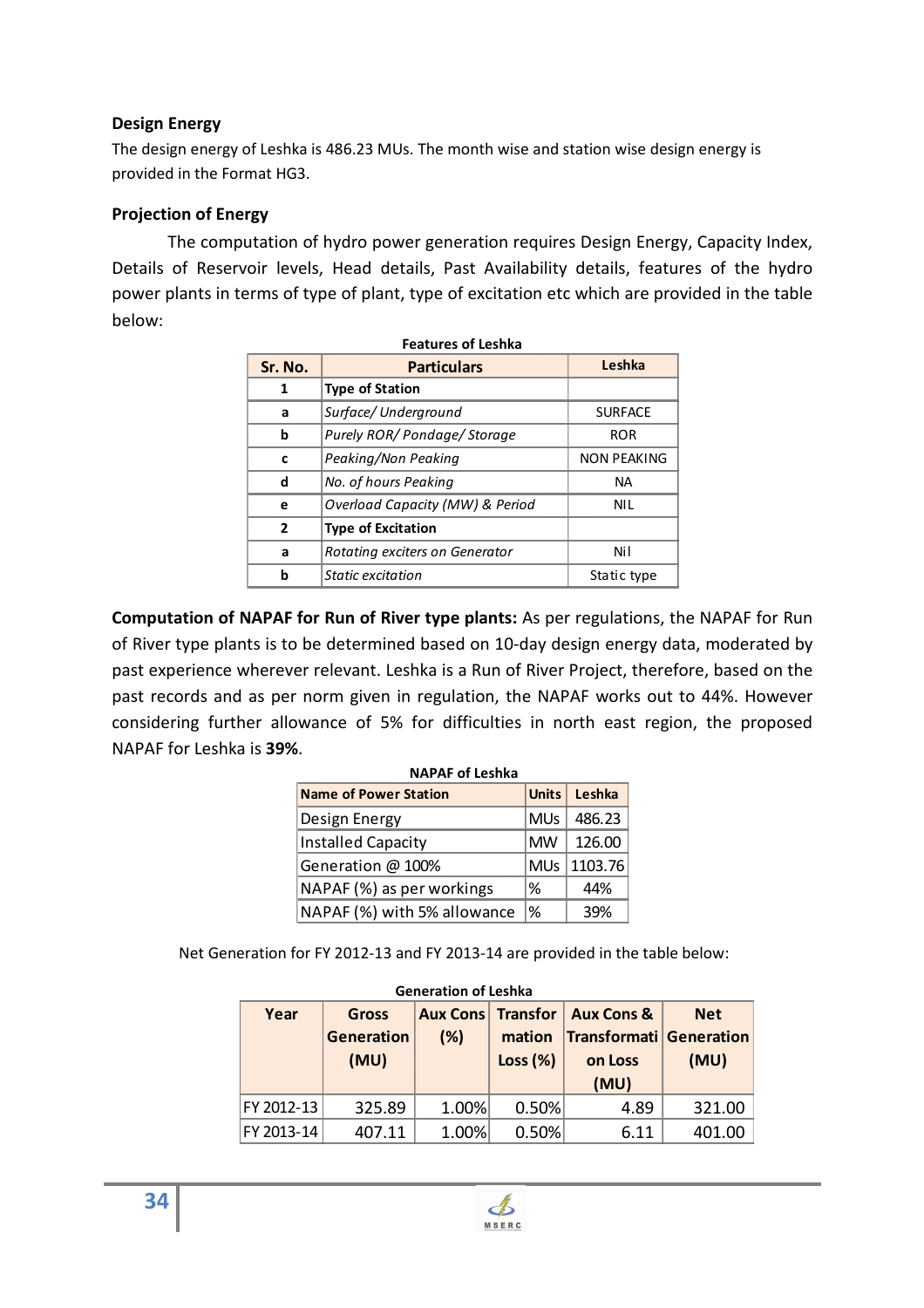MePGCL submitted before the Commission to approve the total net generation as provided in table above for Leshka HEP.

### **Components of Tariff**

The Regulation 52 provides for components of tariff which is extracted below for reference.

#### *52. Components of tariff*

*(1) Tariff for supply of electricity from a hydro power generating station shall comprise of two parts, namely, annual capacity charges and energy charges to be in the manner provided hereinafter.* 

*(2) The fixed cost of a generating station eligible for recovery through annual capacity charges shall consist of:* 

- *(a) Return on equity as may be allowed*
- *(b) Interest on Loan Capital;*
- *(c) Operation and maintenance expenses;*
- *(d) Interest on Working Capital;*
- *(e) Depreciation as may be allowed by the Commission.*
- *(f) Taxes on Income*

Based on above provisions, MePGCL computes and provides herewith various cost elements for determination of tariff.

#### **Gross Fixed Assets**

The provisional gross fixed asset (GFA) of Leshka is mentioned below.

| <b>GFA of Leshka</b>                       |          |  |
|--------------------------------------------|----------|--|
| <b>Particulars</b>                         | Leshka   |  |
|                                            | (Rs.Crs) |  |
| Opening GFA as on 1.4.2012                 |          |  |
| Add: Additions to GFA during FY 2012-13    | 1,173.13 |  |
| Less: Retirements to GFA during FY 2012-13 |          |  |
| Closing GFA as on 31.3.2013                | 1.173.13 |  |
|                                            |          |  |
| Opening GFA as on 1.4.2013                 | 1,173.13 |  |
| Add: Additions to GFA during FY 2013-14    |          |  |
| Less: Retirements to GFA during FY 2013-14 |          |  |
| Closing GFA as on 31.3.2014                | 1.173.13 |  |

MePGCL submitted before the Commission to approve the computed Gross Fixed Assets of Leshka HEP for FY 2013-14.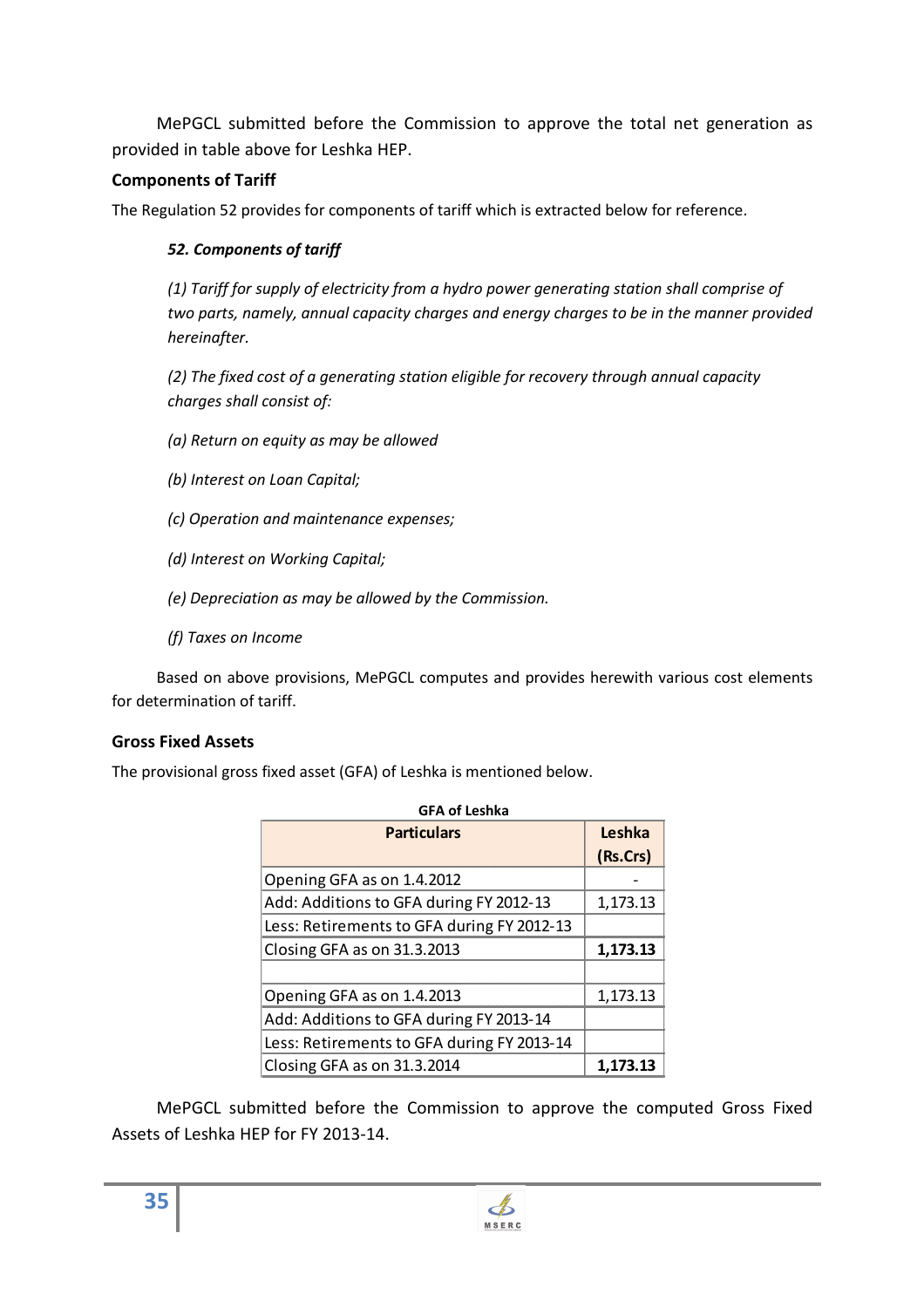#### **Determination of Return on Equity**

The relevant regulations for determination of debt-equity ratio are extracted for reference as below:

#### *51. Debt equity ratio*

*1) For the purpose of determination of tariff, debt-equity ratio in the case of a new generating station commencing commercial operations after the notification of these regulations shall be 70:30. Where equity employed is more than 30%, the amount of equity for the purpose of tariff shall be limited to 30% and the balance shall be treated as normative loan. Where actual equity employed is less than 30%, the actual equity employed shall be considered.* 

*2) In the case of existing generating stations the debt equity ratio as per the Balance Sheet on the date of the Transfer notification will be the debt equity ratio for the first year of operation, subject to such modification as may be found necessary upon audit of the accounts if such Balance Sheet is not audited.* 

The financing pattern of Leshka is shown in the table below.

| <b>Particulars</b> | <b>Rs</b> Cr |       |
|--------------------|--------------|-------|
| Debt               | 853.11       | 72.7% |
| Equity             | 320.02       | 27.3% |
| Total              | 1,173.13     |       |

**Financial Pattern of Leshka HEP** 

The relevant regulations for computation of return on equity are extracted for reference as below:

#### *53. Return on Equity*

*(1) Return on equity shall be computed on the equity base determined in accordance with regulation 51 and shall not exceed 14 %.* 

*Provided that incase if projects commissioned after notification of these Regulations an additional return of 0.5 % shall be allowed if such projects are completed within the time line specified in CERC Tariff Regulations, 2009. (Refer Annuxure-1)* 

*Provided that in case of projects commissioned after the notification of these regulations an additional return of 1.5 % shall be allowed if such projects are completed within the original sanctioned project cost without any time or cost overrun, whatsoever.* 

*Provided that equity invested in a foreign currency may be allowed a return up to the prescribed limit in the same currency and the payment on this account shall be made in Indian Rupees based on the exchange rate prevailing on the due date of billing.* 

*(2) The premium received while issuing share capital shall be treated as a part of equity provided the same is utilized for meeting capital expenditure.*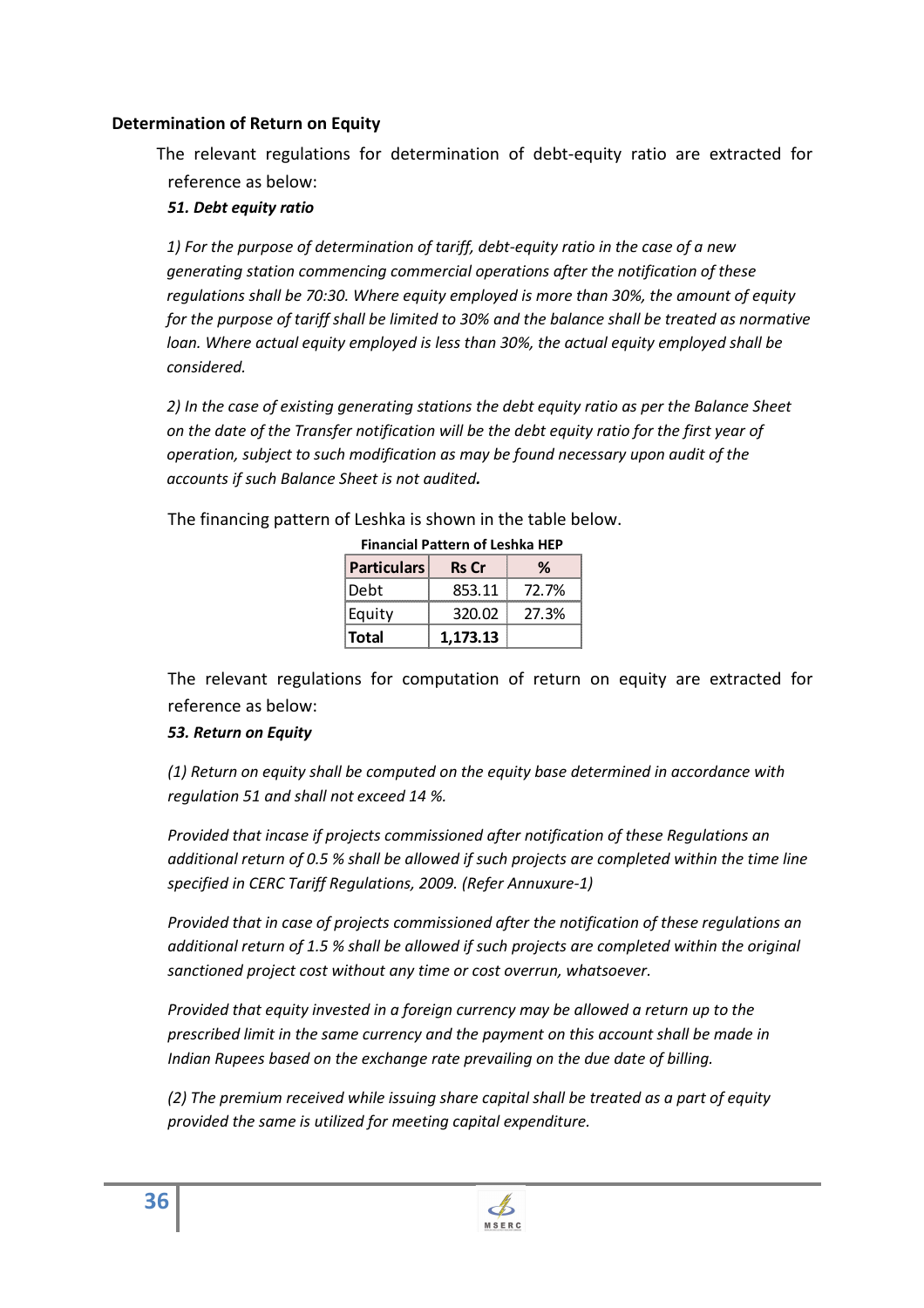*(3) Internal resources created out of free reserves and utilized for meeting the capital expenditure shall also be treated as a part of equity.* 

*(4) Foreign equity will also attract the same rate of return.* 

As discussed earlier in this section on determination of Debt-Equity ratio, MePGCL has considered the return on equity (RoE) of 14% on the same. The table below provides herewith the computation of RoE for FY 2013-14.

| <b>Return on Equity for FY 2013-14</b> |        |        |  |
|----------------------------------------|--------|--------|--|
| Particulars                            | Unit   | Leshka |  |
| Equity                                 | Rs Crs | 320.02 |  |
| Return on Equity  %                    |        | 14%    |  |
| <b>Return on Equity Rs Crs</b>         |        | 44.80  |  |

| Return on Equity for FY 2013-14 |  |  |  |
|---------------------------------|--|--|--|
|                                 |  |  |  |

MePGCL Submitted before the Commission to approve the RoE of Rs. 44.80 Crs for FY 2013-14 for Leshka HEP.

# **Long Term Loans and Interest on Long Term Loans**

The relevant regulations for computation of long term loans and interest thereon are extracted for reference as below:

# *54. Interest and finance charges on loan capital*

*(1) Interest and finance charges on loan capital shall be computed on the outstanding loans, duly taking into account the schedule of loan repayment, terms and conditions of loan agreements, bond or debenture and the lending rate prevailing therein.* 

*Provided that the outstanding loan capital shall be adjusted to be consistent with the loan amount determined in accordance with Regulation 51.*

*(2) The interest and finance charges attributable to Capital Work in Progress shall be excluded.* 

*(3) The generating company shall make every effort to swap loans as long as it results in net benefit to the beneficiaries. The costs associated with such swapping shall be borne by the beneficiaries.* 

*(4) The changes to the loan terms and conditions shall be reflected from the date of such swapping and benefit shared between the beneficiaries and the generating company in a ratio as may be specified by the Commission as envisaged in Regulation 13.2.* 

*(5) In case any moratorium period is availed of by the generating company, depreciation provided for in the tariff during the years of moratorium shall be treated as repayment during those years and interest on loan capital shall be calculated accordingly.* 

According to the records and information, following are the details of loans for the power station for FY 2013-14.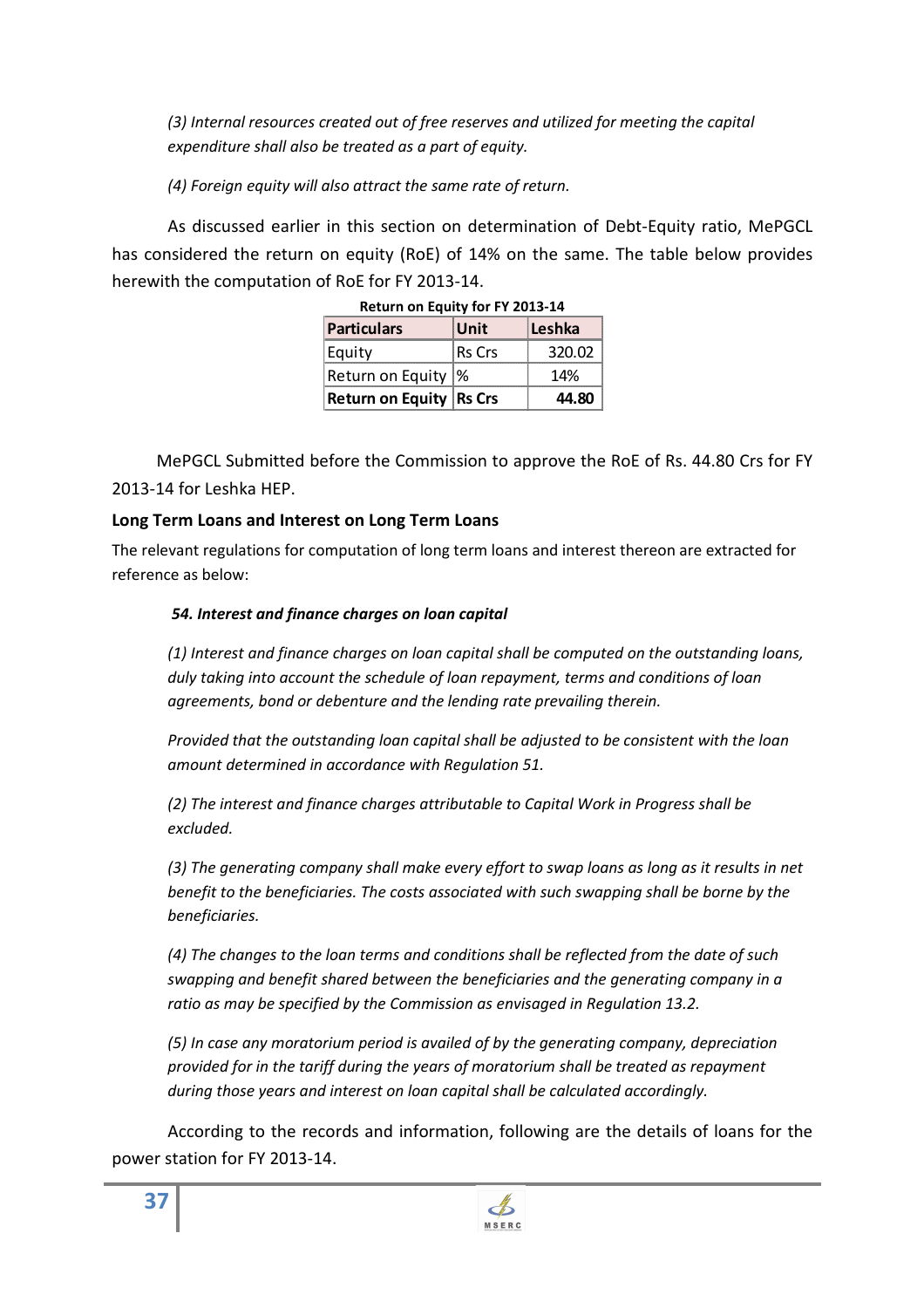| <b>Particulars</b>                   | <b>Unit</b>   | Leshka |
|--------------------------------------|---------------|--------|
| Opening Loan Balance as on 1.4.2012  | <b>Rs.Crs</b> | 746.83 |
| Add: Addition during year FY12-13    | Rs.Crs        | 102.54 |
| Less: Repayment during FY12-13       | Rs.Crs        | 51.04  |
| Closing Loan Balance as on 31.3.2013 | <b>Rs.Crs</b> | 798.33 |
|                                      |               |        |
| Opening Loan Balance as on 1.4.2013  | <b>Rs.Crs</b> | 798.33 |
| Add: Addition during year FY13-14    | Rs.Crs        | 35.36  |
| Less: Repayment during FY13-14       | Rs.Crs        | 62.53  |
| Closing Loan Balance as on 31.3.2014 | <b>Rs.Crs</b> | 771.16 |
| Average Loan Balance for FY 2013-14  | Rs.Crs        | 784.74 |
| <b>Interest Rate</b>                 | ℅             | 11.75% |
| <b>Interest on Loan</b>              | <b>Rs.Crs</b> | 92.23  |

### **Computation of Loan and Interest on Loans**

### **Depreciation**

The relevant regulations for computation of deprecation are extracted for reference as below:

### *Regulation 57 - Depreciation*

*(a) The asset value for the purpose of depreciation shall be the capital cost of the assets as admitted by the Commission where the opening asset's value recorded in the Balance Sheet as per the Transfer Scheme Notification shall be deemed to have been approved, subject to such modifications as may be found necessary upon audit of the accounts, if such a Balance Sheet is not audited.* 

*(f) Depreciation shall be calculated annually as per straight – line method at the rates specified in Appendix-III of CERC (Terms and Conditions of Tariff) of Regulations, 2009.* 

*(g) The remaining depreciable value as on 31st March of the year closing after a period of 12 years from the date of commercial operation shall be spread over the balance useful life of the asset.* 

*(i) Depreciation shall be chargeable from the first year of commercial operation. In case of commercial operation of the asset for part of the year, depreciation shall be charged on prorata basis.* 

It is submitted that the depreciation for Leshka is computed considering estimated project cost and depreciation on balance useful life of asset. The table below provides depreciation for Leshka for FY 2013-14.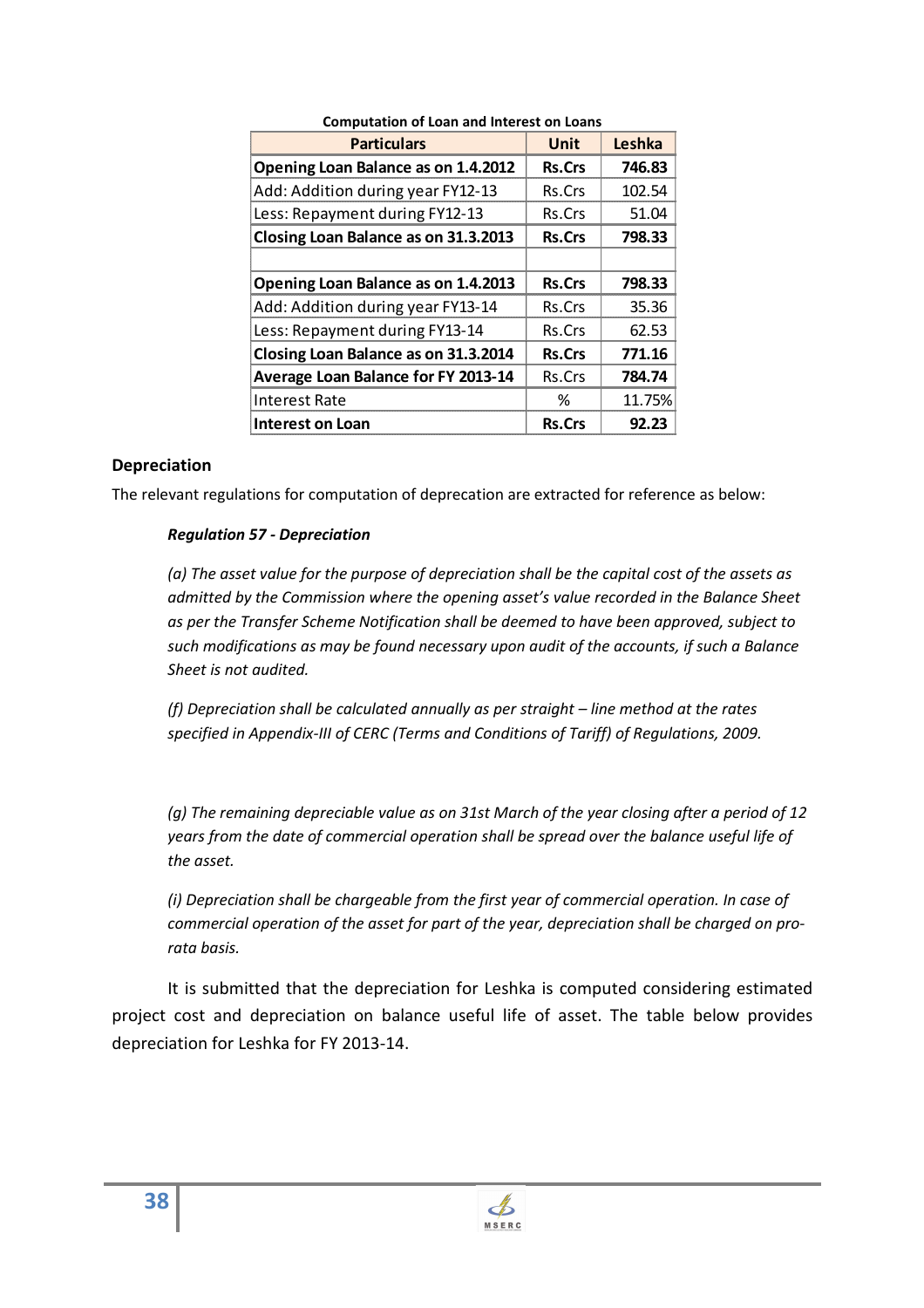| DCDICCIONOII OI ECSIINO IOI I I EUIS IT |               |                     |                          |  |
|-----------------------------------------|---------------|---------------------|--------------------------|--|
| <b>Particulars</b>                      | <b>Amount</b> | <b>Depreciation</b> | Depreciation on 90% of   |  |
|                                         | Rs. Crs       | Rate                | Cost FY 2013-14 (Rs Crs) |  |
| Land                                    | 22.08         | 0%                  |                          |  |
| <b>Buildings</b>                        | 34.85         | 3.34%               | 1.05                     |  |
| <b>Hydraulic Works</b>                  | 714.26        | 5.28%               | 33.94                    |  |
| <b>Other Civil Works</b>                | 97.55         | 3.34%               | 2.93                     |  |
| Plant & Machinery                       | 301.39        | 5.81%               | 15.75                    |  |
| Lines & Cables Network                  |               | 5.28%               |                          |  |
| Vehicles                                | 1.05          | 9.50%               | 0.09                     |  |
| Furniture                               | 0.91          | 6.33%               | 0.05                     |  |
| Other Office Equipment                  | 1.04          | 6.33%               | 0.06                     |  |
| <b>Total</b>                            | 1173.13       |                     | 53.87                    |  |

### **Depreciation of Leshka for FY 2013-14**

MePGCL submitted before the Commission to kindly approve the total depreciation of Rs. 53.87 Crores for FY 2013-14 for Leshka HEP as summarized in above table.

# **Operation & Maintenance expenses (O & M expenses)**

The relevant regulations for computation of O&M expenses are extracted for reference as below:

### *Regulation 55 - Operation & Maintenance expenses*

*(1) Operation and Maintenance Expenses (O & M Expenses) shall mean the total of all expenditure under the following heads: -* 

- *(a) Employee Cost*
- *(b) Repairs and Maintenance*

*(c) Administration and General Expenses.* 

*(7) In case of hydro generating stations declared under commercial operation on or after 01/04/2009, O&M expenses shall be fixed at 2% of the original project cost (excluding cost of rehabilitation and resettlement works) and shall be subject to annual escalation at 5.72% for the subsequent years.*

Since Leshka HEP has achieved CoD after 1.04.2009, its O & M expenses has been fixed as per Regulation 55 (7) at 2% of fixed cost and further escalated at 5.72% to arrive at O & M expenses for FY 2013-14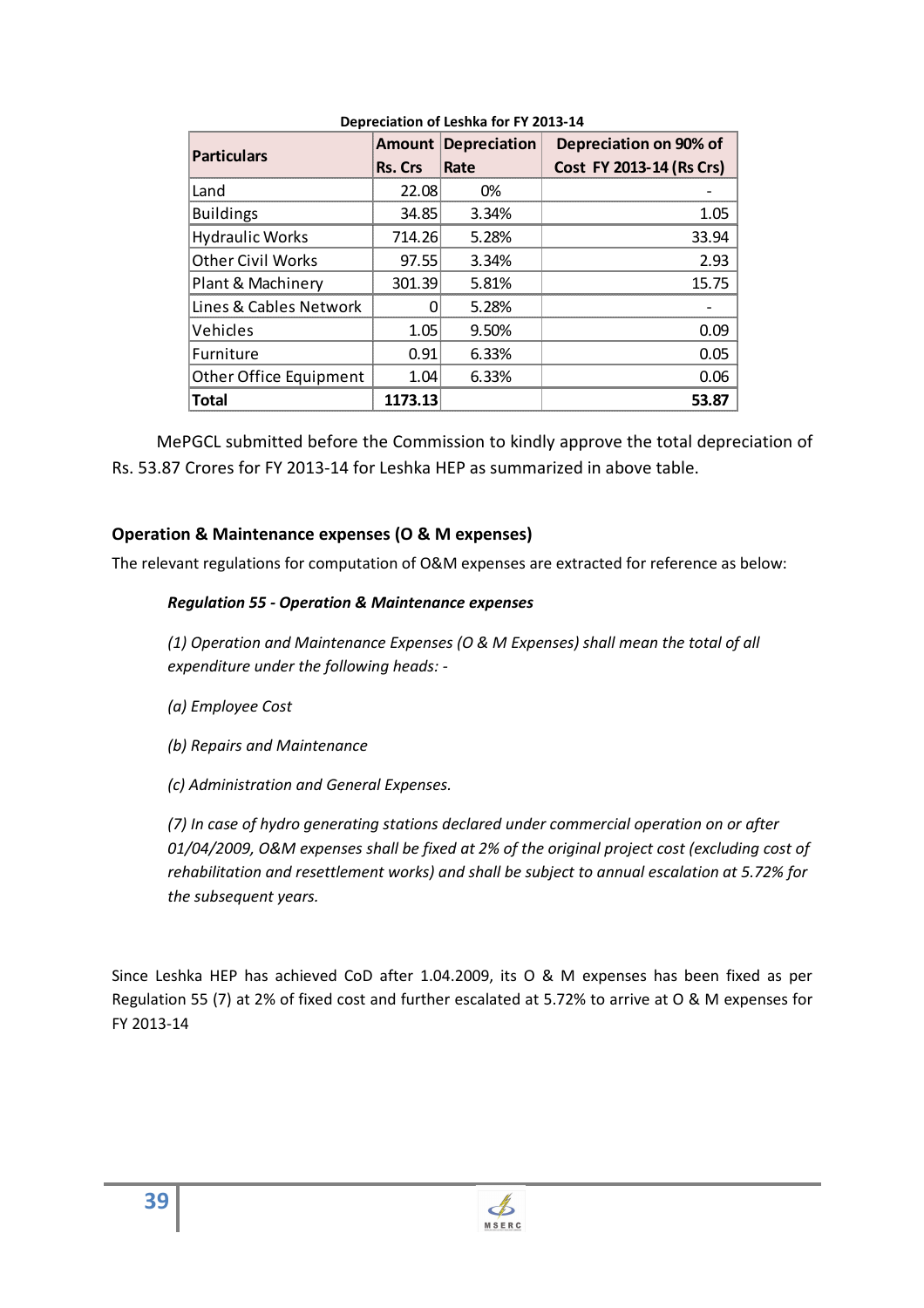| U & IVI EXPEIISES IUI FT ZUIS-I4                               |               |
|----------------------------------------------------------------|---------------|
| <b>Particulars</b>                                             | <b>Rs.Crs</b> |
| <b>Project Cost</b>                                            | 1.173.13      |
| O&M Expenses for FY 2012-13 (2% of PC)                         | 23.46         |
| O&M Expenses for FY 2013-14 (5.72% escalation over prev. year) | 24.80         |

## **O & M Expenses for FY 2013-14**

MePGCL submitted before the Commission to kindly approve the O&M expenses of Rs. 24.80 Crores for FY 2013-14.

# **Interest on Working Capital**

The relevant regulations for computation of working capital and interest on working capital thereon are extracted for reference as below:

# *Regulation 56*

*(1) Working Capital shall cover:* 

*1) Operation and Maintenance expenses for one month;* 

*2) Maintenance spares at the rate of 15% of operation and maintenance expenses specified in Regulation 55 above escalated at the rate of 6% per annum from the date of commercial operation and* 

*3) Receivables equivalent to two months of fixed cost.* 

*(2) Rate of interest on working capital shall be on normative basis and shall be equal to the short-term Prime Lending Rate of State Bank of India as on 1st April of the financial year for which the generating station files petition for annual Revenue Requirement and tariff proposal. The interest on working capital shall be calculated on normative basis notwithstanding that the generating company has not taken working capital loan from any outside agency.* 

The computation of working capital and interest on working capital for FY 2013-14 as per above regulation is provided in the table below:

| $m_{\rm C}$ and $m_{\rm F}$ and $m_{\rm F}$ capital for the EQTS T- |        |  |
|---------------------------------------------------------------------|--------|--|
| <b>Particulars</b>                                                  | Leshka |  |
| O & M Expenses for 1 month                                          | 2.07   |  |
| Maintenance Spares @15% of O&M plus                                 | 3.94   |  |
| escalated by 6%                                                     |        |  |
| Receivables @ 2 months of Fixed Cost                                | 37.14  |  |
| <b>Total Working Capital requirement</b>                            | 43.15  |  |
| Computation of working capital interest                             |        |  |
| SBI PLR as on 1.4.2012 (%)                                          | 14.75% |  |
| <b>Interest on Working Capital</b>                                  |        |  |

### **Interest on Working Capital for FY 2013-14**

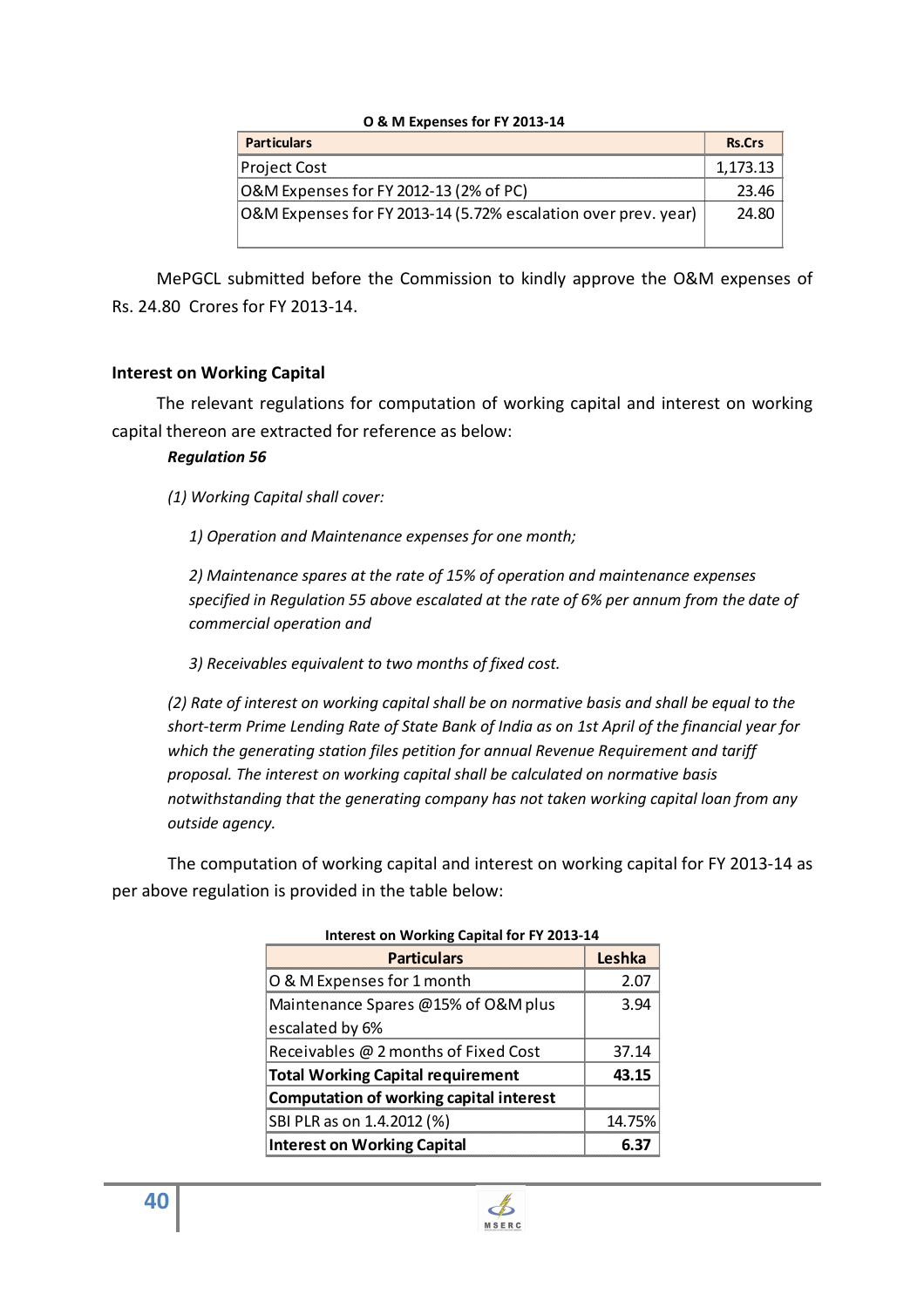MePGCL submitted before the Commission to approve the Interest on working capital of Rs. 6.37 Crores for FY 2013-14.

## **Tax on Income**

The Regulation 58 of Tariff Regulations 2011 provide for claim of Income Tax as expenses. However MePGCL submitted that since this being first independent filing for MePGCL and also due to fact that audited accounts of segregated are in process, income tax shall be claimed in subsequent filings in annual performance review/ true-up.

# **Connectivity and SLDC Charges**

The Regulation 61 of Tariff Regulations 2011 provides for claim of SLDC & Connectivity charges as expenses. MePGCL submitted as per information received from SLDC the SLDC charge applicable to Leshka HEP is Rs 0.79 Cr. MePGCL submitted before the Hon'ble Commission to kindly approve the same as part of ARR.

## **Summary of Annual Fixed Cost – Leshka**

The summary of the Annual Fixed Cost for the existing generating stations is provided in the table below:

| <b>Annual Fixed Cost FY 2013-14</b> |                       |  |
|-------------------------------------|-----------------------|--|
| <b>Particulars</b>                  | <b>Amount Rs. Crs</b> |  |
| Interest on Loan capital            | 92.23                 |  |
| Depreciation                        | 53.87                 |  |
| <b>O&amp;M</b> Expenses             | 24.80                 |  |
| Interest on working capital         | 6.37                  |  |
| Return on Equity                    | 44.80                 |  |
| Income Tax                          |                       |  |
| <b>SLDC Charge</b>                  | 0.79                  |  |
| <b>Total Annual Fixed Cost</b>      | 222.86                |  |
| Less: Non Tariff Income             |                       |  |
| <b>Net Annual Fixed Cost</b>        | 222.86                |  |

MePGCL submitted before the Commission to approve the Annual Fixed Cost of Rs. 222.86 Crores for FY 2013-14 for Leshka HEP.

### **Provisional Capital Cost and Tariff Determination – Lakroh**

### *Regulation 47 – Tariff Filing*

*(2) (a) In case of a new generating station, a generating company shall file petition for determination of provisional tariff in advance of the anticipated date of commissioning of a generating station based on the capital expenditure actually incurred up to the date of making the petition or a date*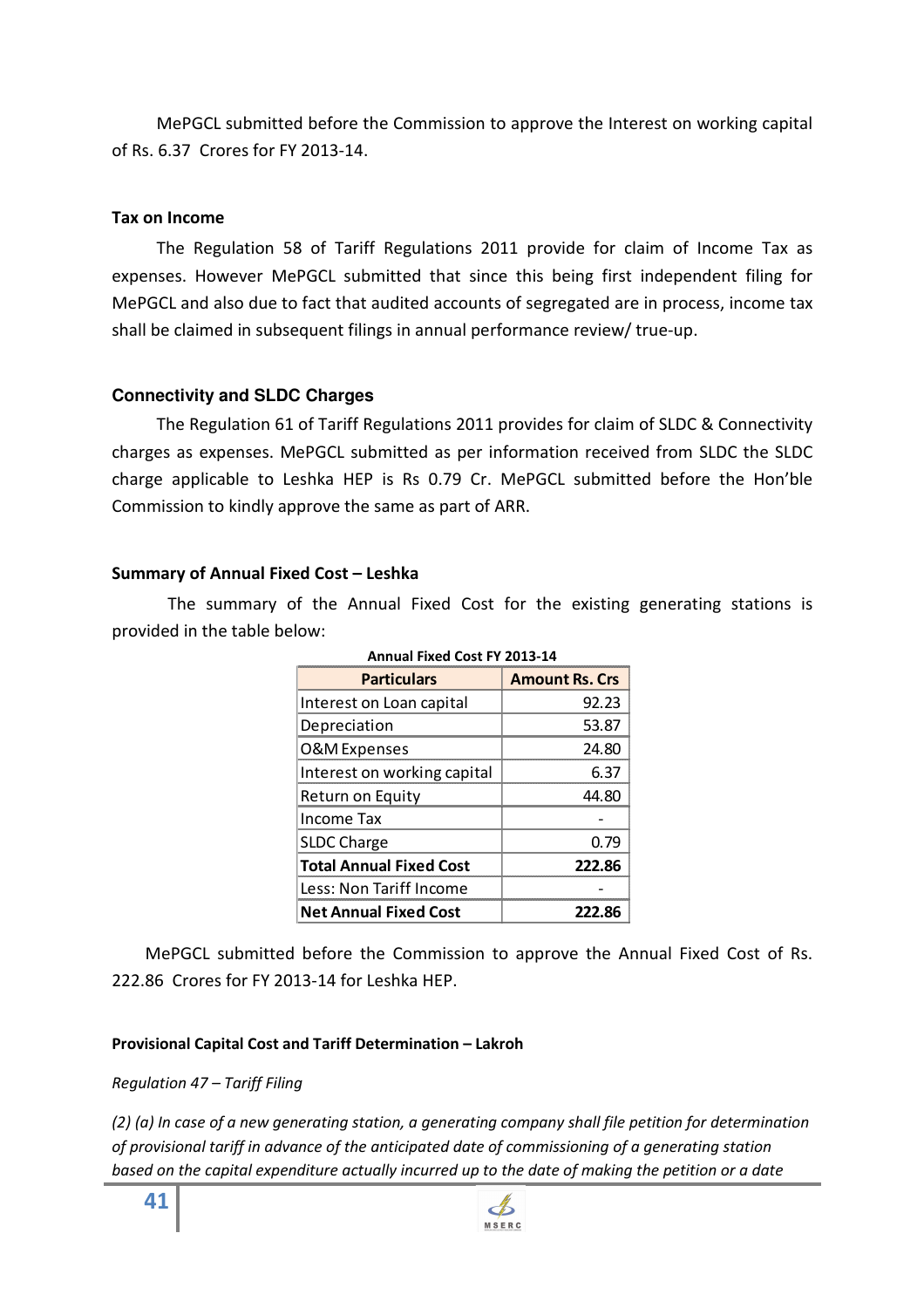*prior to making of the petition, duly audited and certified by the statutory auditors and the provisional tariff shall be charged from the date of commercial operation of the generating station.* 

*(b) A generating company shall file a fresh petition as per these regulations, for determination of final tariff of a generating station mentioned in clause (2) above based on actual capital expenditure incurred up to the date of commercial operation of the generating station duly certified by the statutory auditors based on annual audited accounts.* 

*(3) Any difference between the provisional tariff and the final tariff determined by the Commission and not attributable to the generating company may be adjusted in the tariff for the following year as directed by the Commission.* 

Based on the above provisions, tariff petition is submitted determination of Provisional Tariff for Lakroh HEP.

# **Provisional capital Cost:**

# *Regulation 49 – Capital Cost*

*(2) Scrutiny of cost estimates by the Commission shall be limited to the reasonableness of the capital cost, financial plan, and interest during construction period, use of efficient technology, and such other matters for determination of tariff.* 

*(6) The project cost already admitted by the Commission for purpose of tariff determination shall be considered as the original project cost.* 

Based on the above provisions, provisional Project Cost is submitted to Commission for approval.

| <b>Particulars</b>        | Amount  |
|---------------------------|---------|
|                           | Rs. Crs |
| Preliminary               | 0.10    |
| Land & Site development   | በ 14    |
| Civil Works               | 9.61    |
| Vehicles                  | 0.12    |
| <b>Electrical Works</b>   | 5.38    |
| <b>Total Project Cost</b> | 15 34   |

# **Details of Project Cost – Lakroh**

# **Tariff determination**

# *Regulation 49 – Tariff Determination*

# *(2) New Generating Station*

*Where the generating station has been declared under commercial operation from a date after the issue of these regulations the tariff for supply of electricity by the Generating Company shall be decided in accordance with these regulations.* 

As the Lakroh will be commissioned after the issue of these regulations, MePGCL submitted this petition for determination of Tariff.

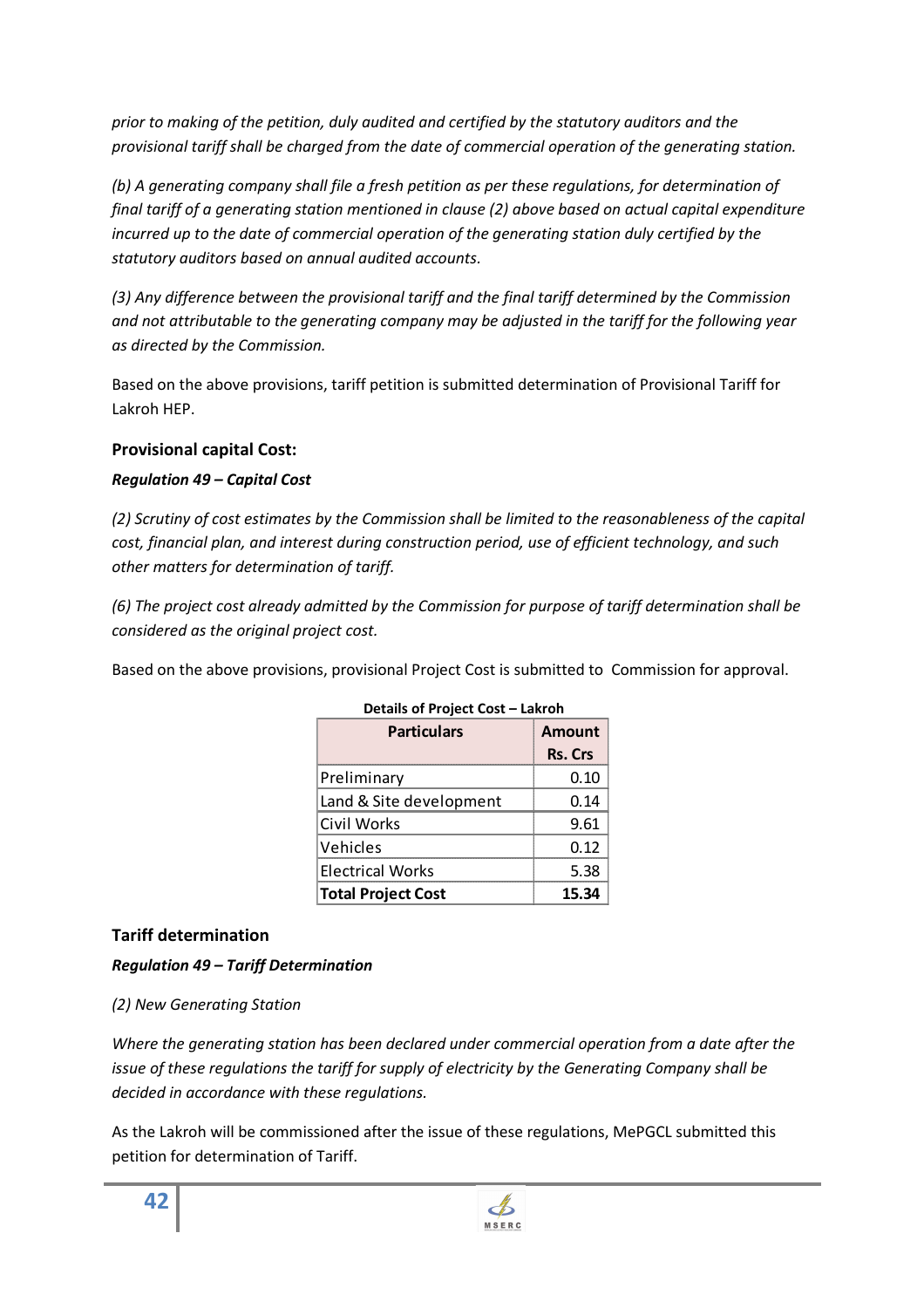# **Computation of Generation Energy**

The following sections outline details of operational norms for computation of energy generation for FY 2013-14 based on MSERC (Terms and Conditions for Determination of Tariff) Regulations, 2011 or past trend as the case may be.

## **Operation Norms**

The following sections provide the extract of the Tariff Regulations with respect to computation of generation energy.

| No.                     | <b>Station Particular</b>                                                                                    | <b>Norm</b>                                                                                                                                  |
|-------------------------|--------------------------------------------------------------------------------------------------------------|----------------------------------------------------------------------------------------------------------------------------------------------|
| $\mathbf{1}$            | Storage and pondage type plants: where plant<br>availability is not affected by silt and                     |                                                                                                                                              |
| $\alpha$                | with head variation between Full Reservoir Level<br>(FRL) and Minimum Draw Down Level (MDDL) of<br>upto $8%$ | 90 %                                                                                                                                         |
| b                       | with head variation between FRL and MDDL of<br>more than 8%                                                  | (Head at MDDL/Rated Head) x<br>$0.5 + 0.2$                                                                                                   |
| $\overline{2}$          | Pondage type plant                                                                                           | where plant availability is<br>significantly affected by silt -<br>85%                                                                       |
| $\overline{\mathbf{3}}$ | Run - of - River type plants                                                                                 | NAPAF to be determined plant-<br>wise, based on 10-day design<br>energy data, moderated by<br>past experience where<br>available / relevant. |

# *a) Normative Annual Plant Availability Factor*

*Note:* 

*(i) A further allowance may be made by the Commission under special circumstances, eg. Abnormal silt problem or other operating conditions, and known plant limitations.* 

*(ii) A further allowance of 5 % may be allowed for difficulties in the North East Region.* 

*(iii) In case of new hydro electric project the developer shall have the option of approaching the Commission in advance for further above norms.*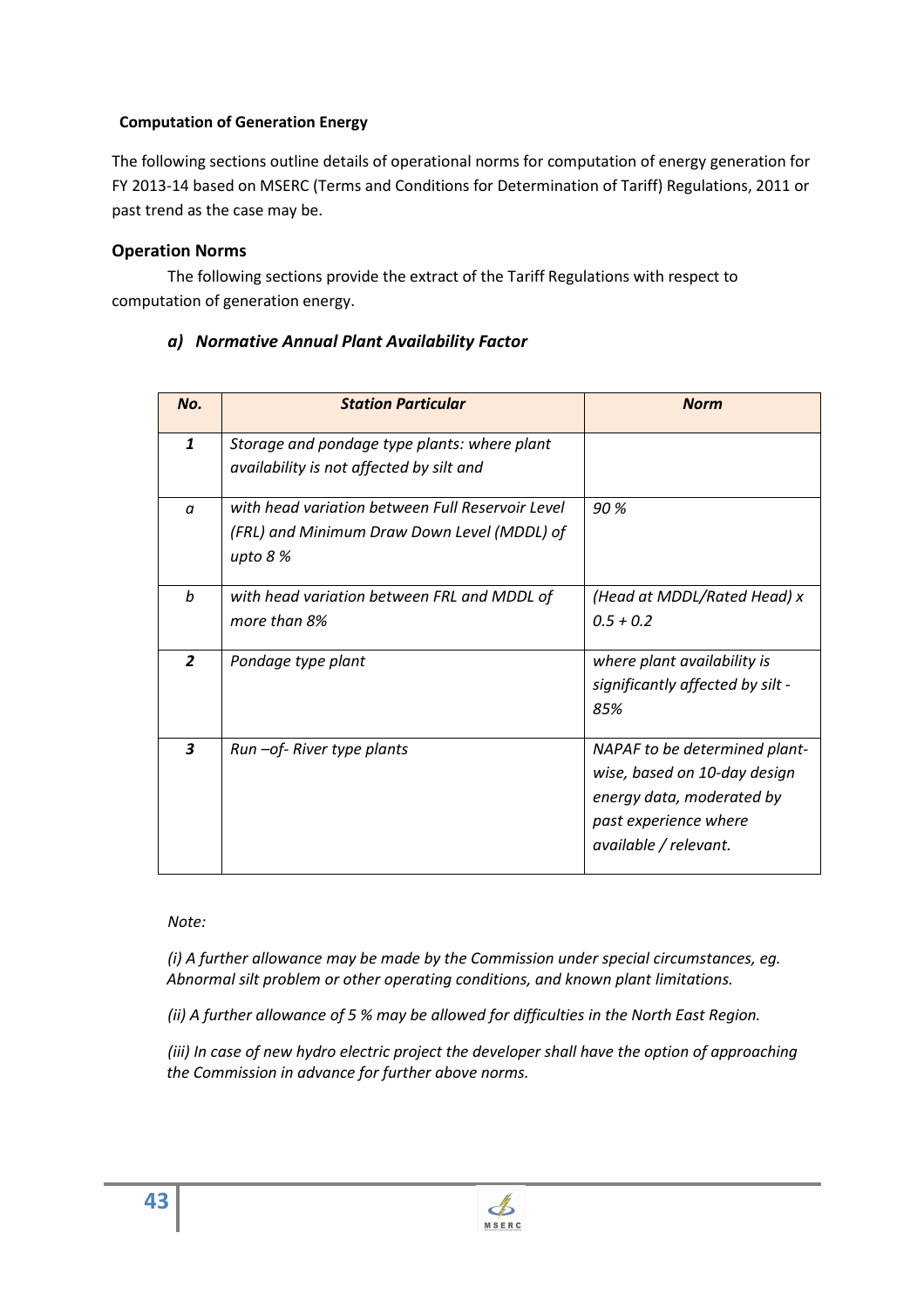# *b) Auxiliary Consumption*

| <b>No</b>    | <b>Station Particular</b>                                                                                        | <b>Norm</b>              |
|--------------|------------------------------------------------------------------------------------------------------------------|--------------------------|
| $\mathbf{1}$ | Surface hydro electric power generating stations<br>with rotating exciters mounted on the generator<br>shaft     | 0.7% of energy generated |
| $\mathbf{z}$ | Surface hydro electric power generating stations<br>with static excitation system                                | 1.0% of energy generated |
| 3            | Underground hydro electric power generating<br>stations with rotating exciters mounted on the<br>generator shaft | 0.9% of energy generated |
| 4            | Underground hydro electric power generating<br>stations with static excitation system                            | 1.2% of energy generated |

# *c) Transformation Losses*

*From generation voltage to transmission voltage ……0.5% of energy generated.* 

# **Design Energy**

The design energy of Lakroh is 11.01 MUs. The monthwise and station wise design energy is provided in the Formats HG3.

# **Computation of Energy Generation**

The computation of hydro power generation requires Design Energy, Capacity Index, Details of Reservoir levels, Head details, Past Availability details, features of the hydro power plants in terms of type of plant, type of excitation etc which are provided in the table below:

|               | I CALUI C3 VI LANI VII          |                |  |  |  |
|---------------|---------------------------------|----------------|--|--|--|
| Sr. No.       | <b>Particulars</b>              | Lakroh         |  |  |  |
| 1             | <b>Type of Station</b>          |                |  |  |  |
| a             | Surface/Underground             | <b>SURFACE</b> |  |  |  |
| b             | Purely ROR/ Pondage/ Storage    | <b>ROR</b>     |  |  |  |
| c             | Peaking/Non Peaking             | NON PEAKING    |  |  |  |
| d             | No. of hours Peaking            | NА             |  |  |  |
| е             | Overload Capacity (MW) & Period | NII.           |  |  |  |
| $\mathfrak z$ | <b>Type of Excitation</b>       |                |  |  |  |
| a             | Rotating exciters on Generator  | Nil            |  |  |  |
| h             | Static excitation               | Static type    |  |  |  |

# **Features of Lakroh**

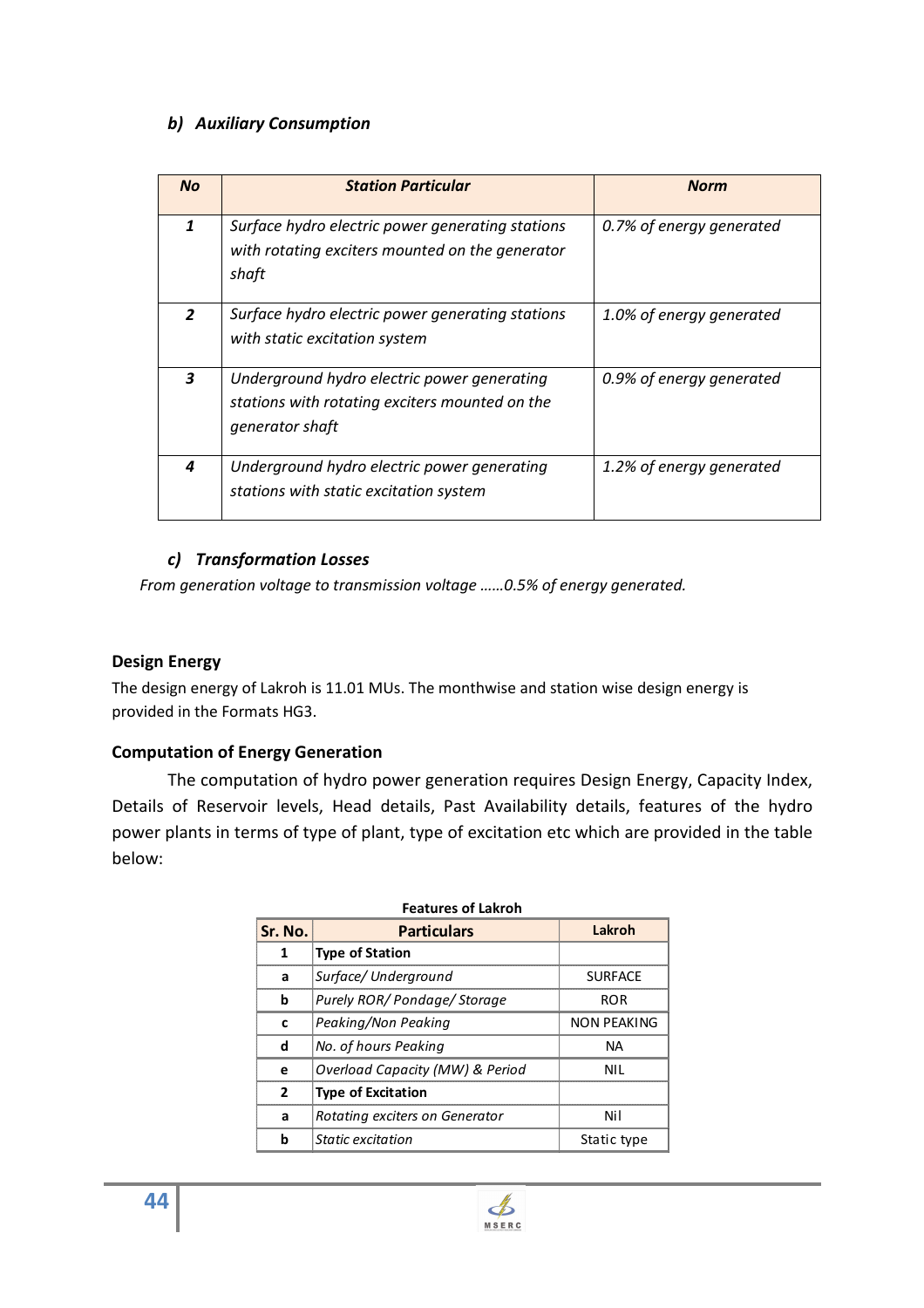**Computation of NAPAF for Run of River type plants:** As per regulations, the NAPAF for Run of River type plants is to be determined based on 10-day design energy data, moderated by past experience wherever relevant. Lakroh is a Run of River Project, therefore, based on the past records and as per norm given in regulation, the NAPAF works out to **84%**. However considering further allowance of 5% for difficulties in north east region, the proposed NAPAF for Lakroh is **79%**.

| <b>NAPAF of Lakroh</b>      |              |        |  |  |
|-----------------------------|--------------|--------|--|--|
| Name of Power Station       | <b>Units</b> | Lakroh |  |  |
| Design Energy               | <b>MUs</b>   | 11.01  |  |  |
| Installed Capacity          | MW           | 1.50   |  |  |
| Generation @ 100%           | <b>MUs</b>   | 13.14  |  |  |
| NAPAF (%) as per workings   | %            | 84%    |  |  |
| NAPAF (%) with 5% allowance | %            | 79%    |  |  |

Net Generation for FY 2012-13 and FY 2013-14 are provided in the table below:

# **Generation of Lakroh**

| Year               | Gross             | <b>Aux Cons Transfor</b> |               | <b>Aux Cons &amp;</b> | <b>Net</b>        |
|--------------------|-------------------|--------------------------|---------------|-----------------------|-------------------|
|                    | <b>Generation</b> | (% )                     | mation        | <b>Transformation</b> | <b>Generation</b> |
|                    | (MU)              |                          | Loss (%)      | Loss (MU)             | (MU)              |
| <b>IFY 2013-14</b> | R N9              | 1 በበ%                    | <u>በ 50% </u> | ገ በዓ                  |                   |

MePGCL submitted before the Commission to approve the total net generation as provided in table above for Lakroh HEP.

# **Components of Tariff**

The Regulation 52 provides for components of tariff which is extracted below for reference.

# *52. Components of tariff*

 *(1) Tariff for supply of electricity from a hydro power generating station shall comprise of two parts, namely, annual capacity charges and energy charges to be in the manner provided hereinafter.* 

*(2) The fixed cost of a generating station eligible for recovery through annual capacity charges shall consist of:* 

*(a) Return on equity as may be allowed*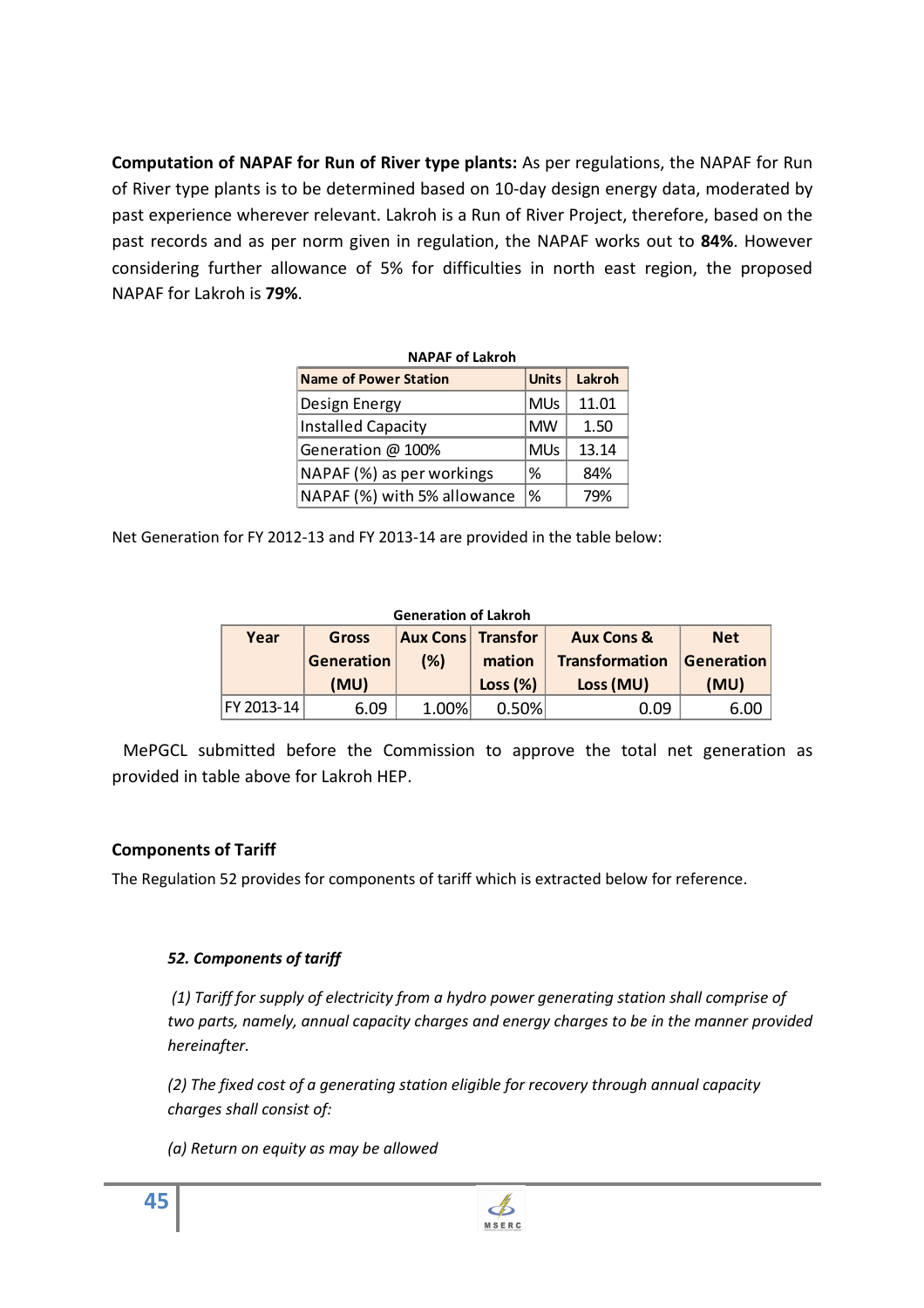- *(b) Interest on Loan Capital;*
- *(c) Operation and maintenance expenses;*
- *(d) Interest on Working Capital;*
- *(e) Depreciation as may be allowed by the Commission.*
- *(f) Taxes on Income*

Accordingly, MePGCL computes and provides herewith various cost elements for determination of tariff.

# **Gross Fixed Assets**

The provisional Gross Fixed Assets (GFA) of Lakroh is as under:

| <b>GFA of Lakroh</b>                       |                        |
|--------------------------------------------|------------------------|
| <b>Particulars</b>                         | <b>Lakroh (Rs.Crs)</b> |
| Opening GFA as on 1.4.2012                 |                        |
| Add: Additions to GFA during FY 2012-13    | 15 34                  |
| Less: Retirements to GFA during FY 2012-13 |                        |
| Closing GFA as on 31.3.2013                | 15 34                  |

MePGCL submitted to the Commission to approve the computed Gross Fixed Assets for FY 2013-14.

# **Determination of Return on Equity**

The relevant regulations for determination of debt-equity ratio are extracted for reference as below:

### *51. Debt equity ratio*

*1) For the purpose of determination of tariff, debt-equity ratio in the case of a new generating station commencing commercial operations after the notification of these regulations shall be 70:30. Where equity employed is more than 30%, the amount of equity for the purpose of tariff shall be limited to 30% and the balance shall be treated as normative loan. Where actual equity employed is less than 30%, the actual equity employed shall be considered.* 

*2) In the case of existing generating stations the debt equity ratio as per the Balance Sheet on the date of the Transfer notification will be the debt equity ratio for the first year of operation, subject to such modification as may be found necessary upon audit of the accounts if such Balance Sheet is not audited.* 

Lakroh HEP has been funded by Grant and Equity and no loan has been taken for funding this project. The financing pattern of Lakroh is shown in the table below:

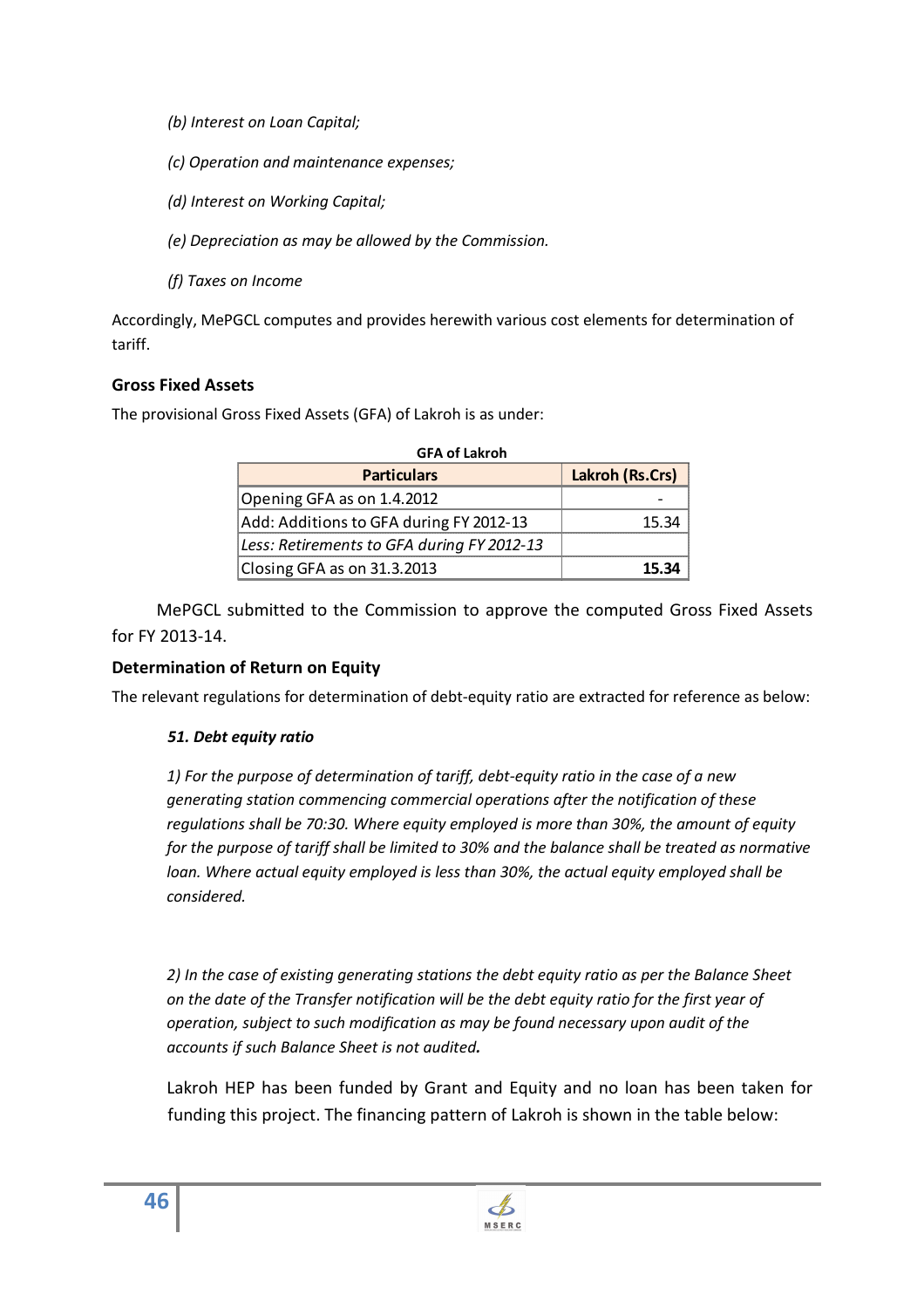| Financing Pattern of Lesnka |              |       |  |  |
|-----------------------------|--------------|-------|--|--|
| <b>Particulars</b>          | <b>Rs</b> Cr | h     |  |  |
| Equity                      | 3.59         | 23.4% |  |  |
| Grant                       | 11.75        | 76.6% |  |  |
| Total                       | 15.34        |       |  |  |

#### **Financing Pattern of Leshka**

1.1.1 The relevant regulations for computation of return on equity are extracted for reference as below:

# *53. Return on Equity*

*(1) Return on equity shall be computed on the equity base determined in accordance with regulation 51 and shall not exceed 14 %.* 

*Provided that incase if projects commissioned after notification of these Regulations an additional return of 0.5 % shall be allowed if such projects are completed within the time line specified in CERC Tariff Regulations, 2009. (Refer Annuxure-1)* 

*Provided that in case of projects commissioned after the notification of these regulations an additional return of 1.5 % shall be allowed if such projects are completed within the original sanctioned project cost without any time or cost overrun, whatsoever.* 

*Provided that equity invested in a foreign currency may be allowed a return up to the prescribed limit in the same currency and the payment on this account shall be made in Indian Rupees based on the exchange rate prevailing on the due date of billing.* 

*(2) The premium received while issuing share capital shall be treated as a part of equity provided the same is utilized for meeting capital expenditure.* 

*(3) Internal resources created out of free reserves and utilized for meeting the capital expenditure shall also be treated as a part of equity.* 

*(4) Foreign equity will also attract the same rate of return.* 

It is submitted that MePGCL has considered the return on equity (RoE) of 14%. The table below provides herewith the computation of RoE for FY 2013-14.

| Return on Equity for FY 2013-14 |               |        |  |  |
|---------------------------------|---------------|--------|--|--|
| Particulars                     | Unit          | Lakroh |  |  |
| Equity                          | <b>Rs</b> Crs | 3.59   |  |  |
| Return on Equity                | ℋ             | 14%    |  |  |
| <b>Return on Equity</b>         | <b>Rs Crs</b> | 0.50   |  |  |

| Return on Equity for FY 2013-14 |  |
|---------------------------------|--|
|---------------------------------|--|

MePGCL submitted before the Commission to approve the RoE of Rs. 0.50 Crores for FY 2013-14 for Lakroh HEP.

# **Long Term Loans and Interest on Long Term Loans**

The relevant regulations for computation of long term loans and interest thereon are extracted for reference as below: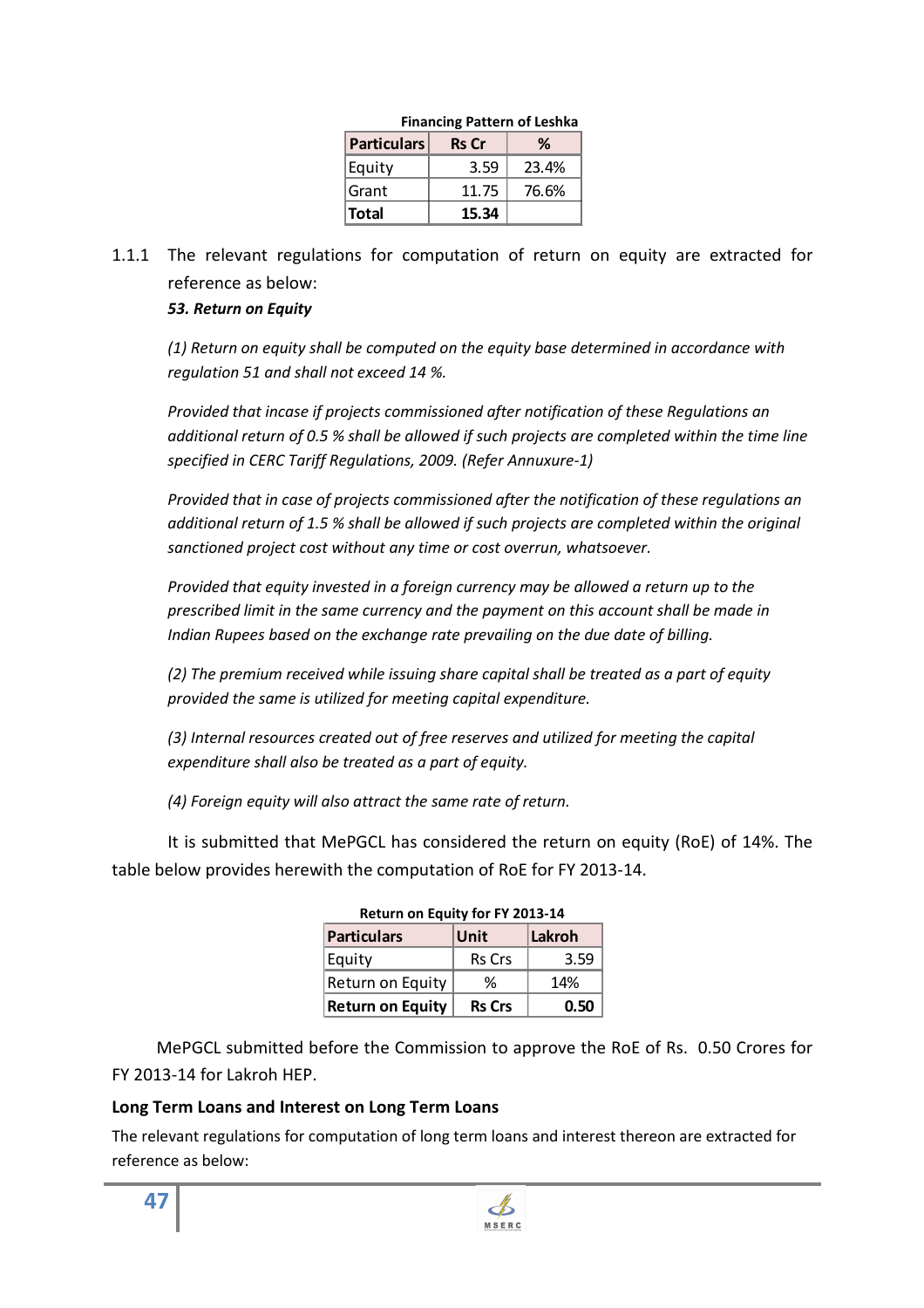## *54. Interest and finance charges on loan capital*

*(1) Interest and finance charges on loan capital shall be computed on the outstanding loans, duly taking into account the schedule of loan repayment, terms and conditions of loan agreements, bond or debenture and the lending rate prevailing therein.* 

*Provided that the outstanding loan capital shall be adjusted to be consistent with the loan amount determined in accordance with Regulation 51.*

*(2) The interest and finance charges attributable to Capital Work in Progress shall be excluded.* 

*(3) The generating company shall make every effort to swap loans as long as it results in net benefit to the beneficiaries. The costs associated with such swapping shall be borne by the beneficiaries.* 

*(4) The changes to the loan terms and conditions shall be reflected from the date of such swapping and benefit shared between the beneficiaries and the generating company in a ratio as may be specified by the Commission as envisaged in Regulation 13.2.* 

*(5) In case any moratorium period is availed of by the generating company, depreciation provided for in the tariff during the years of moratorium shall be treated as repayment during those years and interest on loan capital shall be calculated accordingly.* 

Since Lakroh Project is funded by Grants and Equity, no interest on Loan is claimed.

# **Depreciation**

The relevant regulations for computation of deprecation are extracted for reference as below:

# *Regulation 57 - Depreciation*

*(a) The asset value for the purpose of depreciation shall be the capital cost of the assets as admitted by the Commission where the opening asset's value recorded in the Balance Sheet as per the Transfer Scheme Notification shall be deemed to have been approved, subject to such modifications as may be found necessary upon audit of the accounts, if such a Balance Sheet is not audited.* 

*(f) Depreciation shall be calculated annually as per straight – line method at the rates specified in Appendix-III of CERC (Terms and Conditions of Tariff) of Regulations, 2009.* 

*(g) The remaining depreciable value as on 31st March of the year closing after a period of 12 years from the date of commercial operation shall be spread over the balance useful life of the asset.* 

*(i) Depreciation shall be chargeable from the first year of commercial operation. In case of commercial operation of the asset for part of the year, depreciation shall be charged on prorata basis.* 

It is submitted that the depreciation for Lakroh is computed considering estimated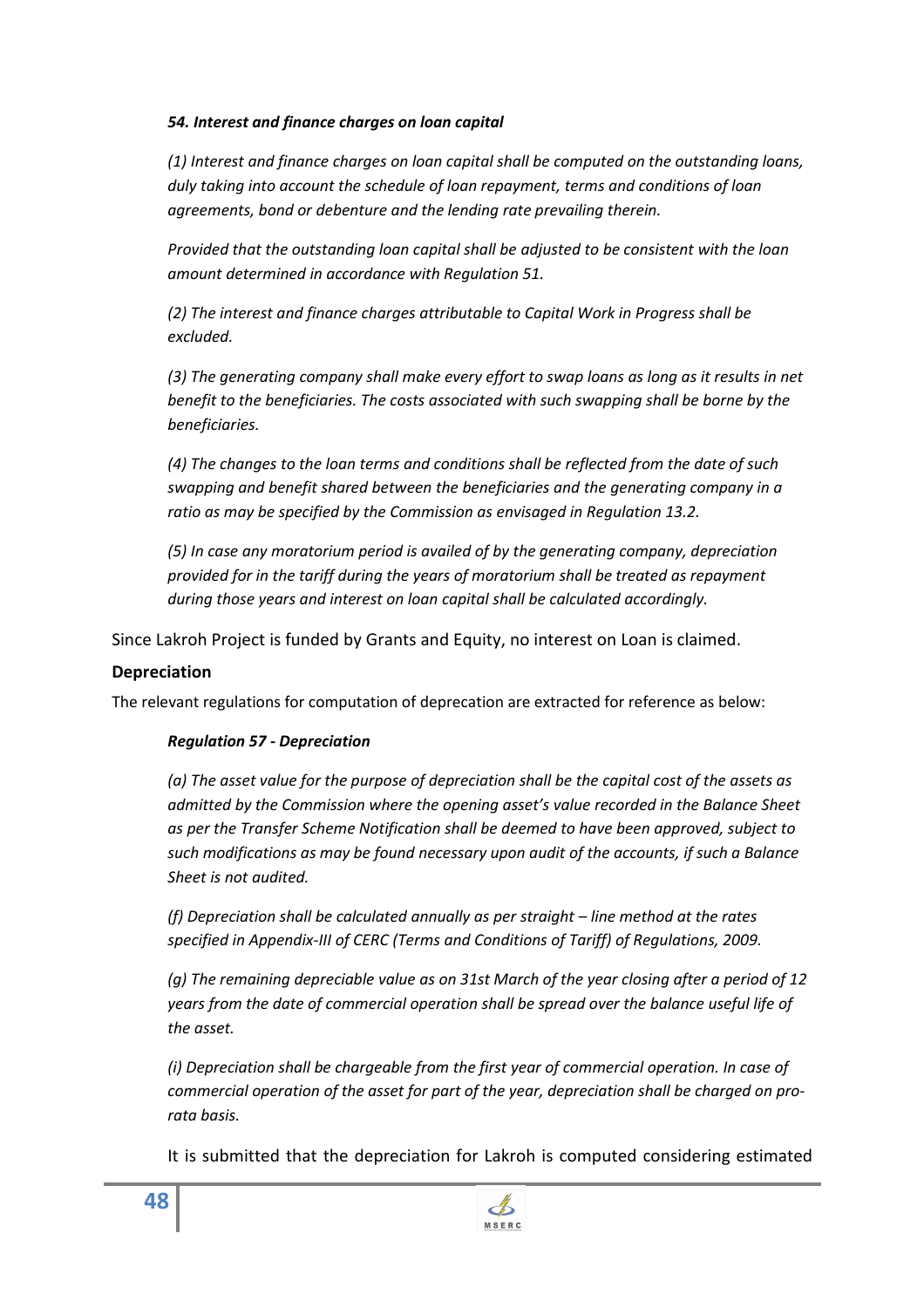project cost and depreciation on balance useful life of asset. The table below provides depreciation for Lakroh for FY 2013-14.

| <b>Depreciation for FY 2013-14</b> |
|------------------------------------|
|                                    |

| <b>Particulars</b>                    | Unit   | Unit          | <b>Rs. Crs</b> |  |  |
|---------------------------------------|--------|---------------|----------------|--|--|
| Project Cost of Lakroh                | Rs.Crs | a             | 15.34          |  |  |
| Less: Land & Site Development         | Rs.Crs |               | 0.14           |  |  |
| Net Project Cost for Depreciation     | Rs.Crs | \c= a-b       | 15.20          |  |  |
| Depreciable Asset Value @ 90%         | Rs.Crs | $ d = c*90% $ | 13.68          |  |  |
| Depreciation Rate as per Appendix-III | %      | e             | 5.28%          |  |  |
| Depreciation value for FY 2013-14     | Rs.Crs | $f = e * d$   |                |  |  |

MePGCL submitted before the Commission to kindly approve the total depreciation of Rs. 0.72 Crores for FY 2013-14 for Lakroh HEP as summarized in above table.

# **Operation & Maintenance expenses (O & M expenses)**

The relevant regulations for computation of O&M expenses are extracted for reference as below:

## *Regulation 55 - Operation & Maintenance expenses*

*(1) Operation and Maintenance Expenses (O & M Expenses) shall mean the total of all expenditure under the following heads: -* 

- *(a) Employee Cost*
- *(b) Repairs and Maintenance*
- *(c) Administration and General Expenses.*

 *(7) In case of hydro generating stations declared under commercial operation on or after 01/04/2009, O&M expenses shall be fixed at 2% of the original project cost (excluding cost of rehabilitation and resettlement works) and shall be subject to annual escalation at 5.72% for the subsequent years.*

Since Lakroh HEP will achieve CoD after 1.04.2009, its O & M expenses has been fixed as per Regulation 55 (7) at 2% of fixed cost and further escalated at 5.72% to arrive at O & M expenses for FY 2013-14

| O & IVI EXPEISES IOI FT ZU13-14    |               |  |  |  |
|------------------------------------|---------------|--|--|--|
| <b>Particulars</b>                 | <b>Rs.Crs</b> |  |  |  |
| <b>Project Cost</b>                | 15.34         |  |  |  |
| O&M Expenses for FY 2012-13        | 0.31          |  |  |  |
| (2% of PC)                         |               |  |  |  |
| O&M Expenses for FY 2013-14        | 0.32          |  |  |  |
| (5.72% escalation over prev. year) |               |  |  |  |

## **O & M Expenses for FY 2013-14**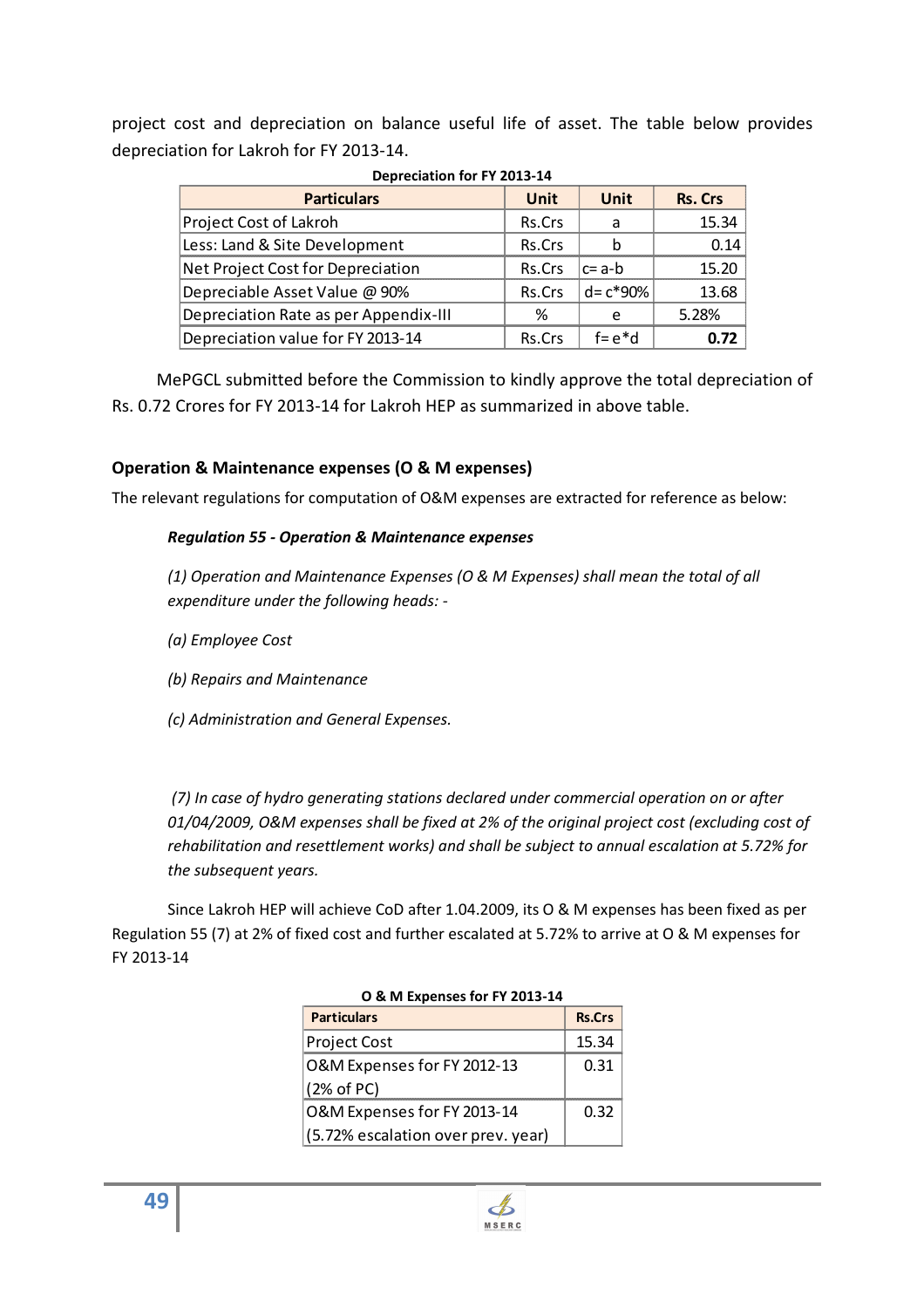MePGCL submitted before the Commission to approve the O&M expenses of Rs. 0.32 Crores for FY 2013-14.

# **Interest on Working Capital**

The relevant regulations for computation of working capital and interest on working capital thereon are extracted for reference as below:

# *Regulation 56*

*(1) Working Capital shall cover:* 

*1) Operation and Maintenance expenses for one month;* 

*2) Maintenance spares at the rate of 15% of operation and maintenance expenses* 

*specified in Regulation 55 above escalated at the rate of 6% per annum from the date of commercial operation and* 

*3) Receivables equivalent to two months of fixed cost.* 

*(2) Rate of interest on working capital shall be on normative basis and shall be equal to the short-term Prime Lending Rate of State Bank of India as on 1st April of the financial year for which the generating station files petition for annual Revenue Requirement and tariff proposal. The interest on working capital shall be calculated on normative basis notwithstanding that the generating company has not taken working capital loan from any outside agency.* 

The computation of working capital and interest on working capital for FY 2013-14 as per above regulation is provided in the table below:

| <b>Particulars</b>                       | Lakroh |  |  |  |  |
|------------------------------------------|--------|--|--|--|--|
| O & M Expenses for 1 month               | ר מ    |  |  |  |  |
| Maintenance Spares @15% of O&M plus      | 0.052  |  |  |  |  |
| escalated by 6%                          |        |  |  |  |  |
| Receivables @ 2 months of Fixed Cost     | በ ን7   |  |  |  |  |
| <b>Total Working Capital requirement</b> | በ.35   |  |  |  |  |
| Computation of working capital interest  |        |  |  |  |  |
| SBI PLR as on 1.4.2012 (%)               | 14.75% |  |  |  |  |
| <b>Interest on Working Capital</b>       |        |  |  |  |  |

### **Interest on Working Capital for FY 2013-14**

MePGCL submitted before the Commission to approve Interest on working capital of Rs. 0.05 Crores for FY 2013-14.

# **Tax on Income**

The Regulation 58 of Tariff Regulations 2011 provide for claim of Income Tax as expenses. However MePGCL submitted that since this being first independent filing for generation function and also due to fact that audited accounts of segregated are in process, income tax shall be claimed in subsequent filings in annual performance review/ true-up.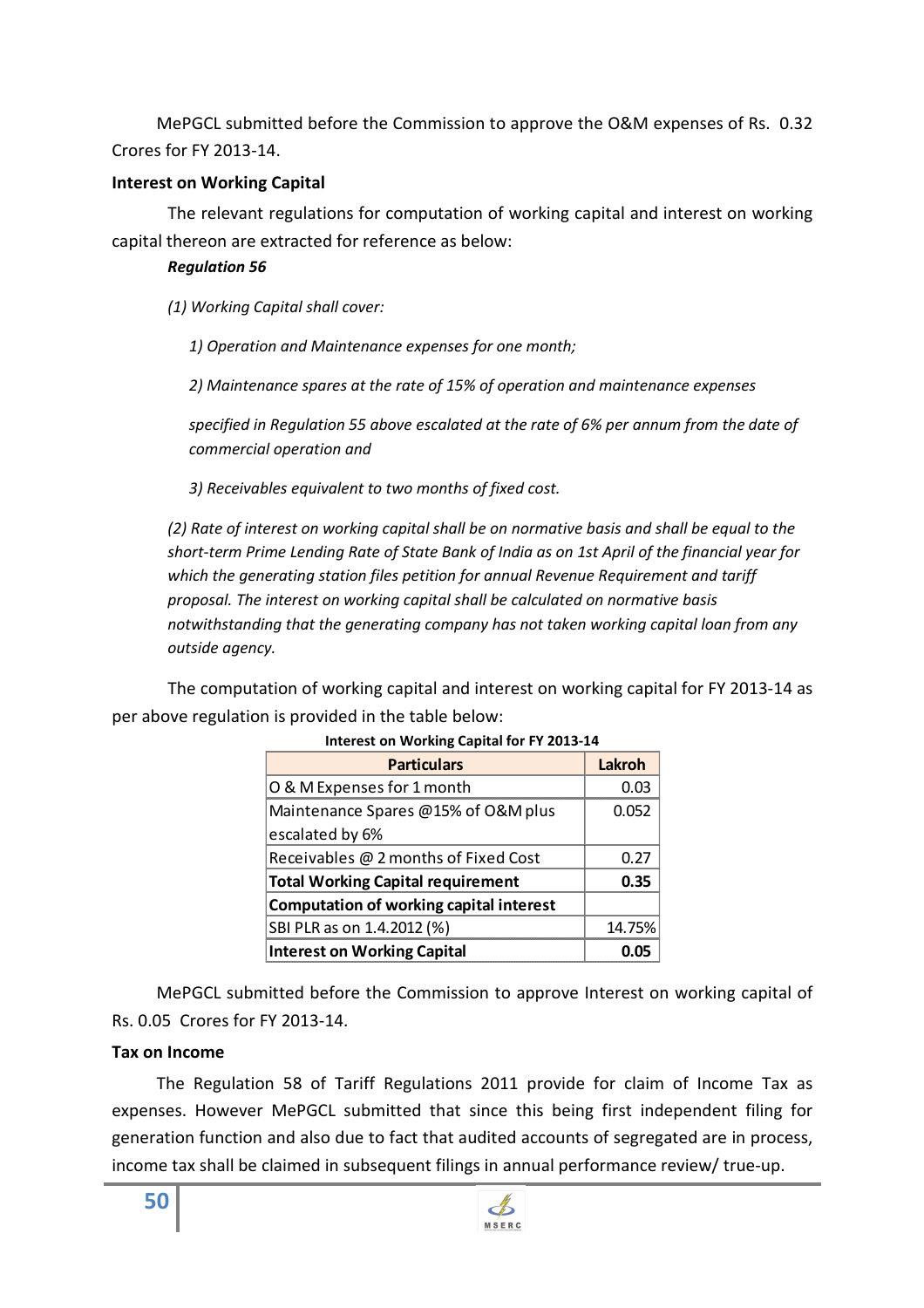# **Connectivity and SLDC Charges**

The Regulation 61 of Tariff Regulations 2011 provides for claim of SLDC & Connectivity charges as expenses. MePGCL submitted as per information received from SLDC the SLDC charge applicable to Lakroh HEP is Rs 0.01 Crores. MePGCL submitted before the Commission to kindly approve the same as part of ARR.

## **Summary of Annual Fixed Cost – Lakroh**

The summary of the Annual Fixed Cost for the existing generating stations is provided in the table below:

| <b>Particulars</b>             | <b>Amount</b>  |
|--------------------------------|----------------|
|                                | <b>Rs. Crs</b> |
| Interest on Loan capital       |                |
| Depreciation                   | 0.72           |
| <b>O&amp;M</b> Expenses        | 0.32           |
| Interest on working capital    | 0.05           |
| Return on Equity               | 0.50           |
| Income Tax                     |                |
| <b>SLDC Charge</b>             | 0.01           |
| <b>Total Annual Fixed Cost</b> | 1.61           |
| Less: Non Tariff Income        |                |
| <b>Net Annual Fixed Cost</b>   | 1.61           |

**Annual Fixed Cost FY 2013-14 for Lakroh** 

The Commission is requested to approve the annual fixed cost of Rs. 1.61 Crores for Lakroh HEP for FY 2013-14.

# **Summary of ARR of MePGCL**

Based on the detailed computation of ARR for existing projects, Leshka HEP and Lakroh HEP project wise summary of ARR is as under:

| Alliudi I IACU COSCI I ZOID-IT JUILIIII V |               |                 |        |        |              |  |  |  |
|-------------------------------------------|---------------|-----------------|--------|--------|--------------|--|--|--|
| <b>Particulars</b>                        | <b>Old</b>    | <b>Sonapani</b> | Leshka | Lakroh | <b>Total</b> |  |  |  |
|                                           | <b>Assets</b> |                 |        |        |              |  |  |  |
| Interest on Loan capital                  |               |                 | 92.23  |        | 92.23        |  |  |  |
| Depreciation                              | 14.11         | 0.50            | 53.87  | 0.72   | 69.21        |  |  |  |
| O&M Expenses                              | 43.93         | 0.27            | 24.80  | 0.32   | 69.33        |  |  |  |
| Interest on working capital               | 3.42          | 0.04            | 6.37   | 0.05   | 9.88         |  |  |  |
| Return on Equity                          | 12.77         | 0.46            | 44.80  | 0.50   | 58.53        |  |  |  |
| Income Tax                                |               |                 |        |        |              |  |  |  |
| <b>SLDC Charge</b>                        | 1.19          | 0.01            | 0.79   | 0.01   | 2.00         |  |  |  |
| Total Annual Fixed Cost                   | 75.41         | 1.28            | 222.86 | 1.61   | 301.16       |  |  |  |
| Less: Non Tariff Income                   | 0.05          |                 |        |        | 0.05         |  |  |  |
| <b>Net Annual Fixed Cost</b>              | 75.36         | 1.28            | 222.86 | 1.61   | 301.11       |  |  |  |

| Annual Fixed Cost FY 2013-14 Summary |  |  |  |  |  |  |  |
|--------------------------------------|--|--|--|--|--|--|--|
|--------------------------------------|--|--|--|--|--|--|--|

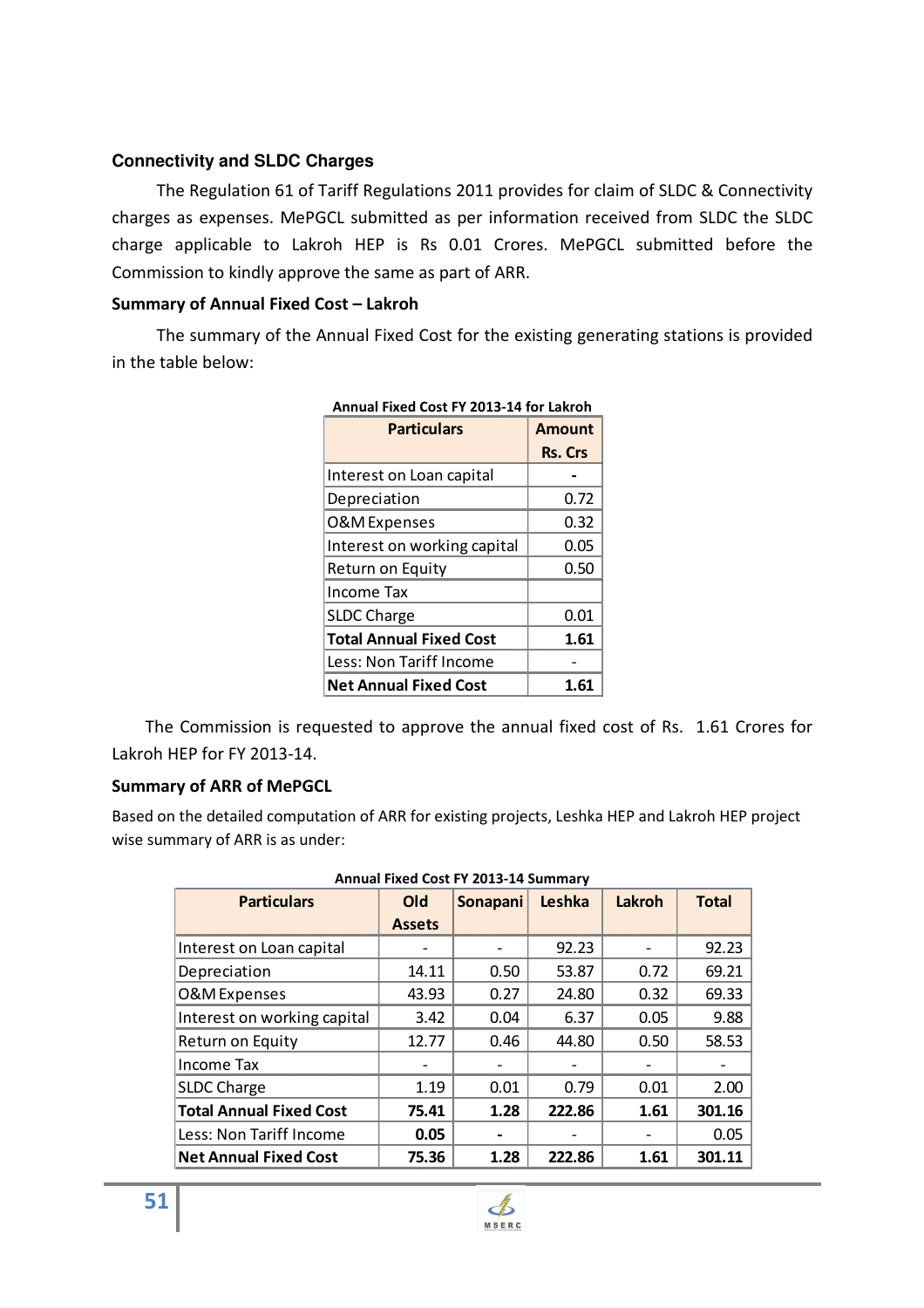### **STAKEHOLDERS' RESPONSES & PETITIONER'S COMMENTS**

The Commission received only one objection on the ARR and Tariff proposal of MePGCL for 2013-14. Further the Commission in its Advisory Committee meeting held on 08.02.2013 & 20.02.2013 received some suggestions/objections from members of the Advisory Committee and invitees in the meeting. The Commission held a public hearing on 25.03.2013 where public were invited to give suggestions on the ARR of all the utilities. In the public hearing, salient features of Leshka Hydro Project were given to the participants. The Commission considered all responses received so far on the ARR and tried to make a balance between the interest of utility and consumers. In this chapter the Commission explains the details of the objections made by consumers and responses given by utility.

#### **Byrnihat Industry Association:**

(i) Byrnihat Industry Association filed their submission to the Commission on the tariff proposal of MePGCL. They made a request to the Commission to take on record their objections and have requested for an opportunity to be heard in the public hearing. The Commission considered their request and invited them as a special invitee in the Advisory Committee meeting held on 20.02.2013. The Commission gave them full opportunity to speak on each and every issues relating to their interest. The Commission handed over their objections to the MePGCL to file their reply on each of their objection within a week's time. Further, in the public hearing, the Commission invited BIA to attend this hearing and share their views. The objection of BIA is given below.

### **(ii) VIOLATION OF ELECTRICITY ACT 2003:**

BIA claimed that application filed by MePGCL is not in accordance with the provisions of Electricity Act 2003 and rules and regulations framed there under. It is raised that inefficiency in the operation cannot be permissible and only such cost and expenses should be allowed to be passed on to the Consumers which are genuine and prudent. They submitted that in a matter of NTPC versus CERC, Appellate Tribunal of Electricity has held that interest of consumers should be safeguarded and tariff should be so determined that it should be the cheapest at the consumer end.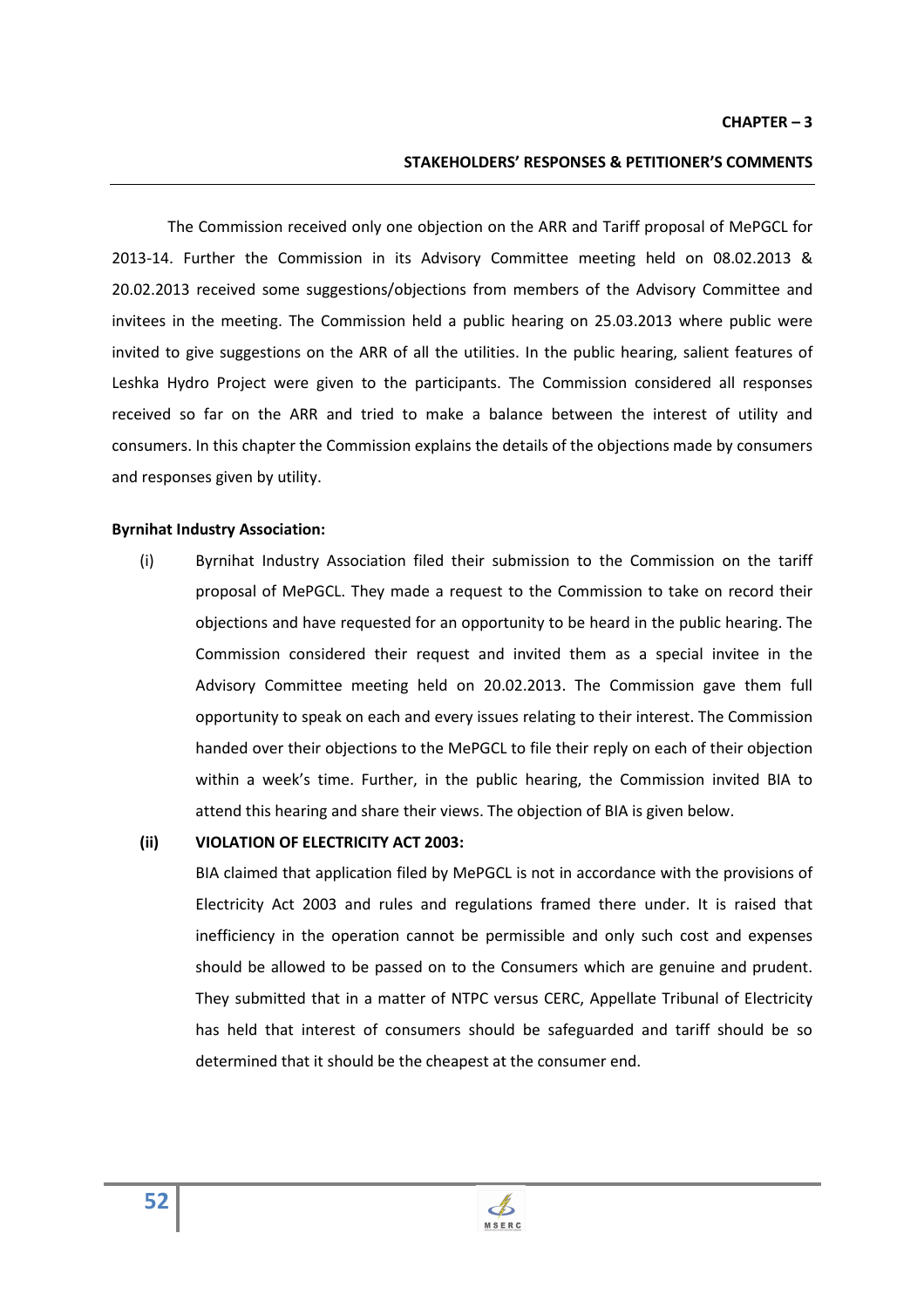#### **(iii) NORMATIVE ANNUAL PLANT AVAILABILITY FACTOR (NAPAF):**

BIA submitted that 5% reduction in the applicable NAPAF for all its generating stations keeping in view the difficulties in North East Region are not genuine. BIA submitted that NAPAF should be determined as per the regulations and availability of the plant. Since MePGCL has not submitted details of the difficulties they are facing, this should not be allowed to them. They claimed that MePGCL is only covering up their inefficiency in the operation of the generating station. BIA requested the Commission not to relax 5% in the NAPAF. Further the calculation of NAPAF for Umiam generating station is not correct. Similarly BIA submitted their view point that NAPF should be taken at 90% as provided in regulation 60 of MSERC Tariff Regulation. The details of the calculation have not been provided by MePGCL. BIA made a suggestion that before allowing NAPAF the Commission should get it verified by a Third Party Certification.

#### **(iv) INEFFICIENCIES IN THE OPERATION:**

BIA objected to the practice of MePGCL in operation of the generating stations and suggested that the generation level can be increased by adopting prudent utility practices by MePGCL. Finally they have suggested to the Commission that they should not allow any inefficiency in the generation level by allowing them lower NAPAF.

#### **(v) GROSS FIXED ASSETS:**

BIA objected that details of the capital cost should be filed by MePGCL separately for each of their generating station. They raised an objection to MePGCL petition that they have only filed a consolidated capital cost for existing generating station. They have suggested MePGCL to justify the cost of Rs.10 crores for Micro Hydel Sonapani Project of 1.5 MW. They suggested that the Commission should consider this aspect while determining their tariff. Similarly they objected that equity cannot be simply taken as 30% and it should be the maximum cap for any investment for the purpose of the tariff.

#### **(vi) DEPRECIATION:**

BIA made an objection that MePGCL has not given any asset wise breakup on their existing plant and the depreciation charged by them is only towards renovation and modernisation activities. They suggested that depreciation rate should be allowed since the commercial operation of the generating station and their salvage values. Depreciation should be allowed as per the Commission's Regulation.

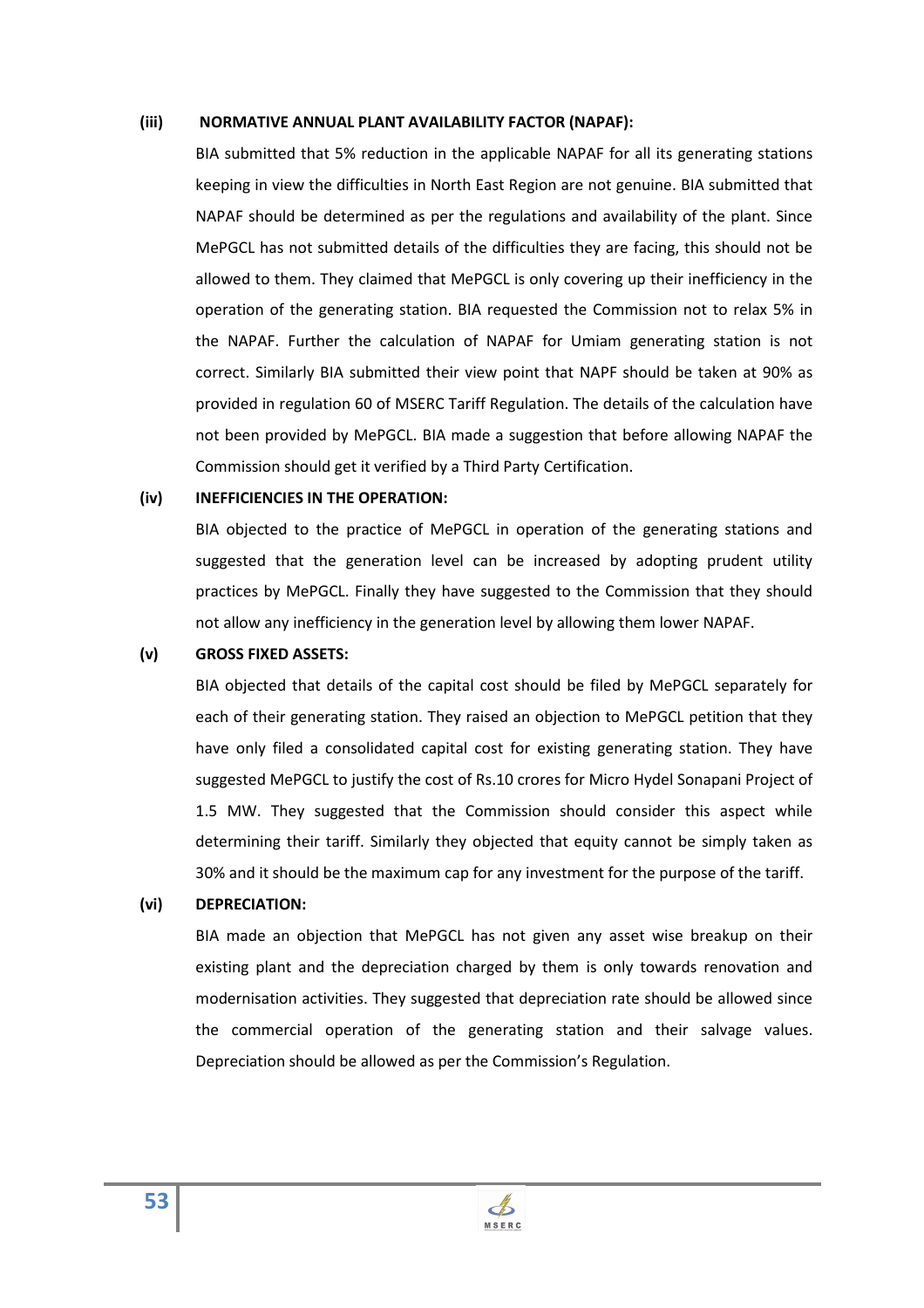#### **(vii) OPERATION AND MAINTENANCE EXPENSES:**

BIA objected that O & M expenses claimed by MePGCL is based on actual expenses booked in their audited accounts from 2003-2008. They objected that the expenses which are not made on prudent practice should not be allowed. Inefficiencies in the operation should not be allowed to the consumers and some prudence check should be allowed in such expenses. Consequently, working capital also needs to be revised taking into account the allowable operation and maintenance expenses.

### **(viii) PROVISIONAL TARIFF CLAIMED FOR LESHKA PROJECT:**

MePGCL did not provide any financial details of the project and there is a huge cost overrun and inefficiency in the operation by MePGCL. The Commission should not allow such an inefficiency to be passed through in the tariff for consumer. They suggested that MePGCL should establish that the project is capable of being operated and to generate electricity in an efficient manner and at reasonable costs. They have raised several objections to the construction delay in the project and cost estimates have increased many times. They strongly objected to the total cost of Rs.1173 crores which is closed to Rs.10 crores per megawatt with NAPAF is as low as 39%. They objected to their claim in RoE of Rs.44.80 crores. They raised lots of objections to the interest cost of the project and the total ARR of 222.86 crores for Leshka Hydro Project when there is no certainty of operational efficiency of the project. Finally they made a request to the Commission that to allow tariff for Leshka Project only after MePGCL is in position to declare commercial operation of the project, successfully run the project and show their capabilities.

Finally they suggested looking into any discrepancies in the ARR and allowing the prudent expenditures only in the tariff for 2013-14.

### **RESPONSE FROM MEPGCL**

### **GENERAL**

MePGCL has noted the BIA objection given at Para No. 1 & 2

### **Violation of Electricity Act**

MePGCL denied to this objection. They submitted that MePGCL has followed the Electricity Act, 2003 and provisions of Meghalaya State Electricity Regulatory Commission (Terms and Conditions for determination of Tariff) Regulations, 2011 while preparing the petition. The objection is denied. It is submitted that MePGCL has proposed all costs and expenditures in accordance with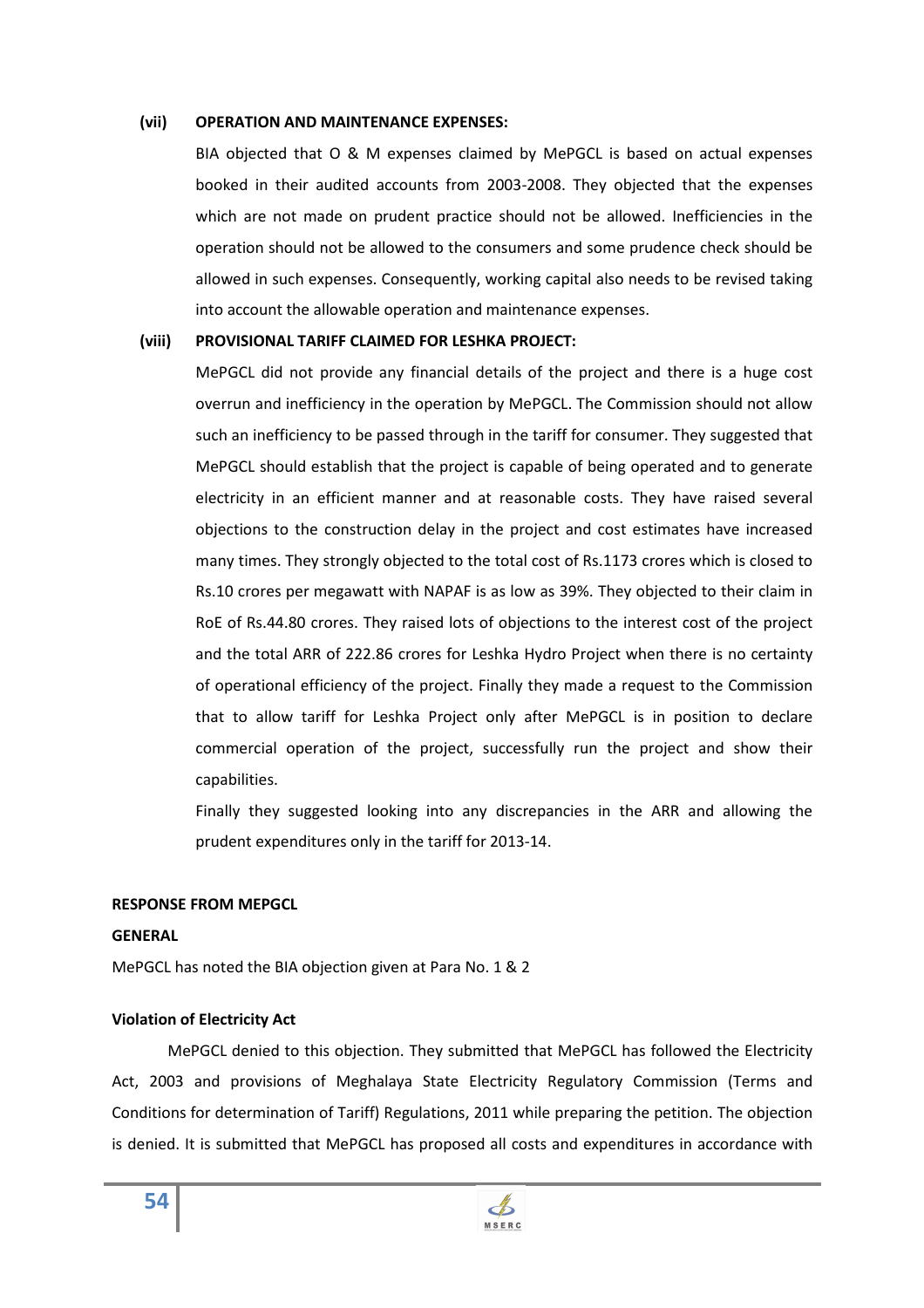the Meghalaya State Electricity Regulatory Commission (Terms and Conditions for Determination of Tariff) Regulations 2011.

### **NORMATIVE ANNUAL PLANT AVAILABILITY FACTOR (NAPAF):**

MePGCL denied the objection raised by BIA on determining of NAPAF. They submitted that MePGCL has followed Regulation 60 (1) of Meghalaya State Electricity Regulatory Commission (Terms and Conditions for Determination of Tariff) Regulations, 2011 while proposing to apply 5% reduction in NAPAF. They have reproduced the Regulations of MSERC (Terms and Conditions for Determination of Tariff) Regulations 2011 on determining methodology of NAPAF. They stated that North East Region faces various problems relating to operation of hydro power station. Some of the problems they have given as following:

- Difficulty in getting spare parts when plant and machinery breaks down.
- Shortage of trained and skilled manpower.
- Poor communication network.
- Heavy rainfall accompanied with lighting and disruption of tower and road communication.

MePGCL submitted that detailed calculation of NAPAF is clearly shown in clause 3.4.3.2 and 3.4.3.5 of the petition for ARR and generation tariff dated 14.12.201. The maximum and minimum head of hydro power station is governed by full reservoir level and minimum draw down level which were finalised during the design of the station. A list of the salient features showing the FRL and MDDL of Umtru, Stage I, II, III, IV, power stations are shown in the HG2 formats of the petition.

MePGCL denied the objection and submitted that as per regulation 60 (1) (ii) for generating station with head variation of more than 8% the NAPAF will be calculated by using the following formula:

NAPAF = (Head at MDDL / Rated Head) x 0.5 +0.2

Similarly they have followed the Commission regulation in preparing the NAPAF for Umiam stage I and II. MePGCL rejected the objection and submitted that they have followed the Commission's regulation for proposing the NAPAF for Umiam generating station and detailed calculations are given in the ARR petition.

MePGCL submitted in their reply three photographs of Umtru reservoir showing very high silk level which have significantly operated the operation Umtru power station.

### **INEFFICIENCY IN THE OPERATION**

MePGCL rejected the objection and submitted that they operate only hydro power plants which depend upon availability of water which varies from year to year. The generation is high when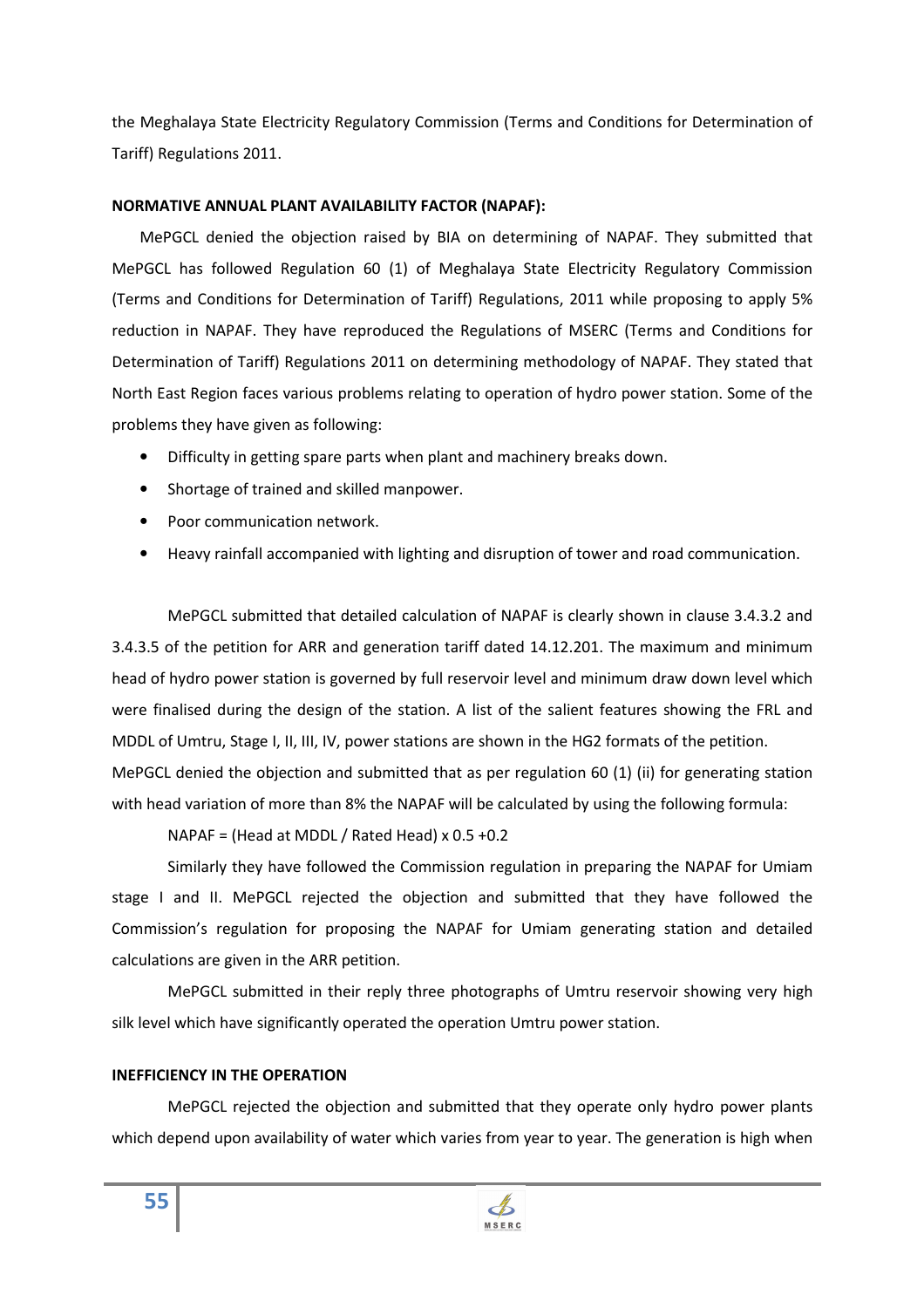water availability is high and vice versa. The generation of about 530 MU for existing plants is projected in 2013-14 which is more or less equal to average annual generation during last ten years.

#### **GROSS FIXED ASSETS**

They submitted that the Government of Meghalaya vide its Notification dated 31.03.2012 transferred the assets and liabilities of MeECL to these three companies namely, MePGCL, MePTCL & MePDCL. Since their operation is to be started w.e.f. 01.04.2012 separate accounts for these companies are yet to be maintained. The segregated details of assets and liabilities of each generating station are also yet to be maintained. Umiam Stage I to IV and Umtru are very old power station and their capital costs are not available. In view of these facts MePGCL submitted to the Commission to accept a single tariff for these stations. However, for new generating stations like Sonapani, Lakroh & Leshka separate tariff proposal have been filed. MePGCL submitted that cost of 1.5 MW Sonapani is Rs.10.86 crores and generation is 6 MUs annually. The costs per unit from Sonapani will be around Rs.2.13 per unit.

### **RETURN ON EQUITY**

MePGCL raised strong objections to the comments on return on equity and said that equity of MePGCL is Rs.248 crores as on 01.04.2008 as per Government Notification dated 31.03.2012. However, as per tariff regulation MePGCL can claim RoE on 30% total GFA at 14% return. Therefore, they have only claimed 91.19 crores as RoE.

### **DEPRECIATION**

It is submitted that details of depreciation is given in the format 6 of the petition dated 14.12.2012.

### **OPERATION AND MAINTENANCE EXPENSES**

MePGCL denied the objection and submitted that O & M expenses are based on methodology given in the Regulation 55 of Tariff Regulation and detailed calculation is given in the petition. It is submitted that increase in O & M expenses during 2005-06 to 2006-07 is mainly due to revision in pay which came into effect in January 2005.

It is submitted that Leshka project is ongoing project with an installed capacity of 126 MW (3 x 42 Mw). The approved estimated cost of the project is Rs.1173.13 crore which comes to Rs.9.33 crore per megawatt. At present first two units of this project are under commercial operation and third unit shall be expected to be commissioned in March 2013. MePDCL submitted that project cost of Rs.9.33 crore per megawatt is lower than some of the ongoing hydro project in North East Region,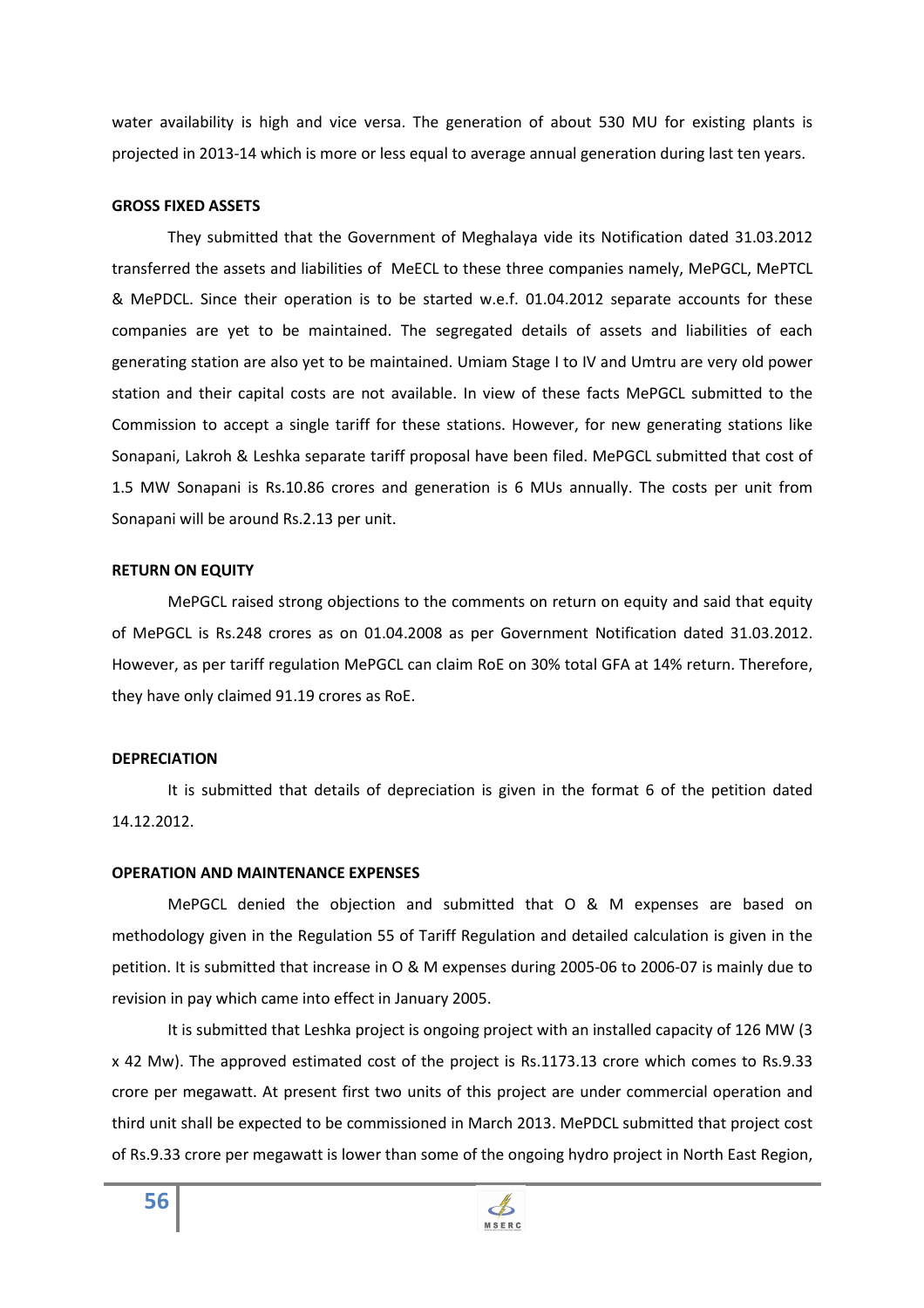J & K and West Bengal. Other projects were the cost per megawatt is shown lower than Leshka Project are yet to be completed and their completion cost shall be much higher on completion.

| Sl. No. | Project *                       | Cost/MW (Rs. Cr.) |
|---------|---------------------------------|-------------------|
|         | Turial 60 MW (Mizoram) - NEEPCO | 15.23             |
|         | Chutak 44 MW $(J & K)$ – NHPC   | 20.75             |
|         | Teesta 3-132 MW (W B) - NHPC    | 12.33             |
| 4.      | Nimoo Bazgo (J & K) - NHPC      | 12.33             |

\*The above table reflects only those project which have cost per megawatt more than 10 crores. However, it has other projects where the cost is around  $5 - 8$  crores per megawatt.

The Leshka Project does not have peaking capability of 126 MW for 3 hours or more during lean period and is a runoff river scheme. The NAPAF is calculated based on ten daily design energy data as provided under Regulation 60 (1) (c).

### **TARIFF CLAIMED FOR LESHKA PROJECT**

The unit cost of energy at about Rs.5.50 per unit for Leshka is because it is a new project and also due to the lower generation target fixed at 401 MU during FY 2013-14, though the design energy is 486 MU. This is because the third unit which is expected to be commissioned in March 2013 will still be under the defect liability period of one year as per tender agreement and may not be available throughout since any defect during its operation have to be corrected free of cost by supplier. A comparison with the energy rate of some hydro projects that the tariff of the Leshka is less than those of TEHRI hydro project (Rs.6.08 per unit) Dulhasti hydro project (Rs.5.95 per unit). MePGCL claimed that from 2014-15 onwards when the generation target will be high the tariff shall come down. However, the average cost of MePGCL generation is above Rs.3.24 per unit during 2013-14.

### **Advisory Committee Meetings**

**57**

During the Advisory Committee meeting, Shri Ramesh Bawri brought about many pertinent issues relating to the petition and appreciated that separate petitions have been filed by all utilities as required under the Electricity Act, 2003 ('the Act'). This would have led to a much better understanding of the workings of MeECL. Mr. Bawri requested the Commission to review the status of directions given to MeECL last year while finalizing the Tariff Order so that the road map given by the Commission is properly implemented in the interest of the Public. Mr. Bawri has shown his concern about the high capital cost of the project incurred in MLHEP (Myntdu-Leshka). He pointed out that the Commission should review the matter and allow only the reasonable cost of the project

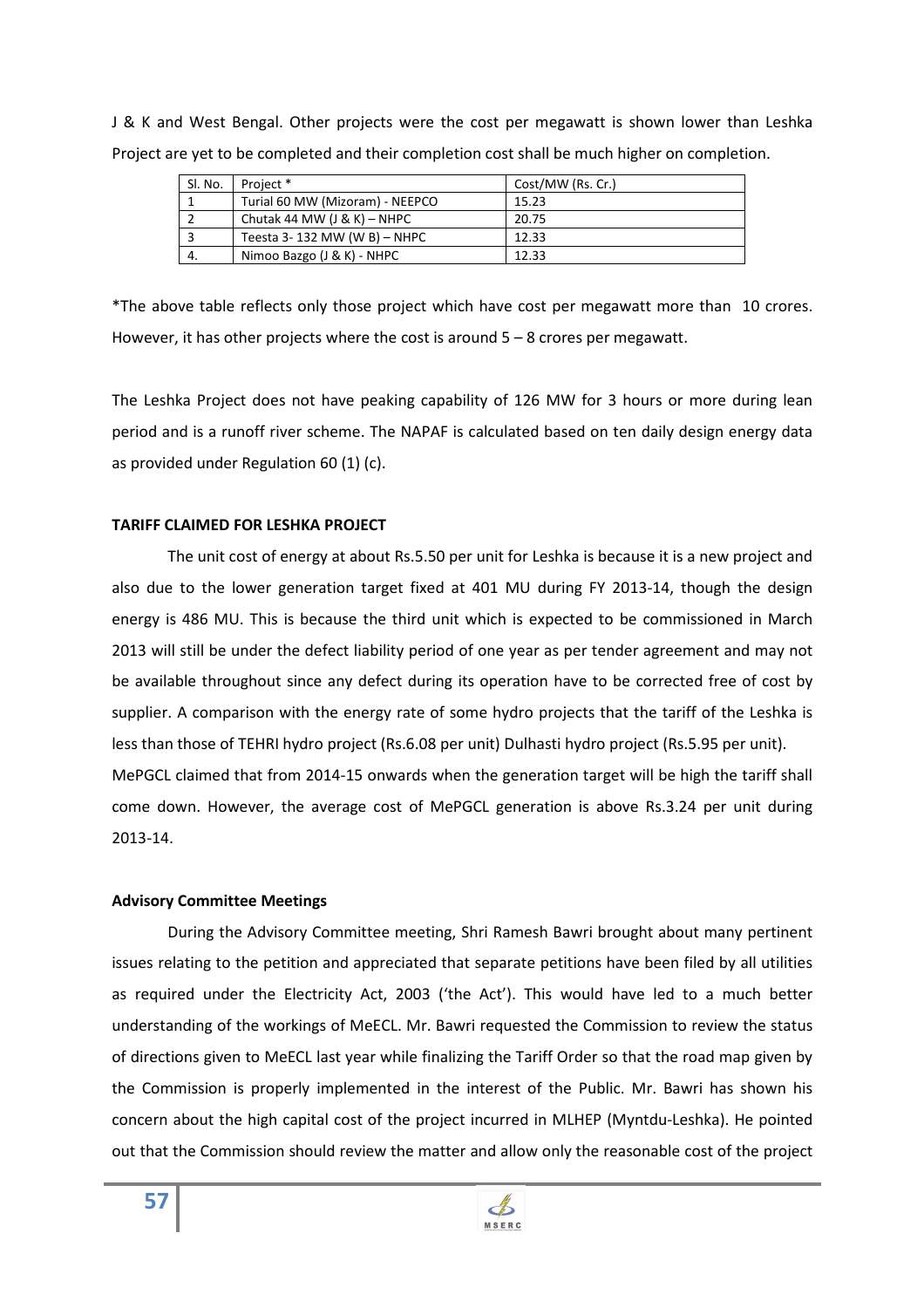inconsonance with national standards. He also pointed out that there should be some mechanism which forces the management of power stations to optimize the best utilization of their project and give maximum generation to the State. He agreed to the Commission's proposal that tariff should be related with the generation so that there is an incentive for the generator to generate more than the designed energy. He also submitted that the machine should be kept in order in monsoon period so that the generation is maximum during water availability. Mr. Bawri pointed out that designed energy projected by MePGCL is far below the actual generation made by such stations in last five years. Therefore, he requested the Commission to review the designed energy and make it as par with the actual generation of each generating station. He has shown his inability to comment on ROE as accounts of previous year are not audited and he has requested the Commission to verify the amount of ROE as claimed by MePGCL.

 Shri Goswami from IEX suggested that MePGCL should go for better utilization of their machines throughout the year by proper man management and preventive maintenance of their machines.

 Shri. S. S. Agarwal of BIA raised concern over the high capital cost of Leshka Hydro Project and suggested that it is better to take power from the open market if such high cost has to be incurred. He suggested that return on investment should not be made a pass through in the tariff otherwise generation cost will be very high.

### **Public Hearing**

The Commission held a Public Hearing on 25<sup>th</sup> March 2013 on the ARR of MePGCL, MePTCL & MePDCL. During the hearing, the counsel of Byrnihat Industries Association strongly objected on the proposed tariff of Myntdu Leshka Project (3x42 MW). She insisted that tariff proposal should be based on actual records of expenses. She objected to the tariff proposal filed by MePGCL for Leshka Project without the audited data. She insisted on that no final tariff should be given to Leshka Project on the basis of records without any statutory audit and without inviting objections. She submitted that in accordance with the Commission's Regulation, MePGCL should have filed an application for provisional tariff when the unit was commercially started. She submitted that final tariff for Leshka Project should be determined at the time of filing of tariff petition with audited records and when all units are commercially operated.



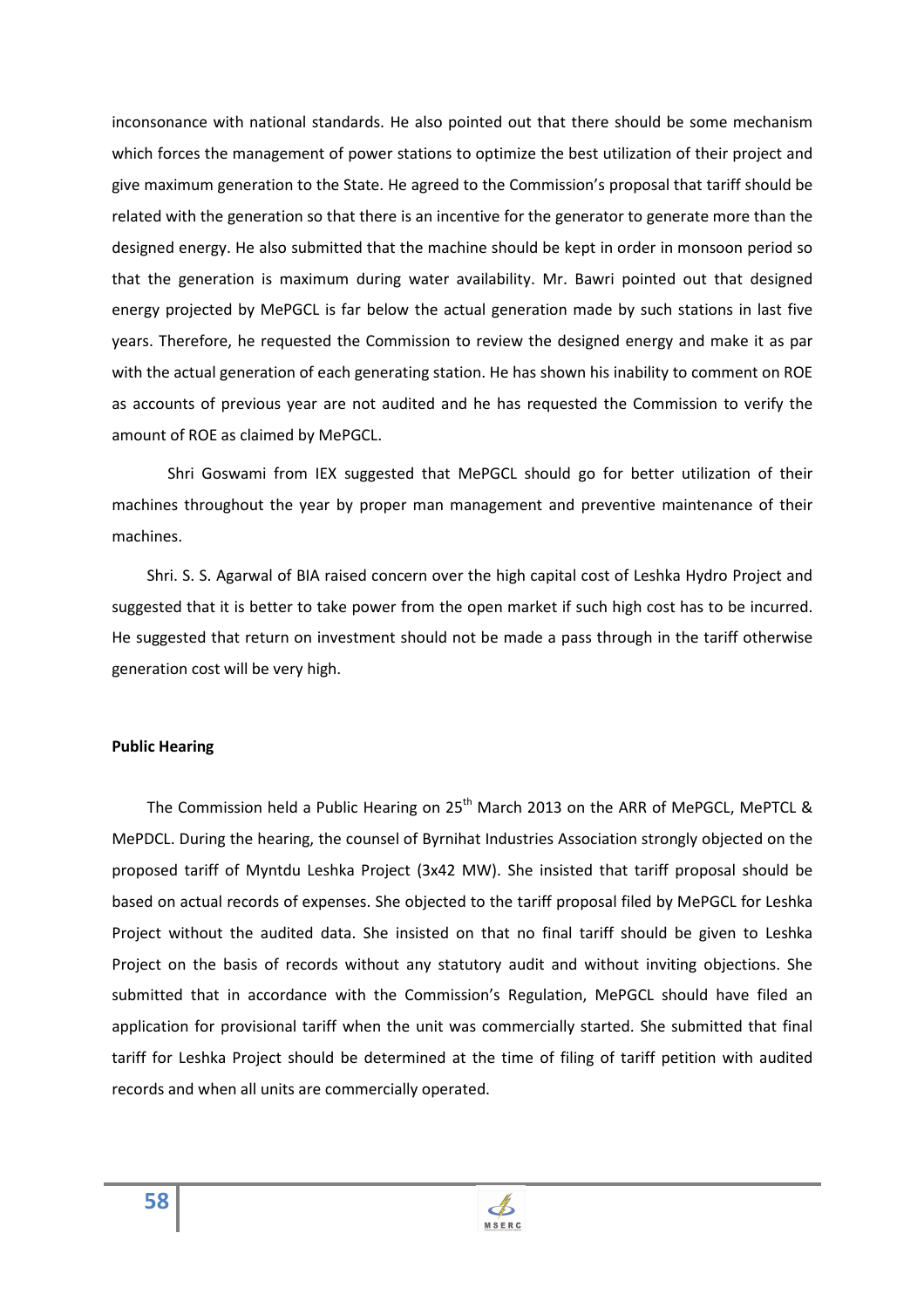Similarly, she raised objection on the projections made by MePGCL with regard to NAPAF for all the machines including Leshka in their petition. She submitted that without any study on availability, the Commission should not agree to their proposal.

 In addition to oral submission, BIA submitted written submission to the tariff petition of MePGCL pursuant to rejoinder filed by MePGCL in the response to BIA objections. BIA submitted that in terms of Regulation 25 (2) the obligation is on the MePGCL to file in anticipation of commercial operation date of a new generating station a petition of approval of provisional tariff of a generating station. In the petition they have not given the financial details of the said project. BIA insisted that there should be a filing for provisional tariff before the units are commercially operated in accordance with regulations. BIA requested the Commission to direct MePGCL to file the final tariff petition that can be decided in a time bound manner. They objected to the COD of the units which can only be declared as provided under CERC (Terms and Conditions of Tariff) Regulations 2009. According to BIA there are serious issues with regard to construction, design and operational capability of the said project. BIA submitted that capital cost of the project has been raised several time and it is not even known that the project can be operated in a viable manner. The cost of Rs.10 crores per megawatt with a generation efficiency of 39% is very high. Including return on equity the cost per unit shall be more than Rs.5.50 paisa. BIA submitted that there is no justification for such high cost of power to be passed on to the consumers in the State of Meghalaya. Even if MePGCL procures electricity from thermal generating station the cost of electricity shall be much less. Accordingly, the Commission should direct MePGCL to file a separation for determination of final tariff for Leshka project with full audited accounts after declaring commercial operation. Till such time the question of providing any tariff for the said project should not arise.

#### **COMMISSION'S VIEW**

The Commission noted the all objections raised by consumers and members of the Advisory Committee at different point of times. The Commission also considered the response on the objections given by the generating company MePGCL. Since this is the first year of operation of a generating company as a separate body, the Commission is not in the position to pass any final order in the regard of tariff of new projects without availability of audited accounts and report on technical parameters. The Commission is considering to allow interim tariff for Leshka and Lakroh projects till such time a final tariff is determined subject to availability of audited accounts. Similarly for existing plants without the capital cost known to the Commission, some assumptions have been considered for deciding the tariff of old power stations. At this stage the Commission is not taking

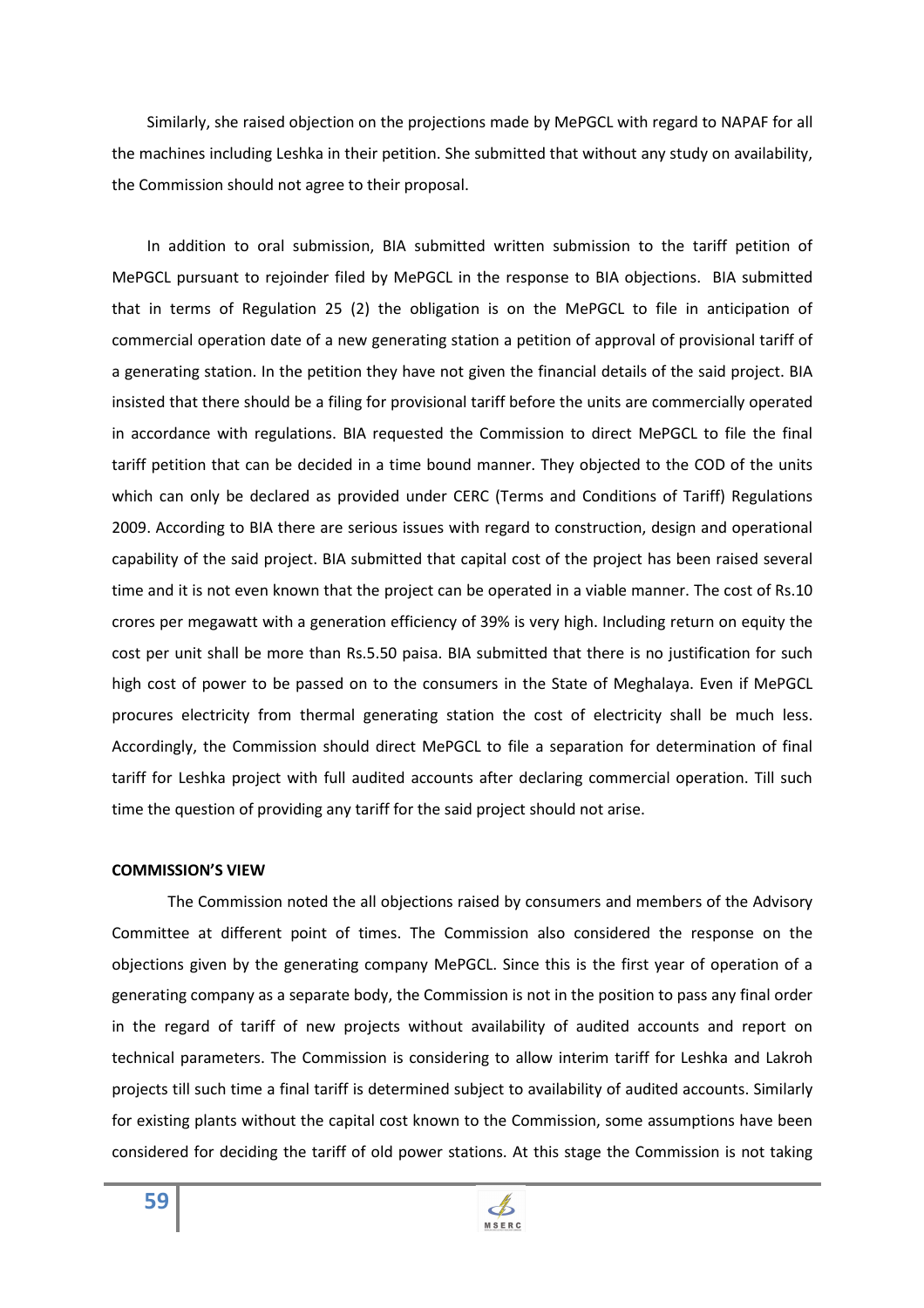any final view on the capital cost of Leshka and Lakroh until their final report is received from CEA or appropriate body. Similarly without any detailed technical examination of project details and designed parameter it would be difficult to decide NAPAF for each plant and approve the proposal of the licensee. Accordingly, the Commission dealt with each and every issue at appropriate places in the tariff order.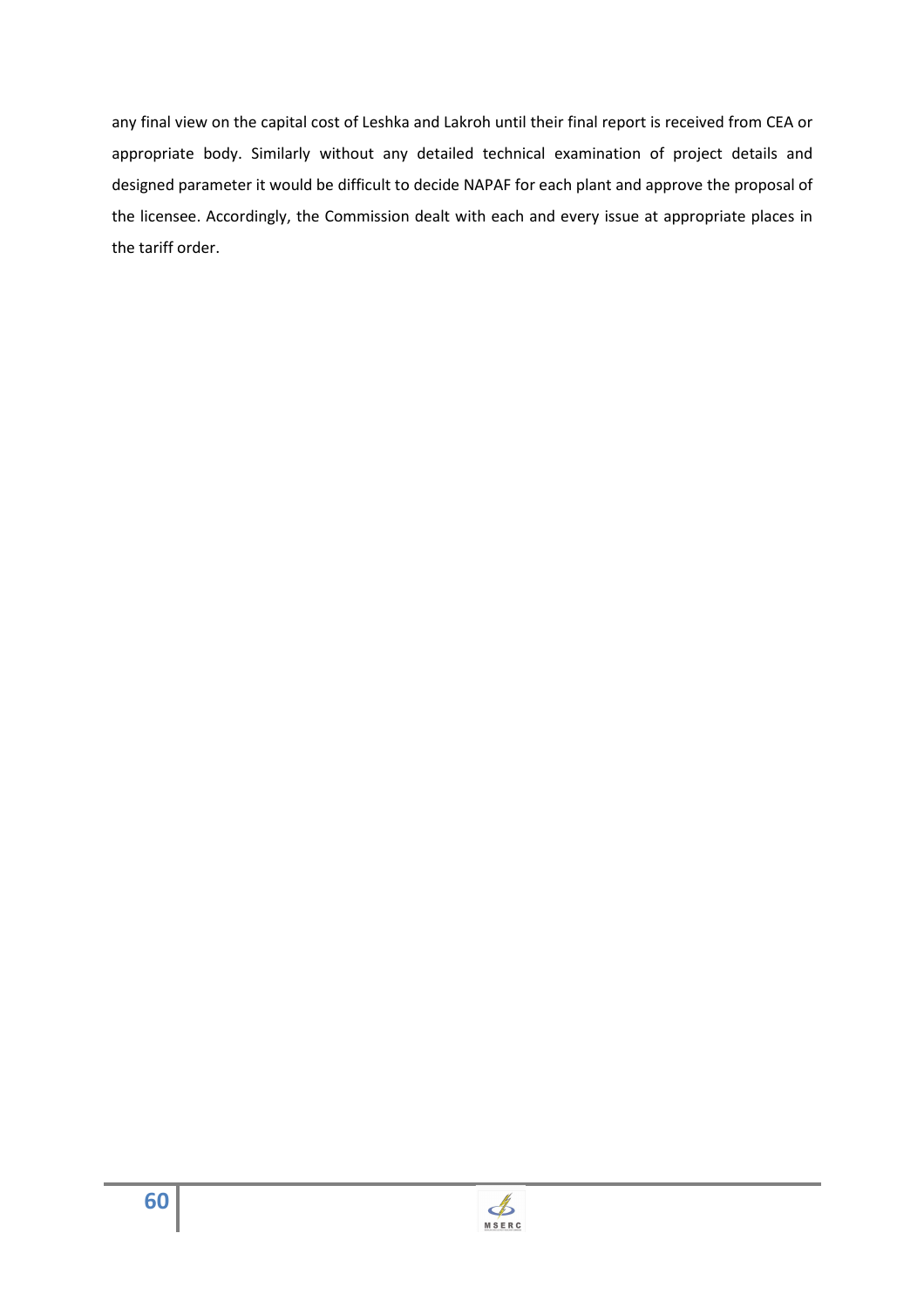#### **General**

It has been the approach of the Commission to give the principles and practices adopted by the Commission while determining the Annual Revenue Requirement as well as Tariffs for licensee/utility of the State. In the previous Tariff Order, the Commission elaborated on the principles and provisions of the Regulations for determining retail tariff. This year, the Commission received separate filings for determining of Tariff for Generation, Transmission and Distribution. Like previous year, the Commission has tried to adhere to the Regulations, National Tariff Policy and provisions of Electricity Act, 2003 to determine the Tariff of different companies working in the power sector. In the absence of audited account, the Commission has tried to validate expenditures of generating stations on the basis of actual accounting records for the period April 2012 – September 2012 and provisional records for previous years. However, next year at the time of tariff filing for 2014-15, the Commission shall validate all expenditures and revenues in accordance with the audited accounts of MePGCL.

The Commission followed the tariff regulations for the purpose of determining of all generating stations on the basis of records available to it and prudence check subject to reasonability of the cost and financial viability of the generating company. In the absence of audited accounts or capital cost of new projects namely Leshka and Lakroh the Commission do not find any reason to accept the financial data with respect to capital cost and related expenditures submitted by the generating company. The regulation also prescribes that without commercial operation of the station, demonstration of capacity of the machine and capital cost including expenses duly audited and certified by the statutory auditors, only the provisional tariff is to be allowed for such stations. The Leshka hydro electric project has a major financial implication on the consumer tariff and therefore the Commission has adopted approach where balance between the interest of the generating company and consumer's interest is maintained. In accordance with regulation Commission shall determine the final tariff for Leshka only after vetting of capital cost of the project either by an independent agency like CEA or experts in this field. After getting the final report on Leshka project, the Commission shall scrutinise the cost in accordance with the regulation subject to prudence check, public consultation and then determine the tariff keeping the interest of the state, its consumers and the generating company.

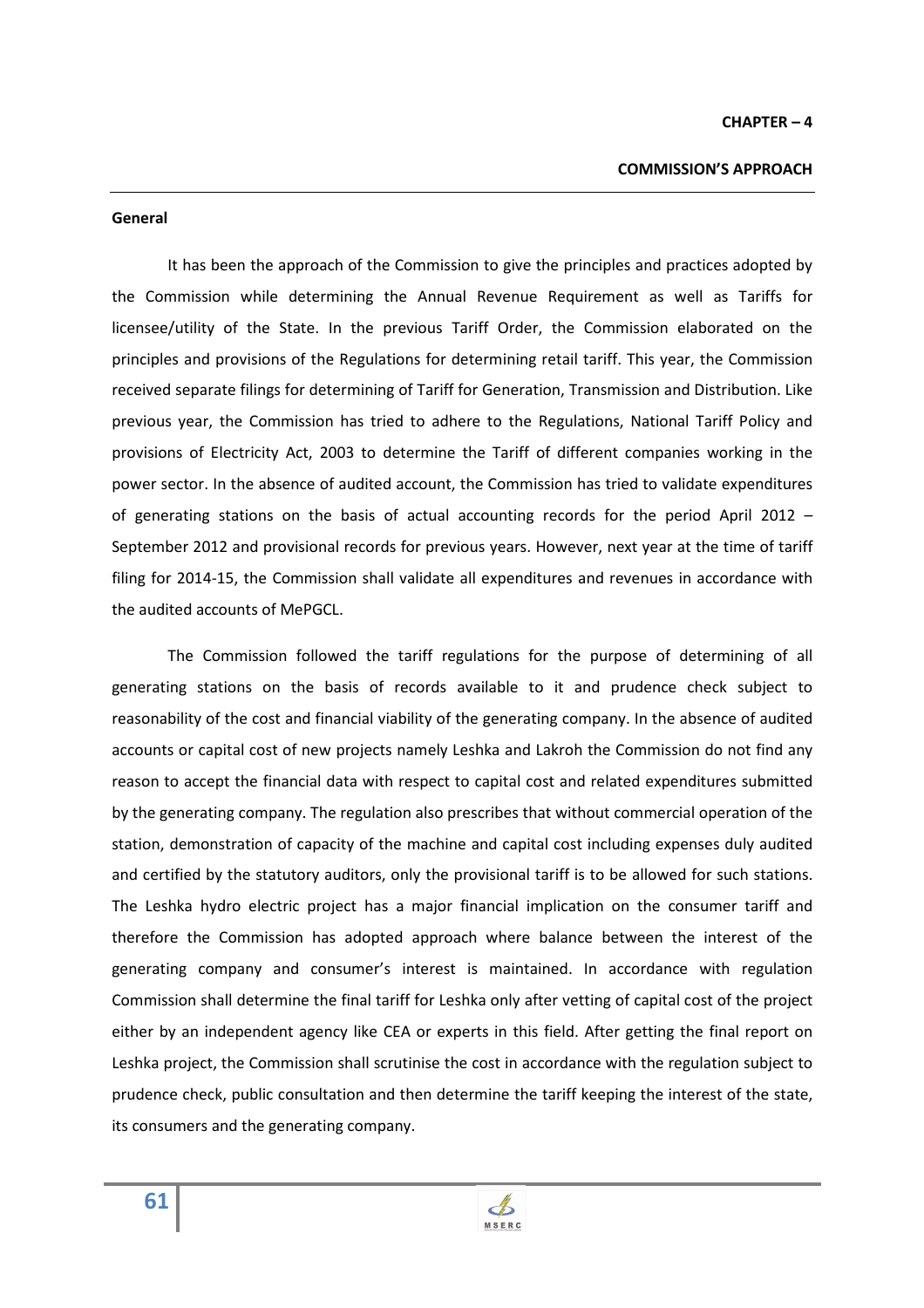#### **Statutory requirements:**

Section 64 of the Electricity Act, 2003 requires the generating companies and the licensees to file an application for determination of tariff under section 62 of the Act in such manner as specified through the regulations by the Regulatory Commission. Section 61 of the Act further requires the Commission to specify the terms and conditions for determination of tariff in accordance with the provision of the act. The act also provides that the Commission shall be guided by the principles and methodologies specified by Central Electricity Regulatory Commission, the National Tariff and Electricity Policies.

In the light of the above provisions of the act, the Commission has already notified MSERC (Terms and Conditions for determination of tariff) Regulations 2011. The regulations are applied in the State of Meghalaya till such time it is revised by the Commission. For the purpose of this Tariff Order, the Commission shall therefore, be guided by the said regulations subject to the relaxation wherever necessary for various valid reasons recorded therein.

By and large, in line with the provisions of tariff regulations, the Commission are following at present the cost plus approach subject to prudence check and efficient norms.

#### **Filing of Petition:**

Regulation 47 specifies the process of filing a petition for determining the tariff of existing running power plants and provisional tariff for new power plants where commissioning is still not completed.

#### **Power Purchase Agreement:**

Regulation 48 prescribes that if there is any power purchase agreement approved by the Commission prior to notification of the tariff regulation that will prevail. This regulation also provides that all generating stations declared under commercial operation after the issue of this regulation shall be decided in accordance with this regulation. In the present case, MeECL has no approved tariff for generating stations; therefore, the Commission shall use the present regulation to determine the AFC for all generating stations MePGCL.

#### **Capital Cost:**

Regulation 49 provides the approval of actual capital cost subject to prudence check by the Commission for new investments. The Commission shall scrutinise the reasonableness of the capital cost, financial plants and interest during construction period, use of efficient technology and such

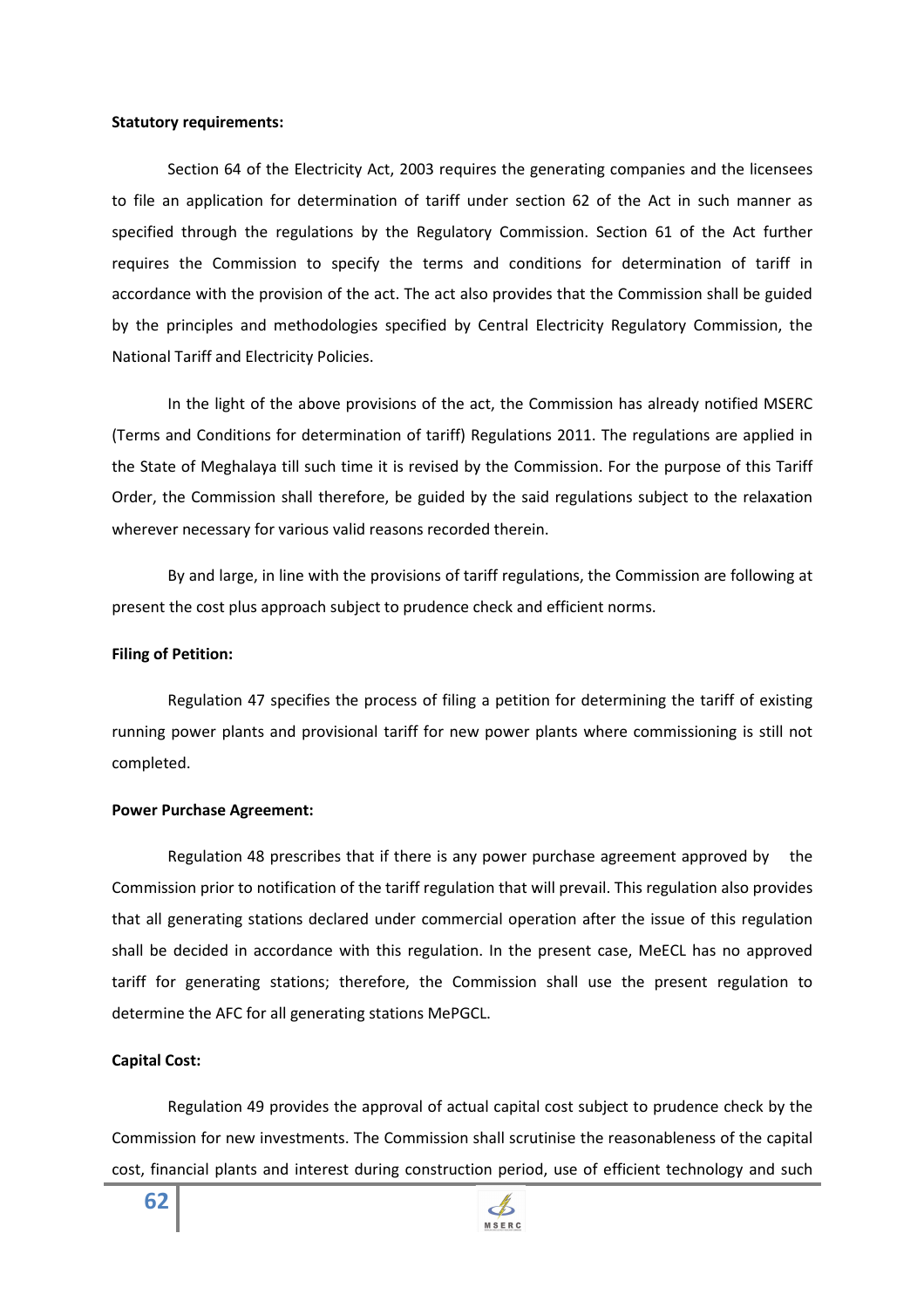other matters for determination of tariff. The regulation also prescribes that in case of any abnormal delay in execution of the project causing cost and time over run attributable due to the failure of the utility, the Commission may not approve the full capitalisation of interest and over head expenses. The regulation also prescribes that where power purchase agreement entered into between generating company and the distribution licensee provides for a ceiling of actual expenditure. The regulation has also prescribed that the Commission may issue guidelines for verifying the capital cost of hydro electric projects by an independent agency or expert and in such a case the capital cost as vetted by such agency may be considered by the Commission while determining the tariff of such hydro generating stations. For the purpose of this order the Commission has considered the GFA value as given in the transfer scheme notified by the Government of Meghalaya and did not consider capital cost of new projects where COD has not been declared as per CERC guidelines.

#### **Additional Capitalisation**

Regulation 50 provides that some of the capital expenditure (on account of un discharge liabilities, on account of change in law, etc) actually incurred after the date of commercial operation and up to the cut off date may be admitted by the Commission subject to the prudence check.

### **Renovation and Modernisation**

Regulation 50 (a) provides that the generating company for the purpose of extension of life beyond the useful life of a generating station or a unit thereof may make expenditure on renovation and modernisation. However, it shall make an application before the Commission for approval of the proposal with a detail project report giving complete scope, justification, cost benefit analysis, estimated life extension, funding, phasing of expenditure, schedule of completion, reference price level, estimated completion cost.

### **Debt Equity Ratio**

Regulation 51 provides that for the purpose of determination of tariff of new generating stations commencing commercial operation after the notification of this regulation, the debt equity ratio shall be 70:30. Where equity employed is more than 30%, the amount of equity for the purpose of tariff shall be limited to 30% and the balance shall be treated as normative loan. Where actual equity employer is less than 30%, the actual equity employer shall be considered. It is important to note that issue of share capital shall only be treated as amount of equity invested for the purpose of determination of tariff.

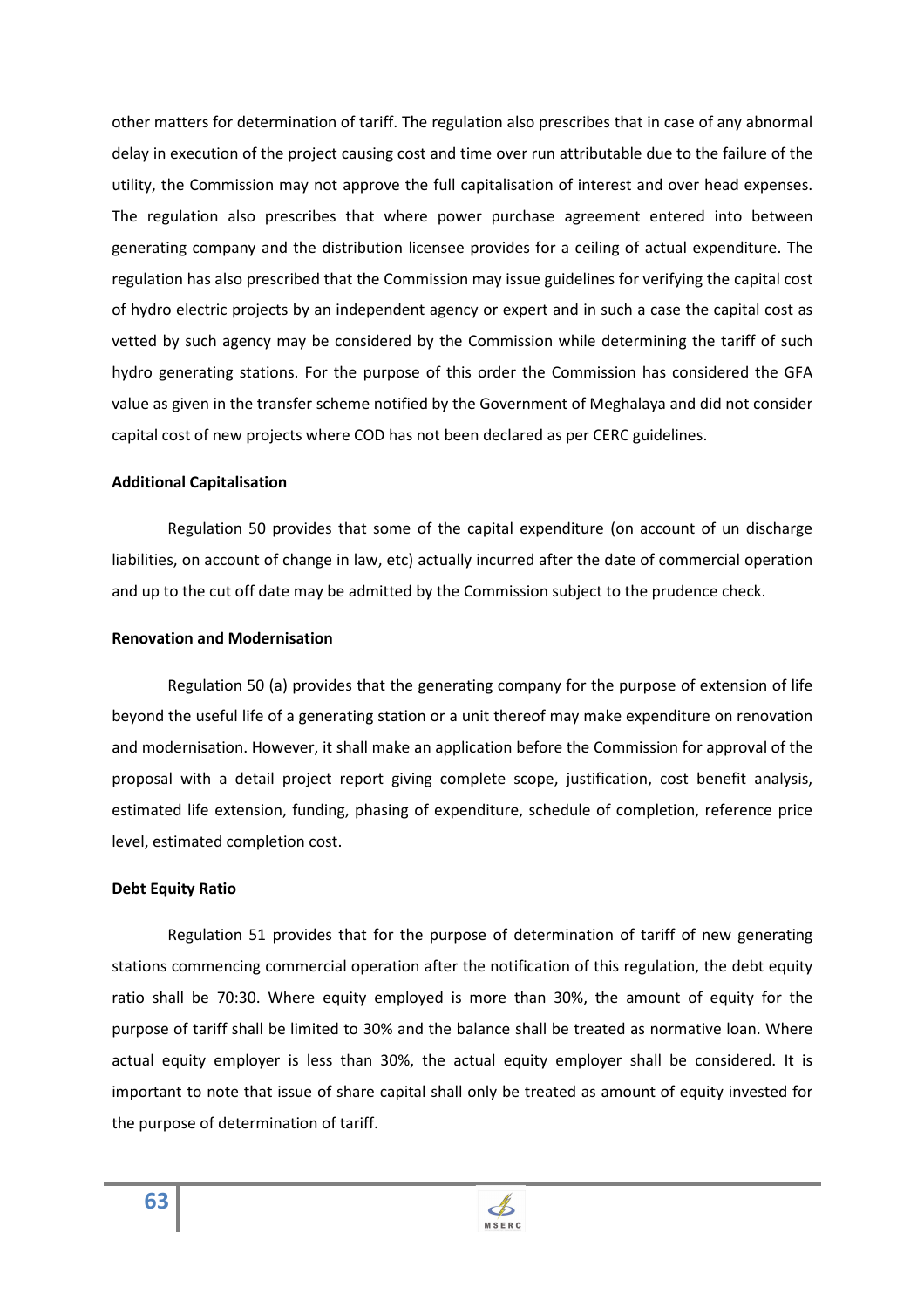In the case of existing generating station the debt equity ratio as per the balance sheet on the date of the transfer notification will be the debt equity ratio for the first year of operation subject to such modification as may be found necessary upon audit of the accounts if such balance sheet is not audited. The debt equity amount arrive shall be used for calculating interest on loan, return on equity, etc.

### **Components of Tariff**

Regulation 52 provides that there will be tariff for supply of electricity from a hydro power generating station shall comprise of two parts, namely, annual capacity charges and energy charges.

The fixed cost of a generating station shall be recovered through annual capacity charges and shall consist of:

- a) Return on equity as may be allowed
- b) Interest on loan capital
- c) Operation and maintenance expenses
- d) Interest on working capital
- e) Depreciation as may be allowed by the Commission
- f) Income Tax.

The annual capacity charges shall be worked out by deducting any other income of the generating company from the total expenses.

#### **Return on Equity**

Return on equity shall be computed in accordance with regulation 53 on the equity base as determined in accordance with regulation 51 and shall not exceed 14%. The regulation also prescribes that there should be addition return up to 2% shall be allowed if projects are completed within original sanction project cost without any time or cost overrun. However, in the absence of audited and separate accounts for each utility the Commission has decided to allow same return on equity as allowed in the previous year equally to generation, transmission and distribution utilities. The Commission shall take a view on return on equity which shall not exceed 14% for projects under MePGCL after the accounts are audited with CAG report on it.

### **Interest and finance charges on loan capital**

Regulation 54 provides that interest and finance charges on loan capital shall be computed on the outstanding loans, duly taking into account the schedule of loan repayment, terms and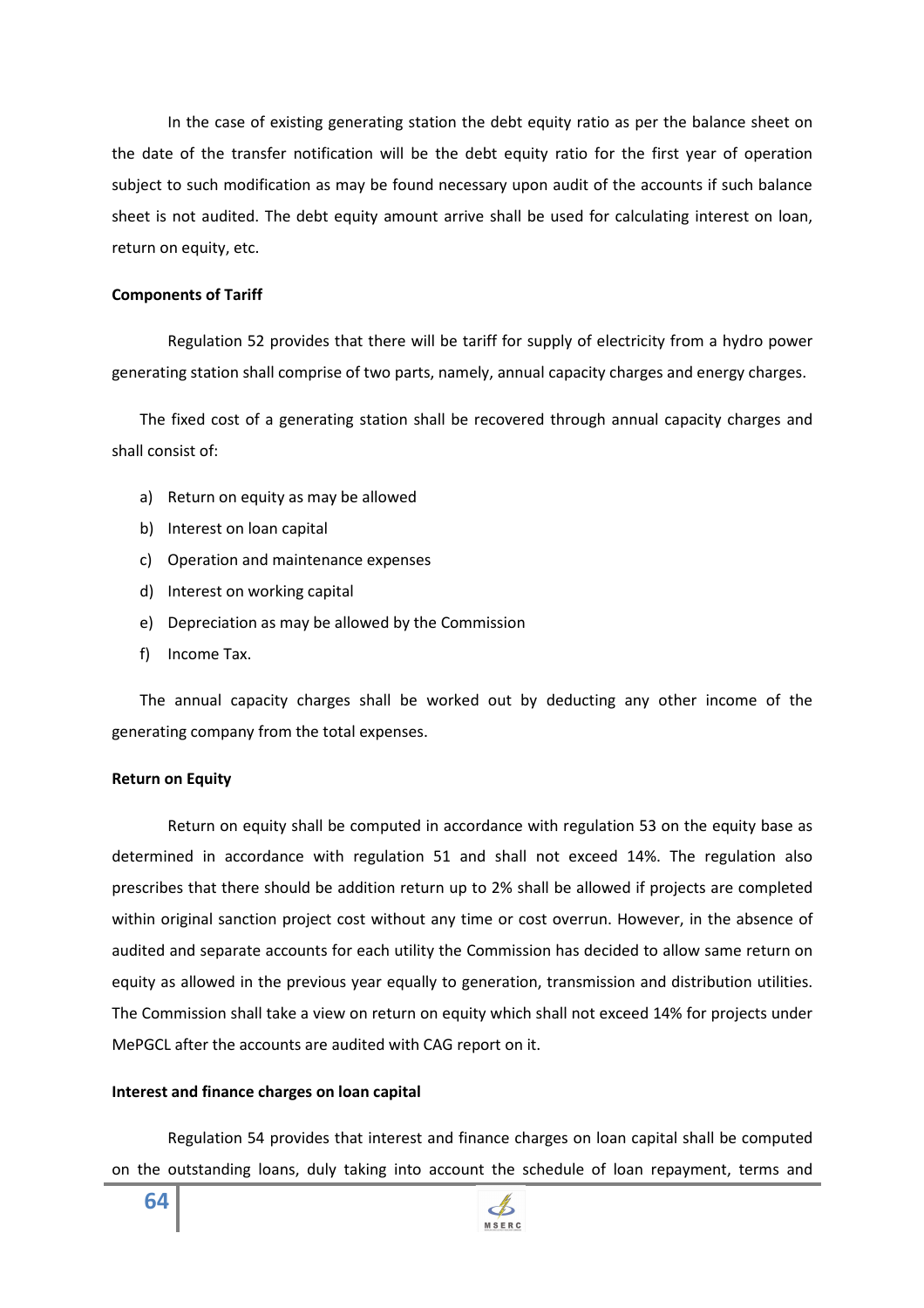conditions of loan agreement, bond or debentures and the lending rates prevailing therein. However, the loan capital should meet the requirement of regulation 51 providing debt equity ratio.

The regulation also prescribes that interest and finance charges attributable to capital work in progress (COD not achieved) shall not be allowed. There is a provision in the regulation that generating company shall make every effort to swap loans as long as it results in net benefit to it. In case of any moratorium period is availed by the generating, the depreciation provided for in the tariff during the years of moratorium shall be treated as repayment during those years and interest on loan capital shall be calculated accordingly. The Commission has taken a view that the interest on loan is only due on the new projects where the accounts are yet to be audited. Accordingly, the Commission is fixing the interim tariff for meeting financial commitment against these projects as per normative.

### **Operation and maintenance expenses**

The operation and maintenance expenses shall comprise of the following:

- a) Employees cost
- b) Repair and maintenance
- c) Administration and general expenses

Operation and maintenance expenditures for the existing generating plants which have been in operation for five years or more in the base year 2007-08 shall be derived on the basis of actual operation and maintenance expenses for the year 2003-04 to 2007-08, based on the audited accounts excluding any abnormal O&M expenditures after prudence check by the Commission. The normalised operation and maintenance expenses after prudence check for the years 2003-04 to 2007-08 shall be escalated at the rate of 5.17% to arrive at the normalised O&M expenses at the 2007-08 price level. The average normal O&M expenses at 2007-08 price level shall be escalated at 5.72% to arrive at the O&M expenses for the year 2009-10. Further it shall be escalated from 2009- 10 after taking care of increasing employees cost @5.72% per annum for determining cost for subsequent year.

The regulation prescribes that in case of hydro generating stations which have not been in commercial operation for a period of 5 years as on 01.04.2009, O&M expenses shall be fixed at 2% of the original project cost. Further, in such cases, it shall be escalated @5.72%.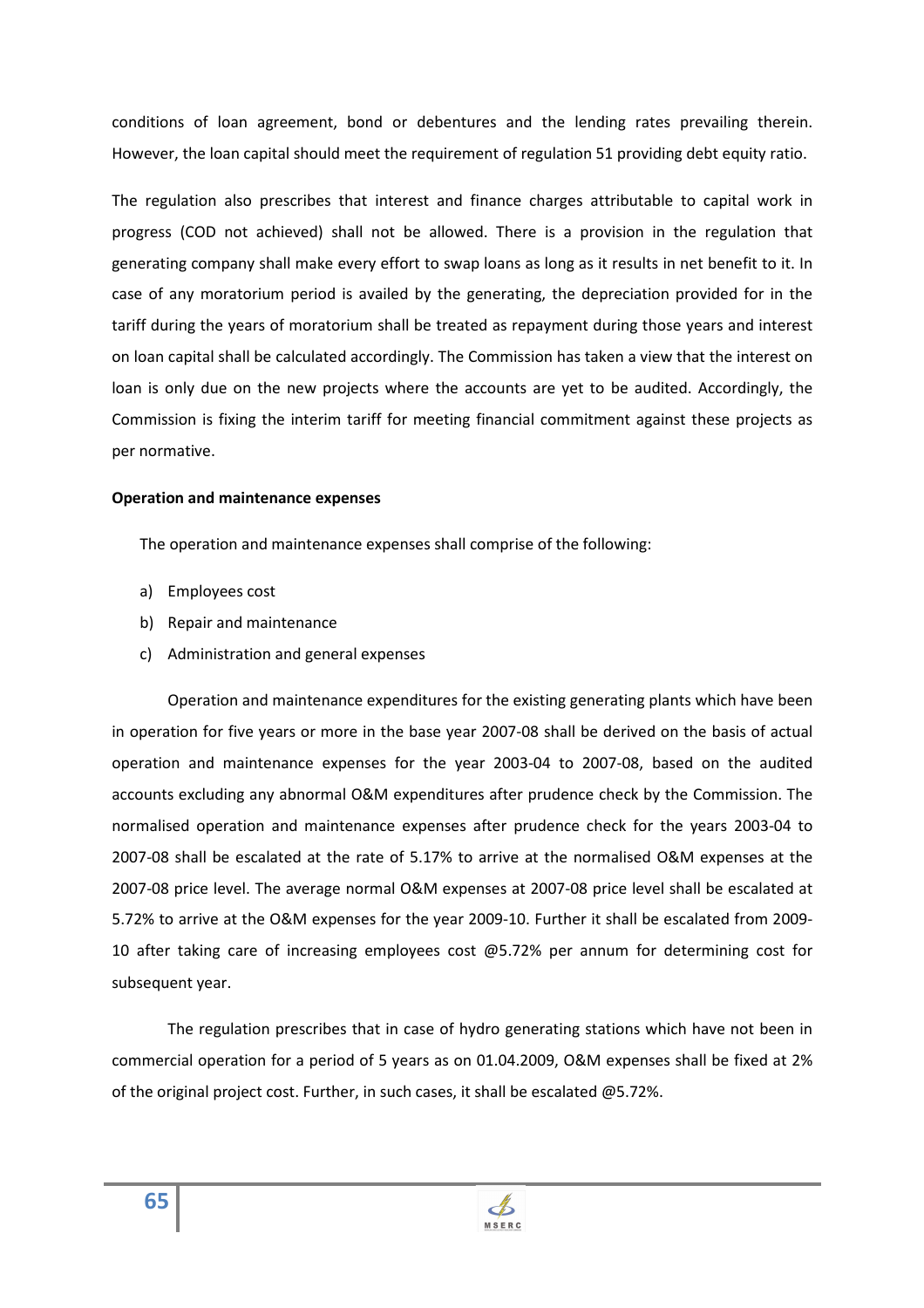In order to introduce efficient operation in the generation the Commission is allowing a ceiling on the O & M expenses so that at the time of truing up it may not allow any unreasonable expenses over and above the O & M ceiling.

#### **Interest on working capital**

Regulation 56 prescribes that working capital shall cover the following:

- a) Operation and maintenance expenses for one month
- b) Maintenance sphere at 15% of O&M
- c) Two months receivables of AFC

Rate of interest on the working capital shall be short term prime lending rate of SBI  $@14.5\%$ . On the basis of the previous year record the Commission has allowed interest amount including loan capital and working capital on existing projects.

### **Depreciation**

Regulation 57 provides that depreciation shall be computed on the assets/capital costs of the assets as entered by the Commission where the opening asset value recorded in the balance sheet as per the transfer scheme notification shall be deemed to have been approved. However, after the audit of the accounts necessary modification may be made. For the new assets the approved cost for the asset value shall be taken into account. The depreciation shall be calculated annually as per straight line method at the rates as specified in CERC regulations. In case of the existing projects the balance depreciable value as on 01.04.2010 shall be worked out by deducting the cumulative depreciation as admitted by the Commission from the gross value of the assets. Depreciation shall only be chargeable from the first year of operation.

### **Income Tax**

**66**

Income tax shall be treated as expenses and shall be recoverable from the consumers through tariff. The income tax actually paid shall be included in the ARR. Any under recovery or over recovery shall be adjusted every year on the basis of income tax certificate issued by the authorities.

### **Computation of capacity charges and energy charges**

Regulation 59 provides the methodology to calculate the capacity charges and energy charges to be payable by the beneficiary in the following manner: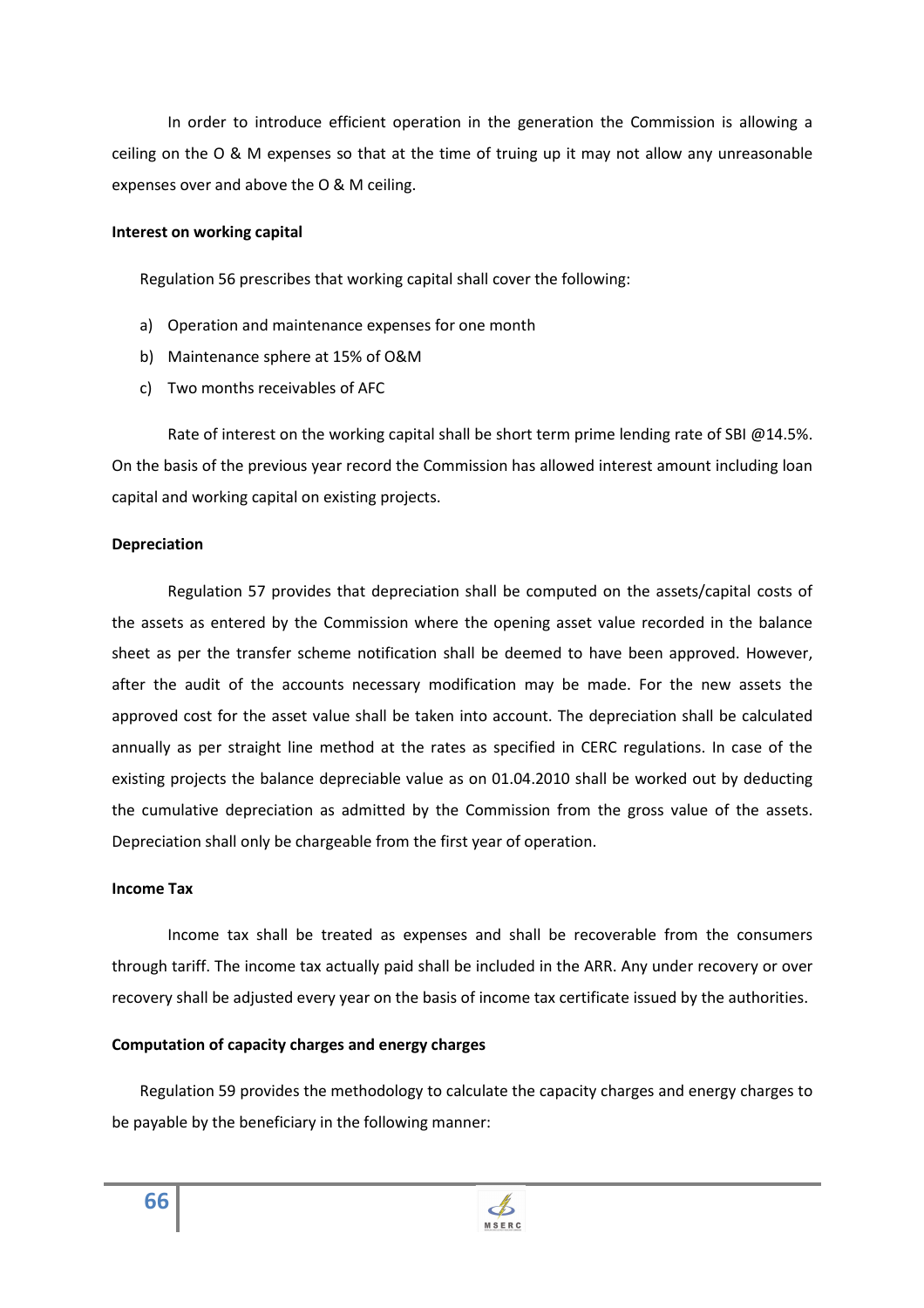a) Capacity charges: The fixed cost of a hydro generating station shall be computed on annual basis based on the norms specified under the regulations and shall be recovered on monthly basis under capacity charges and energy charges. The capacity charges shall be allocated in proportion to their respective allocation of saleable capacity of the plant. The capacity charges shall be payable in accordance with the following formula:

## **Capacity charge in a month = AFC x 0.5 x (NDM/NDY) x (PAFM/NAPAF)**

Where:

AFC = Annual Fixed Cost NAPAF = Normative Plant Availability Factor in Percentage, NDM = Number of Days in a Month, NDY = Number of Days in the Year PAFM = Plant Availability Factor achieved During the Month in Percentage

b) PAFM shall be computed in accordance with the following formula:

## **N**

# **PAFM = 10000 x ∑ DCI/(NxICx(100-AUX)) in percentage**

**I=1** 

Where:

AUX = Normative Auxiliary Consumption in percentage

DCI = Declared Capacity at ex base for the ith day of the month which station can deliver for at least 3 hours.

IC = Installed capacity in megawatt of the complete generating station.

N = Number of Days in a Month.

# **Energy charges**

a) The Energy charges shall be payable for the total energy scheduled to be supplied to the beneficiary at the energy charges rate. The energy charges payable shall be calculated in the following manner:

**Total energy charges = energy rate in Rs. Per unit x scheduled energy ex bus x (100-free energy if any)/100**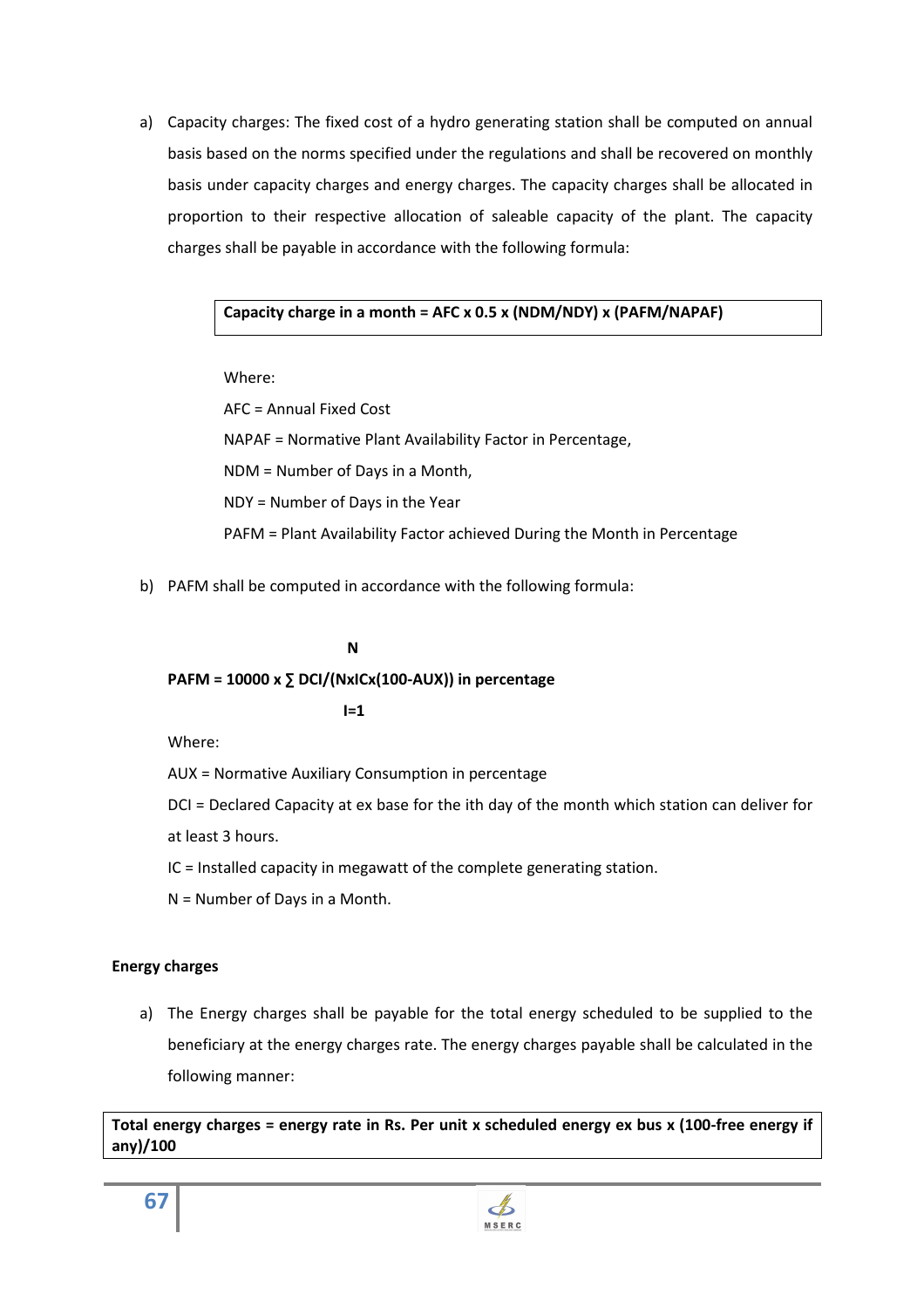- b) Energy charges rate shall be determined as per the following formula ECR = AFC x 0.5 x 10/ (DE x (100-AUX) x (100-FEHS) Where: DE = Annual Designed Energy FEHS = Free Energy for Home State ECR = Energy Charges Rate in Rs. Per unit AFC = Annual Fixed charges AUX = Auxiliary Consumption
- c) In case actual energy generated during a year is less than designed energy for reasons beyond control of the company the adjustments shall be made in accordance with the regulation.
- d) The SLDC shall finalise the schedule for generating station in consultation with the distribution licensee for optimal utilisation of all the energy declared to be available.

Since this is the first tariff order on generation, the Commission has allowed 2-part-tariff based on the same principles as given in the regulation. However, the Commission has not allowed proposal of norms of operation without a proper study. Accordingly, 50% of annual fixed charges are paid on monthly basis subject to availability of the machine verified by SLDC and remaining 50% of AFC shall be paid on generation basis. This will protect the interest of generating company as well as motivate them to maximise their generation.

### **Norms of operation**

The norms of operation shall be as under:

- a) Normative annual plant availability factor (NAPAF)
	- i) Storage and pondage types plant where plant availability is not affected by silt 90%.
	- ii) Pondage type plant where plant availability is significantly affected by silt 85%.
	- iii) Run of the river type plant NAPF to be determined based on 10 days designed data based on the past experienced.
	- iv) It is also provided in the regulation that the Commission may allow further 5% keeping in view the difficulties in North East Region.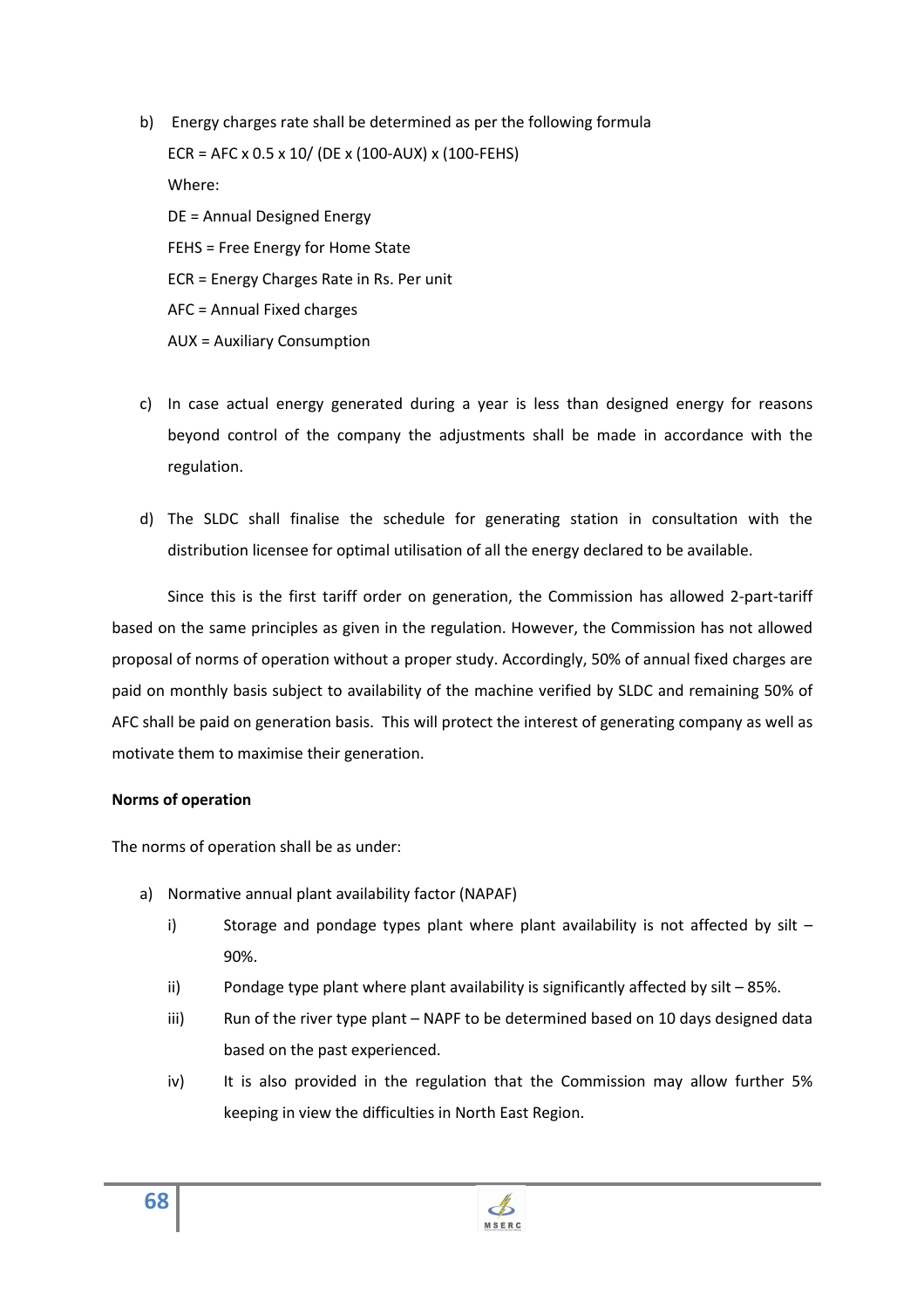- b) Auxiliary Energy Consumption:
	- (i) Surface hydro stations with rotating exciters- 0.7%
	- (ii) Surface type with static excitation-1%
- c) Transformation losses: From generation voltage to transmission voltage 0.5% shall be accounted against transformation losses from the energy generated.
- d) Connectivity and SLDC charges: Regulation 61 provides that these charges as determined by the Commission shall be considered as expenses.
- e) Other Income: All income other than income from sale of energy shall be considered while determining the AFC.

The Commission has not taken any view on the computation of normative annual plant availability factor (NAPAF) of all generating stations without knowing the technical details of each plant duly verified. For the purpose of capacity charges, the Commission has approved recovery of fixed charges on the basis of plant availability each month. The Commission shall take a final view on designed energy and NAPAF after getting a proper study of all generating stations in Meghalaya at the time of next tariff filing.

During the proceeding, the Commission has determined the tariff on the basis of the regulation as well as adopting a pragmatic approach in the interest of the all stakeholders. To meet this, the Commission has worked out a simple solution for applying the tariff and recovery of the same from the sole beneficiary of generation from these 8 generating stations. The commission has tried to adopt recovery mechanism of annual fixed charges in such a way that every month 50% of the due charges are given to the generating company by Distribution Company subject to availability of machine duly verified by SLDC and 50% of the remaining charges shall be based on generation from each unit. This will encourage the generating company to perform as per the set targets and maximise their revenue by generating more energy. However, the Commission is always open to suggestions and feed back in case of any difficulty faced by the stakeholders.

### **Interim tariff for new projects**

In accordance with the regulation 47 of MSERC (Terms and Conditions for Determination of Tariff) Regulations 2011 which requires for a new generating station a generating company shall file petition for determination of provisional tariff based on the capital expenditure actually incurred up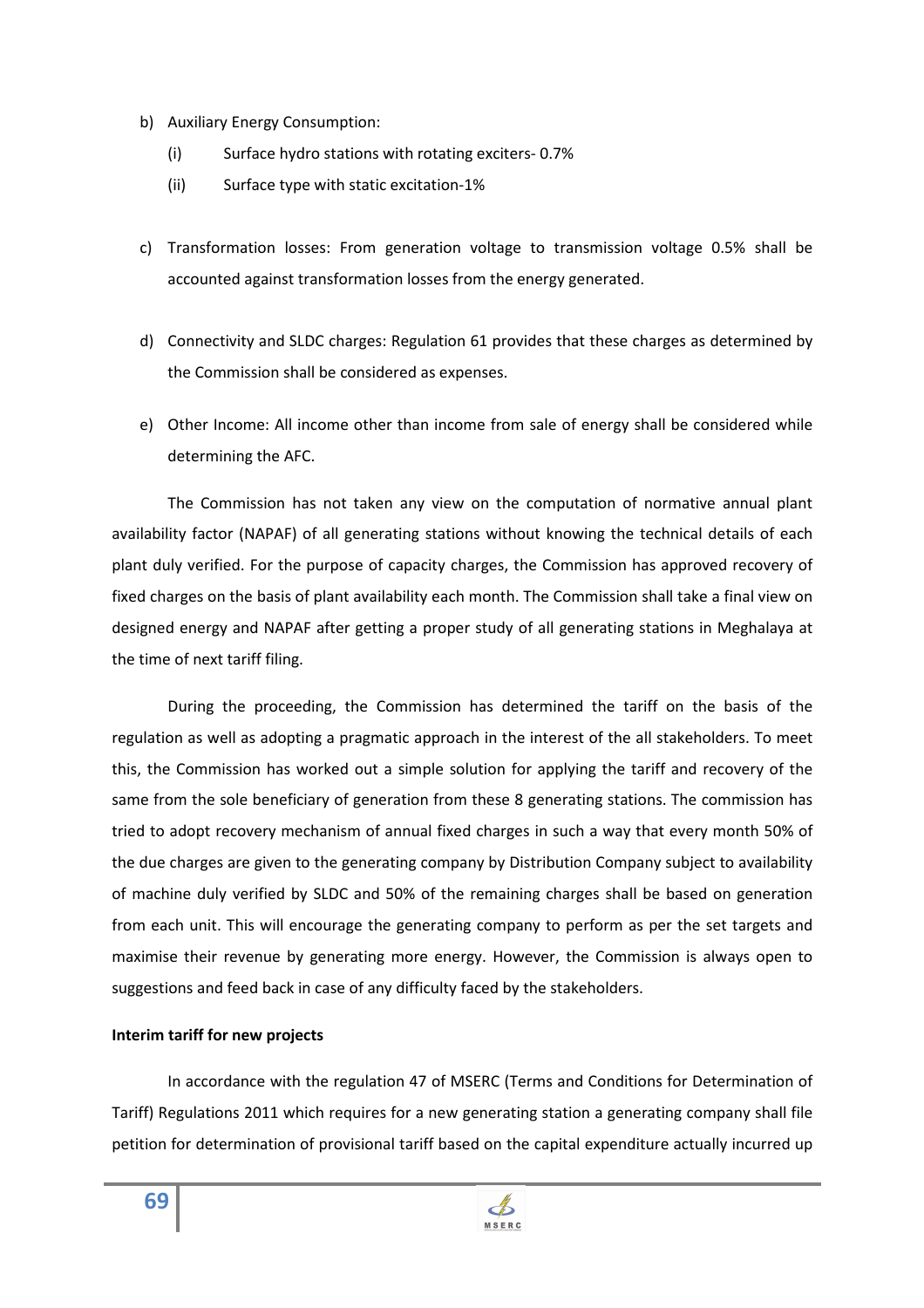to the date of making the petition duly audited and certified by statutory auditors and the provisional tariff shall be charged from the date of commercial operation. Similarly, for final tariff of a generating station shall be filed after the date of commercial operation duly certified by a statutory auditor based on annual audited accounts. MePGCL vide their letter dated 11.02.2013 informed the Commission that unit I & II of Leshka project was commissioned on  $1<sup>st</sup>$  April 2012 and the infirm power of 21.4 MU is generated. During the public hearing also, the MePGCL informed the Commission that in the year 2013-14 they will be able to generate 440 MU from Leshka project. Accordingly, the Commission is allowing an interim tariff for 2013-14 and directs MePGCL to file a proper tariff petition for determination of tariff for Leshka Hydro Project after proper audit and approval of appropriate authority with regard to technical and financial parameters.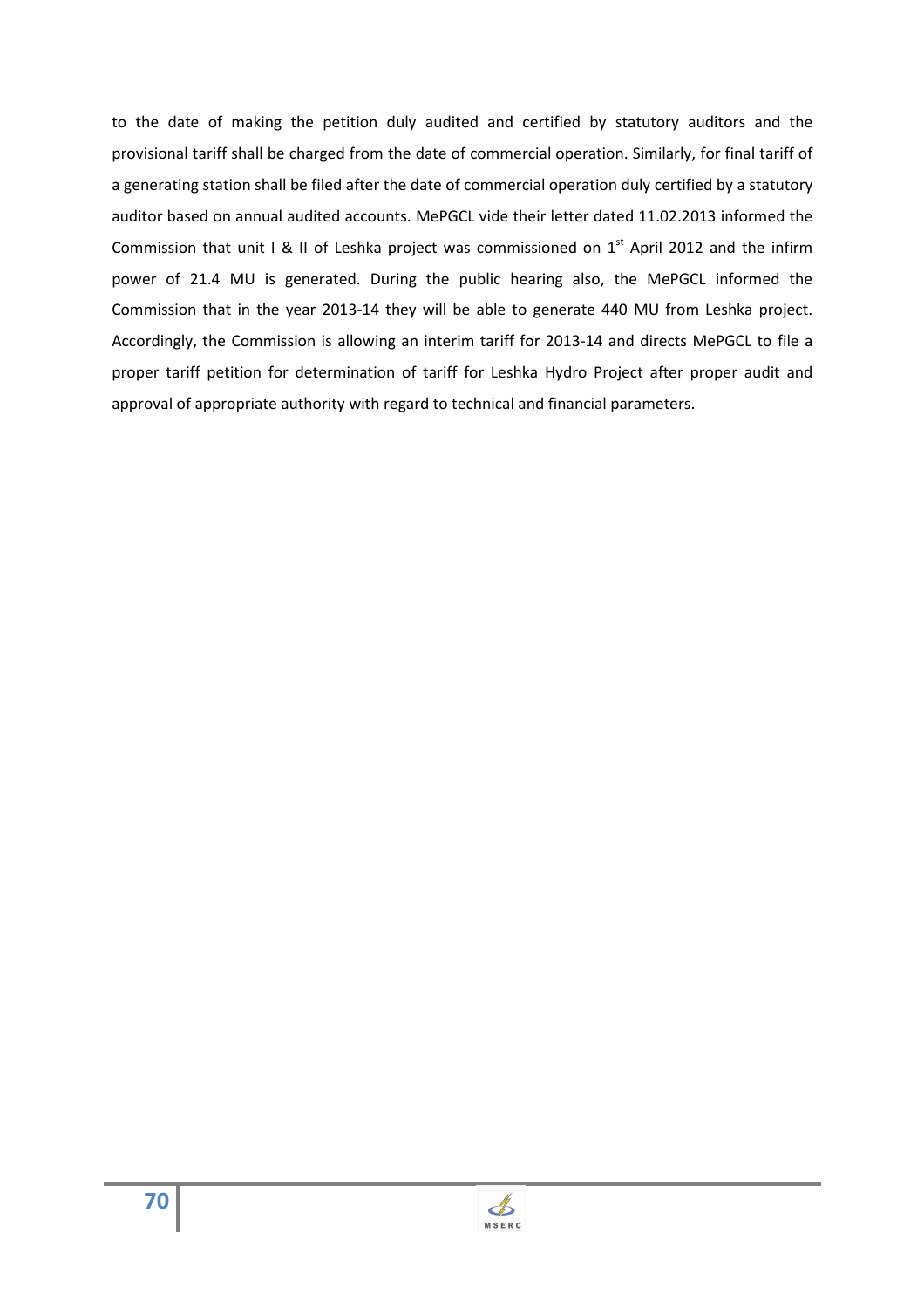### **Existing Generation Capacity**

 MePGCL is the sole State own generating company operating in the State of Meghalaya having 8 (eight) projects. The details of the projects are given in the table below:

| TABLE - 2 DETAILS OF THE PROJECTS |                 |        |                |                   |             |                   |  |  |  |
|-----------------------------------|-----------------|--------|----------------|-------------------|-------------|-------------------|--|--|--|
| SI.                               | Name of Project | No. Of | Capacity (Unit | Total<br>Designed |             | Year<br>of        |  |  |  |
| No                                |                 | units  | wise in MW)    | capacity          | energy (MU) | commissioning     |  |  |  |
|                                   |                 |        |                | (MW)              |             |                   |  |  |  |
| $\mathbf{1}$                      | Umiam Stage I   | 4      | 9              | 36                | 60.70       | 1965              |  |  |  |
| $\overline{2}$                    | Umiam Stage II  | 2      | 10             | 20                | 29.50       | 1970              |  |  |  |
| 3                                 | Umiam Stage III | 2      | 30             | 60                | 115.30      | 1975/79           |  |  |  |
| 4                                 | Umiam Stage IV  | 2      | 30             | 60                | 129.50      | 1992              |  |  |  |
| 5                                 | Umtru           | 4      | 2.8            | 11.2              | 82.30       | 1957/68 (IV unit) |  |  |  |
| 6                                 | Sonapani        | 1      | 1.5            | 1.5               | 6.43        | 2009              |  |  |  |
| 7                                 | Leshka          | 3      | 42             | 126               | 486.23      | 2012/2013         |  |  |  |
| 8                                 | Lakroh          | 1      | 1.5            | 1.5               | 11.01       | 2013              |  |  |  |
|                                   | Total           |        |                | 316.20            | 920.97      |                   |  |  |  |

 Out of eight projects, two projects namely Leskha (3 unit) and Lakroh are scheduled to be completed in March/April, 2013.

#### **Computation of Generation Energy**

 Tariff regulations 2011 prescribes that computation of generation energy on the basis of normative annual plant availability factor depending upon the nature of the plant. There is a further allowance of 5% allowed for difficulties in North East Region. Similarly, regulation also prescribes auxiliary consumption and transformation losses in Hydro Electric Plant depending upon nature of the station. The Commission after considering the provisions of the Regulations has tried out to determine the probable generation from each unit of MePGCL stations. MePGCL has given different methodology to find out the normal availability factor of each plant separately. The Commission at this stage is unable to accept the values of such factors without having complete information about the maximum and minimum heads and their impact on the availability of the machine. Since this is the first year of operation, the Commission instead of using designed energy/NAPAF has considered the records of the past generation made from each station. The relevant of availability factor is important because capacity charges are being paid on the availability of the machine. In the State of Meghalaya all stations of MePGCL are producing energy and sending it to the sole distribution licensee of the State for sale to its consumers. The capacity charges are fixed to give minimum financial support to the generating company in case of short generation due to less supply of water.

**71**

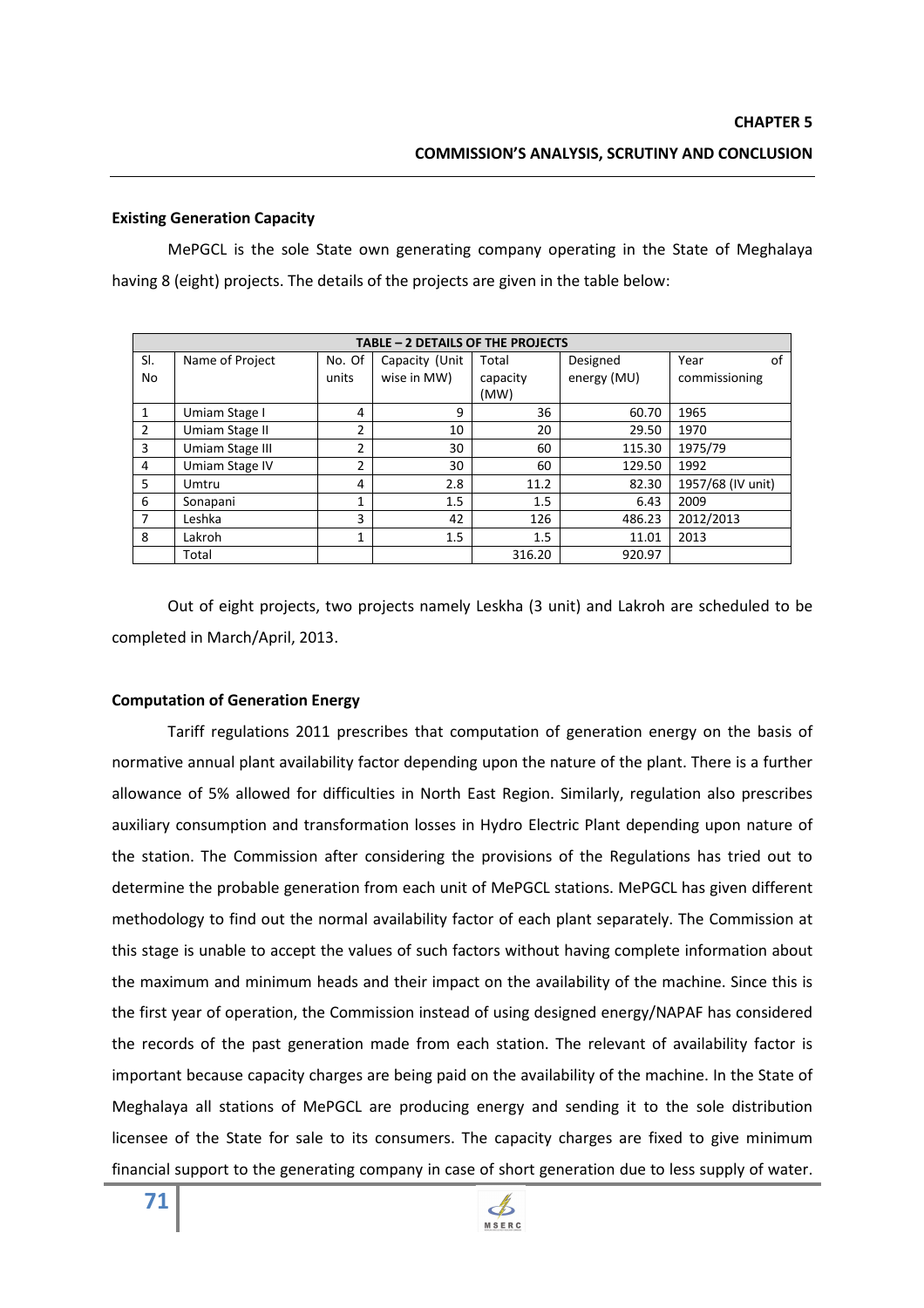The Commission is also interested in giving efficient signal to the Company to generate the maximum to the best of their ability. As per regulation 50% of the AFC (annual fixed charges) are to be paid depending upon the availability of the machine and water and remaining 50% shall be paid on the quantum of generation.

### **Consolidated ARR for old generating station**

 MePGCL provided computation of Tariff of six plants namely, Umiam Stage I to IV, Umtru and Sonapani in one single tariff. The rationale behind this is given by the MeECL of non availability of segregated information for each plant. Since this is the first year of operation as a generating company MePGCL does not have its Balance Sheet for 2012-13 (first year of operation). Therefore, the Commission is unable to accept the values of financial and operational on the available record provided by the company without having a proper study.

### **Past five year generation record**

 The Commission tried to get information from MePGCL on the generation figures made during last five years. The table given below is showing year wise generation record:

| TABLE - 3 FIVE YEAR GENERATION RECORDS |                 |           |          |                                          |           |           |           |           |  |
|----------------------------------------|-----------------|-----------|----------|------------------------------------------|-----------|-----------|-----------|-----------|--|
| SI.                                    | Name of Plant   | Installed | Designed | <b>Actual Generation (Source MePGCL)</b> |           |           |           |           |  |
| No                                     |                 | capacity  | energy   | $FY - 08$                                | $FY - 09$ | $FY - 10$ | $FY - 11$ | $FY - 12$ |  |
|                                        |                 | (MW)      | (MU)     |                                          |           |           |           |           |  |
| 1                                      | Umiam Stage I   | 36        | 60.70    | 150.633                                  | 107.8     | 110.32    | 103.80    | 108.89    |  |
| 2                                      | Umiam Stage II  | 20        | 29.50    | 67.27                                    | 48.67     | 51.2      | 47.52     | 12.9      |  |
| 3                                      | Umiam Stage III | 60        | 115.30   | 149.20                                   | 159.7     | 128.32    | 132.24    | 127.5     |  |
| $\overline{4}$                         | Umiam Stage IV  | 60        | 129.50   | 247.7                                    | 193.7     | 187.1     | 205       | 204       |  |
| 5                                      | Umtru           | 11.2      | 82.30    | 49.33                                    | 43.95     | 48.22     | 15.51     | 38.04     |  |
| 6                                      | Sonapani        | 2         | 11.01    |                                          |           |           | 4.9       | 6.03      |  |

| <b>TABLE - 4 COMPUTATION OF AVERAGE GENERATION</b> |                 |                |          |              |            |            |  |  |
|----------------------------------------------------|-----------------|----------------|----------|--------------|------------|------------|--|--|
| SI.                                                | Name of Plant   | Installed      | Designed | Option I     | Option II  | Option III |  |  |
| No                                                 |                 | capacity       | energy   | Avg. Of Past | Best gen   | Worst gen  |  |  |
|                                                    |                 | (MW)           | (MU)     | 5 yrs        | In $5$ yrs | in 5 Yrs   |  |  |
| $\mathbf{1}$                                       | Umiam Stage I   | 36             | 60.70    | 116.29       | 150.6      | 103.8      |  |  |
| $\overline{2}$                                     | Umiam Stage II  | 20             | 29.50    | 45.51        | 67.27      | 12.9       |  |  |
| 3                                                  | Umiam Stage III | 60             | 115.30   | 139.4        | 149.2      | 127.5      |  |  |
| 4                                                  | Umiam Stage IV  | 60             | 129.50   | 207.5        | 247.7      | 187.1      |  |  |
| 5.                                                 | Umtru           | 11.2           | 82.30    | 39.01        | 49.3       | 15.51      |  |  |
| 6                                                  | Sonapani        | $\overline{2}$ | 11.01    | 5.5          | 6.03       | 4.9        |  |  |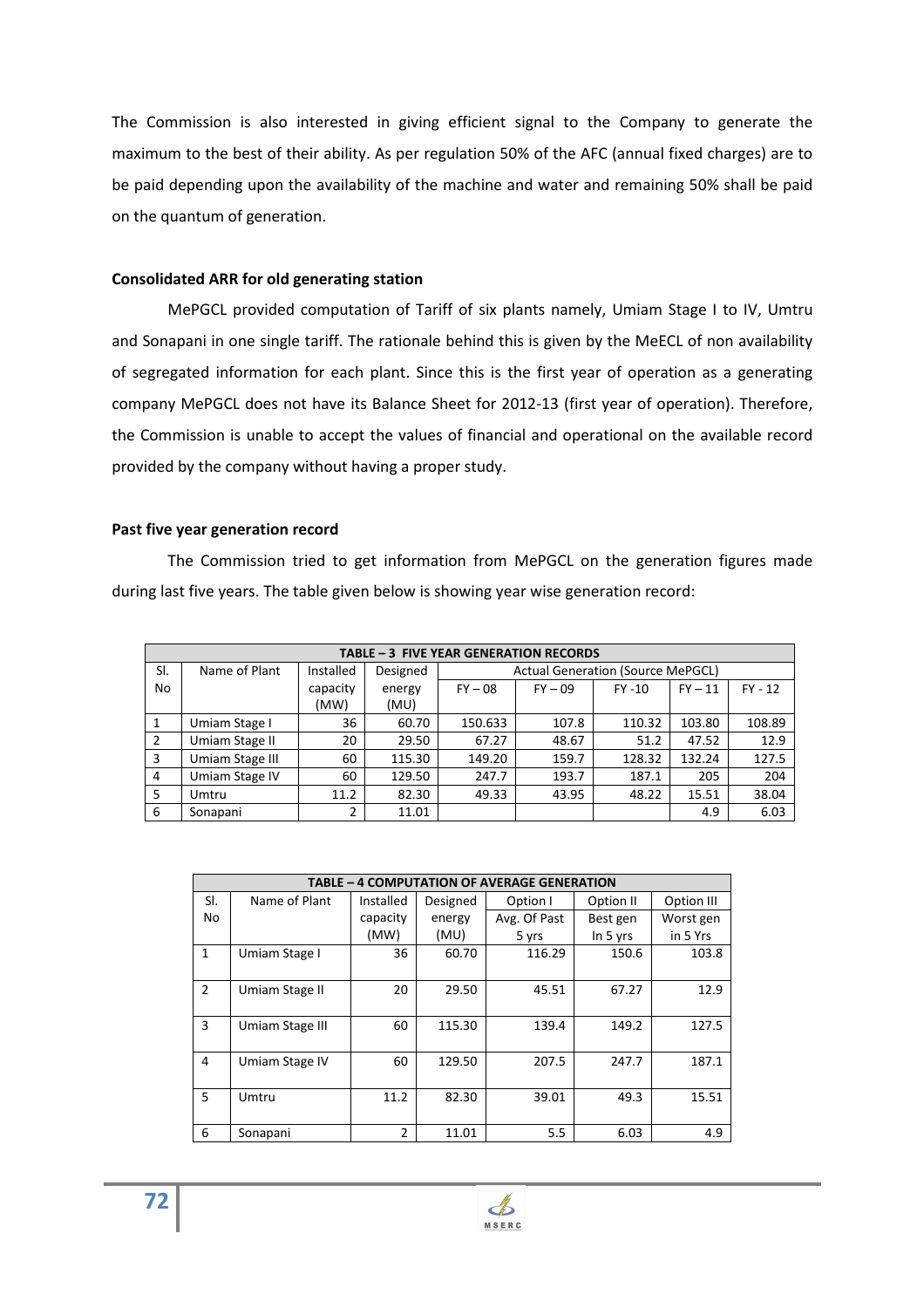The Commission in its Order for 2011-12 & 2012-13 passed on  $20<sup>th</sup>$  January 2012 had fixed the generation from MeECL (MePGCL as a part of MeECL) as follows:

|               | <b>TABLE - 5 ACTUAL GENERATION RECORD</b> |           |          |         |                                                     |        |           |        |           |
|---------------|-------------------------------------------|-----------|----------|---------|-----------------------------------------------------|--------|-----------|--------|-----------|
| SI.           | Name of Plant                             | Installed | Designed |         | <b>Actual Generation (Source MeECL)</b>             |        |           |        |           |
| No            |                                           | capacity  | energy   |         |                                                     |        |           |        |           |
|               |                                           | (MW)      | (MU)     | 2009-10 | 2010-11<br>2012-13<br>2011-12<br>2011-12<br>2012-13 |        |           |        |           |
|               |                                           |           |          |         | (As<br>(As                                          |        |           |        |           |
|               |                                           |           |          |         |                                                     |        | approved) |        | approved) |
| 1             | Umiam Stage I                             | 36        | 60.70    | 110.32  | 103.80                                              | 107.25 | 110.86    | 108.29 | 108.29    |
| $\mathcal{P}$ | Umiam Stage II                            | 20        | 29.50    | 51.18   | 47.52                                               | 12     | 12.6      | 37.72  | 52.74     |
| 3             | Umiam Stage III                           | 60        | 115.30   | 137.25  | 132.24                                              | 150.40 | 125.28    | 131.17 | 131.17    |
| 4             | Umiam Stage IV                            | 60        | 129.50   | 187.31  | 204.93                                              | 203.20 | 195.05    | 195.07 | 195.07    |
| 5.            | Umtru                                     | 11.2      | 82.30    | 48.22   | 15.51                                               | 18     | 36        | 33.24  | 33.24     |
| 6             | Sonapani                                  |           | 11.01    | 1.87    | 5.16                                                | 11.83  | 6.5       | 7.89   | 7.89      |

 Analysing the above data the Commission is not agreed to the designed energy estimated by the MePGCL in its Tariff application. Considering the past trend on the basis of available data, the Commission at this stage has allowed the average value of last five years actual generation from each plant. This value shall be considered for determining the tariff for 2013-14. However, the Commission is open to make necessary changes in the next tariff filing depending upon the actual records of generation of past ten years and MePGCL proposal for fixing the designed energy. MePGCL vide its letter dated 25.02.2013 on oath submitted that the average annual generation for the last ten years for six existing generating station is 540.70 MU. This figure is almost matching with the Commission's approved figure of 553.21 MU which is based on recent five years data. Accordingly, the Commission is approving 553.21 MU as the designed energy for six plants in the following manner:

|                | TABLE - 6 PROVISIONALLY APPROVED DESIGNED ENERGY (MU) |                   |                  |  |  |  |  |
|----------------|-------------------------------------------------------|-------------------|------------------|--|--|--|--|
| Sl. No         | Name of Plant                                         | FY 2013-14        | FY 2013-14       |  |  |  |  |
|                |                                                       | (MePGCL proposal) | (MSERC approval) |  |  |  |  |
| 1              | Umiam Stage I                                         | 108.30            | 116.29           |  |  |  |  |
|                |                                                       |                   |                  |  |  |  |  |
| $\mathfrak{p}$ | Umiam Stage II                                        | 54.66             | 45.51            |  |  |  |  |
|                |                                                       |                   |                  |  |  |  |  |
| 3              | Umiam Stage III                                       | 133.60            | 139.4            |  |  |  |  |
|                |                                                       |                   |                  |  |  |  |  |
| 4              | Umiam Stage IV                                        | 201.02            | 207.5            |  |  |  |  |
|                |                                                       |                   |                  |  |  |  |  |
| 5              | Umtru                                                 | 26.32             | 39.01            |  |  |  |  |
|                |                                                       |                   |                  |  |  |  |  |
| 6              | Sonapani                                              | 6.07              | 5.5              |  |  |  |  |
|                | Total                                                 | 529.96            | 553.21           |  |  |  |  |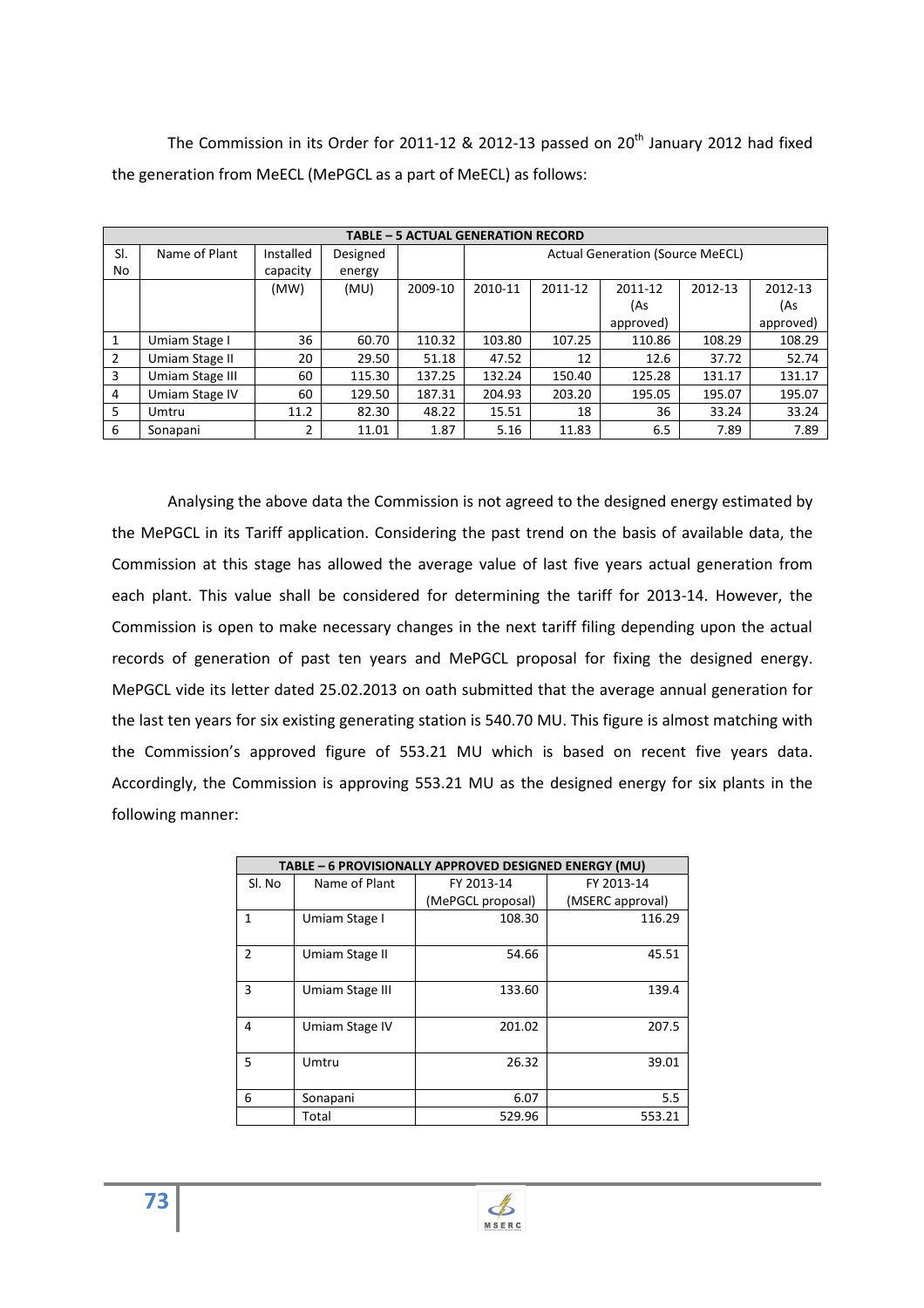### **Auxiliary consumption**

 MePGCL has given auxiliary consumption and transformation losses for each generating station as per the Regulation in the following table:

| TABLE - 7 AUXILIARY/TRANSFORMOTION CONSUMPTION (%) |                           |                           |  |  |  |  |
|----------------------------------------------------|---------------------------|---------------------------|--|--|--|--|
| Name of the Plant                                  | Auxiliary consumption (%) | Transformation losses (%) |  |  |  |  |
| Umiam Stage I                                      | 0.7                       | 0.5                       |  |  |  |  |
| Umiam Stage II                                     | 0.7                       | 0.5                       |  |  |  |  |
| Umiam Stage III                                    | 0.7                       | 0.5                       |  |  |  |  |
| Umiam Stage IV                                     | 1.0                       | 0.5                       |  |  |  |  |
| Umtru                                              | 0.7                       | 0.5                       |  |  |  |  |
| Sonapani                                           | በ 7                       | 0.5                       |  |  |  |  |

The Commission has agreed on the above proposal.

## **Determination of Annual Fixed Charges**

## **Component of Tariff**

 In accordance with the Regulation the Tariff for supply of electricity from Hydro Power Generating Station shall comprise of two parts namely, Annual Capacity Charges and Energy Charges. Fixed charges shall be comprised of following components:

- (1) Operation and Maintenance Expenses
- (2) Interest on Loan Capital
- (3) Interest on Working Capital
- (4) Depreciation as may be allowed by the Commission
- (5) Return on Equity as may be allowed by the Commission
- (6) Taxes on Income.

# **Return on Equity:**

Government of Meghalaya vide its Transfer Schemes 2010 issued on 31<sup>st</sup> March 2010 has segregated MeSEB into four companies namely, MeECL, MePGCL, MePDCL and MePTCL. In its transfer schemes the generation company has consisted five running power stations including Umiam Stage I to IV. The gross value of fixed assets as on 01.04.2008 was given as 286.49 crores. MePGCL has submitted to the Commission that gross fixed asset (GFA) as on 31.03.2012 for all old existing power stations at Rs.303.96 crores. The value of GFA has relevance for working out the depreciation and return on equity. MePGCL has claimed Rs.12.77 crores as return on equity on the equity based of Rs.91.19 crore. They have also submitted that Government of Meghalaya has

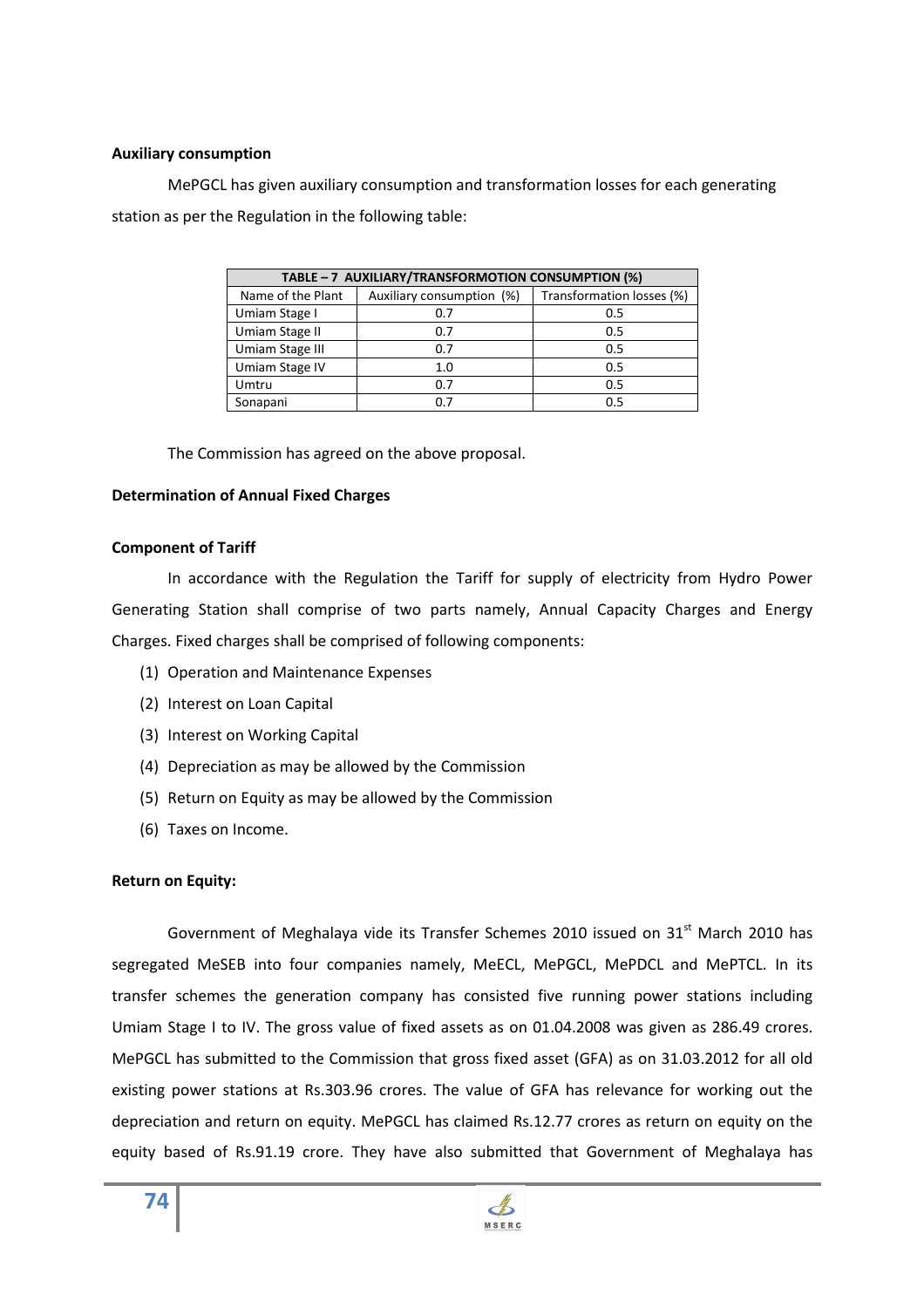notified on 31.03.2012 equity of Rs.248.4 crores. The Commission is at this stage not going into the notification of the State Government for the purpose of determining the tariff. Without the audited records after the transfer schemes is notified, the Commission allows 1/3 of return on equity as allowed in 2012-13 to each utility separately. The Commission shall take a final view on amount of return on equity on the basis of audited accounts of MePGCL, equity shown in the statement of accounts and prudence check. Accordingly, the Commission allows 9.43 crores as return on equity to MePGCL in 2013-14. However, the Commission directs the MePGCL to give the details of assets added in the old power stations from the original GFA of Rs.286.49 crores as on 01.04.2008 up to 31.03.2012.

| TABLE $-8$ GFA (Rs. Cr.)     |                      |                      |  |  |  |
|------------------------------|----------------------|----------------------|--|--|--|
| <b>Particulars</b>           | As proposed by MeECL | As approved by MSERC |  |  |  |
| Total GFA (Rs. Cr)           | 303.96               | 286.49               |  |  |  |
| Total Equity Amount (Rs. Cr) | 91.19                | 85.95                |  |  |  |
| Return on Equity (%)         | 14                   | 14                   |  |  |  |
| Return on Equity (Rs. Crs)   | 12.77                | $9.43*$              |  |  |  |

 $*1/3<sup>rd</sup>$  of previous year allowed ROE.

#### **Depreciation:**

 Regulation prescribes that for the purpose of depreciation the capital cost of the assets as admitted by the Commission that the opening value is recorded in the Balance Sheet. The transfer schemes also prescribe that all the value of fixed assets, equity and other details shall be taken from the audited balance sheet of MePGCL. The Commission at this stage has no record of Balance Sheet of MePGCL and therefore admitting the depreciation charges provisionally. MePGCL has projected that useful life of all projects namely Umiam Stage I, II, III and Umtru has already completed and therefore no depreciation is proposed for the same. However, MePGCL has claimed Rs.14.11 crore as depreciation charges for R & M of Umiam Stage I & IV. For Sonapani MePGCL has claimed Rs.0.5 crore as depreciation charges. The useful life of the project as per the Regulation is 35 years for Hydro Electric Project. Accordingly, Umiam Stage I (36 MW) has completed its life in the year 2000, Umiam Stage II & III have completed their life in 2005/2009 and Umiam Stage IV has completed 20 years of its life in 2012. Similarly Umtru Power Station has completed its life in 1992. Therefore only Sonapani (1.5 MW) and Umiam Stage IV (60 MW) the depreciation charges need to be allowed. The purpose of depreciation is to make the repayment of principles of the loan and second is to create depreciation reserve for replacement of the machine. Since MeECL has nothing to pay back against these units, therefore, the Commission is allowing them depreciation so as to create a depreciation reserve out of this money for future investment and renovation and modernisation. The cost of the

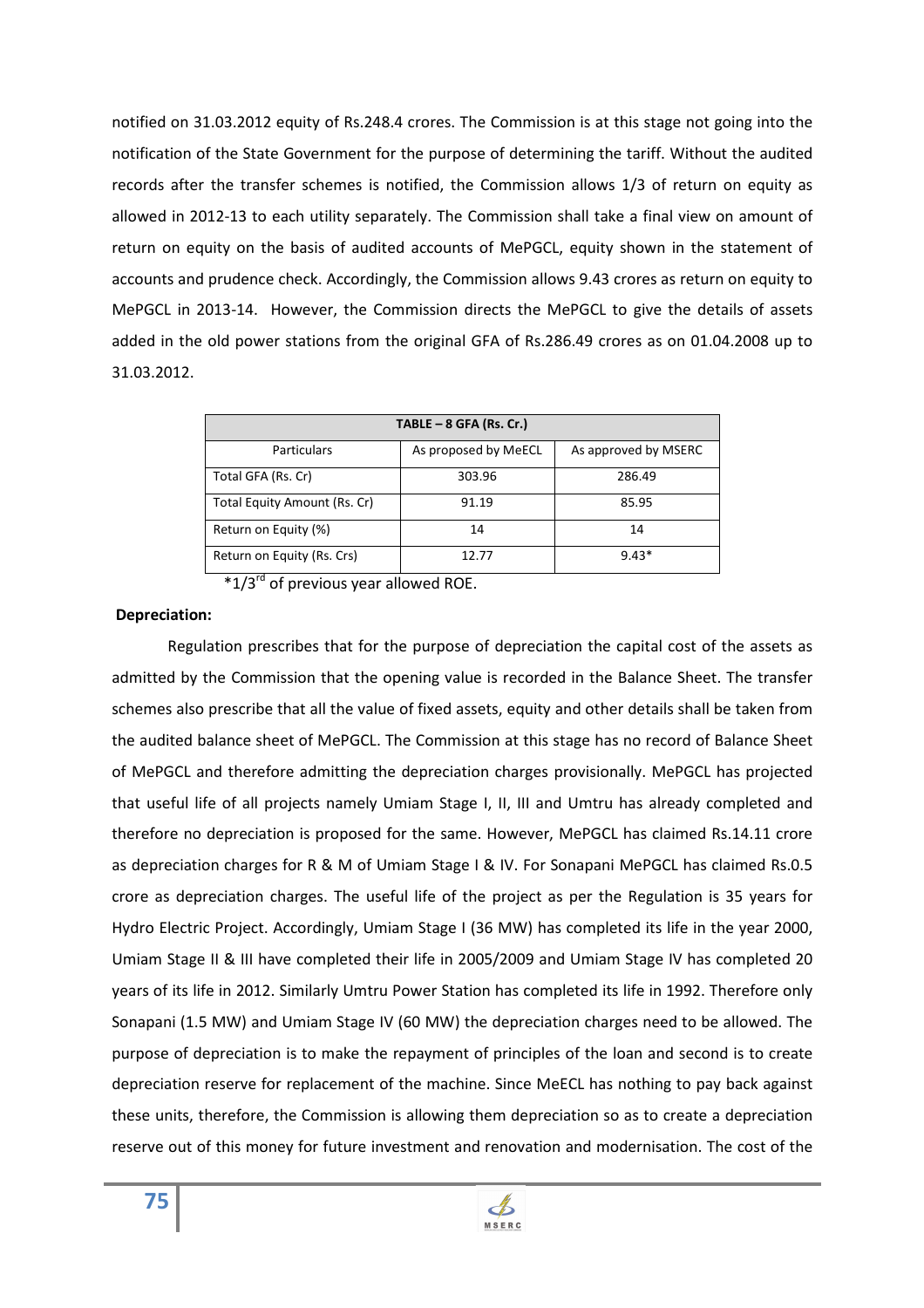project as per the original DPR is given as 38.79 crores. The Commission is allowing 5.28% as depreciation charges for 2013-14 tariffs.

| TABLE - 9 DEPRECIATION (Rs. Cr.)       |              |                 |                 |  |  |
|----------------------------------------|--------------|-----------------|-----------------|--|--|
| <b>Particulars</b>                     | Project cost | As proposed by  | As approved by  |  |  |
|                                        | (Rs.Cr)      | MePGCL (Rs. Cr) | MSERC (Rs. Cr.) |  |  |
| Umiam Stage IV                         | 38.79        | 14.11           | 1.85            |  |  |
| Sonapani                               | 10.60        | 0.5             | .5              |  |  |
| Total depreciation allowed for 2013-14 |              | 14.61           | 2.35            |  |  |

# **Operation & Maintenance expenditure for old power stations**

 In accordance with Regulation, O & M expenditure shall include employees cost, repair and maintenance and A & G cost. Regulation prescribes for old power stations which are more than five year old from based year 2007-08, the Commission shall allow actual operation and maintenance expenses. The Commission has directed MePGCL to furnish actual records of O & M expenses for last six months. MePGCL submitted data on actual expenses in the year 2012-13 for the period April to September 2012. The Commission therefore took the records made available by MePGCL to it for determination of tariff for generating stations. MePGCL also provided in the ARR the computation of generation O & M cost on the basis of statements VI of the Audited Balance Sheet wherein cost of supply is distributed in generation, transmission, distribution and common heads. MePGCL has projected on the basis of the actual audited data of five years from FY 2004 to FY 2008 that generation cost to be 25% of the total operation and maintenance cost of MeECL. The common cost relating to stores, management and administration is distributed on the same percentage as was derived for O & M cost. After considering the total cost of operation and maintenance for generation after allocation of common cost, MePGCL has work out cost for 2008-09 after escalating it by 5.17% as given in the regulation. Determining cost for 2008-09 MePGCL has added 50% increase in the employee cost for FY 2010 and work out the O & M cost for FY 2013-14 by escalating it @ 5.72%/. MePGCL in its reply dated 25.02.2013 has given the following details on actual expenses:

| TABLE - 10 ACTUAL EXPENSES OF GENERATION INCLUDING MLHEP FOR 2012-13 (Rs. Cr.) |                    |              |             |         |             |        |  |
|--------------------------------------------------------------------------------|--------------------|--------------|-------------|---------|-------------|--------|--|
| SI.                                                                            |                    | April – Sept | Oct - March |         |             |        |  |
| No.                                                                            | <b>Particulars</b> | A)           | (E)         | Arrears | Outstanding | Total  |  |
| 1                                                                              | R & M              | 1.15         | 1.15        |         | 4.57        | 6.87   |  |
| 2                                                                              | Employees          | 16.18        | 16.18       | 5.12    | 0.17        | 37.65  |  |
| 3                                                                              | A & G              | 1.18         | 1.18        |         | 0.04        | 2.4    |  |
| 4                                                                              | Interest           | 87.8         |             |         |             | 87.8   |  |
|                                                                                | Total              |              |             |         |             | 134.72 |  |

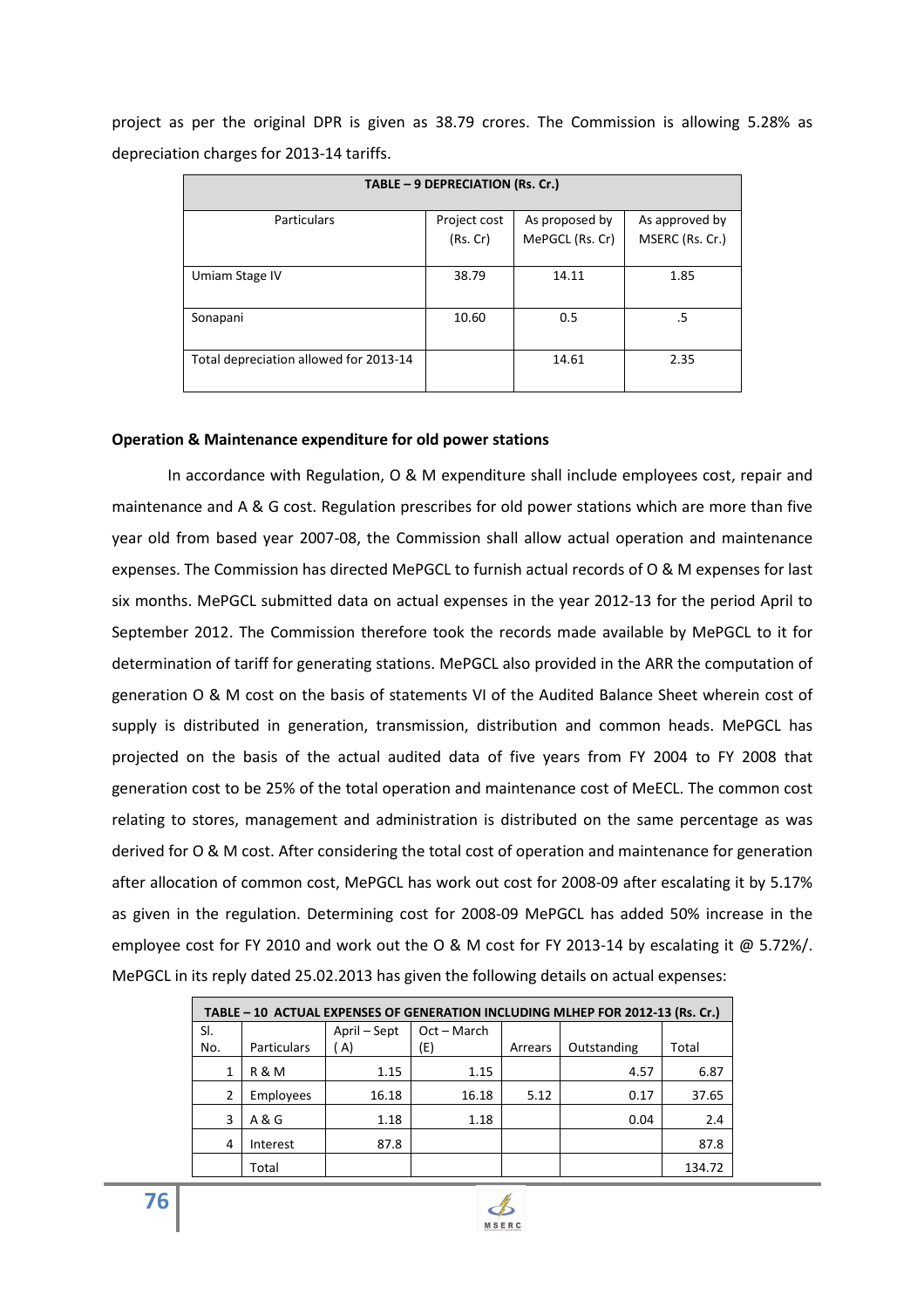The actual expenses towards O & M in 2012-13 are around 47 crores. Normal escalation to these expenditures at 5.72% will be around 50 crores in 2013-14. However, this expense includes the Leshka and Lakroh. As per MePGCL the common cost of MeECL shall be equally divided among three corporations. The actual of management cost in MeECL for 2012-13 is given by MePGCL as below:

| TABLE - 11 ACTUAL EXPENSES OF MANAGEMENT (MeECL) FOR 2012-13 (Rs. Cr.) |                    |              |             |         |             |       |  |  |
|------------------------------------------------------------------------|--------------------|--------------|-------------|---------|-------------|-------|--|--|
| SI.                                                                    |                    |              |             |         |             |       |  |  |
| No.                                                                    | <b>Particulars</b> | April - Sept | Oct - March | Arrears | Outstanding | Total |  |  |
| 1                                                                      | R & M              | 0.09         | 0.09        |         | 9.73        | 9.91  |  |  |
| 2                                                                      | Employees          | 28.62        | 28.62       | 11.18   | 0.01        | 68.43 |  |  |
| 3                                                                      | A & G              | 1.66         | 1.66        |         | 0.12        | 3.44  |  |  |
| 4                                                                      | Interest           | 0            |             |         |             |       |  |  |
|                                                                        | Total              |              |             |         |             | 81.78 |  |  |

 Adding one third of the MeECL cost shall give the total expenditures for MePGCL for O & M cost as Rs.74.18 crores which shall include Leshka and Lakroh. If we do not consider the payment of arrear, the total cost of O& M shall be 65.33 Crores for MePGCL in 2012-13. If we reduce this cost for Leshka, it will be around 40 Crores in 2012-13. Applying escalation the O&M cost for 2013-14 shall be around Rs. 43 Crores. The total actual cost including interest shall be around 162 crores which is given in the Table below. If we add RoE and depreciation for payment of principle against the loan taken for Leshka it will be around 200 crores for 2013-14.

|     | TABLE -12 ACTUAL TOTAL EXPENSES OF GENERATION FOR 2012-13 (Rs. Cr.) |              |             |         |             |        |  |  |
|-----|---------------------------------------------------------------------|--------------|-------------|---------|-------------|--------|--|--|
| SI. |                                                                     |              |             |         |             |        |  |  |
| No. | <b>Particulars</b>                                                  | April - Sept | Oct - March | Arrears | Outstanding | Total  |  |  |
| 1   | <b>R&amp;M</b>                                                      | 1.18         | 1.18        |         | 7.81        | 10.17  |  |  |
| 2   | Employees                                                           | 25.72        | 25.72       | 8.85    | 0.17        | 60.46  |  |  |
| 3   | A & G                                                               | 1.73         | 1.73        |         | 0.08        | 3.55   |  |  |
| 4   | Interest                                                            | 87.8         |             |         |             | 87.8   |  |  |
|     | Total                                                               |              |             |         |             | 161.98 |  |  |

Accordingly the Commission is allowing the proposed O&M cost at Rs.43.93 crores as the provisional O & M cost for old generating stations except Sonapani, Leshka and Lakroh. However, the Commission shall review this cost at the time of actual records of O & M expenses made during 2013-14 at the time of next filing.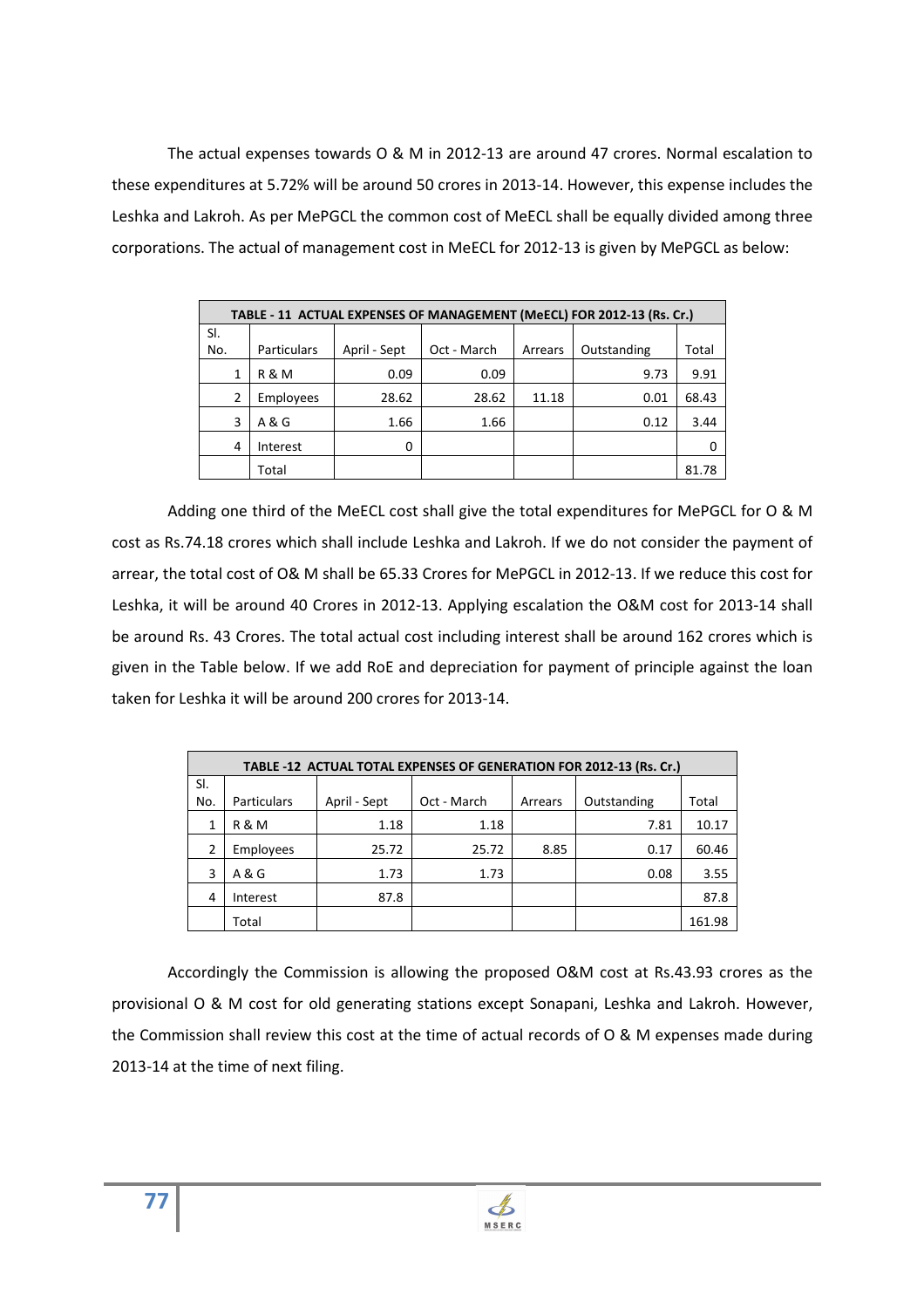| TABLE - 13 O & M EXPENSES (Rs. Cr.) |            |                                 |            |                      |  |  |
|-------------------------------------|------------|---------------------------------|------------|----------------------|--|--|
|                                     |            | As proposed by MePGCL (Rs. Cr.) |            | As approved by MSERC |  |  |
|                                     |            |                                 |            | (Rs. Cr.)            |  |  |
| <b>Particulars</b>                  | FY 2011-12 | FY 2012-13                      | FY 2013-14 | FY 2013-14           |  |  |
| R & M expenses                      | 6.58       | 6.95                            | 7.35       | 7.35                 |  |  |
| Employees cost                      | 31.34      | 33.13                           | 35.02      | 35.02                |  |  |
| A & G cost                          | 1.39       | 1.47                            | 1.55       | 1.55                 |  |  |
| O & M cost for 2013-14              | 39.30      | 41.55                           | 43.93      | 43.93                |  |  |

O & M expenses for Sonapani are allowed at Rs.0.27 crore for 2013-14. Therefore total O & M expenses for old generating stations are Rs. 44.2 crores for 2013-14.

## **Interest on Working Capital:**

 The purpose of providing interest on working capital is to meet O & M expenses for one month and receivable equivalent to two months of fixed cost. MePGCL has projected total 3.46 crores as interest on working capital to meet their day to day cash requirement. The Commission has scrutinised from the data provided by MePGCL that they have not spent any amount towards interest paid to Banks for working capital. The Commission is approving AFC to be charged every month from the distribution licensee after one month consumption. Accordingly the Commission is allowing 50% of working capital to MePGCL for 2013-14. However, MePGCL shall submit the actual records of working capital taken from the Bank in the next tariff filing for the purpose of finalisation of this cost. Till such time the Commission is allowing Rs. 1.88 crores as working capital interest for old power station and Sonapani for 2013-14.

| TABLE - 14 INTEREST ON WORKING CAPITAL (Rs. Cr.)           |                                  |                                  |  |  |  |
|------------------------------------------------------------|----------------------------------|----------------------------------|--|--|--|
| <b>Particulars</b>                                         | As proposed by<br>MeECL (Rs. Cr) | As approved by<br>MSERC (Rs. Cr) |  |  |  |
| Working capital required for 2013-14 (Rs. CR)              | 23.5                             | 11.75                            |  |  |  |
| Rate of interest (%)                                       | 14.75                            | 14.75                            |  |  |  |
| Amount of interest on working capital (Rs. Cr) for 2013-14 | 3.46                             | 1.88                             |  |  |  |

#### **Connectivity and SLDC charges:**

 Regulation prescribes a claim of SLDC and connectivity charges by generating company. MePGCL has submitted the following charges: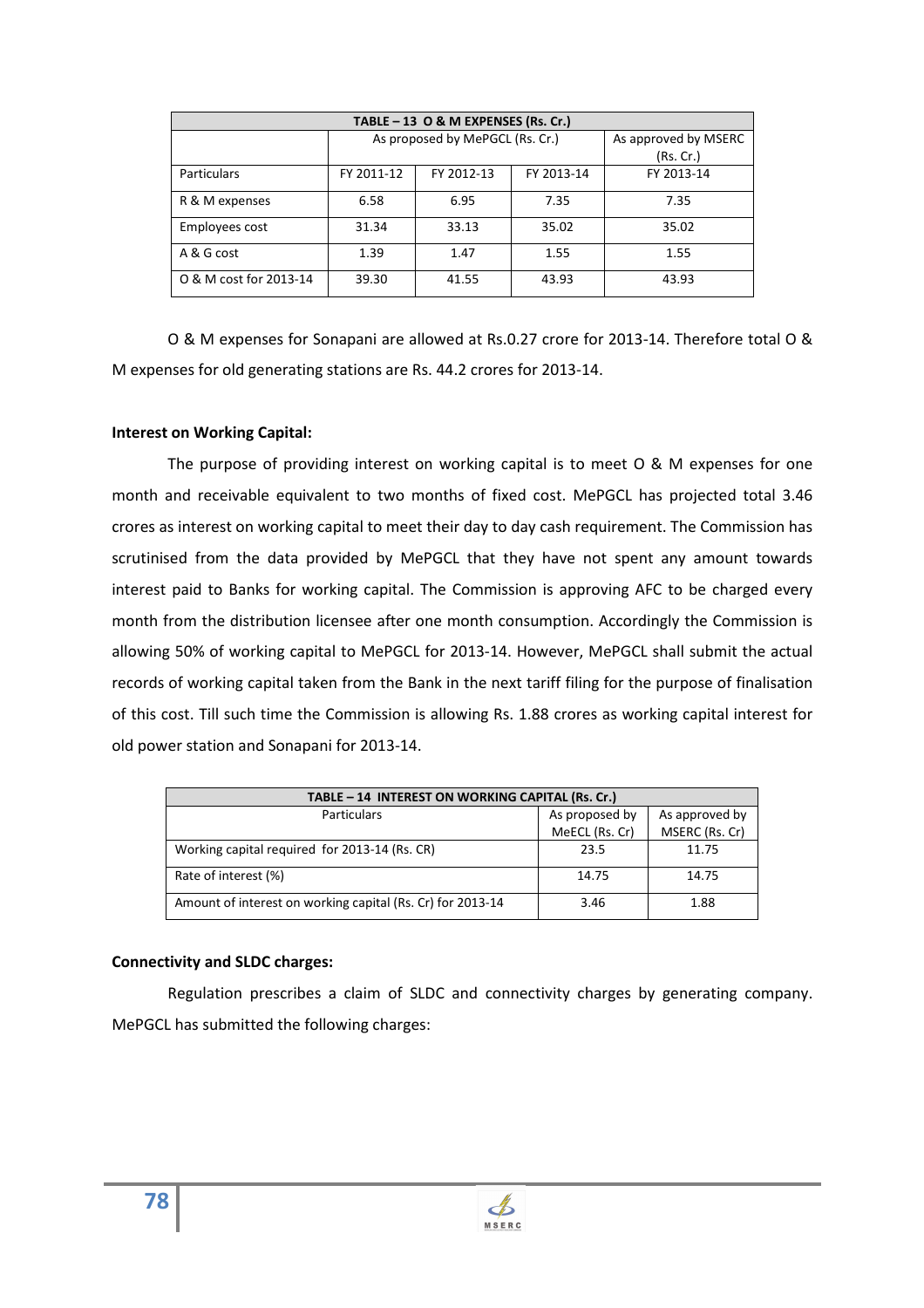| TABLE - 15 SLDC CHARGES (Rs.Cr.) |                |                      |  |  |  |  |
|----------------------------------|----------------|----------------------|--|--|--|--|
| <b>Particulars</b>               | As proposed by | As approved by MSERC |  |  |  |  |
|                                  | MeECL (Rs. Cr) | (Rs. Cr)             |  |  |  |  |
| SLDC charges for Umiam Stage I   | 0.23           | 0.15                 |  |  |  |  |
| SLDC charges for Umiam Stage II  | 0.13           | 0.085                |  |  |  |  |
| SLDC charges for Umiam Stage III | 0.38           | 0.25                 |  |  |  |  |
| SLDC charges for Umiam Stage IV  | 0.38           | 0.25                 |  |  |  |  |
| <b>SLDC</b> charges for Umtru    | 0.08           | 0.04                 |  |  |  |  |
| SLDC charges for Sonapani        | 0.01           | 0.005                |  |  |  |  |

 The Commission has approved SLDC charges as approved in the Tariff Petition for SLDC for 2013-14 at Rs. 2.62 crores against their demand of Rs.4 crores. Accordingly, the charges for all the beneficiaries are being derived on the basis of the approved figures. MePGCL shall pay Rs.1.31 crores as SLDC charges in 2013-14.

Annual fixed charges approved for existing generating stations except Leshka and Lakroh. On the basis of the actual records and tariff petition the Commission has allowed the following charges as Annual Fixed Charges to be charged from six old generating stations namely, Umiam Stage I to IV, Umtru and Sonapani. The summary is given below:

| TABLE - 16 ANNUAL FIXED CHARGES FOR EXISTING PLANT (Rs. Cr.) |            |                                |                                   |                  |  |  |  |  |
|--------------------------------------------------------------|------------|--------------------------------|-----------------------------------|------------------|--|--|--|--|
|                                                              |            | As proposed by MeECL (Rs. Cr.) | As approved by<br>MSERC (Rs. Cr.) |                  |  |  |  |  |
| <b>Particulars</b>                                           | Old assets | Sonapani                       | <b>Total AFC</b>                  | <b>Total AFC</b> |  |  |  |  |
| O & M expenses                                               | 43.93      | 0.27                           | 44.20                             | 44.2             |  |  |  |  |
| Depreciation                                                 | 14.11      | 0.50                           | 14.61                             | 2.35             |  |  |  |  |
| Interest on Loan                                             | 0          | $\Omega$                       | $\Omega$                          | 0                |  |  |  |  |
| Interest on working capital                                  | 3.42       | 0.04                           | 3.46                              | 1.88             |  |  |  |  |
| Return on Equity                                             | 12.77      | 0.46                           | 13.22                             | 9.43             |  |  |  |  |
| Income Tax                                                   | $\Omega$   | $\Omega$                       | $\Omega$                          | 0                |  |  |  |  |
| SLDC charges                                                 | 1.19       | 0.01                           | 1.20                              | 0.78             |  |  |  |  |
| Total AFC (Rs. Cr)                                           | 75.41      | 1.28                           | 76.69                             | 58.64            |  |  |  |  |
| Less Non Tariff Income (Rs. Cr.)                             | 0.05       | $\Omega$                       | 0.05                              | 0.0              |  |  |  |  |
| Net AFC (Rs. Cr.)                                            | 75.36      | 1.28                           | 76.64                             | 58.64            |  |  |  |  |

# **Recovery of annual fixed charges:**

 As per the regulation the recovery of annual fixed charges has to be made in two parts namely, capacity charges and energy charges. This year the Commission is allowing the basic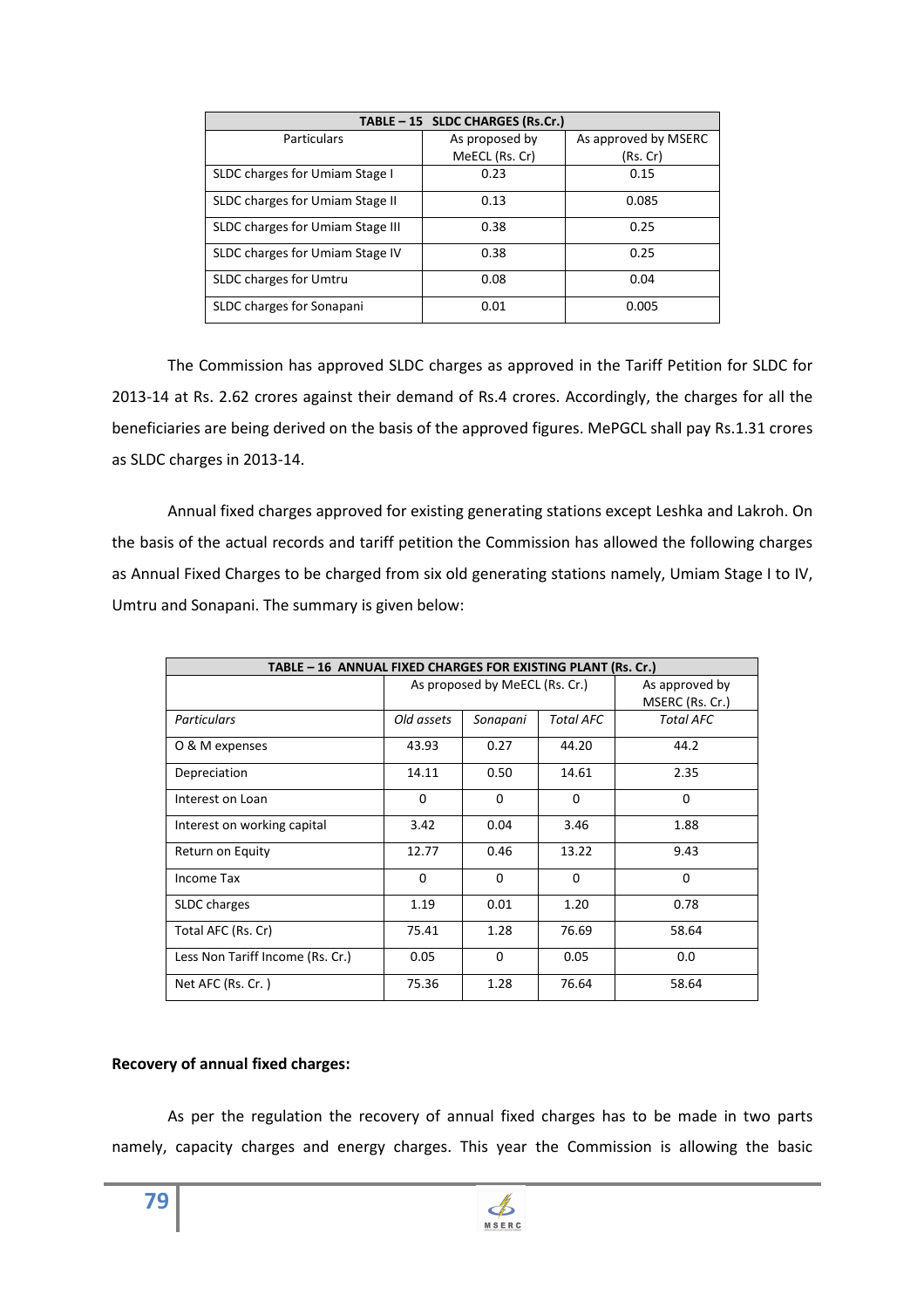principles of recovery of charges through two part tariff in a simpler form. 50% recovery of fixed charges of Rs.58.64 crores in 2013-14 shall be made in 12 equal monthly instalments from MePDCL which shall be Rs.2.44 crores per month from the generating company for six existing plants. This amount shall be paid by MePDCL to MePGCL every month within seven days of invoice. Remaining terms and conditions shall be as per the Regulation. In addition to the fixed charges, generating company shall also recover 50% of annual fixed charges i.e. Rs.29.32 crores through energy charges on actual production of electricity by it. The energy charges shall be calculated in the following manner:

Saleable energy = 553.21 MU – Auxiliary Consumption and Transformation Losses = 542 MU = 54 paisa per unit.

#### **Allocation of AFC Plant Wise:**

 Regulation prescribes that annual fixed charges should be determined for each generating station so that the availability of the machine is validated by the concerned Load Despatch Centre on the basis of the schedules provided by each generating station for optimal utilisation of all the energy declared to be available. MePGCL has proposed that due to unavailability of information with regard to old power station like Umiam Stage I & II, they are proposing a common pool tariff for their six existing generating stations. On the basis of the information provided by the MePGCL the Commission has determined the total AFC for 2013-14 for six plants namely: Umiam Stage I, Umiam Stage II, Umiam Stage III, Umiam Stage IV, Umtru and Sonapani. The total installed capacity of the plant is 188.7 MW and the generation available from these plants is 542 MU. For the sake of clarity and efficiency, the Commission has tried to allocate the total annual fixed charges to be recovered from the beneficiary MePDCL in the Financial Year 2013-14 on these plants on the basis of their capacity. This will give a signal to each generating station to make their schedules to SLDC on the basis of their capacity to generate and availability subject to installation of ABT meters. The station wise tariff shall give them a motivation to improve their current level of operation so as to make more generation and get revenue from each extra unit sold by them. This allocation is made only for the purpose of recovery of tariff from the distribution licensee on the basis of generation in 2013-14 from each plant. The Commission has also considered the AFC allocation given by MePGCL vide its letter dated 25.02.2013 which matches the Commission approved figures. The table given below has shown the station wise capacity charges and energy charges in 2013-14.

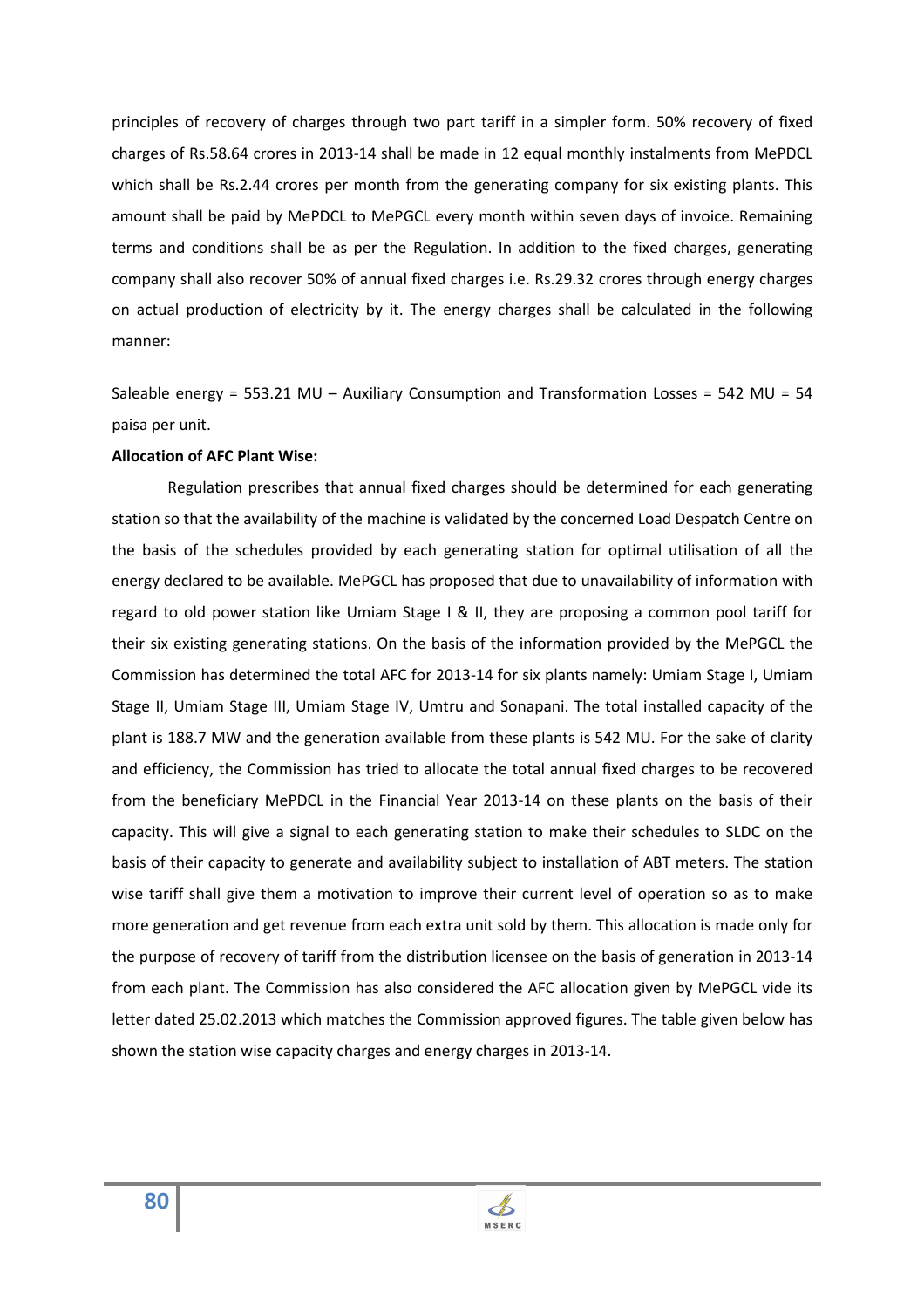| TABLE - 17 CAPACITY AND ENERGY CHARGES PLANTWISE FOR 2013-14 |                 |                |                 |            |              |              |
|--------------------------------------------------------------|-----------------|----------------|-----------------|------------|--------------|--------------|
| SI.                                                          |                 |                |                 |            | 50% as       | 50% as       |
| No.                                                          |                 |                |                 | <b>AFC</b> | Capacity     | energy       |
|                                                              |                 | Capacity       | Designed/Annual | Allocation | charges (Rs. | charges (Rs. |
|                                                              | Name of Plant   | (MW)           | Energy(MU)      | (Rs.Cr)    | Cr.          | /KWH)        |
| $\mathbf{1}$                                                 | Umiam Stage I   | 36             |                 |            |              |              |
|                                                              |                 |                | 116.29          | 11.15      | 5.575        | 0.485        |
| $\overline{2}$                                               | Umiam Stage II  | 20             |                 |            |              |              |
|                                                              |                 |                | 45.51           | 6.20       | 3.10         | 0.689        |
| $\overline{3}$                                               | Umiam Stage III | 60             |                 |            |              |              |
|                                                              |                 |                | 139.4           | 18.60      | 9.30         | 0.675        |
| 4                                                            | Umiam Stage IV  | 60             |                 |            |              |              |
|                                                              |                 |                | 207.5           | 18.60      | 9.30         | 0.450        |
| 5                                                            | Umtru           | 11.2           | 39.01           | 3.47       | 1.735        | 0.450        |
| 6                                                            | Sonapani        | $\overline{2}$ | 5.5             | 0.62       | 0.31         | 0.570        |
|                                                              | Total           | 189.2          | 553.21          | 58.64      | 29.32        | 0.537        |

 MePGCL shall recover fixed charges on per month basis from MePDCL the beneficiary on the basis of availability of machines in accordance with the above table. Similarly, energy charges shall also be recovered in addition to fixed charges on the basis of energy generation from each plant separately. In case of short fall in AFC in 2013-14 due to less generation or less availability of the machine the Commission shall review the matter in next tariff filing and take the action in accordance with regulations.

## **Leshka Hydro Electric Project:**

#### **Background**

 Myntdu Leshka Hydro Electric Project is situated in Jaintia Hills comprising of three units of 42 MW each. It is reported by MePGCL vide letter dated 11.02.2013 that two machines of MLHEP are commissioned on 01.04.2012 and the last one is supposed to be commissioned in March/April 2013-14. The techno economic clearance of this project was accorded by CEA vide its Letter dated 20.09.1999. At that point of time this project was being looked after by MeSEB. CEA had sanctioned two units of 42 MW each to generate 372.69 MU in a 90% dependable year. The time for completion of the project was envisaged to be five years. The capital cost for two units was approved by CEA at Rs.363.08 crores. The funding of the scheme was accorded at 30% equity and 70% loan including 20% loan from Government of Meghalaya. The hard cost of the project was estimated at Rs. 285.4 crores and Rs.75.9 crores was estimated as interest during construction. The approval was granted with a condition that the estimated cost of the scheme shall not exceed the approved cost except on

**MSERC**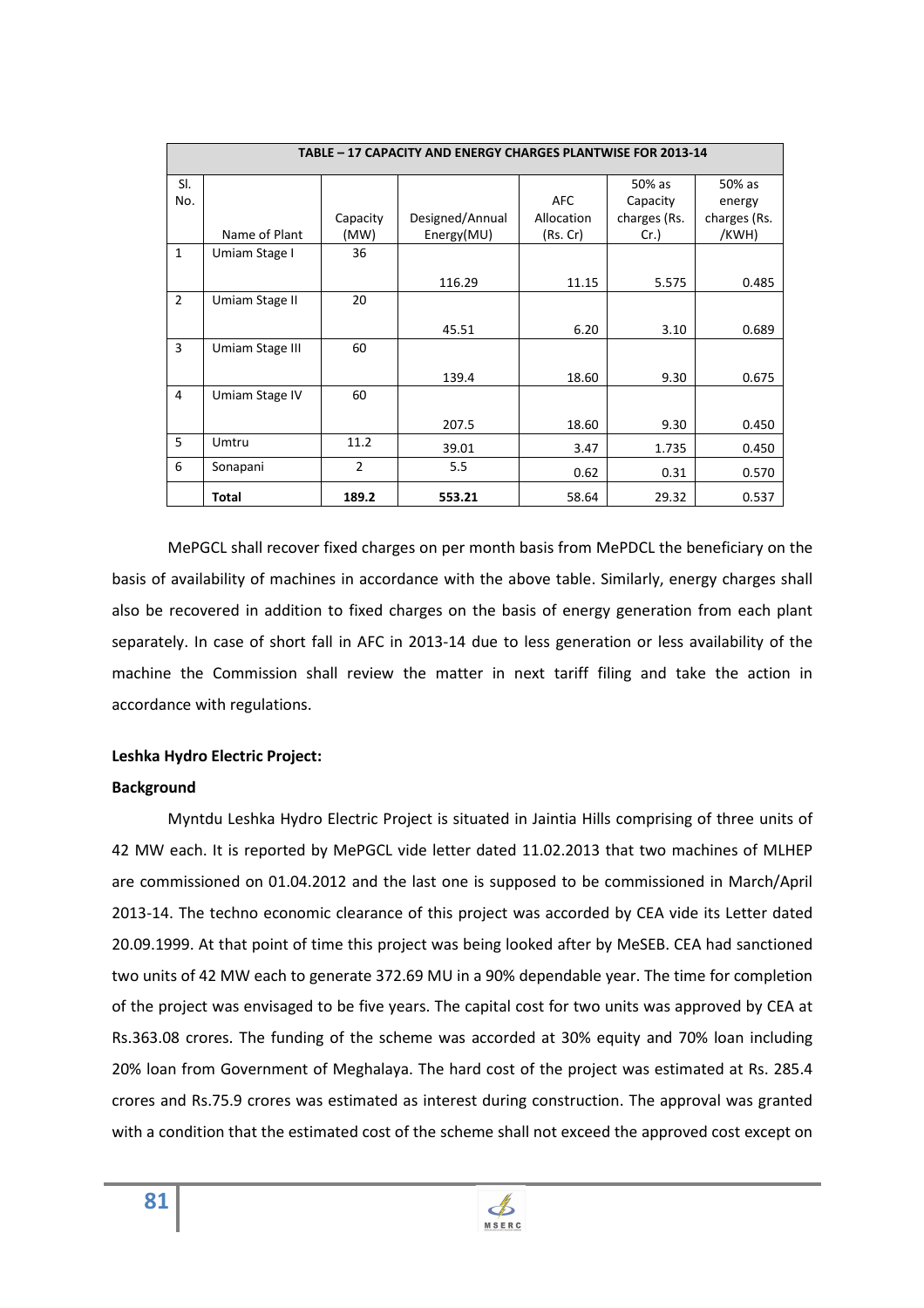certain conditions this cost may be reviewed by an expert committee. The conditions on which cost can be varied were as follows:

- (1) Interest during construction subject to the condition shall not exceed Rs.75.9 crores.
- (2) Change in rate of Indian Taxes and Duties such as excise, sale tax, custom, work tax and additional taxes levied subsequent to issue of TEC.
- (3) Change of Indian Law resulting in change in cost.

The TEC was given to MeSEB with this condition that they will timely implement the transmission scheme for evacuation of power and get all statutory clearances. CEA has also mentioned that any financial packages for this project should not be inferior to the financial packages sanctioned in the TEC. They have mentioned that in case the time kept between the techno economic clearances (TEC) of the scheme by CEA and actual start of work on the project by MeSEB is three years or more a fresh TEC has to be obtained by MeSEB. In the TEC, CEA has mentioned that Government of Meghalaya should constitute an expert committee consisting of representatives from MeSEB and Government of Meghalaya to review the enhanced cost if any. Subsequently, MeSEB vide their letter dated 15.02.2007 requested CEA for scrutiny of revised cost estimate for Leshka (84 MW) project. CEA vide their letter dated 16.03.2007 has observed the following:

- (1) Original estimated cost of MLHEP was Rs. 366.08 crores including IDC of Rs.77.72 crores.
- (2) Revised completion cost intimated by MeSEB is Rs.671.29 crores including IDC of Rs.466.68 crores.
- (3) The cost of generation at a capital cost of Rs.671.29 has been shown as Rs.2.83 per unit. However, as per the CERC guidelines at 14% return on equity the cost of production is coming around Rs.3.60 per unit (first year) and Rs.2.68 paisa per unit (levelised).
- (4) The reason for increased in cost has been shown as escalation, inadequate provision of cash, no provision, change in scope and designed and establishment.
- (5) The project is reported to be in full swing and programme to be completed by June 2008.

CEA in their letter dated 16.03.2007 has recommended that the matter is serious and should be investigated by Government of Meghalaya and MeSEB.

MePGCL (a part of MeECL) has submitted a Tariff Petition to the Commission on 14.12.2012 proposing a capital cost of Rs.1173.13 for MLHEP (3 x 42 MW). Since there is a large variation in the capital cost sanctioned by the appropriate authority and actual cost as estimated by MeECL, the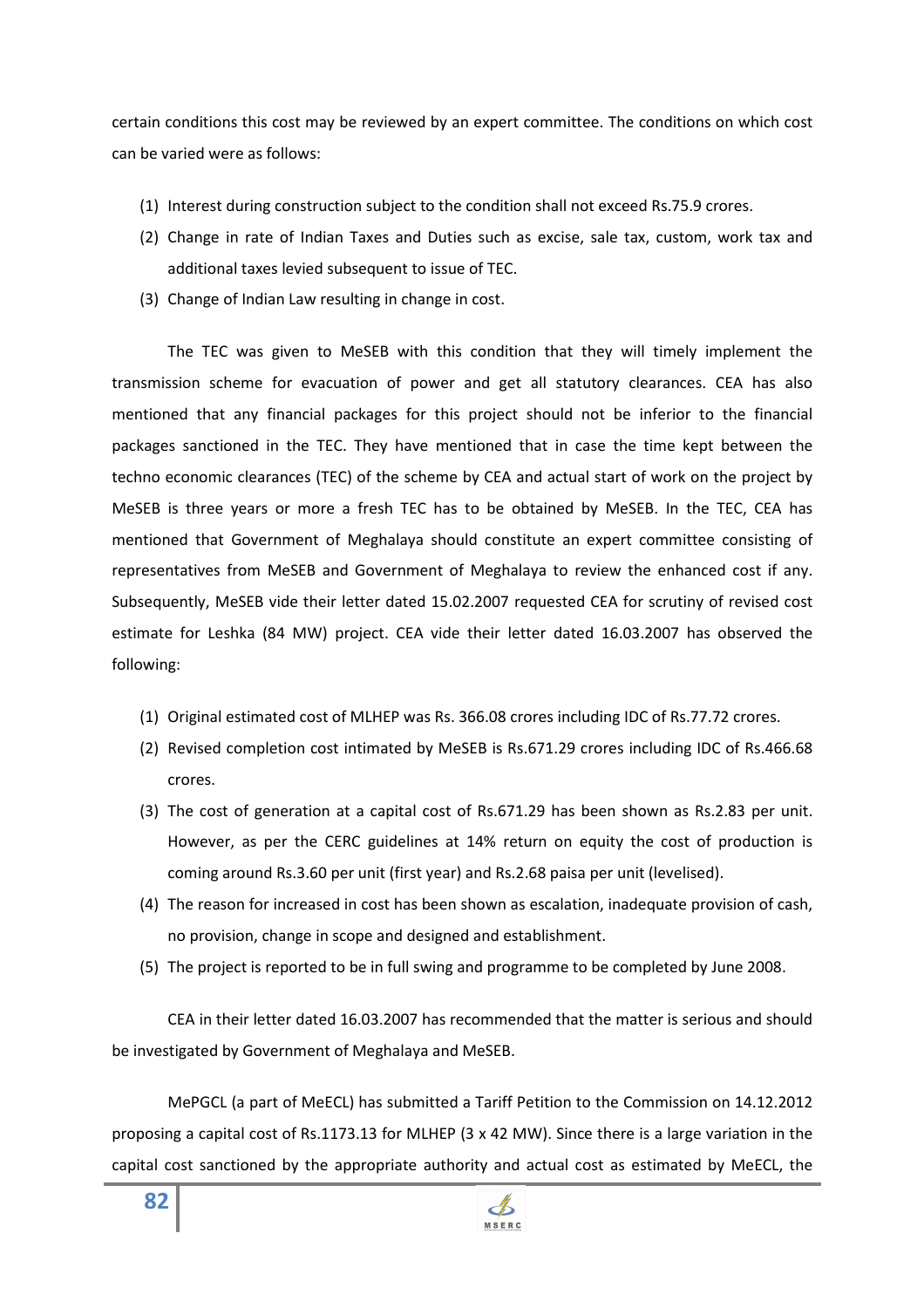Commission is not in position to accept the actual cost to be passed through in the consumer's tariff without investigation of actual cost and the reasons for deviation made by MeECL and Government of Meghalaya. The Commission is unable to allow this high capital cost in the consumer's tariff without getting the audited and verified accounts as required under the tariff regulations. The Commission has sent the following queries to the MePDCL for its response:

- (a) Copies of DPR and Techno Economic Clearances issued by CEA for Leshka Stage I & II and other projects.
- (b) Estimated approved cost of the project by CEA and actual expenditure made so far is required to be furnished. Break up of cost overrun with controllable and uncontrollable factor should also be submitted.
- (c) The estimation of energy availability as envisaged in the DPR.
- (d) Status of commercial agreement/PPA between MePDCL and MePGCL regarding capacity of allocation, annual expected generation and month wise availability of the plant.

The replies of the MePGCL given on 31.01.2013 on the queries are as follows:

- (a) It is submitted that in the original project report Leshka was plant to have only two units and hence the annual energy generation based on 90% dependable first for first two units (84 MW) was estimated at 372. 69 MU. However due to excess water availability from April to December a third unit of 42 MW was added to give 113.54 MU additionally. Therefore the total designed energy for Leshka (3 x 42 Mw) is estimated as 486.23 MU.
- (b) Copies of TEC for Stage I is enclosed.
- (c) CEA has approved TEC of Stage I Leshka (2 x 42 MW) 363.03 crores. MePGCL has submitted that MeECL was required to submit the detailed project cost for approval of CEA after COD achieved. They have mentioned that final approval of the project cost is not available to them from CEA.
- (d) The actual expenditure made so far on this project is Rs.1140.98 crores.
- (e) MePGCL has submitted that the cost overrun is attributable to several factors such a delay in getting statutory clearances, natural calamities, difficulties in plant erection, revision of estimates, revision is drawings, etc. They have mentioned that the TEC was granted in 1999, however, the project work in October 2004 after the final forest clearance. Even with this date of starting the project was to be completed by 2009. MePGCL has submitted that their cost of capital for MLHEP at Rs.1173.13 crores was approved by MeECL Board's of Directors on 01.06.2012.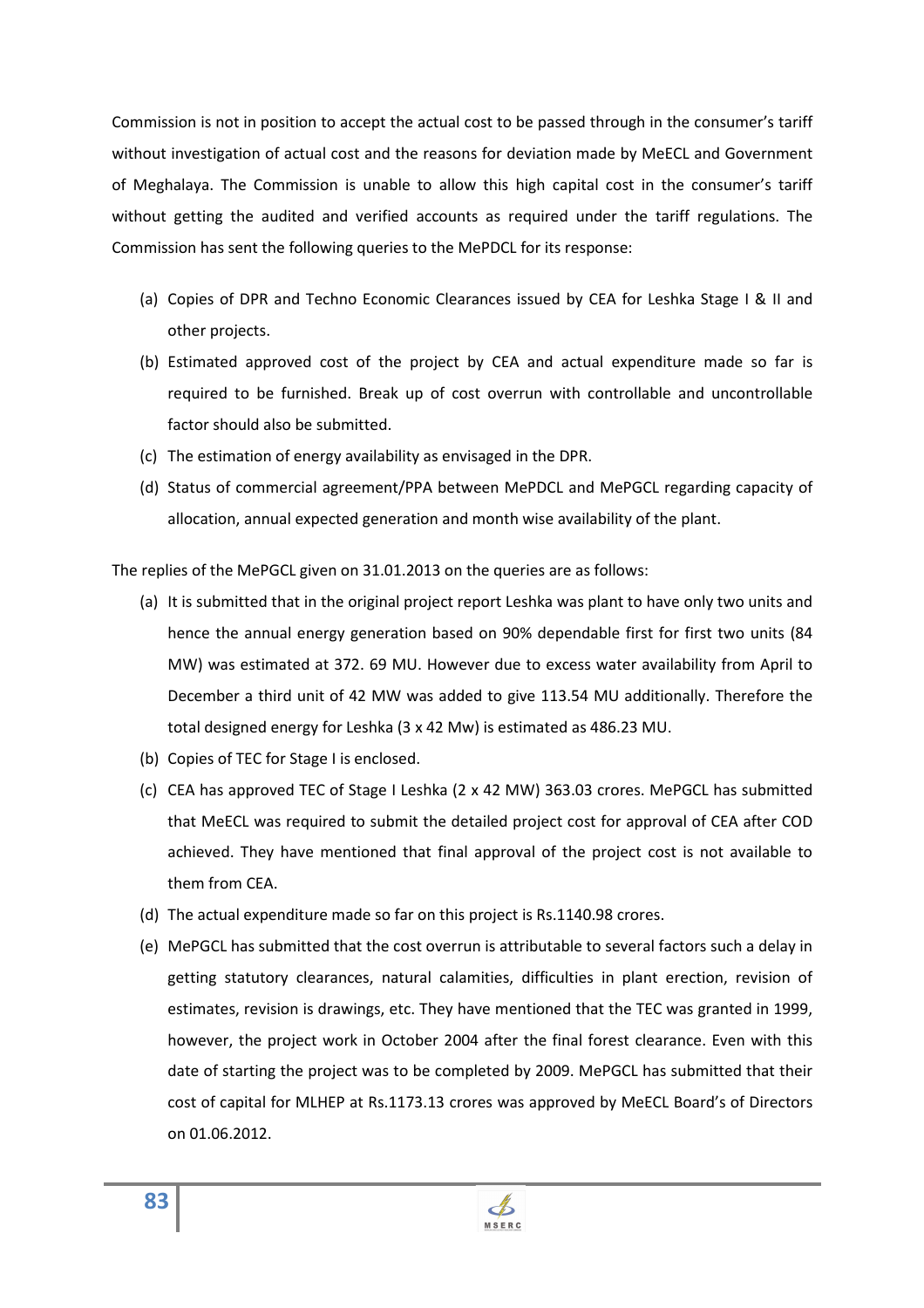(f) In their reply to the Commission, MePGCL has not given the breakup of controllable and uncontrollable cost overrun on this project. They have only mentioned that total cost overrun of around Rs.850 crores is uncontrollable. Even now the project is still to be completed its all three units.

After examining the replies of the MePGCL, the Commission is not sure that how much cost on this project should be allowed to be recovered from the consumer's tariff based on prudence check. The last approval from CEA on this project is given in 1999 and after this there is no approval of capital cost from the appropriate authority for tariff purpose.

As per Section 8 (1) of the Electricity Act, 2003, any generating company intending to set up a hydro generating station shall prepare and submit to the Authority for its concurrence, a scheme estimated to involve a capital expenditure exceeding such sum, as may be fixed by the Central Government, from time to time, by notification. In compliance with Section 8(1) of the Electricity Act, 2003, the Central Government vide Notification No. SO 550(E) dated 18.04.2006 has fixed Rs.500 crores as the limit of capital expenditure for various categories of hydroelectric schemes exceeding which the scheme is to be submitted to the Authority for concurrence. Accordingly the Commission is directing MePGCL the following:

- (i) To request to the State Government to constitute an expert committee for examining the cost of the project and take necessary steps to get the approval of CEA after completing the COD of all three units.
- (ii) To file a tariff petition to determine final tariff for Leshka project after COD is achieved in accordance with CERC Regulations.
- (iii) The filing should be based on audited accounts of expenditures incurred on Leshka Project.

In order to validate the claims of MePGCL towards financial commitment in payment of interest on loans, the Commission has examined the actual data submitted on oath. The financial commitment in 2012-13 was Rs.87.8 crores towards interest in finance charges. Out of this Rs.72.95 crores was due to Leshka project as interest charges. Similarly, for principal payment of loan is informed to be Rs.50 crores.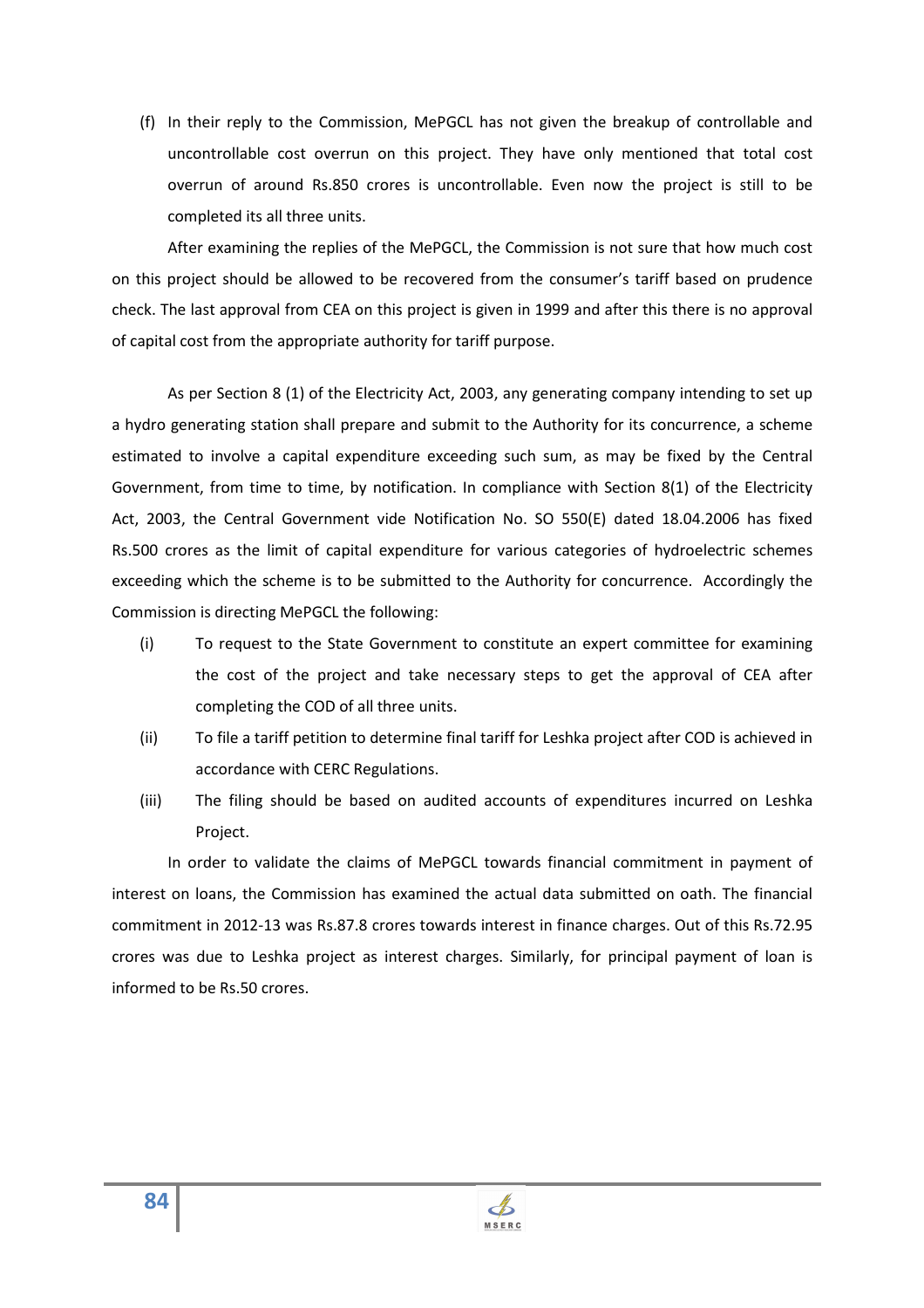| Table 17-a- Actual interest due and paid for MePGCL (Rs. Cr.) |                                     |            |        |  |
|---------------------------------------------------------------|-------------------------------------|------------|--------|--|
| SI.                                                           | <b>Financial Institutions</b>       | Amount due | Amount |  |
| 1                                                             | CBI                                 | 9.95       | 9.88   |  |
| 2                                                             | <b>Federal Bank</b>                 | 6.38       | 7.76   |  |
| 3                                                             | <b>PFC</b>                          | 13.37      | 15.27  |  |
| 4                                                             | <b>REC</b>                          | 25.61      | 15.03  |  |
| 5                                                             | <b>Bonds</b>                        | 17.64      | 17.64  |  |
|                                                               | Total for Leshka Proj in 2012-13    | 72.95      | 65.58  |  |
| 7                                                             | <b>HUDCO</b>                        | 14.85      | 9.57   |  |
|                                                               | Total interest due/ paid in 2012-13 | 87.8       | 75.15  |  |

Considering the financial commitments of MePGCL towards repayment of loans along with interest of PFC and GoM, the Commission is allowing an interim tariff of Rs. 2.83/kWh on the basis of normative standards. SLDC charges of Rs.0.5 crores shall be payable by MePGCL to SLDC. This amount shall be recovered from MePDCL separately. This in an interim arrangement till such time final determination of tariff is completed with due public consultation. This tariff shall give MePGCL Rs.135.54 crores in 2013-14 subject to condition that it generates designed energy in 2013-14 and units are available for generation. This interim tariff is allowed for 2013-14 subject to validation after application of final tariff is received. The Commission has already taken a view that without audit records the Commission is allowing the same ROE as allowed last year to be allotted equally to each company in the State. To enable the MePGCL to ensure that its financial commitments are met, MePDCL is also directed to release the payments against the fixed charges of Rs.67.77 crores distributed equally in 12 monthly instalments provided units are available for generation subject to verification by SLDC. Energy charges shall be paid at the rates approved in table 18 @Rs.1.415/unit for the actual energy generated from MLHEP units on monthly basis. Any adjustment on account of final tariff to be determined by the Commission on the petition of MePGCL after approval of the capital cost by CEA shall be made thereafter.

#### **Lakroh**

 The project cost of Lakroh project of 1.5 MW is projected by MePDCL at Rs.15.34 crores. The details of the cost of the projects are not submitted with a statutory certificate. Without a certificate of the auditor the Commission is not going into the details of the cost of the project in this tariff filing. Similar treatment as given to Leshka project is being allowed for this project for allowing an interim tariff on normative basis. The final tariff shall be determined after filing of a proper petition with audited records. The designed energy is given as 11.01 MU in 2013-14. The annual fixed cost in the basis of submission of MePGCL is allowed as a provisional cost and shall be validated in the next tariff filing. The interim tariff for lakoh is allowed on normative basis at 74 p /unit. The annual fixed charge for Lakroh project is allowed on normative standards of capital cost of hydro project and is

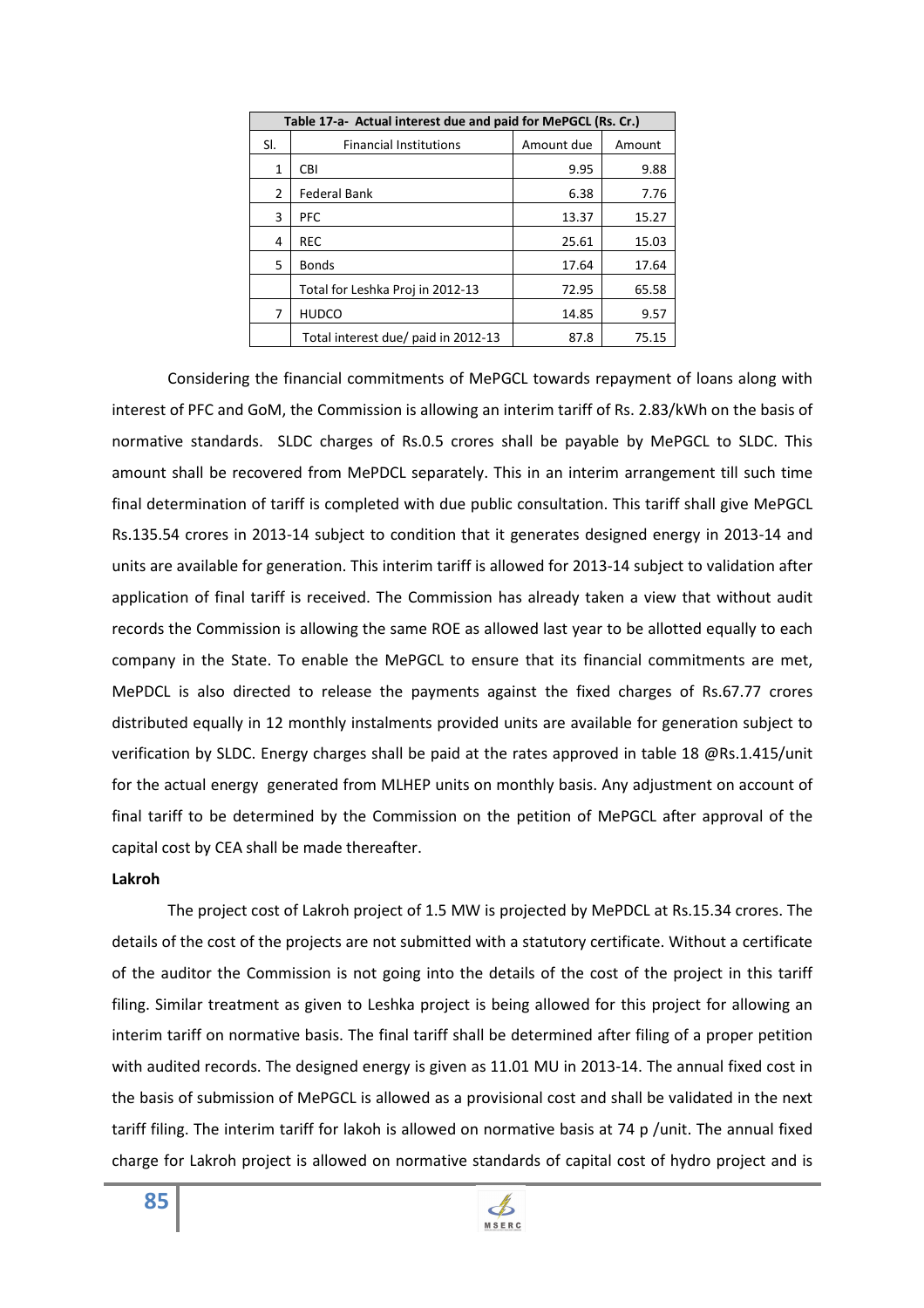allowed at Rs.0.80 crores for FY 2013-14. As far as recovery is concerned 50% shall be paid as fixed charges and 50% shall be paid as energy charges in 2013-14. This is a provisional tariff subject to correction after unit is commissioned and ARR for next year is submitted. The fixed charges shall be Rs.0.40 crores and energy charges shall be 37 paisa per unit. SLDC charges of Rs.0.03 crores shall be billed by MePGCL to MePDCL which is to be paid to SLDC.

#### **Recovery of Annual Fixed Cost**

 Tariff regulations provides that a tariff of hydro generating stations shall have two part tariffs. One is capacity charges which is paid by the beneficiary on monthly basis and another charge shall be energy charges which shall be payable in proportion to energy produced by the generating station. Similarly for units which are not commercially operated the tariff shall be provisional subject to correction at the time of final determination of tariff. Regulation provides that 50% of annual fixed charges shall be given to the generating station subject to the condition that their actual plant availability factor matches with normative plant availability factor. In this tariff order, the Commission is not in position to determine NAPAF for each plant in the absence of proper information and therefore the capacity charges shall be paid by the beneficiary subject to the condition that plant is ready to generate. In the beginning of the month, SLDC shall verify for availability of each generating station for payment of capacity charges and verify the total generation from that plant for payment of energy charges. The monthly capacity charges shall be 1/12 of annual capacity charges and shall be paid proportionately to the availability of plant in each month. The table 16 gives the details of 50% capacity charges and 50% energy charges for each plant. In case of generation is less than the designed energy or generation is more than the designed energy in 2013-14, the provision of regulations shall apply. SLDC shall finalise the schedule for each generation in consultation with the beneficiary MePDCL for optimal utilisation of energy declare to be available.

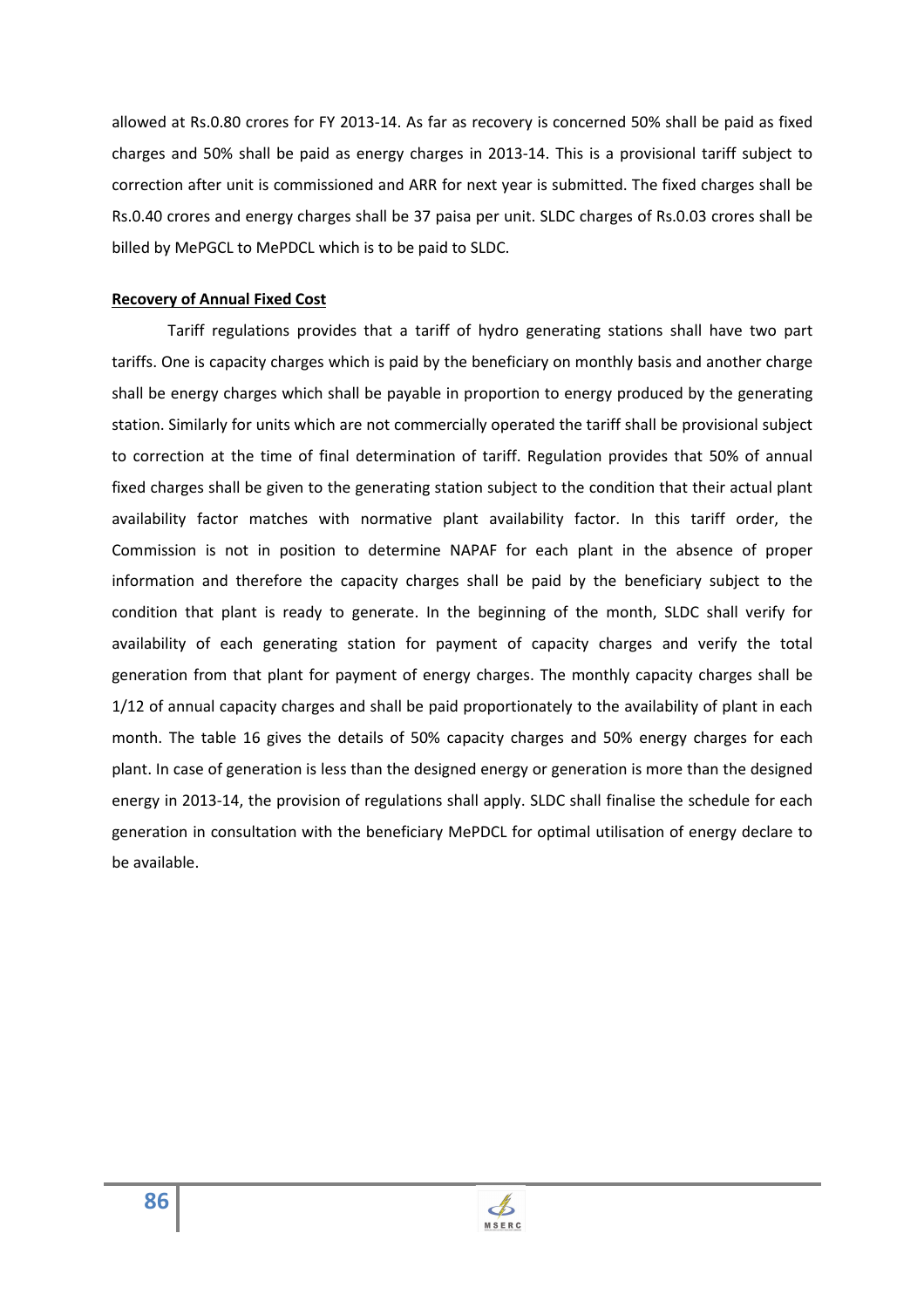| TABLE - 18 ANNUAL FIXED CHARGES PLANTWISE FOR 2013-14 |                 |                  |                       |                        |                   |                     |                       |
|-------------------------------------------------------|-----------------|------------------|-----------------------|------------------------|-------------------|---------------------|-----------------------|
| SI.<br>No                                             |                 |                  | Designed              | <b>AFC</b>             | Average<br>Tariff | 50% as<br>Capacity  | 50% as<br>energy      |
|                                                       | Name of Plant   | Capacity<br>(MW) | /Annual<br>Energy(MU) | Allocation<br>(Rs. Cr) | (Rs./Unit)        | charges (Rs.<br>Cr. | charges (Rs.<br>/KWH) |
| $\mathbf{1}$                                          | Umiam Stage I   | 36               | 116.29                | 11.15                  | 0.970             | 5.575               | 0.485                 |
| $\overline{2}$                                        | Umiam Stage II  | 20               | 45.51                 | 6.20                   | 1.379             | 3.10                | 0.689                 |
| 3                                                     | Umiam Stage III | 60               | 139.4                 | 18.60                  | 1.350             | 9.30                | 0.675                 |
| 4                                                     | Umiam Stage IV  | 60               | 207.5                 | 18.60                  | 0.910             | 9.30                | 0.455                 |
| 5                                                     | Umtru           | 11.2             | 39.01                 | 3.47                   | 0.900             | 1.735               | 0.450                 |
| 6                                                     | Sonapani        | $\overline{2}$   | 5.5                   | 0.62                   | 1.141             | 0.31                | 0.570                 |
| $\overline{7}$                                        | Leshka          | 126              | 486.23*               | 135.54                 | 2.83              | 67.77               | 1.415                 |
| 8                                                     | Lakroh          | 1.5              | 11.01                 | 0.80                   | 0.738             | 0.4                 | 0.369                 |
|                                                       | Total           | 316.7            | 1050.45 *             | 194.98                 | 1.883             | 97.49               | 0.941                 |

\* Total designed energy for the purpose of tariff only.

Accordingly, in this petition the Commission has determined annual fixed charges for all 8 generating stations separately for 2013-14. MePDCL the sole beneficiary of generated energy shall pay fixed charges monthly i.e. 1/12 of annual fixed charges + energy charges for the total energy generated from each plant monthly. With this methodology MePGCL shall get Rs.97.49 crores in 2013-14 as fixed charges provided their machines are available and energy charges as per the ARR order approved for MePDCL on the rates as approved in the table-18. However, the energy charges payable by MePDCL shall be in accordance with the generation as allowed in their ARR of 2013-14. In case of any variation in energy charges due to less or more generation of energy or availability of plant the Commission will consider the same for truing up in the next ARR for 2014-15. The generating company shall pay Rs.1.31 crores in 2013-14 to SLDC for load despatch and scheduling. This tariff shall be applied from  $1<sup>st</sup>$  April, 2013 up to 31 $<sup>st</sup>$  March, 2014 or orders.</sup>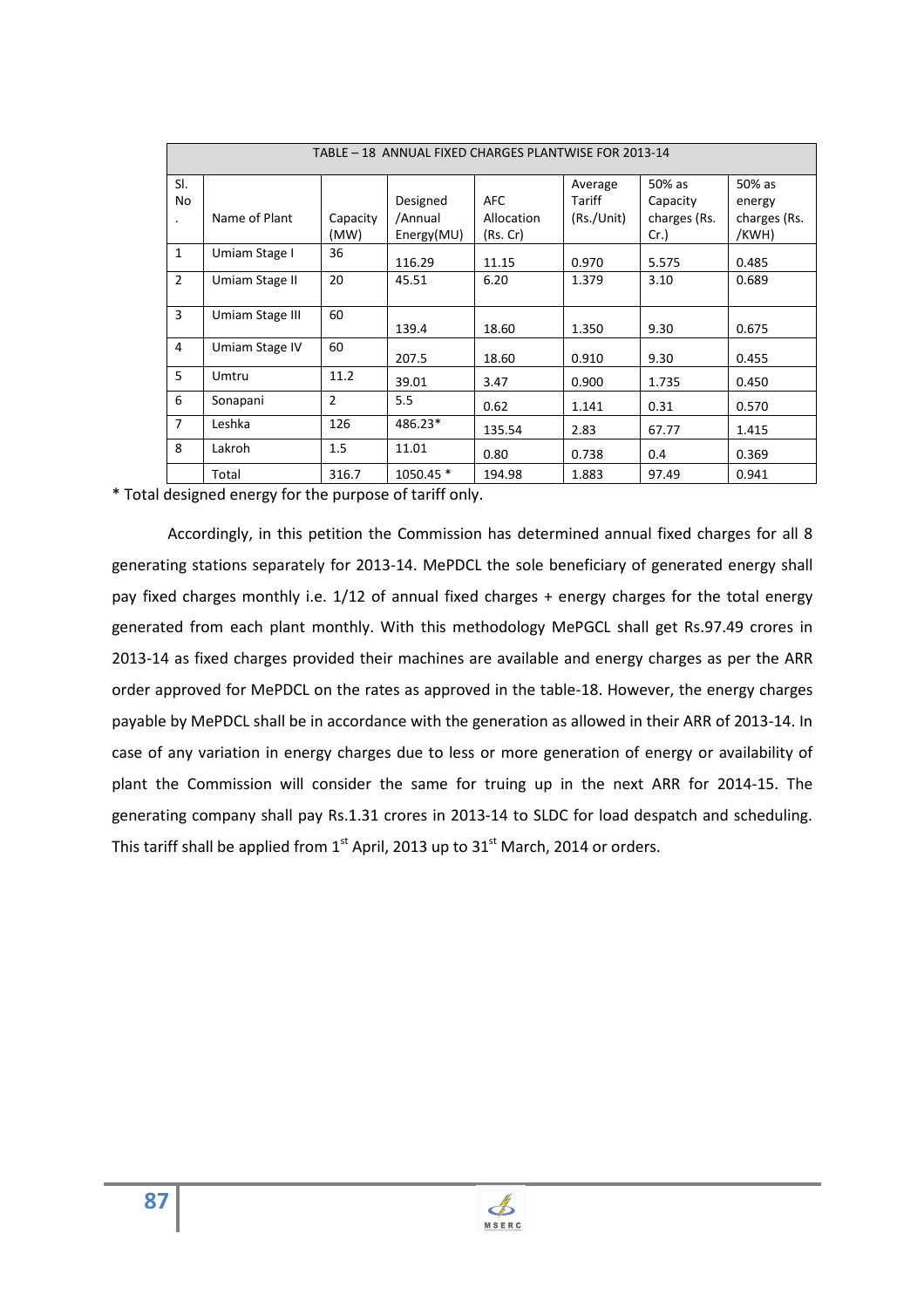- (1) Power purchase agreement: The regulation prescribes that there would be a power purchase agreement or commercial agreement between the company and beneficiary company. It will contain all the terms and conditions for purchase of energy and payment thereof. It would also cover the installed capacity and designed energy and the period of supply. The PPA should be in accordance with the tariff regulation notified by the Commission from time to time. Accordingly, the Commission directs the generating company and MePDCL to have a commercial agreement for purchase of energy from MePGCL plants within three months of issue of this order.
- (2) MePGCL shall file a tariff petition for new projects like Leshka and Lakroh after their COD is achieved for determination of final tariff.
- (3) Regulation prescribes that norms of operation shall be determined for each plant separately by calculating normative annual plant availability factor (NAPAF), auxiliary consumption and transformation losses. This year the Commission is not satisfied with the assumptions taken by the generating company for working out their NAPAF for each plant without any validated supporting information. The Commission directs MePGCL to conduct a study for determining the designed energy, availability, generation, water levels and determine NAPAF based on actual data and submit a report to the Commission with supporting data within six months time.
- (4) Performance improvement: The Commission directs MePGCL to conduct a bench marking study of its plant with other efficient utilities to explore further scope of improvement in operational efficiency, optimal utilisation of the sources, man power rationalisation including incentive/disincentive schemes. This study should give bench mark for each plant in respect of key parameters including cost and submit a report within six months of this order.
- (5) Renovation and modernisation of existing plant: The Commission directs MePGCL to make comprehensive RMU schemes for efficiency improvement and life extension of old and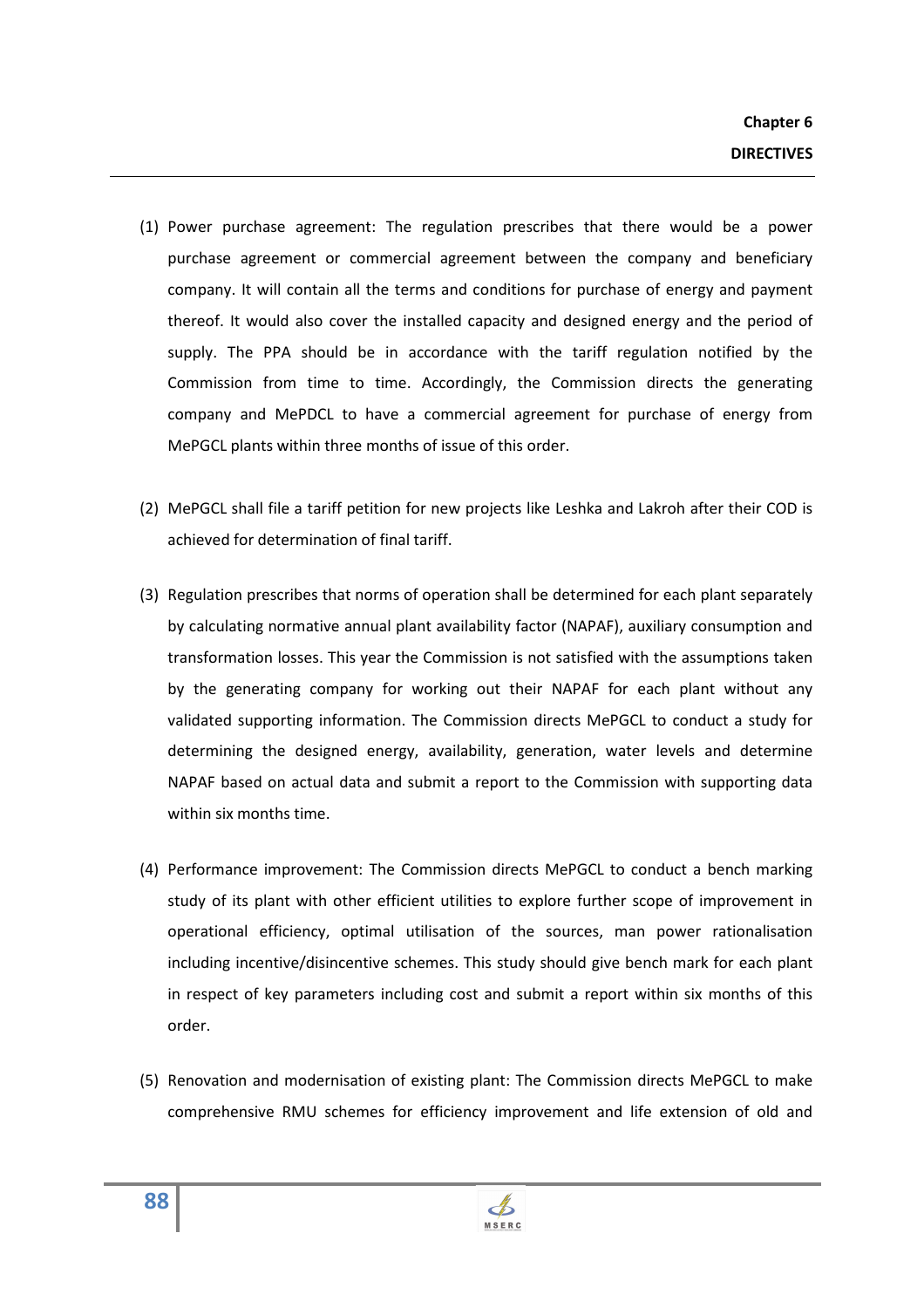existing plants and submit the detailed project report to the Commission within a period of six months giving road map for completing these schemes.

- (6) Financial statement of accounts: The Commission directs MePGCL to complete their annual accounts for 2012-13 and get it audited as per the statutory requirement so that in the next year ARR determination the Commission is not handicapped for want of audited data.
- (7) It is directed that MePGCL shall open a depreciation reserve account within 30 days of this order wherein the depreciation amount against existing plants shall be deposited. This fund shall be used for renovation and modernisation and other investments. A report shall be submitted at the time of next tariff.

In this tariff order, the Commission has allowed all efficient and prudent cost incurred by the generating company and determine tariff so as to improve their capacity to serve the consumers of the State in a reasonable and efficient manner. In absence of audited accounts for MePGCL and completion of third unit of Leshka and Lakroh project, the Commission has determined tariff for existing plant on actual cost basis and for new plants on provisional basis as an interim measure. However, the Commission shall review the generation tariff for each plant separately at the time of next tariff application when actual cost of each plant shall be filed separately with duly verification and audit. The Commission expects the generating company to complete their ongoing projects in time and within the approved budgets, in accordance with Commission's Orders & Regulations so that they get their legitimate returns and the consumers are also not unduly burdened. The Commission expects from MePGCL to ensure compliances on each directives issued by the Commission in timely manner and the efficiency at each level shall improve from the current level and will be at par with the best standards in the sector.

Finally the Commission would like to appreciate the response from MePGCL for submitting all required information to the Commission as and when required.

(ANAND KUMAR)

CHAIRMAN, MSERC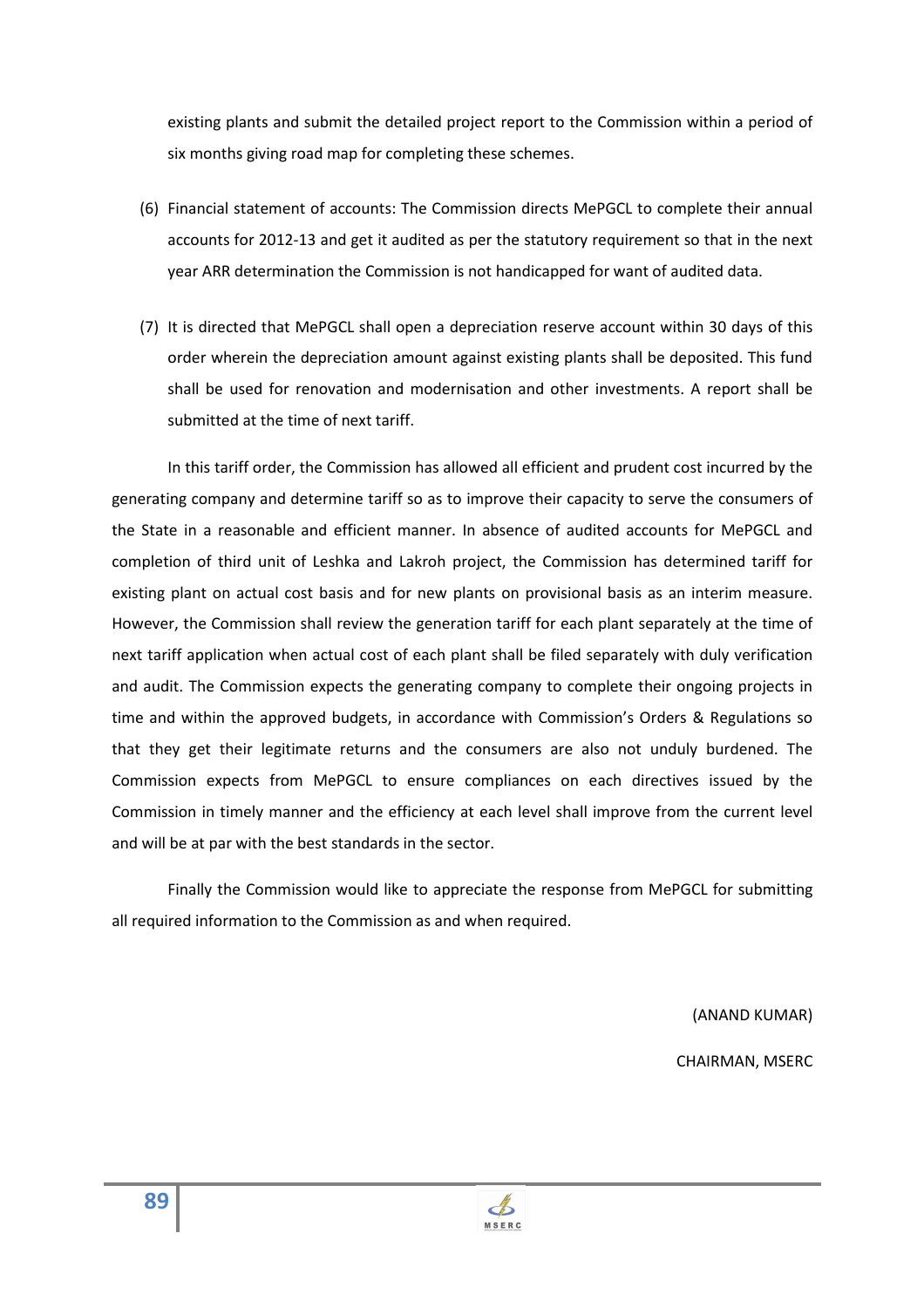Annexure-1

#### **RECORD OF TECHNICAL MEETING HELD ON 08.02.2013**

Presents:

| Mr. Anand Kumar, Chairman, MSERC | Mr. Elias Lyngdoh, Director Generation. |  |  |
|----------------------------------|-----------------------------------------|--|--|
| Mr. J. B. Poon, Secretary, MSERC | Mr. A.M. Kyndiah, CE Generation.        |  |  |
|                                  | Mr. K.N. War, ACE (Comm).               |  |  |
|                                  | Mr. G.S. Mukherjee, Company Secretary.  |  |  |
|                                  | Mr. M.S.S. Rawat, Dy. CEO.              |  |  |
|                                  | Mr. S. Nongrum, Sr. A.O.                |  |  |
|                                  | Mr. L. Shylla, SE (Gen).                |  |  |
|                                  | Mr. A. Lyndoh, SE (P & M).              |  |  |

- (1) A technical session was held on  $8<sup>th</sup>$  February, 2013 in the Office of the Commission to discuss important issues relating to the ARR filed by MePGCL in determining the tariff for existing and new power plants.
- (2) Chairman, MSERC deliberated on each component of the ARR and its significance in determination of the tariff. A presentation was made by MePGCL showing the details of each component of cost and minimum fund requirement on the basis of projected ARR for 2013-14.
- (3) Chairman, MSERC emphasised to get the actual costs incurred in last six months on the basis of accounting records for existing plant as well as new plants. MePGCL has agreed to give the actual record of past six months from April to September 2012 by 13<sup>th</sup> February, 2013.
- (4) Chairman, MSERC has explained the provisions of the Tariff Regulations 2011 in determining the annual fixed charges and recovery of the same through two part tariff. He explained that 50% of the cost shall be recovered through fixed charges provided that MePGCL machine is available to generate. Remaining 50% of AFC shall be paid by MePDCL on the basis of the unit costs on the total generation. It was emphasised that this kind of tariff shall encourage the generating stations to optimise their plant and generate maximum. MePGCL has agreed to this approach. Similarly, to optimise the existing plants, the Commission has tried to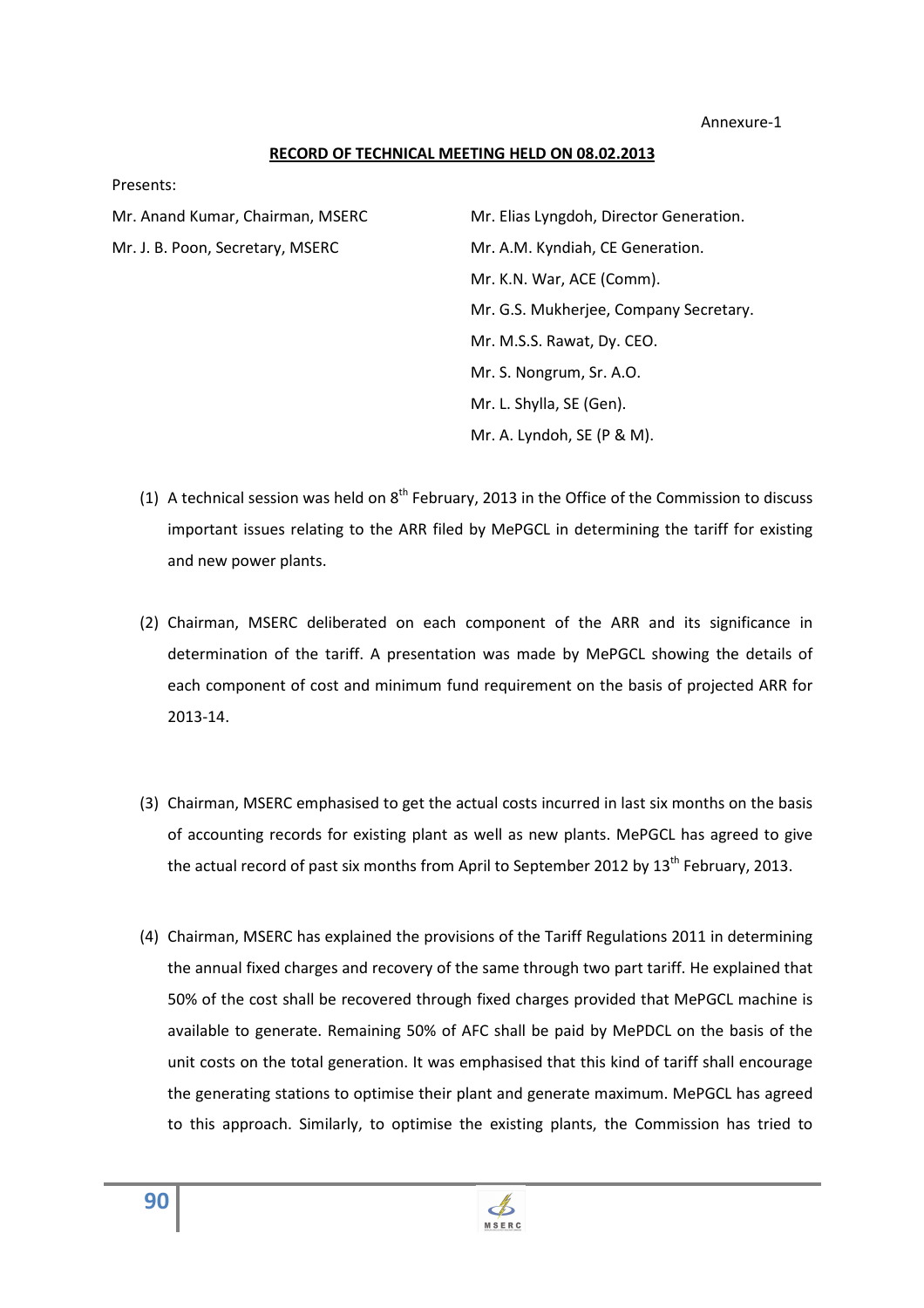allocate the total fixed charges on each plant on the basis of their installed capacity and generation so as to give separate tariff for each plant. MePGCL has agreed to this approach.

- (5) The Commission has explained that for fixing energy charges designed energy is required from each plant. Chairman, MSERC pointed out that designed energy is proposed to be worked out on the basis of previous five years data of generation which was made available to the Commission in the tariff proceedings. MePGCL has agreed to make an attempt to get last ten years data and submit the same by  $13^{th}$  February, 2013.
- (6) Chairman, MSERC pointed out that in accordance with Regulation all new projects which are commissioned after notification of the Regulations, tariff shall be fixed only after getting the project costs details duly audited by statutory auditors. Director, MePGCL has submitted that after COD of Leshka HEP is achieved they will approach CEA for vetting of the capital cost of the project. Till such time MePGCL has agreed upon to get a provisional tariff of Leshka as may be allowed by the Commission.
- (7) Chairman MSERC thanked everyone for attending the meeting and giving their suggestions.

(Anand Kumar) Chairman-MSERC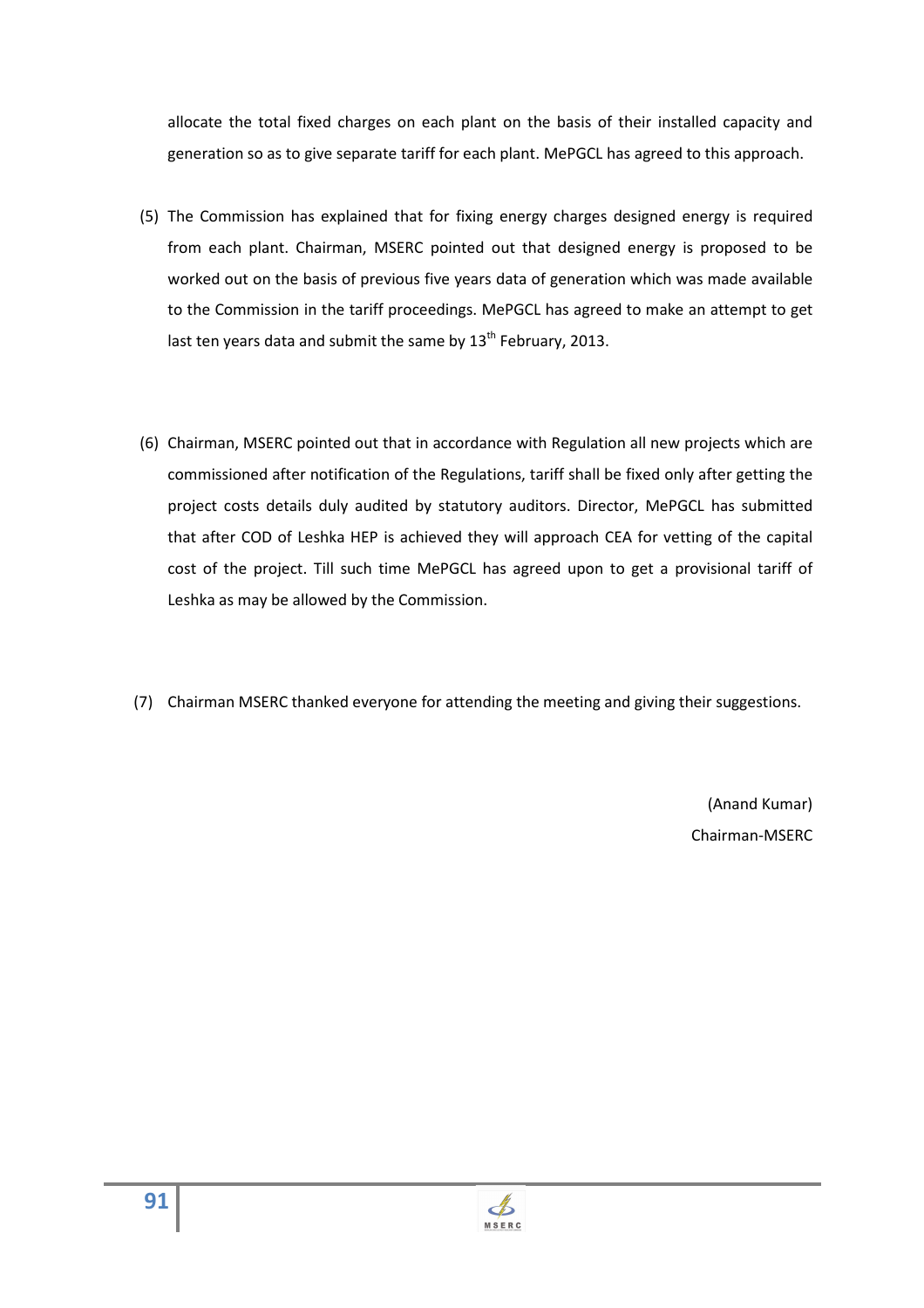# **RECORD NOTE OF THE 10 TH MEETING OF THE STATE ADVISORY COMMITTEE HELD AT 2.00 PM ON 30TH JANUARY, 2013 AT THE MSERC CONFERENCE HALL AT SHILLONG.**

#### **Present:-**

- 1) Shri Anand Kumar, Chairman, Meghalaya State Electricity Regulatory Commission, Shillong.
- 2) Shri. S.K. Lato, Jowai.
- 3) Shri. Ramesh Bawri, President, Confederation of Industries, Meghalaya.
- 4) Shri. Abhinandan Goswami, representing IEX.
- 5) Shri. J.B. Poon, Secretary MSERC.
- 6) Shri. L. Jyrwa, Consultant (Law), MSERC.
- 7) Shri. W. Rynjah, Ombudsman, MSERC.
- 8) Shri. D.S. Nongbri, Consultant (F & A), MSERC.

**Calling the 10th Meeting** of the State Advisory Committee (SAC) to order, the Chairman welcomed the members present. He gave a brief presentation highlighting the salient features of transmission and generation ARR for FY 2013-14. He also briefed the members on the present MSERC (Terms and Conditions of Tariff Determination) Regulation 2011 and implications of each of the component of ARR in the Tariff. Members of the Advisory Committee were briefed that the Commission has admitted ARR petition for transmission, generation and SLDC on 14.01.2013 and MeECL has published the salient features of this petition inviting comments of each stakeholders including public. The Commission has explained about the provisions of Tariff Regulations and two part tariff for generating station. Chairman, MSERC has explained that to balance the interest of beneficiary and developer, the regulation prescribes 50% of the annual fixed charges of each project is paid through capacity charges and 50% of annual fixed charges is paid on the generation on per unit basis. On the ARR & Tariff Petition for the year 2013-14, the Chairman called upon the Hon'ble Members to participate in the deliberations on Generation, Transmission and SLDC and invited their suggestions. Members of the SAC raised the following issues:

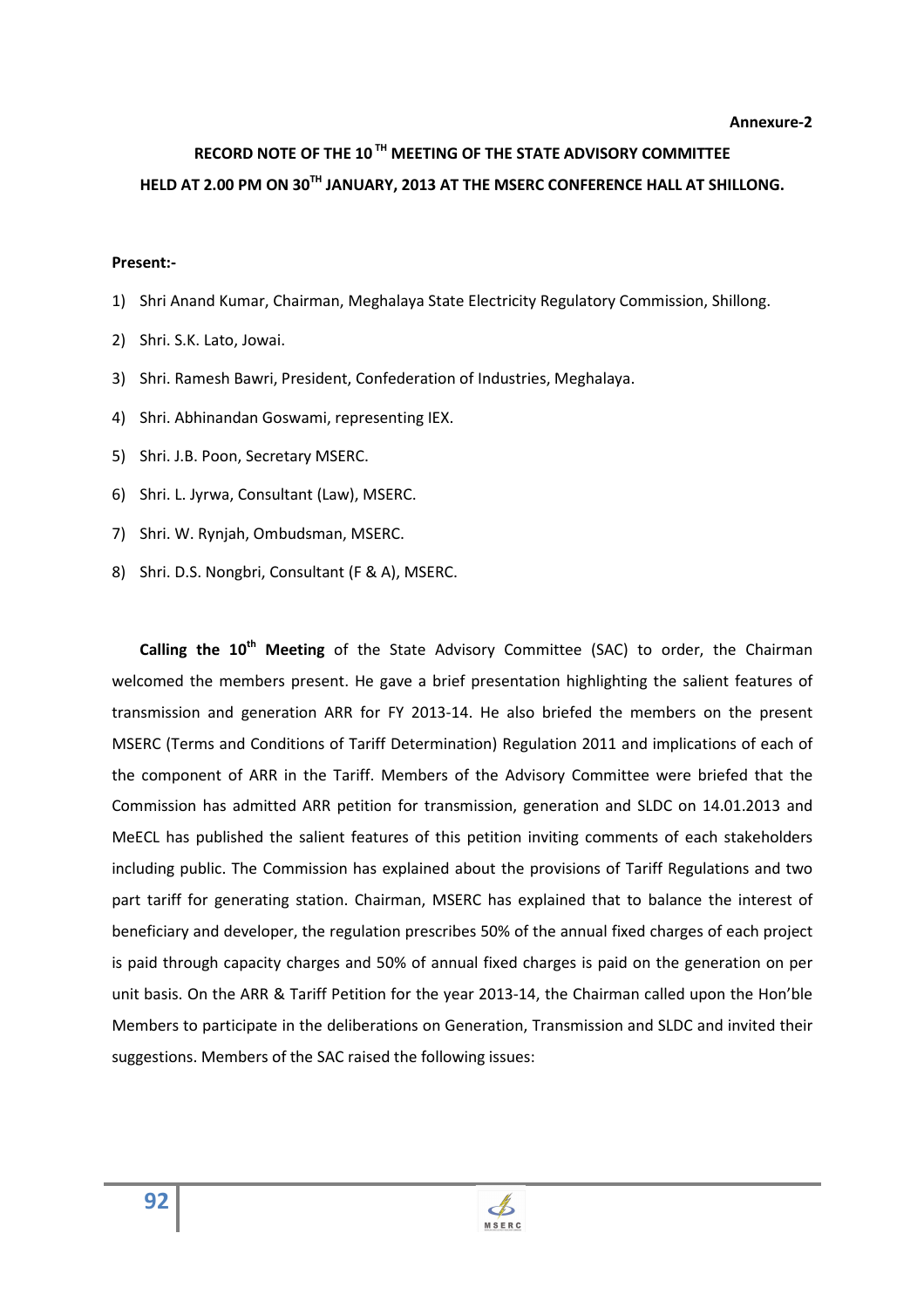#### (J.. **Shri Ramesh Bawri**

 Shri Ramesh Bawri brought about many pertinent issues relating to the petition and submitted that he will also give comments in writing too. He has given following suggestions to the Commission on Generation Tariff.

- **(1)** He has appreciated that separate petitions have been filed by SLDC, MePGCL and MePTCL as required under the Electricity Act, 2003 ('the Act'). This would have led to a much better understanding of the workings of MeECL. However, he has suggested that to consolidate all expenditures record in one single table so that it would be more transparent for the Commission to determine the cost of individual companies in comparison to what approved last year for a single entity.
- **(2)** Mr. Bawri has requested the Commission to review the status of directions given to MeECL last year while finalizing the Tariff Order so that the road map given by the Commission is properly implemented in the interest of the Public.
- **(3)** It appears that some of the calculation sheets are not matching with the other related calculations and therefore it would be difficult to understand the exact numbers in the ARR petition. This leads to an unnecessary exercise of correction on the part of the Commission, besides the Advisory Board and the General Public who may not be aware of the intricacies of law. It is therefore suggested that each subsidiary of MeECL be advised to submit their proposals in accordance with the Regulations in future.
- **(4)** It is requested that, if possible, another **Meeting** of the Advisory Committee be convened for ARR of Transmission and SLDC before finalization of the Tariff proposal.
- **(5)** Mr. Bawri has shown his concerned about the high capital cost of the project incurred in MLHEP (Myntdu-Leshka). He has pointed out that the Commission should review the matter and allow only the reasonable cost of the project inconsonance with national standards. He has also pointed out that there should be some mechanism which forces the management of power stations to optimize the best utilization of their project and give maximum generation to the State. He has agreed to the Commission's proposal that tariff should be related with the generation so that there is an incentive for the generator to generate more than the designed energy. He has also submitted that the machine should be kept in order in monsoon period so that the generation is maximum during water availability.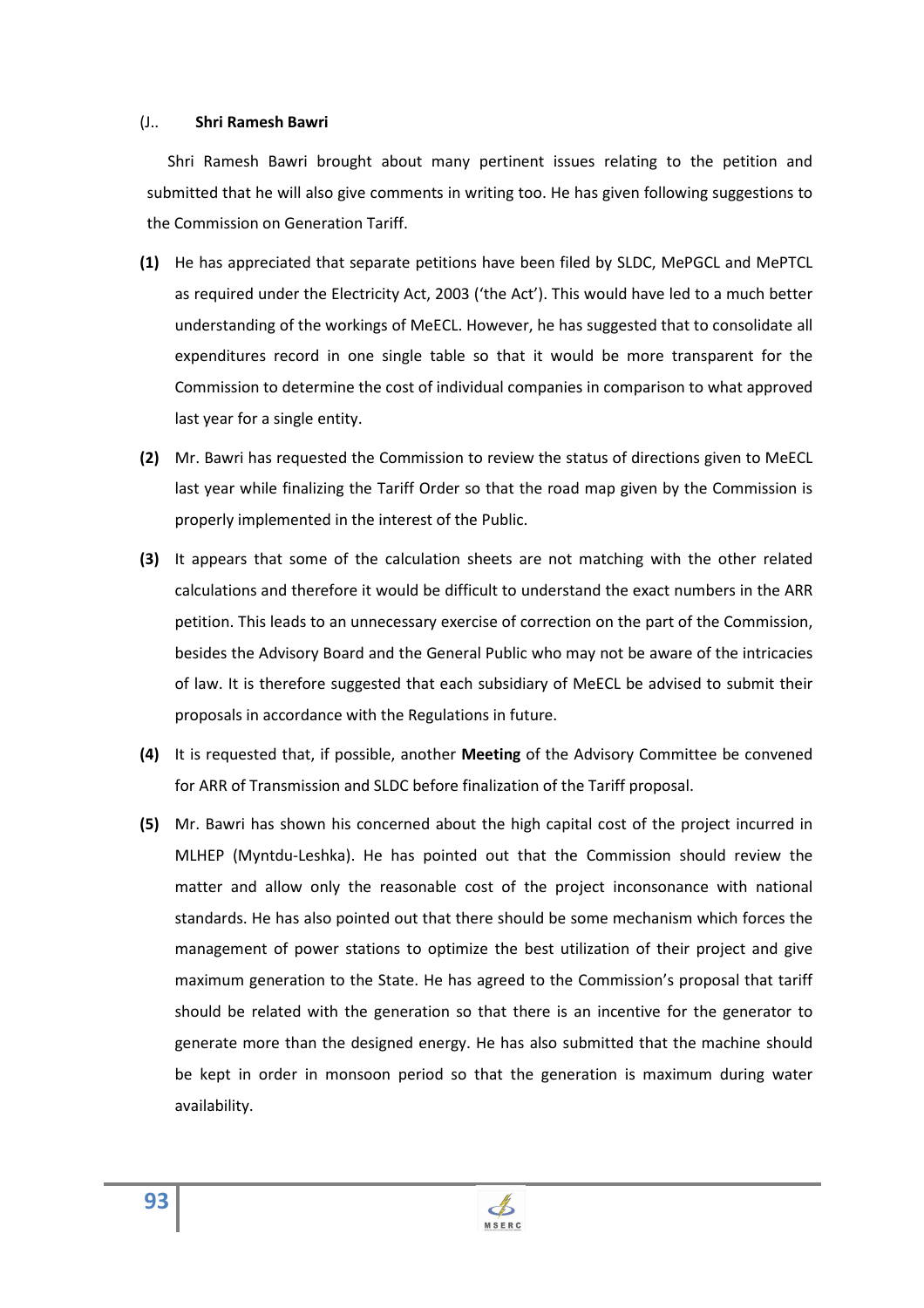- **(6)** He has pointed out that designed energy projected by MePGCL is far below the actual generation made by such stations in last five years. Therefore, he has requested the Commission to review the designed energy and make it as par with the actual generation of each generating station.
- **(7)** In the absence of the accounts for earlier years, it is not possible to comment on the eligibility of **Return on Equity**. It is however suggested that the Hon'ble Commission may kindly verify the eligible amount in accordance with Regulations 51 and 53, keeping the Debt-Equity Ratio norms also in mind.

## **2. Shri Goswami**

 Shri Goswami from IEX has agreed to all suggestions given by Mr. Bawri and suggested that MePGCL should go for better utilization of their machines through out the year by proper man management and preventive maintenance of their machines.

#### **3. Shri. S.K Lato**

 Shri S.K.Lato stated that he also fully supported all the views expressed by Mr. Ramesh Bawri and requested the Commission to take these into consideration while deciding the Tariff for the year 2013-14. He wanted that the performance of MePGCL needs to be improved in terms of better operation and improvement in their current efficiency to work to optimize their resources.

 **Summing-up the discussions,** the Chairman placed on record his profound gratitude to the Hon'ble Members present, for their valuable suggestions and submissions and assured that these would be kept in view, while finalizing the Tariff for the year 2013-14. Next date of meeting for Transmission and SLDC is fixed on 20.02.2013.

> (J.B. Poon) Secretary **MSFRC**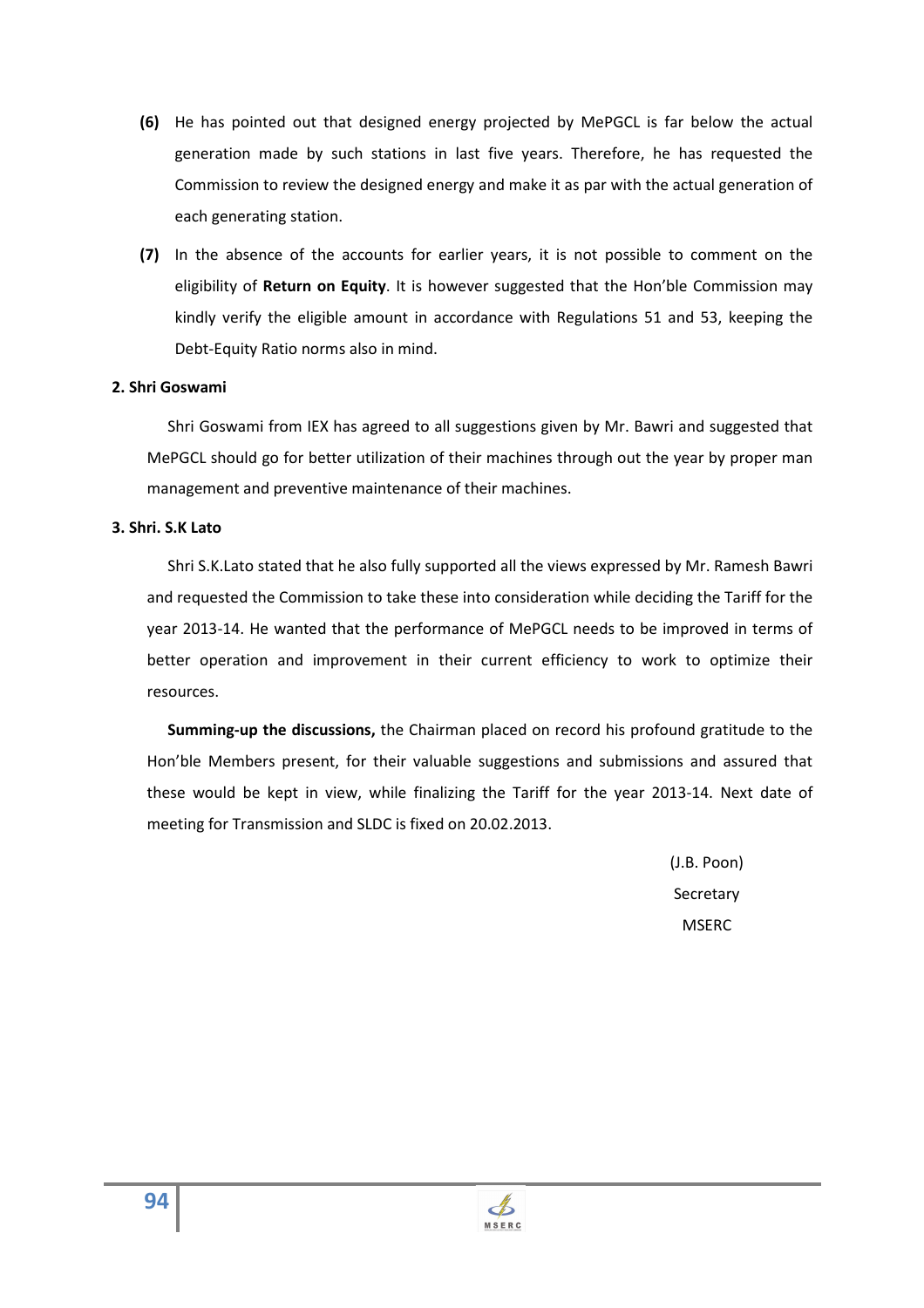# **RECORD NOTE OF THE 11 TH MEETING OF THE STATE ADVISORY COMMITTEE HELD AT 2.00 PM ON 20TH FEBRUARY 2013 AT THE MSERC CONFERENCE HALL AT SHILLONG.**

#### **Present:-**

- 1) Shri Anand Kumar, Chairman, Meghalaya State Electricity Regulatory Commission, Shillong.
- 2) Shri. Ramesh Bawri, President, Confederation of Industries, Meghalaya.
- 3) Shri. S. S. Agarwal, BIA (Invitee).
- 4) Shri. Rahul Bajaj, BIA (Invitee).
- 5) Shri. E. Lyngdoh, Director Generation, MePGCL(Invitee).
- 6) Shr. G.S. Mukherjee, Company Secretary, MeECL (Invitee).
- 7) Shri. MSS Rawat, Dy. CAO, MeECL (Invitee).
- 8) Shri. A. Kharpan,SE, SLDC, MePTCL (Invitee).
- 9) Shri. M. Marbaniang, SE (T&T), MePTCL (Invitee).
- 10) Shri. A. Lyngdoh, SE (G), MePTCL (Invitee).
- 11) Shri. F.E. Kharshiing, EE, SLDC, MePTCL (Invitee).
- 12) Shri. J.B. Poon, Secretary MSERC.
- 13) Shri. L. Jyrwa, Consultant (Law), MSERC.
- 14) Shri. W. Rynjah, Ombudsman, MSERC.
- 15) Shri. D.S. Nongbri, Consultant (F & A), MSERC.

**Calling the 11th Meeting** of the State Advisory Committee (SAC) to order, the Chairman welcomed the members and invitees present. He gave a brief idea of the important issues relating with the ARR for FY 2013-14. Chairman MSERC informed all the participants about the Hon'ble ATE Order dated 15.02.2013 regarding completion of ARR proceedings by 31.03.2013 for FY 2013-14. He also briefed the members on the present MSERC (Terms and Conditions of Tariff Determination) Regulation 2011 and implications of each of the component of ARR in the Tariff. Members of the Advisory Committee were briefed that the Commission has already admitted ARR petition for transmission, generation and SLDC on 14.01.2013 & distribution petition is under examination and may be shortly admitted. The Commission has briefed the members that the new tariff for FY 2013-

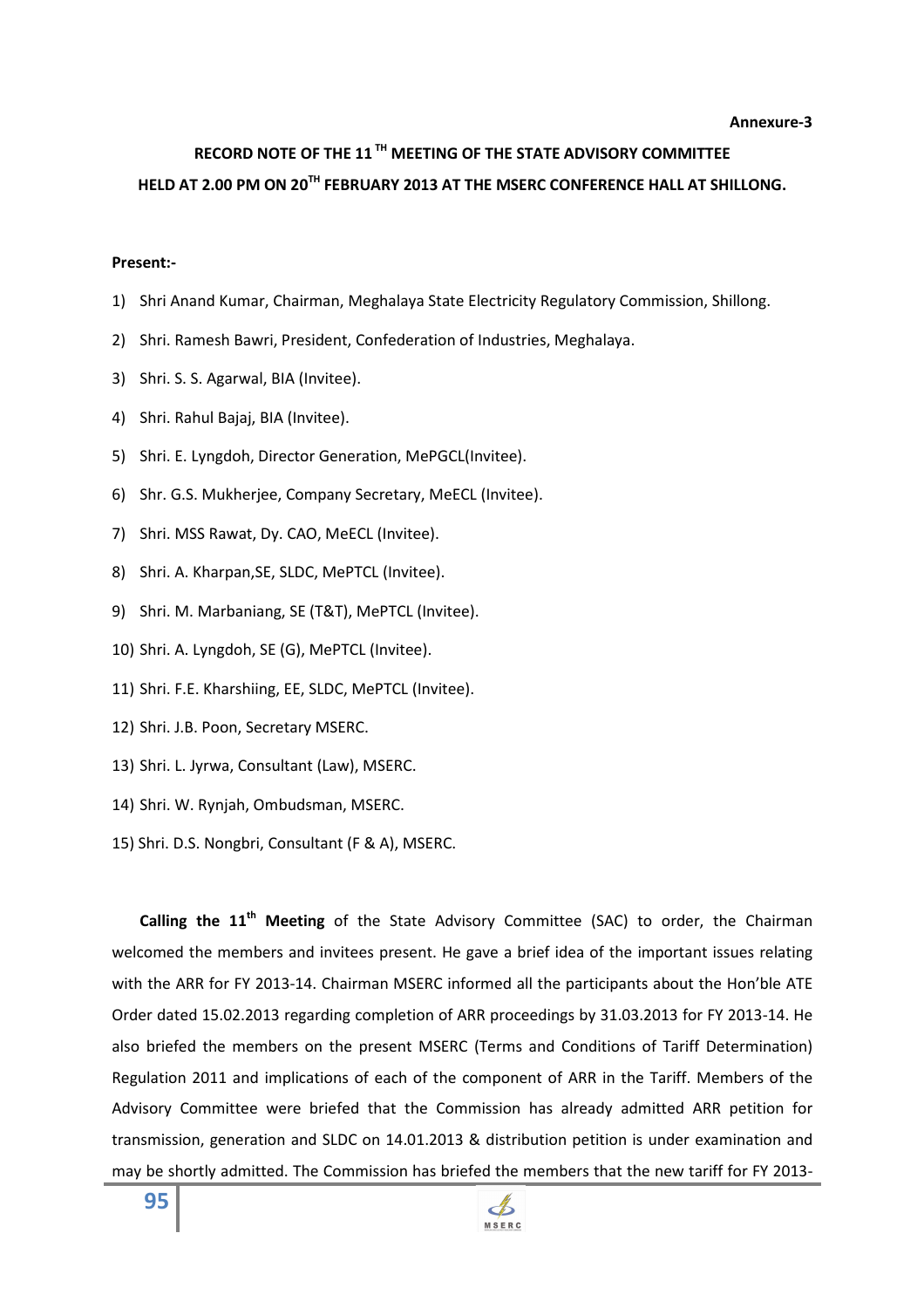14 should be applied from  $1<sup>st</sup>$  April 2013. Comments on the ARR of transmission and generation received so far have been handed over to licensees for their replies within a week's time. The Commission has explained about the provisions of Tariff Regulations and two part tariff for generating station. On the ARR & Tariff Petition for the year 2013-14, the Chairman called upon the Hon'ble Members and invitees to participate in the deliberations on Generation, Transmission and SLDC and invited their suggestions. Members of the SAC raised the following issues:

### **1. Shri Ramesh Bawri**

Shri Ramesh Bawri has given his suggestions on the ARR for transmission for FY 2013-14. He has raised the issue of transmission losses in the State and has suggested that these losses should be based on the energy accounts. He has also put emphasis on the installation of correct metering at all 132 KV feeders and regular reading of such meters should become a practice. He has suggested that Licensee should adopt a practice of energy audit immediately so that by next year correct figure of losses in transmission is known. He has also raised the validation of the huge amount of investment in the tune of Rs.150 to Rs.200 crores made in the year 2012-13 by transmission licensee. He has suggested to the Commission that there should be some normative of circuit per km so as to validate the claim of the licensee in the ARR. He has suggested that the tariff of the MLHEP project may be considered by the Commission by looking at the standard norms and for the convenience of the consumer the return on equity should not be high.

# 2. **Shri. S.S. Agarwal**

Shri. S. S. Agarwal has raised concerned over the high capital cost of Leshka Hydro Project and suggested that it is better to take power from the open market if such high cost has to be incurred. He has suggested that return on investment should not be made a pass through in the tariff otherwise generation cost will be very high.

Shri. Agarwal has also raised the issue of high transmission losses to be paid by the consumers in the tariff. He has suggested that transmission licensee should convince the Commission by showing the actual losses in the transmission line.

Shri. Agarwal has inquired from the Company the designed energy of the MLHEP and the estimation of probable generation in 2013-14. MLHEP replied that they estimate 400 to 450 MU in FY 2013-14.

 The Commission has suggested that a presentation shall be made by the Director, Generation on MLHEP/ARR and Director (Transmission) on salient features of the ARR for FY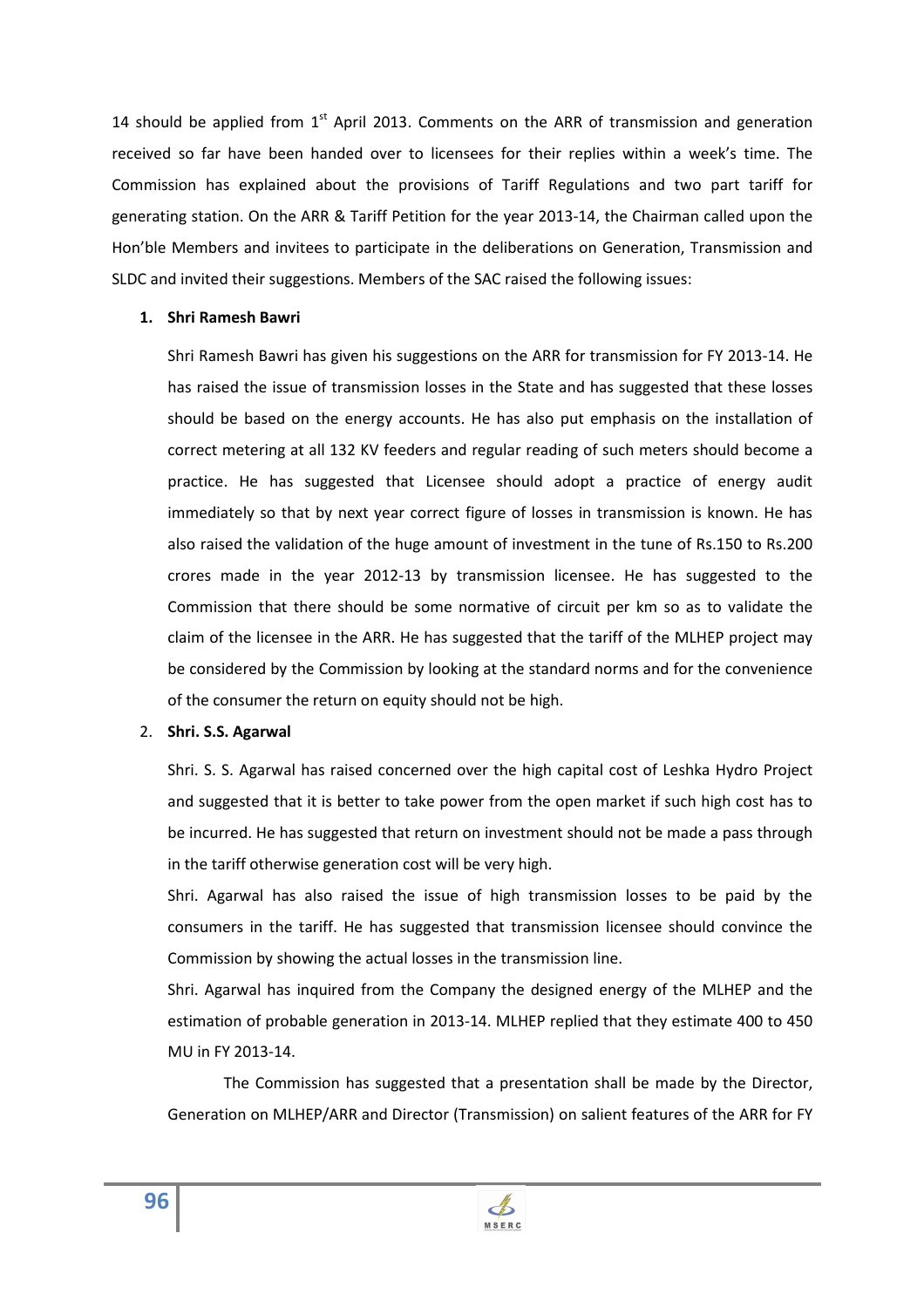2013-14 in the open public hearing to be held in the  $1<sup>st</sup>$  week of March. MePTCL and MePGCL agreed to Commission's proposal.

**Summing-up the discussions,** the Chairman placed on record his profound gratitude to the Hon'ble Members and invitees present, for their valuable suggestions and submissions and assured that these would be kept in view, while finalizing the Tariff for the year 2013-14.

> (J.B. Poon) Secretary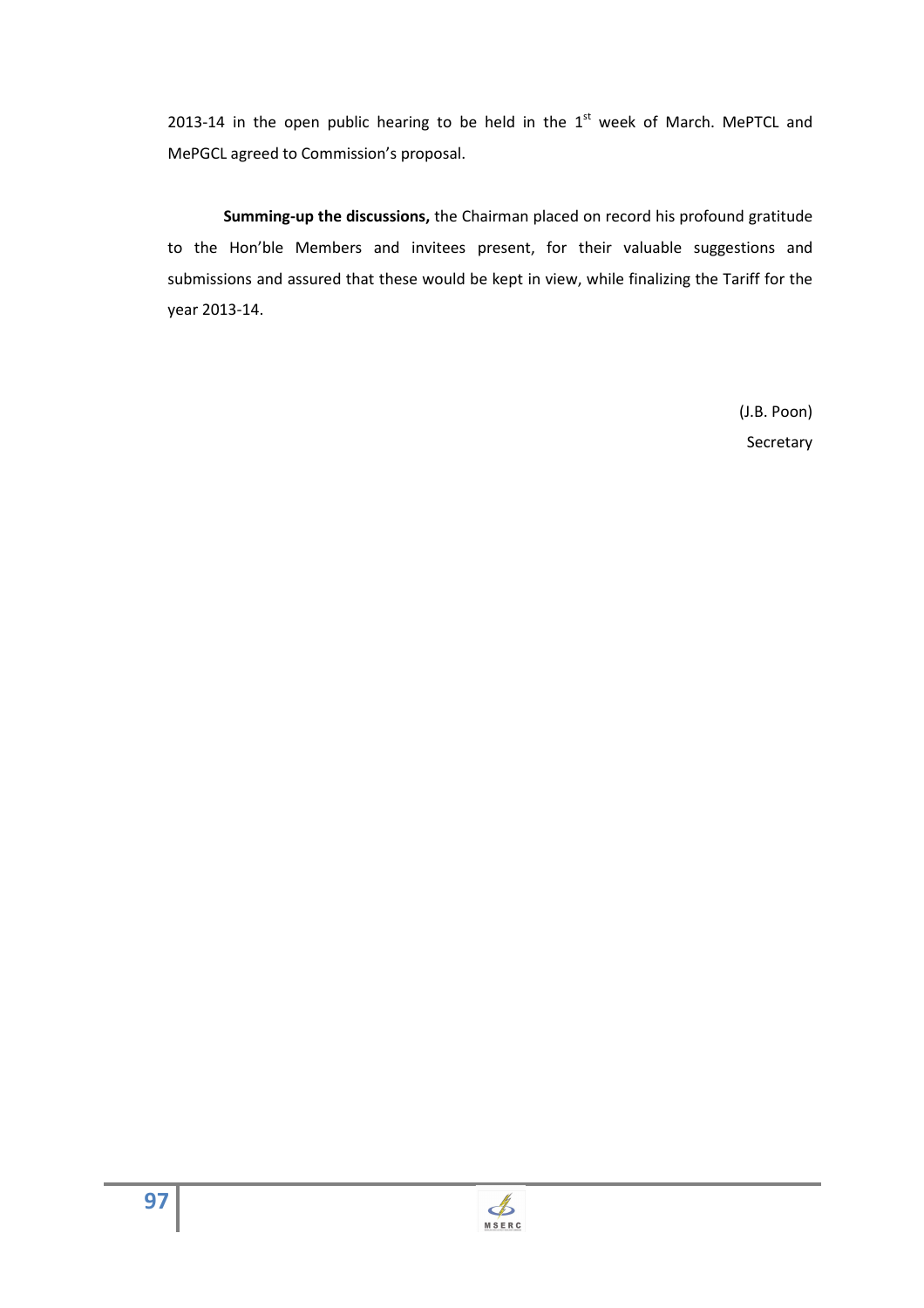RECORD NOTE OF PUBLIC HEARING ON ARR AND TARIFF PETITION FILED BY MEPDCL, MEPTCL, MEPGCL & SLDC FOR THE YEAR 2013-14 HELD BY MEGHALAYA STATE ELECTRICITY REGULATORY COMMISSION AT 12:00 NOON ON 25TH MARCH 2013 IN THE MSERC CONFERENCE HALL, LOWER LACHUMIERE, SHILLONG.

## Record Note of Public Hearing

- 01. Chairman, MSERC welcomed all the participants who had come to attend the Public Hearing on the ARR & Tariff Petition filed by MePDCL (Distribution), MePTCL (Transmission), MePGCL (Generation) & SLDC for the FY 2013-14. The Chairman has explained the salient features of the ARR and provisions of the regulation in determining the tariff for ensuing year 2013-14. The Commission has also held meetings with members of State Advisory Committee on  $30<sup>th</sup>$  January & 20th February wherein deliberations were made on all important issues relating to the ARR. This meeting was also attended by representatives from Industries, Pensioner's Association, and Domestic consumers as special invitees. The Commission invited suggestions from the participants on the ARRs of Generation, Transmission, Distribution and SLDC for FY 2013-14.
- 02. Following participants, presented their suggestions which are discussed below:
- 03. The Byrnihat Industries Association represented by Ms. Swapna Seshadri, Advocate strongly objected on the proposed increase in the Industrial Tariff for FY 2013-14. She insisted that tariff proposal should be based on actual records of expenses. She has raised objection on the tariff proposal filed by MePGCL for Leshka Myntdu Hydro Electric Project without audited data. She insisted on that no final tariff should be given to Leshka Project on the basis of records without any statutory audit and without inviting objections. She has submitted that in accordance with the Commission's Regulation, MePGCL should have filed an application for provisional tariff when the unit was commercially started. She submitted that final tariff for Leshka Project should be determined at the time of filing of tariff petition with audited records and when all units are commercially operated. Similarly, she has raised objection on the projections made by MePGCL with regard to NAPAF for all the machines including Leshka in their petition. She submitted that without any study on availability, the Commission should not agree to their proposal.
- 04. On the transmission tariff, she raised that there is no details of assets which were put in for use. She objected that without capitalisation of the assets there should not be any claim on depreciation or equity. Similarly return on equity should also be based on size of equity in accordance with Commission's regulation in 70:30 ratios.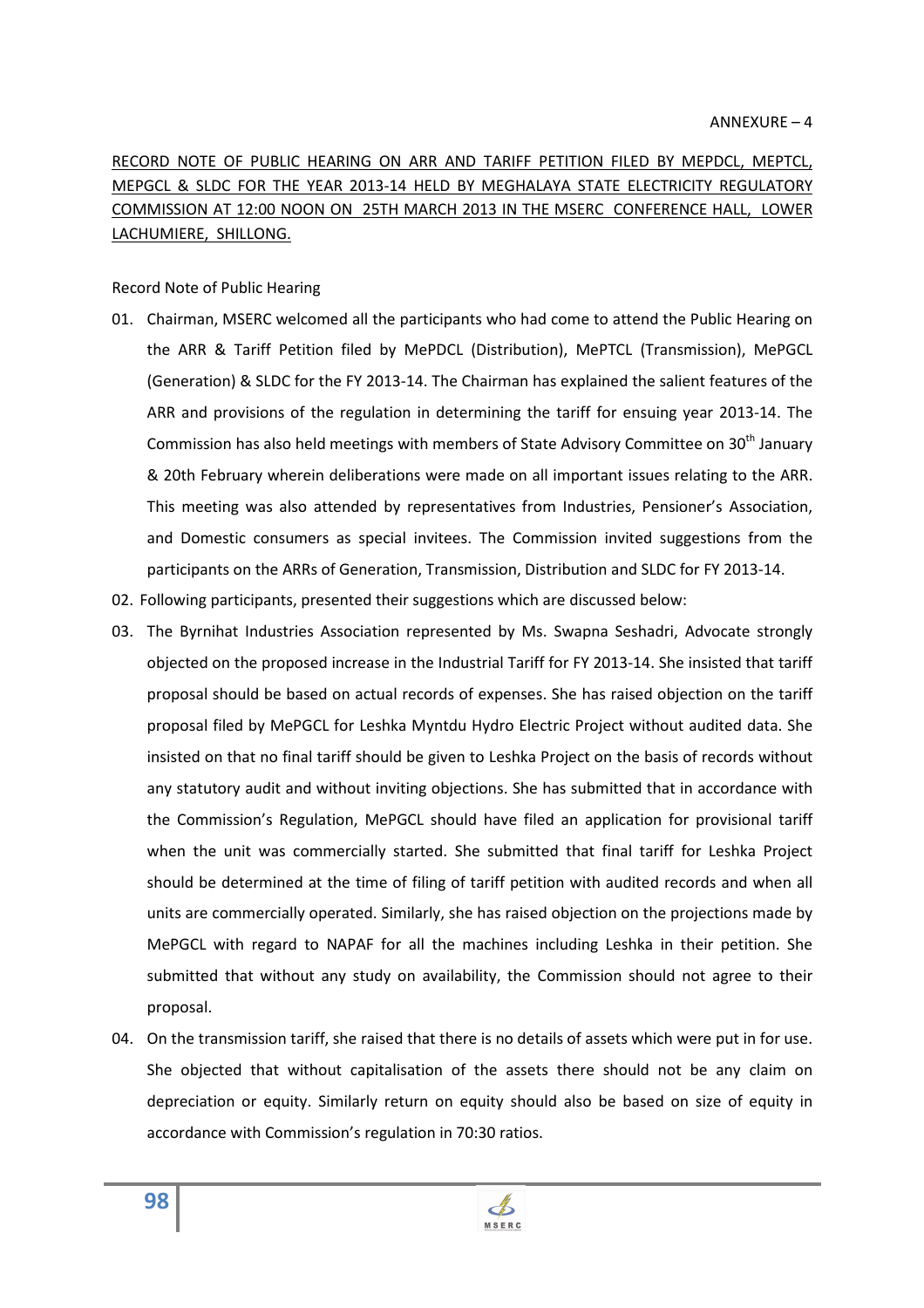- 05. BIA has made an objection that O & M expenses should be decided on normative basis in transmission and it should be controlled in accordance with standard norms. Similarly, for employees cost also she has given a reference of the order made by Hon'ble ATE to introduce efficiency in the operation while sanctioning employees cost. Similarly, they have raised an objection on interest on working capital which should be charged in accordance with correct level of expenses.
- 06. On the distribution tariff, the BIA has demanded that the expenses given in the ARR petition for 2013-14 should be checked with the actual level of expenses made by MePDCL in previous years. For checking the expenses, she has suggested the Commission to do the truing up exercise. In response to BIA objection, Director (MePDCL), has informed the Commission that due to compliance of Hon'ble Supreme Court Order, MePDCL requires time up to 30.04.2013 to file the updated true up application for FY 2008-09 onwards. BIA did not comment on this.
- 07. Industries demanded that there should not be any hike for 2013-14 otherwise their business will suffer. They have also requested to provide uninterrupted and quality power supply to run their business smoothly. The Commission has invited suggestions/complaints from industries with regard to improvement in the present supply system and interruption in the power supply so that corrective action may be taken by the Commission at his level.
- 08. Meghalaya Pensioner's Association requested the Commission that since they have limited source of earning, their tariff should not be increased to the level as proposed by the Distribution Company. They have also suggested that Tariff up to consumption of 240 Units in Domestic category should not be raised and keep it at the same level. MePDCL responded to the objection of Pensioners and informed them that differentiation among the consumers on the basis of paying capacity is difficult as it is not in accordance with the act.
- 09. PHE has made a request to the Commission that their tariff should not be higher than industry and commercial and should be based on purpose of use. MePDCL has no objection to it and left the matter to the Commission for decision.
- 10. No representative from Shillong Municipality and Tourist attended the hearing as done last year.

The Hearing ended with a vote of thanks from the Chairman MSERC.

(J.B. Poon) **Secretary** Meghalaya State Electricity Regulatory Commission.